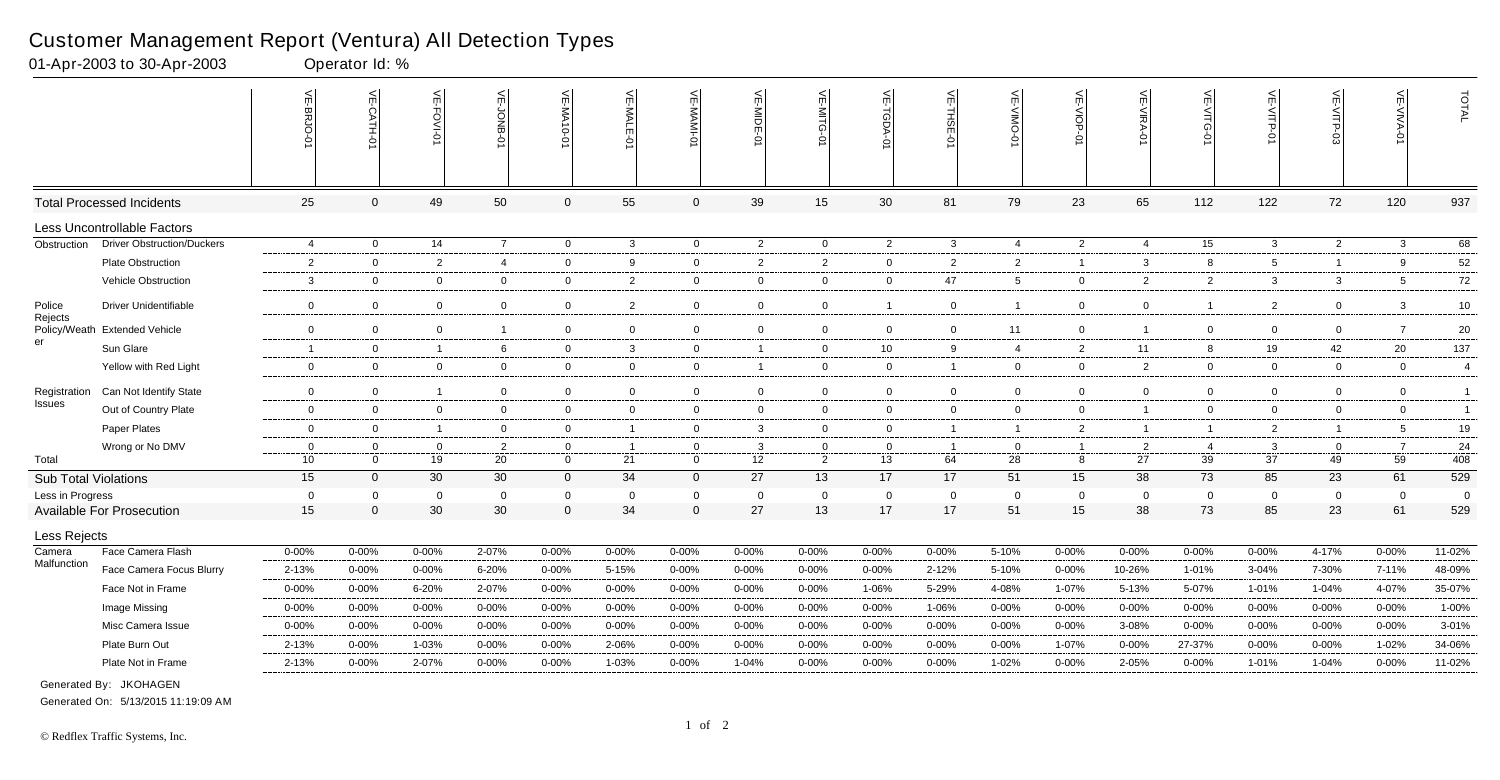|                   |                                |            |            |           |            | $\circ$    |            |            |           |            |            | 쯞<br>Š    |        |            |            |           |            |           |            | O       |
|-------------------|--------------------------------|------------|------------|-----------|------------|------------|------------|------------|-----------|------------|------------|-----------|--------|------------|------------|-----------|------------|-----------|------------|---------|
|                   | Rear Plate Camera Blurry       | 1-07%      | $0 - 00%$  | $0 - 00%$ | $0 - 00\%$ | $0 - 00%$  | 1-03%      | $0 - 00%$  | 0-00%     | $0 - 00\%$ | $0 - 00\%$ | $0 - 00%$ | 1-02%  | 2-13%      | $0 - 00%$  | 2-03%     | $0 - 00%$  | $0 - 00%$ | 6-10%      | 13-02%  |
|                   | Rear Plate Flash Inappropriate | $0 - 00\%$ | $0 - 00%$  | $0 - 00%$ | $0 - 00\%$ | $0 - 00%$  | $0 - 00\%$ | $0 - 00%$  | 0-00%     | $0 - 00\%$ | $0 - 00\%$ | $0 - 00%$ | 0-00%  | $0 - 00\%$ | $0 - 00%$  | 1-01%     | $0 - 00\%$ | $0 - 00%$ | $0 - 00\%$ | 1-00%   |
|                   | Rear Plate No Flash            | $0 - 00\%$ | $0 - 00\%$ | $0 - 00%$ | $0 - 00\%$ | $0 - 00\%$ | $0 - 00\%$ | $0 - 00\%$ | 0-00%     | 1-08%      | $0 - 00\%$ | $0 - 00%$ | 0-00%  | $0 - 00\%$ | $0 - 00%$  | $0 - 00%$ | $0 - 00\%$ | $0 - 00%$ | $0 - 00\%$ | 1-00%   |
|                   | Scene Image No Flash           | $0 - 00\%$ | $0 - 00\%$ | 1-03%     | $0 - 00\%$ | $0 - 00%$  | $0 - 00\%$ | $0 - 00%$  | $0 - 00%$ | $0 - 00\%$ | 1-06%      | $0 - 00%$ | 0-00%  | $0 - 00\%$ | $0 - 00\%$ | $0 - 00%$ | $0 - 00\%$ | $0 - 00%$ | $0 - 00\%$ | 2-00%   |
| Process<br>Issues | Too Old                        | $0 - 00\%$ | $0 - 00%$  | $0 - 00%$ | $0 - 00\%$ | $0 - 00%$  | $0 - 00\%$ | $0 - 00%$  | $0 - 00%$ | $0 - 00\%$ | $0 - 00\%$ | $0 - 00%$ | 0-00%  | 1-07%      | $0 - 00%$  | 0-00%     | $0 - 00\%$ | $0 - 00%$ | 1-02%      | 2-00%   |
| Total             |                                | 7-47%      | $0 - 00\%$ | 10-33%    | 10-33%     | 0-00%      | 9-26%      | $0 - 00%$  | 1-04%     | 1-08%      | 2-12%      | 8-47%     | 16-31% | 5-33%      | 20-53%     | 36-49%    | 5-06%      | 13-57%    | 19-31%     | 162-31% |
|                   | <b>Approved Violations</b>     | 8-53%      | $0 - 00%$  | 20-67%    | 20-67%     | $0 - 00%$  | 25-74%     | $0 - 00%$  | 26-96%    | 12-92%     | 15-88%     | 9-53%     | 35-69% | 10-67%     | 18-47%     | 37-51%    | 80-94%     | 10-43%    | 42-69%     | 367-69% |
|                   | <b>Total Notices Printed</b>   | 8-53%      | $0 - 00\%$ | 20-67%    | 20-67%     | $0 - 00\%$ | 25-74%     | $0 - 00%$  | 26-96%    | 12-92%     | 15-88%     | 9-53%     | 35-69% | 10-67%     | 18-47%     | 37-51%    | 80-94%     | 10-43%    | 42-69%     | 367-69% |

Note: If you selected "All" from the "Approach:" drop down list, the statuses reflected in this report will only indicate the current

### Customer Management Report (Ventura) All Detection Types

01-Apr-2003 to 30-Apr-2003 Operator Id: %

Generated On: 5/13/2015 11:19:09 AM Generated By: JKOHAGEN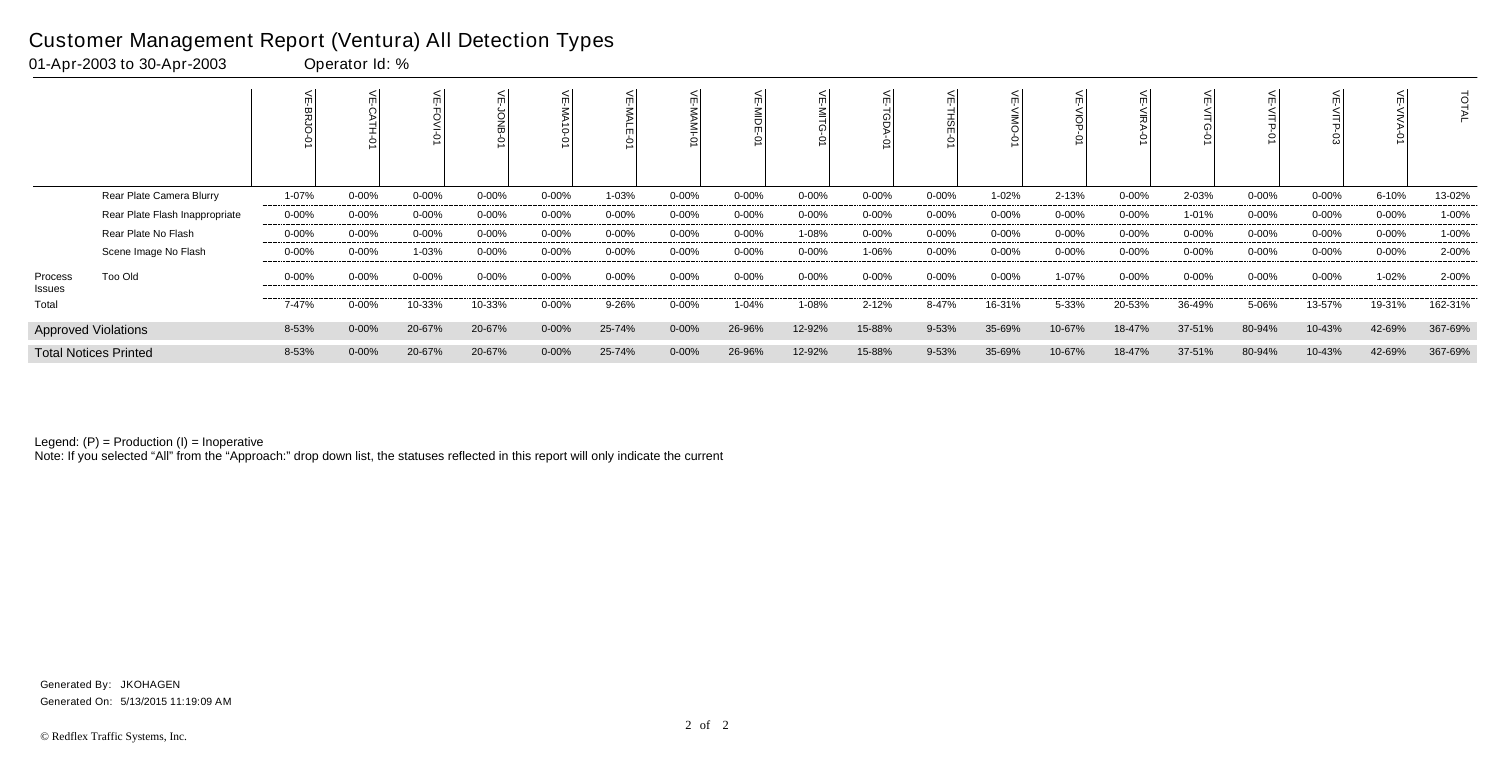|                             |                                   | VE-BRJO        | VE-CATH-01      | VE-FOVI-0      | VE-JONB-        | VE-MA10-01      | VE-MALE-01                 | VE-MAMI-0       | VE-MIDE-01     | VE-MITG-01                  | VE-TGDA-0      | VE-THSE-01      | VE-VIMO                          | VE-VIOP-0      | VE-VIRA-01     | VE-VITG-<br>Ò  | VE-VITP-0                        | VE-VITP-        | VE-VIVA-<br>$\circ$ | TOTAL          |
|-----------------------------|-----------------------------------|----------------|-----------------|----------------|-----------------|-----------------|----------------------------|-----------------|----------------|-----------------------------|----------------|-----------------|----------------------------------|----------------|----------------|----------------|----------------------------------|-----------------|---------------------|----------------|
|                             | <b>Total Processed Incidents</b>  | 11             | 179             | $\overline{7}$ | 13              | 65              | 16                         | 29              | 79             | 65                          | $\sqrt{5}$     | 21              | 35                               | 25             | 45             | 34             | 62                               | 38              | 74                  | 803            |
|                             | Less Uncontrollable Factors       |                |                 |                |                 |                 |                            |                 |                |                             |                |                 |                                  |                |                |                |                                  |                 |                     |                |
| Obstruction                 | <b>Driver Obstruction/Duckers</b> | $\overline{0}$ | 9               | $\overline{1}$ | $\overline{1}$  | $5\overline{)}$ | $\overline{1}$             | $\overline{1}$  | $\overline{0}$ | $\overline{1}$              | $\overline{0}$ | 2               | $\mathbf{3}$                     | $\overline{2}$ | $\overline{0}$ | 8              | $2^{\circ}$                      | $\mathbf{3}$    | $\overline{2}$      | 41             |
|                             | Motor Cycle Helmet                | $\overline{0}$ | $\overline{0}$  | $\overline{0}$ | $\overline{0}$  | $\mathbf 0$     | $\mathbf 0$                | $\overline{0}$  | $\mathbf 0$    | $\mathbf{1}$                | $\overline{0}$ | $\overline{0}$  | $\overline{0}$                   | $\mathbf 0$    | $\mathbf 0$    | $\mathbf 0$    | $\overline{0}$                   | $\overline{0}$  | $\overline{2}$      | $\mathbf{3}$   |
|                             | Plate Obstruction                 | $\mathbf 0$    | 6               | $\overline{0}$ | $\overline{1}$  | 5               | $\overline{0}$             | $\overline{1}$  | $\mathbf 0$    | $\overline{0}$              | $\overline{0}$ | $\overline{1}$  | $\overline{0}$                   | $\overline{1}$ | $\overline{1}$ | $\overline{0}$ | $\overline{0}$                   | $\overline{0}$  | $\overline{1}$      | 17             |
|                             | <b>Vehicle Obstruction</b>        | $\overline{1}$ | 5               | $\overline{0}$ | $\overline{0}$  | 3               | $\mathbf 0$                | $\overline{0}$  | $\overline{1}$ | $\mathbf 0$                 | $\overline{1}$ | $\overline{0}$  | $\overline{0}$                   | $\mathbf 0$    | $\overline{0}$ | $\overline{0}$ | $\overline{1}$                   | $\overline{1}$  | $\mathbf 0$         | 13             |
|                             | Driver Obstruction (PD)           | $\overline{0}$ | $\overline{2}$  | $\overline{0}$ | $\overline{0}$  | $\mathbf{3}$    | $\mathbf 0$                | $\mathbf 0$     | $\overline{1}$ | $\mathbf 0$                 | $\mathbf 0$    | $\overline{1}$  | $\mathbf{1}$                     | $\mathbf 0$    | $\mathbf 0$    | $\mathbf 0$    | $\overline{2}$                   | $\overline{0}$  | $\overline{2}$      | 12             |
| Police<br>Rejects           | Incorrect/Incomplete DMV          | $\overline{0}$ | -1              | $\mathbf 0$    | $\overline{0}$  | $\mathbf 0$     | $\mathbf 0$                | $\overline{1}$  | $\mathbf 0$    | $\mathbf 0$                 | $\overline{0}$ | $\overline{0}$  | $\overline{0}$                   | $\mathbf 0$    | $\mathbf 0$    | $\overline{1}$ | $\overline{0}$                   | $\mathbf 0$     | $\overline{0}$      | 3              |
|                             | Multiple vehicles in frame        | $\mathbf 0$    | $\overline{4}$  | $\overline{0}$ | $\overline{0}$  | -1              | $\mathbf 0$                | $\overline{0}$  | $\mathbf 0$    | $\mathbf 0$                 | $\overline{0}$ | $\overline{0}$  | $\mathbf 0$                      | $\overline{0}$ | $\mathbf 0$    | $\Omega$       | $\overline{0}$                   | $\mathbf 0$     | $\mathbf 0$         | 5              |
|                             | On or Passed the Stop Bar (PD).   | $\mathbf 0$    | $\overline{0}$  | $\overline{0}$ | $\overline{1}$  | $\overline{2}$  | $\mathbf 0$                | $\overline{0}$  | $\overline{0}$ | $\mathbf{3}$                | $\overline{0}$ | $\overline{0}$  | $\overline{4}$                   | $\overline{1}$ | $\overline{1}$ | $\mathbf 0$    |                                  | $\overline{0}$  | $\overline{0}$      |                |
|                             | Plate Obstruction (PD)            | $\overline{1}$ | $\Omega$        | $\overline{0}$ | $\overline{2}$  | $\mathbf 0$     | $\mathbf{0}$               | $\overline{0}$  | $\overline{0}$ | $\mathbf 0$                 | $\mathbf 0$    | $\overline{0}$  | $\overline{1}$                   | $\mathbf 0$    | $\overline{0}$ | $\overline{0}$ | $\overline{0}$<br>$\overline{0}$ | $\mathbf 0$     | $\overline{1}$      | 12<br>5        |
|                             | Plate Unidentifiable              | $\overline{0}$ | $\overline{0}$  | $\overline{0}$ | $\overline{0}$  | $\mathbf 0$     | $\mathbf 0$                | $\overline{0}$  | $\overline{0}$ | $\mathbf 0$                 | $\overline{1}$ | $\overline{0}$  | $\mathbf 0$                      | $\mathbf 0$    | $\mathbf 0$    | $\mathbf 0$    | $\overline{0}$                   | $\mathbf 0$     | $\overline{1}$      | $\overline{2}$ |
|                             | Safe Turn On Red                  | $\mathbf 0$    | 51              | $\mathbf 0$    | $\overline{0}$  | $\overline{0}$  |                            |                 |                |                             |                | $\overline{0}$  |                                  | $\mathbf 0$    | $\mathbf 0$    |                |                                  |                 | 6                   | 88             |
|                             | Sun Glare                         |                | 3               |                |                 |                 | $\mathbf 0$<br>$\mathbf 0$ | $\overline{0}$  | 28             | $\mathbf{3}$<br>$\mathbf 0$ | $\overline{0}$ |                 | $\overline{0}$<br>$\overline{0}$ | $\overline{1}$ | $\overline{1}$ | $\overline{0}$ | $\overline{0}$<br>$\overline{1}$ | $\overline{0}$  |                     | 17             |
|                             |                                   | $\overline{0}$ |                 | $\overline{0}$ | $\overline{0}$  | $\overline{2}$  |                            | $\mathbf 0$     | $\overline{0}$ |                             | $\overline{0}$ | $\overline{0}$  |                                  |                |                | $\overline{0}$ |                                  | $5\overline{)}$ | 4                   |                |
|                             | Policy/Weath Extended Vehicle     | $\overline{0}$ |                 | $\overline{0}$ | $\overline{0}$  | $\overline{0}$  | $\mathbf 0$                | $\overline{1}$  | $\overline{0}$ | $\overline{0}$              | $\overline{1}$ | $\overline{0}$  | $\overline{1}$                   | $\mathbf 0$    | $\mathbf 0$    | $\overline{0}$ | $\mathbf 0$                      | $\mathbf 0$     | $\overline{0}$      | $\overline{4}$ |
| er                          | Sun Glare                         | $\overline{2}$ | 15              | $\mathbf 0$    | $\overline{0}$  | $\overline{4}$  | $\mathbf{3}$               | $5\overline{5}$ | $\overline{1}$ | 9                           | $\overline{1}$ | $\overline{0}$  | $\overline{1}$                   | $\overline{4}$ | 13             | 3              | $\mathbf{1}$                     | $\mathbf{3}$    | 12                  | $77$           |
| Registration                | Paper Plates                      | $\overline{0}$ | 8               | 2              | $\overline{0}$  | $\overline{1}$  | $\overline{0}$             | $\overline{2}$  | 3              | $\overline{4}$              | $\mathbf 0$    | $\overline{1}$  | $\overline{0}$                   | $\overline{1}$ | $\overline{1}$ | $\overline{2}$ | $\overline{2}$                   | 2               | $\mathbf{3}$        | 32             |
| Issues                      | Wrong or No DMV                   | $\mathbf{0}$   | 3               | $\overline{0}$ | $\overline{2}$  | $\mathbf 0$     | $\mathbf 0$                | $\mathbf 0$     | $\mathbf 0$    | 4                           | $\mathbf 0$    | $\overline{0}$  | $\overline{2}$                   | $\mathbf 0$    | $\overline{2}$ | $\mathbf 0$    | 3                                | $\mathbf 0$     | $\mathbf 0$         | 16             |
| Total                       |                                   | $\overline{4}$ | $\frac{1}{108}$ | $\mathbf{3}$   | $\overline{7}$  | 26              | $\overline{4}$             | 11              | 34             | 25                          | $\overline{4}$ | $5\overline{)}$ | 13                               | 10             | 19             | 14             | 12                               | 14              | 34                  | 347            |
| <b>Sub Total Violations</b> |                                   | $\overline{7}$ | 71              | $\overline{4}$ | $6\overline{6}$ | 39              | 12                         | 18              | 45             | 40                          | $\overline{1}$ | 16              | 22                               | 15             | 26             | 20             | 50                               | 24              | 40                  | 456            |
| Less in Progress            |                                   | $\mathbf 0$    | $\Omega$        | $\Omega$       | $\mathbf 0$     | $\mathbf 0$     | $\mathbf 0$                | $\mathbf 0$     | $\mathbf 0$    | $\mathbf{0}$                | $\mathbf 0$    | $\overline{0}$  | $\mathbf 0$                      | $\mathbf 0$    | $\overline{0}$ | $\mathbf 0$    | 0                                | $\mathbf 0$     | $\overline{0}$      | $\overline{0}$ |
|                             | <b>Available For Prosecution</b>  | $\overline{7}$ | 71              | $\overline{4}$ | $6\phantom{1}$  | 39              | 12                         | 18              | 45             | 40                          | $\overline{1}$ | 16              | 22                               | 15             | 26             | 20             | 50                               | 24              | 40                  | 456            |
| Less Rejects                |                                   |                |                 |                |                 |                 |                            |                 |                |                             |                |                 |                                  |                |                |                |                                  |                 |                     |                |
| Camera                      | Face Camera Focus Blurry          | $0 - 00\%$     | $0 - 00%$       | $0 - 00%$      | $0 - 00%$       | 0-00%           | $0 - 00\%$                 | $2 - 11%$       | $0 - 00%$      | $0 - 00%$                   | $0 - 00\%$     | $0 - 00%$       | $0 - 00%$                        | $0 - 00%$      | $0 - 00\%$     | $0 - 00%$      | $0 - 00%$                        | $0 - 00\%$      | $0 - 00\%$          | 2-00%          |
| Malfunction                 | Face Not in Frame                 | $0 - 00\%$     | $0 - 00\%$      | $0 - 00%$      | $0 - 00%$       | 0-00%           | $0 - 00\%$                 | $0 - 00%$       | 0-00%          | $0 - 00\%$                  | $0 - 00\%$     | 0-00%           | $0 - 00%$                        | 1-07%          | $0 - 00%$      | $0 - 00%$      | 0-00%                            | $0 - 00\%$      | $0 - 00\%$          | 1-00%          |
|                             | Generated By: JKOHAGEN            |                |                 |                |                 |                 |                            |                 |                |                             |                |                 |                                  |                |                |                |                                  |                 |                     |                |

01-May-2013 to 31-May-2013 Operator Id: %

Generated On: 5/13/2015 11:20:35 AM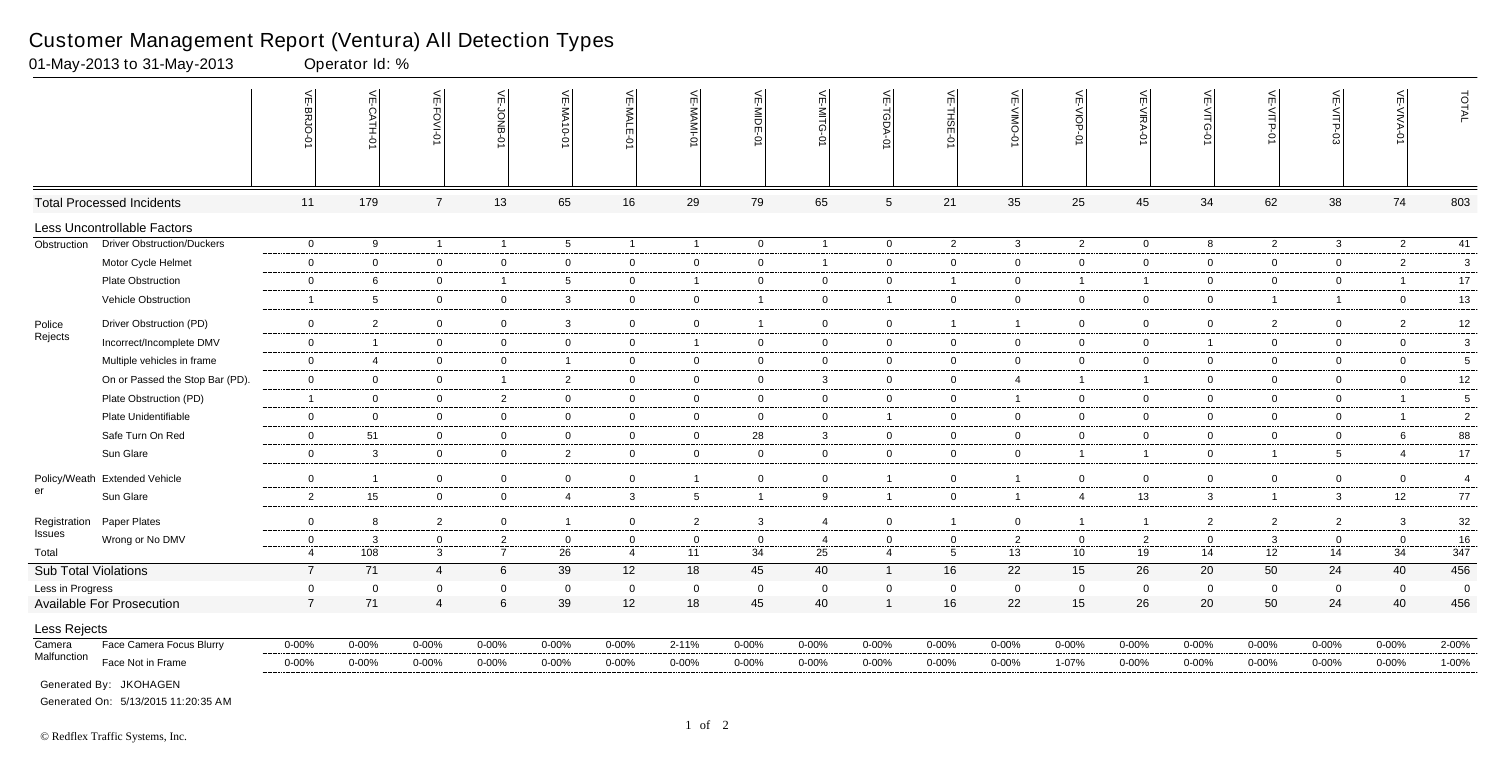|                              |                                   | <          |            |           |            | ے<br>$\vec{0}$<br>$\circ$ |            |           | <b>NIDE</b><br>Ò |            |            | 는<br>⋒     |            |            |            |           |            |           |            | ਰ<br>ГAL |
|------------------------------|-----------------------------------|------------|------------|-----------|------------|---------------------------|------------|-----------|------------------|------------|------------|------------|------------|------------|------------|-----------|------------|-----------|------------|----------|
|                              | Misc Camera Issue                 | $0 - 00%$  | $0 - 00%$  | $0 - 00%$ | 2-33%      | $0 - 00\%$                | $0 - 00\%$ | $0 - 00%$ | $0 - 00%$        | $0 - 00\%$ | $0 - 00\%$ | $0 - 00%$  | $0 - 00\%$ | $0 - 00\%$ | $0 - 00\%$ | $0 - 00%$ | $0 - 00\%$ | $0 - 00%$ | $0 - 00\%$ | 2-00%    |
|                              | Plate Burn Out                    | $1 - 14%$  | $0 - 00%$  | $0 - 00%$ | $0 - 00\%$ | $0 - 00%$                 | $0 - 00\%$ | 0-00%     | $0 - 00%$        | $0 - 00\%$ | $0 - 00\%$ | $0 - 00%$  | 0-00%      | $0 - 00\%$ | $0 - 00%$  | $0 - 00%$ | $0 - 00\%$ | $0 - 00%$ | $0 - 00\%$ | 1-00%    |
|                              | Plate Not in Frame                | 0-00%      | $0 - 00\%$ | $0 - 00%$ | $0 - 00\%$ | 0-00%                     | 1-08%      | $0 - 00%$ | 0-00%            | $0 - 00\%$ | $0 - 00\%$ | $0 - 00\%$ | 0-00%      | 0-00%      | $0 - 00\%$ | $0 - 00%$ | $0 - 00\%$ | $0 - 00%$ | $0 - 00\%$ | 1-00%    |
|                              | Scene Image No Flash              | $0 - 00\%$ | $0 - 00\%$ | 0-00%     | $0 - 00\%$ | $0 - 00%$                 | $0 - 00\%$ | 2-11%     | $0 - 00%$        | $0 - 00\%$ | $0 - 00\%$ | $0 - 00%$  | 1-05%      | $0 - 00\%$ | $0 - 00%$  | 0-00%     | $0 - 00\%$ | 0-00%     | $0 - 00\%$ | 3-01%    |
| Police                       | Driver Unidentifiable images poor | $0 - 00\%$ | 6-08%      | 1-25%     | $0 - 00\%$ | 1-03%                     | 1-08%      | 6-33%     | 1-02%            | 3-08%      | $0 - 00\%$ | $0 - 00%$  | 2-09%      | $0 - 00%$  | $3 - 12%$  | 5-25%     | 1-02%      | $3 - 12%$ | $1 - 02%$  | 34-07%   |
| Rejects<br>Process<br>Issues | Too Old                           | $0 - 00\%$ | $0 - 00%$  | 0-00%     | $0 - 00\%$ | $0 - 00%$                 | $0 - 00\%$ | 0-00%     | $0 - 00%$        | 1-02%      | $0 - 00\%$ | $0 - 00%$  | $0 - 00\%$ | $0 - 00\%$ | $0 - 00%$  | 0-00%     | $0 - 00\%$ | 0-00%     | $0 - 00\%$ | 1-00%    |
| Total                        |                                   | $1 - 14%$  | 6-08%      | 1-25%     | 2-33%      | 1-03%                     | 2-17%      | 10-56%    | 1-02%            | 4-10%      | $0 - 00\%$ | $0 - 00%$  | 3-14%      | 1-07%      | $3 - 12%$  | 5-25%     | 1-02%      | $3 - 12%$ | 1-02%      | 45-10%   |
|                              | <b>Approved Violations</b>        | 6-86%      | 65-92%     | 3-75%     | 4-67%      | 38-97%                    | 10-83%     | 8-44%     | 44-98%           | 36-90%     | 1-100%     | 16-100%    | 19-86%     | 14-93%     | 23-88%     | 15-75%    | 49-98%     | 21-88%    | 39-98%     | 411-90%  |
|                              | <b>Total Notices Printed</b>      | 6-86%      | 65-92%     | 3-75%     | 4-67%      | 38-97%                    | 10-83%     | 8-44%     | 44-98%           | 36-90%     | 1-100%     | 16-100%    | 19-86%     | 14-93%     | 23-88%     | 15-75%    | 49-98%     | 21-88%    | 39-98%     | 411-90%  |

Note: If you selected "All" from the "Approach:" drop down list, the statuses reflected in this report will only indicate the current

### Customer Management Report (Ventura) All Detection Types

01-May-2013 to 31-May-2013 Operator Id: %

Generated On: 5/13/2015 11:20:35 AM Generated By: JKOHAGEN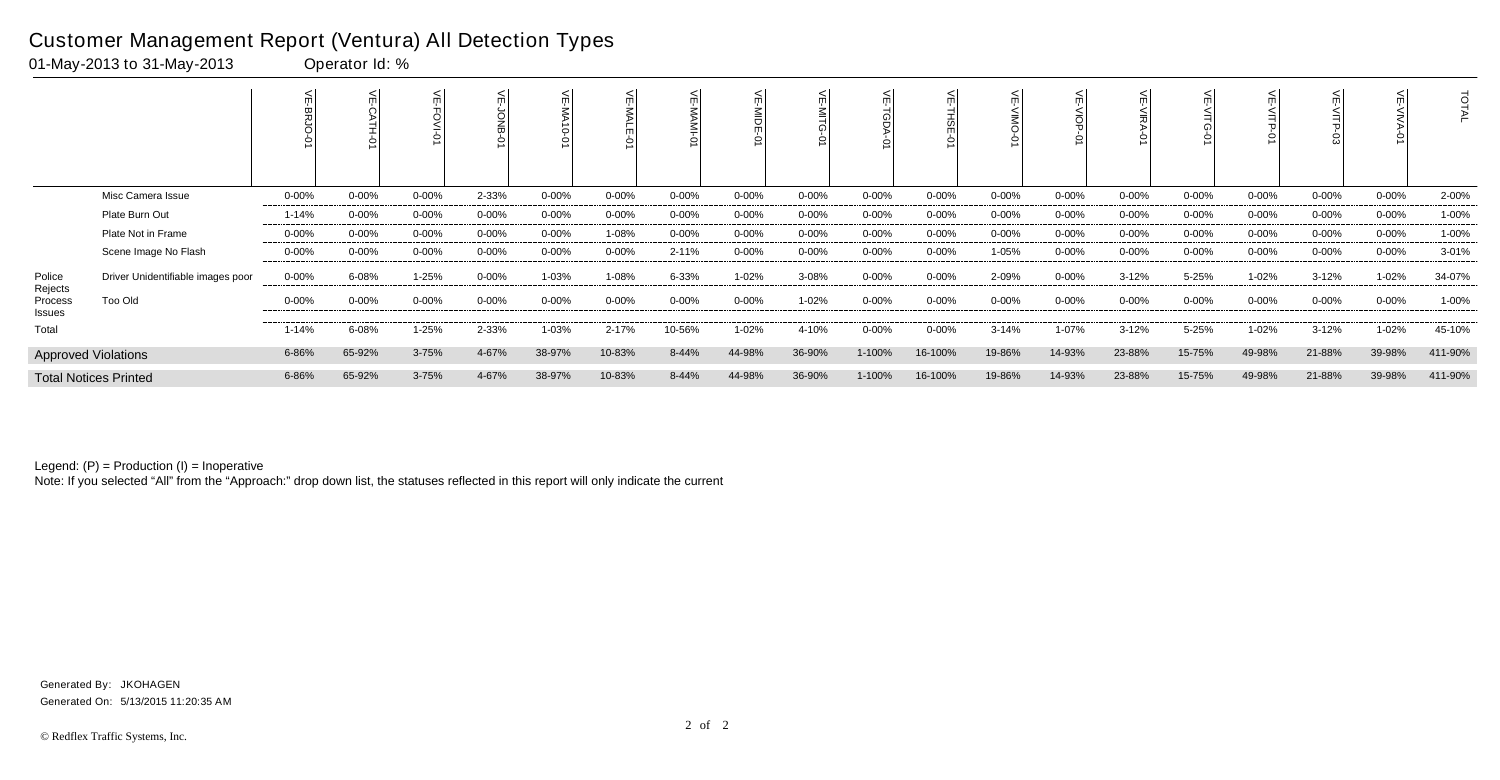|                             |                                   | $\widetilde{\mathbb{F}}$<br><b>BRJO-</b> | VE-CATH-01               | <b>VE-FOVI-0</b> | $\widetilde{\mathbb{F}}$<br><b>BNOL</b> | VE-MA10-01              | VE-MALE        | VE-MAMI-0       | VE-MIDE-01     | VE-MITG-<br>$\overrightarrow{Q}$ | VE-TGDA-0       | VE-THSE-01     | ے<br>OWIN-<br>Ò | VE-VIOP-<br>$\dot{\circ}$ | VE-VIRA-01     | VE-VITG-01     | VE-VITP-01     | VE-VITP-03     | VE-VIVA-0       | TOTAL           |
|-----------------------------|-----------------------------------|------------------------------------------|--------------------------|------------------|-----------------------------------------|-------------------------|----------------|-----------------|----------------|----------------------------------|-----------------|----------------|-----------------|---------------------------|----------------|----------------|----------------|----------------|-----------------|-----------------|
|                             | <b>Total Processed Incidents</b>  | 15                                       | 176                      | $\overline{4}$   | 28                                      | 56                      | 23             | 26              | 95             | 67                               | 9               | 27             | 62              | 40                        | 50             | 27             | 37             | 37             | 62              | 841             |
|                             | Less Uncontrollable Factors       |                                          |                          |                  |                                         |                         |                |                 |                |                                  |                 |                |                 |                           |                |                |                |                |                 |                 |
| Obstruction                 | <b>Driver Obstruction/Duckers</b> | $\overline{0}$                           | 10                       | $\overline{1}$   | $\overline{0}$                          | $\overline{4}$          | $\overline{1}$ | $\overline{2}$  | $\overline{0}$ | $\mathbf{1}$                     | $\overline{0}$  | $\mathbf 0$    | $\overline{2}$  | $\overline{1}$            | $\mathbf 0$    | $\overline{1}$ | $\mathbf{1}$   | $\overline{1}$ | $\overline{2}$  | $\overline{27}$ |
|                             | Motor Cycle Helmet                | $\mathbf 0$                              | $\mathbf 0$              | $\mathbf 0$      | $\mathbf 0$                             | $\overline{0}$          | $\mathbf 0$    | $\overline{0}$  | $\overline{0}$ | $\mathbf 0$                      | $\mathbf 0$     | $\mathbf 0$    | $\mathbf 0$     | $\mathbf 0$               | $\mathbf 0$    | $\overline{1}$ | $\overline{0}$ | $\mathbf 0$    | $\mathbf 0$     | $\overline{1}$  |
|                             | Plate Obstruction                 | $\boldsymbol{0}$                         | $\overline{4}$           | $\mathbf 0$      | $\overline{0}$                          | $\overline{2}$          | $\overline{0}$ | $\overline{0}$  | $\overline{2}$ | $\mathbf 0$                      | $\mathbf 0$     | $\overline{1}$ | $\overline{1}$  | $\overline{0}$            | $\mathbf 0$    | $\overline{0}$ | $\overline{0}$ | $\overline{0}$ | $\mathbf 0$     | 10              |
|                             | Vehicle Obstruction               | $\mathbf{1}$                             | $\overline{\mathbf{1}}$  | $\overline{0}$   | $\overline{0}$                          | $\mathbf 0$             | $\overline{0}$ | $\overline{1}$  | $\overline{0}$ | $\overline{0}$                   | $\overline{2}$  | $\mathbf 0$    | $\overline{1}$  | $\overline{0}$            | $\overline{2}$ | $\overline{0}$ | $\overline{0}$ | $\overline{0}$ | $\overline{0}$  | 8               |
| Police                      | Driver Obstruction (PD)           | $\mathbf 0$                              | $\overline{2}$           | $\mathbf 0$      | $\overline{0}$                          | $\mathbf 0$             | $\mathbf{1}$   | $\overline{0}$  | $\overline{1}$ | $\overline{2}$                   | $\overline{0}$  | $\mathbf 0$    | $\overline{0}$  | $\overline{0}$            | $\overline{0}$ | $\overline{2}$ | $\overline{2}$ | $\mathbf 0$    | $\overline{2}$  | 12              |
| Rejects                     | Invalid Offense                   | $\overline{0}$                           | $\overline{0}$           | $\mathbf 0$      | $\overline{0}$                          | $\mathbf 0$             | $\overline{0}$ | $\overline{0}$  | $\overline{0}$ | $\overline{0}$                   | $\mathbf 0$     | $\mathbf 0$    | $\mathbf 0$     | $\overline{0}$            | $\overline{0}$ | $\overline{1}$ | $\overline{0}$ | $\overline{0}$ | $\overline{1}$  | $\sqrt{2}$      |
|                             | Multiple vehicles in frame        | $\mathbf 0$                              | 5                        | $\overline{0}$   | $\overline{0}$                          | $\mathbf 0$             | $\mathbf 0$    | $\mathbf 0$     | $\overline{0}$ | $\overline{0}$                   | $\overline{0}$  | $\mathbf 0$    | 0               | $\overline{0}$            | $\mathbf 0$    | $\overline{0}$ | $\overline{0}$ | $\mathbf 0$    | $\mathbf 0$     | 5               |
|                             | On or Passed the Stop Bar (PD).   | $\overline{0}$                           | $\overline{1}$           | $\mathbf 0$      | $\overline{2}$                          | $\overline{\mathbf{1}}$ | $\mathbf 0$    | $\overline{0}$  | $\overline{0}$ | $\mathbf 0$                      | $\overline{0}$  | $\mathbf 0$    | 4               | $\overline{1}$            | $\overline{1}$ | $\mathbf 0$    | $\overline{0}$ | $\overline{1}$ | $\overline{0}$  | 11              |
|                             | Plate Obstruction (PD)            | $\mathbf 0$                              | $\overline{0}$           | $\mathbf 0$      | $\overline{1}$                          | $\mathbf 0$             | $\overline{1}$ | $\mathbf 0$     | $\overline{0}$ | $\overline{0}$                   | $\overline{0}$  | $\mathbf 0$    | $\overline{2}$  | $\overline{0}$            | $\mathbf 0$    | $\mathbf 0$    | $\overline{0}$ | $\mathbf 0$    | $\mathbf 0$     | $\overline{4}$  |
|                             | Plate Unidentifiable              | $\mathbf{1}$                             | $\overline{1}$           | $\mathbf 0$      | $\mathbf 0$                             | $\mathbf 0$             | $\mathbf 0$    | 0               | $\overline{0}$ | $\overline{0}$                   | $\mathbf 0$     | $\overline{0}$ | $\mathbf 0$     | $\mathbf 0$               | $\Omega$       | $\mathbf 0$    | $\overline{0}$ | 0              | $\mathbf 0$     | $\overline{2}$  |
|                             | Safe Turn On Red                  | $\boldsymbol{0}$                         | 47                       | $\mathbf 0$      | $\overline{0}$                          | $\overline{0}$          | $\overline{0}$ | $\overline{0}$  | 33             | $\overline{7}$                   | $\mathsf 0$     | $\mathbf 0$    | $\mathbf 0$     | $\overline{0}$            | $\overline{0}$ | $\overline{0}$ | $\mathbf 0$    | $\overline{0}$ | $\overline{7}$  | 94              |
|                             | Sun Glare                         | $\mathbf 0$                              | $\overline{7}$           | $\overline{0}$   | $\overline{1}$                          | $\overline{0}$          | $\overline{1}$ | $\overline{2}$  | $\overline{1}$ | $\overline{2}$                   | $\overline{0}$  | $\overline{1}$ | $\overline{0}$  | $\overline{0}$            | $\overline{1}$ | $\overline{0}$ | $\mathbf{1}$   | $\overline{2}$ | $\overline{1}$  | 20              |
|                             | Policy/Weath Extended Vehicle     | $\mathbf 0$                              | $\overline{0}$           | $\overline{0}$   | $\overline{0}$                          | $\mathbf 0$             | $\overline{0}$ | $\mathbf 0$     | $\overline{0}$ | $\overline{0}$                   | $\mathbf 0$     | $\overline{2}$ | $\overline{2}$  | $\overline{0}$            | $\overline{0}$ | $\overline{0}$ | $\overline{0}$ | $\mathbf 0$    | $\overline{0}$  | $\overline{4}$  |
| er                          | Sun Glare                         | $\mathbf{3}$                             | 24                       | $\mathbf 0$      | $5\phantom{.0}$                         | $\overline{0}$          | $\overline{4}$ | $6\phantom{.}6$ | $\overline{4}$ | 6                                | $\overline{2}$  | $\mathbf 0$    | $\overline{4}$  | $5\phantom{.0}$           | $\overline{7}$ | $\overline{2}$ | $\mathbf 0$    | 9              | $5\overline{)}$ | 86              |
| Registration                | Paper Plates                      | $\mathbf 0$                              | $\overline{1}$           | $\overline{0}$   | $\overline{1}$                          | $\overline{1}$          | $\overline{0}$ | $\overline{0}$  | $\overline{2}$ | $\overline{2}$                   | $\mathbf 0$     | $\mathbf 0$    | $\overline{2}$  | $\overline{2}$            | $\mathbf{3}$   | $\mathbf{1}$   | $\overline{2}$ | $\overline{1}$ | $\mathbf{3}$    | $21\,$          |
| <b>Issues</b>               | Wrong or No DMV                   | $\overline{1}$                           | $\overline{\mathcal{A}}$ | $\overline{0}$   | $\overline{2}$                          | $\overline{2}$          | $\overline{0}$ | $\overline{1}$  | 5              | $\mathbf{3}$                     | $\overline{0}$  | $\mathbf 0$    | $\mathbf 0$     | $\overline{2}$            | $\overline{0}$ | $\mathbf 0$    | $\overline{2}$ | $\overline{2}$ | $\overline{1}$  | 25              |
| Total                       |                                   | 6                                        | 107                      | $\mathbf{1}$     | 12                                      | 10                      | 8              | 12              | 48             | 23                               | 4               | $\overline{4}$ | 18              | 11                        | 14             | 8              | 8              | 16             | 22              | 332             |
| <b>Sub Total Violations</b> |                                   | 9                                        | 69                       | $\mathbf{3}$     | 16                                      | 46                      | 15             | 14              | 47             | 44                               | $5\phantom{.0}$ | 23             | 44              | 29                        | 36             | 19             | 29             | 21             | 40              | 509             |
| Less in Progress            |                                   | $\mathbf 0$                              | 0                        | $\Omega$         | $\mathbf 0$                             | $\overline{0}$          | $\mathbf 0$    | $\mathbf 0$     | $\overline{0}$ | $\Omega$                         | $\mathbf 0$     | $\Omega$       | $\Omega$        | $\mathbf 0$               | $\Omega$       | $\mathbf 0$    | $\mathbf 0$    | $\mathbf 0$    | $\mathbf 0$     | $\overline{0}$  |
|                             | <b>Available For Prosecution</b>  | 9                                        | 69                       | 3                | 16                                      | 46                      | 15             | 14              | 47             | 44                               | $5\phantom{.0}$ | 23             | 44              | 29                        | 36             | 19             | 29             | 21             | 40              | 509             |
| Less Rejects                |                                   |                                          |                          |                  |                                         |                         |                |                 |                |                                  |                 |                |                 |                           |                |                |                |                |                 |                 |
| Camera                      | Face Not in Frame                 | $0 - 00%$                                | 0-00%                    | $0 - 00\%$       | $1 - 06%$                               | 0-00%                   | $0 - 00\%$     | $0 - 00\%$      | 0-00%          | $0 - 00%$                        | $0 - 00%$       | $0 - 00%$      | $0 - 00%$       | $1 - 03%$                 | $1 - 03%$      | $0 - 00%$      | $0 - 00%$      | $0 - 00%$      | $0 - 00\%$      | $3 - 01%$       |
| Malfunction                 | Misc Camera Issue                 | $0 - 00%$                                | 0-00%                    | 1-33%            | 1-06%                                   | 3-07%                   | $0 - 00\%$     | 1-07%           | $0 - 00%$      | $0 - 00%$                        | $0 - 00\%$      | $0 - 00%$      | 0-00%           | $0 - 00%$                 | 0-00%          | 0-00%          | $0 - 00%$      | $0 - 00%$      | $0 - 00\%$      | 6-01%           |
|                             | Generated By: JKOHAGEN            |                                          |                          |                  |                                         |                         |                |                 |                |                                  |                 |                |                 |                           |                |                |                |                |                 |                 |

01-Jun-2013 to 30-Jun-2013 Operator Id: %

Generated On: 5/13/2015 11:21:23 AM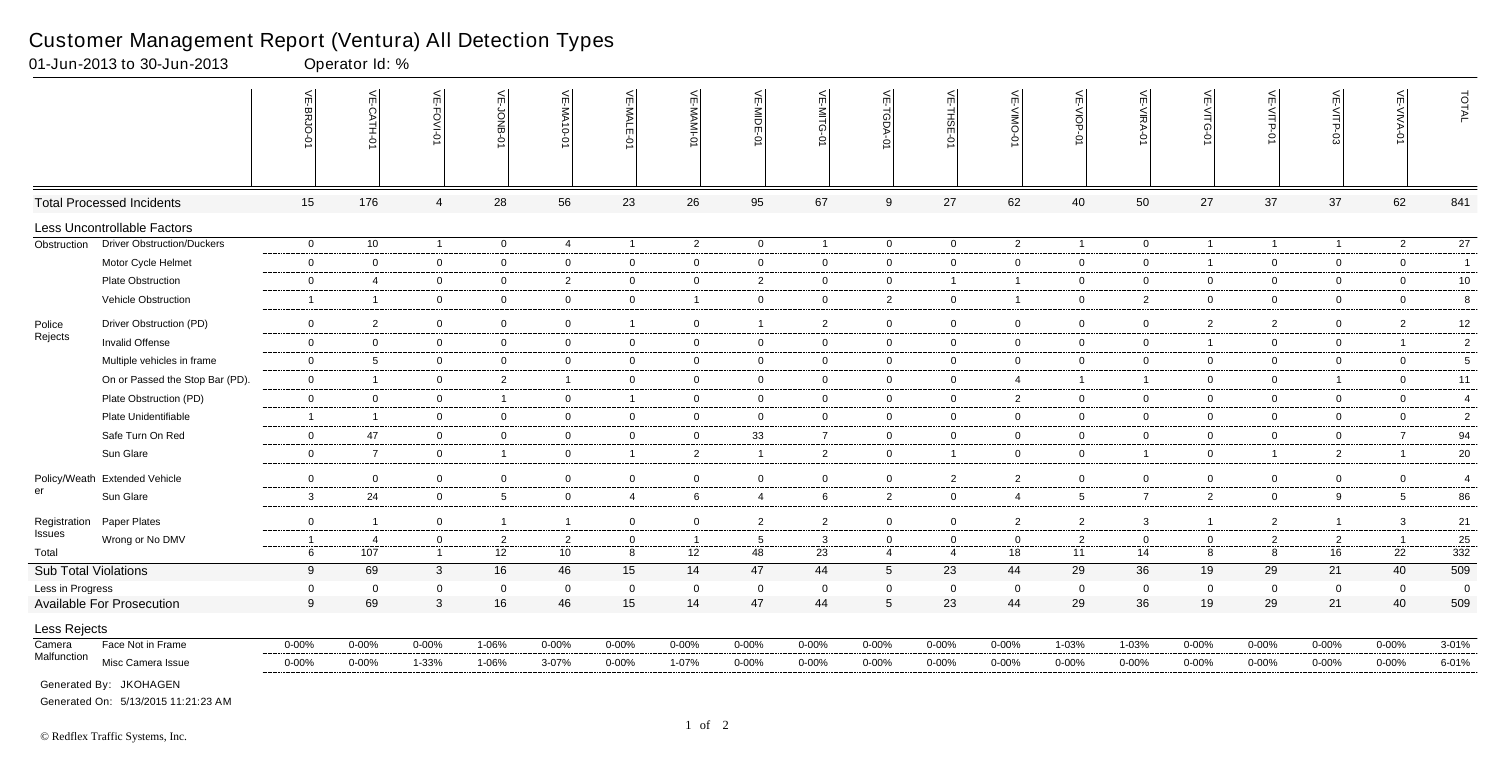|                   |                                   |            |            |            |            |            |        |           | Ģ         |            |            |           |            |            |            |           |            |            |            | ਰ       |
|-------------------|-----------------------------------|------------|------------|------------|------------|------------|--------|-----------|-----------|------------|------------|-----------|------------|------------|------------|-----------|------------|------------|------------|---------|
|                   | Plate Not in Frame                | 0-00%      | $0 - 00%$  | $0 - 00\%$ | $0 - 00\%$ | $0 - 00\%$ | 0-00%  | $0 - 00%$ | 0-00%     | 0-00%      | $0 - 00\%$ | $0 - 00%$ | 1-02%      | $0 - 00\%$ | $0 - 00%$  | $0 - 00%$ | $0 - 00\%$ | 0-00%      | $0 - 00\%$ | 1-00%   |
|                   | Scene Image No Flash              | 0-00%      | $0 - 00\%$ | 0-00%      | $0 - 00%$  | $0 - 00%$  | 0-00%  | 1-07%     | 1-02%     | 0-00%      | $0 - 00\%$ | $0 - 00%$ | 0-00%      | $0 - 00\%$ | $0 - 00\%$ | 0-00%     | $0 - 00\%$ | $0 - 00%$  | $0 - 00\%$ | 2-00%   |
| Police<br>Rejects | Driver Unidentifiable images poor | $1 - 11%$  | 14-20%     | $0 - 00%$  | 1-06%      | 4-09%      | 4-27%  | 5-36%     | $0 - 00%$ | 3-07%      | 1-20%      | 1-04%     | 2-05%      | 5-17%      | 8-22%      | 5-26%     | 4-14%      | 1-05%      | 3-08%      | 62-12%  |
| Process<br>Issues | Too Old                           | $0 - 00\%$ | $0 - 00%$  | $0 - 00\%$ | $0 - 00%$  | $0 - 00%$  | 0-00%  | $0 - 00%$ | $0 - 00%$ | $0 - 00\%$ | $0 - 00\%$ | $0 - 00%$ | $0 - 00\%$ | $0 - 00\%$ | 1-03%      | $0 - 00%$ | $0 - 00\%$ | $0 - 00\%$ | $0 - 00\%$ | 1-00%   |
| Total             |                                   | 1-11%      | 14-20%     | 1-33%      | 3-19%      | 7-15%      | 4-27%  | 7-50%     | $1 - 02%$ | $3 - 07%$  | 1-20%      | $1 - 04%$ | 3-07%      | 6-21%      | 10-28%     | 5-26%     | 4-14%      | 1-05%      | 3-08%      | 75-15%  |
|                   | <b>Approved Violations</b>        | 8-89%      | 55-80%     | 2-67%      | 13-81%     | 39-85%     | 11-73% | 7-50%     | 46-98%    | 41-93%     | 4-80%      | 22-96%    | 41-93%     | 23-79%     | 26-72%     | 14-74%    | 25-86%     | 20-95%     | 37-92%     | 434-85% |
|                   | <b>Total Notices Printed</b>      | 8-89%      | 55-80%     | 2-67%      | 13-81%     | 39-85%     | 11-73% | 7-50%     | 46-98%    | 41-93%     | 4-80%      | 22-96%    | 41-93%     | 23-79%     | 26-72%     | 14-74%    | 25-86%     | 20-95%     | 37-92%     | 434-85% |

Note: If you selected "All" from the "Approach:" drop down list, the statuses reflected in this report will only indicate the current

### Customer Management Report (Ventura) All Detection Types

01-Jun-2013 to 30-Jun-2013 Operator Id: %

Generated On: 5/13/2015 11:21:23 AM Generated By: JKOHAGEN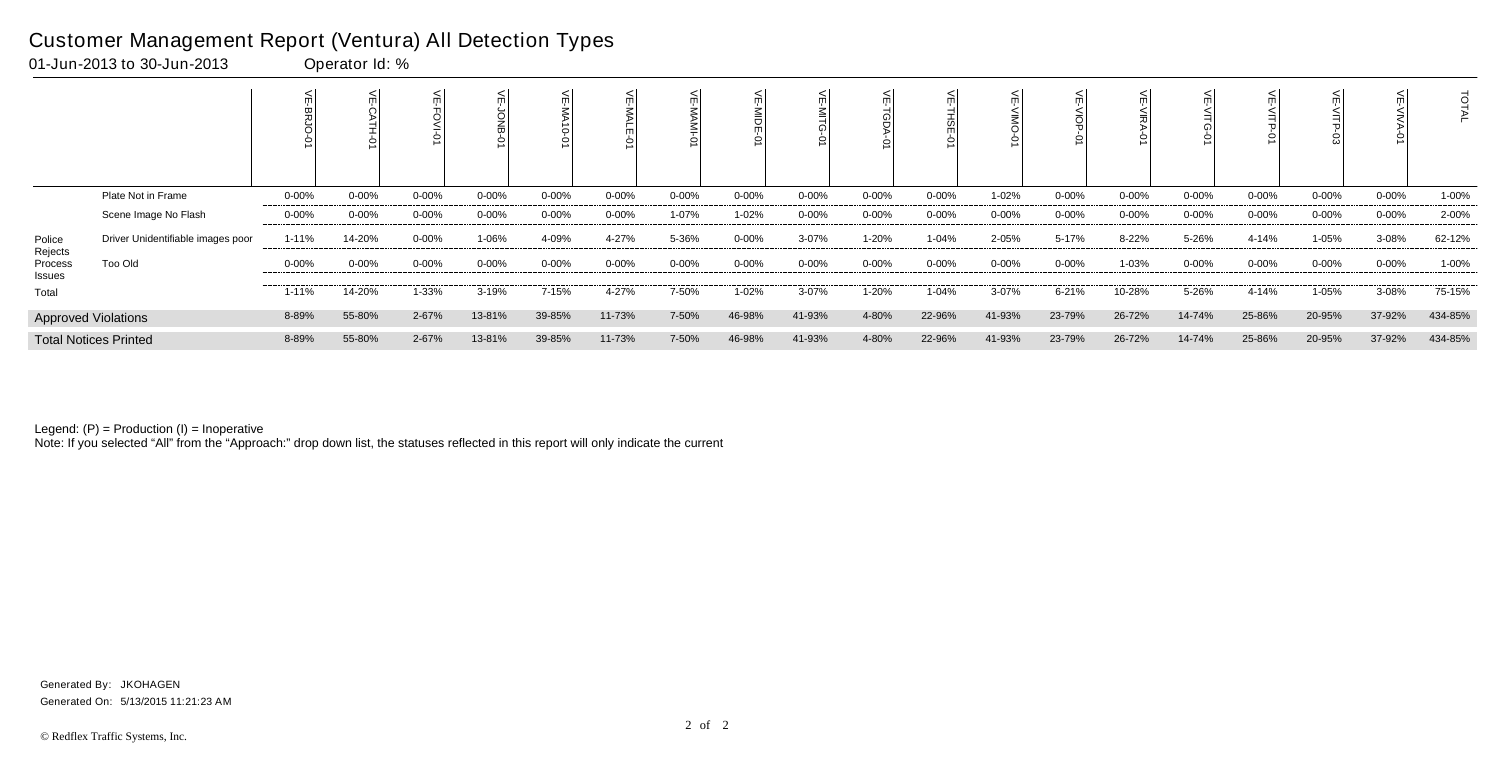|                      |                                     | 닞<br>-BRJO     | VE-CATH-01               | VE-FOVI-01     | VE-JONB-01     | VE-MA10-01              | $\leq$         | VE-MAMI-0      | VE-MIDE-01     | VE-MITG-01     | VE-TGDA-0      | VE-THSE-01     | 닞<br>-VIIN-<br>Ò | VE-VIOP-0       | VE-VIRA-01     | VE-VITG-0      | VE-VITP-0      | VE-VITP-03     | VE-VIVA-<br>$\dot{\varphi}$ | TOTAL           |
|----------------------|-------------------------------------|----------------|--------------------------|----------------|----------------|-------------------------|----------------|----------------|----------------|----------------|----------------|----------------|------------------|-----------------|----------------|----------------|----------------|----------------|-----------------------------|-----------------|
|                      | <b>Total Processed Incidents</b>    | 12             | 200                      | 13             | 21             | 127                     | 45             | 35             | 100            | 87             | 15             | 51             | 61               | 31              | 43             | 25             | 48             | 70             | 73                          | 1057            |
|                      | Less Uncontrollable Factors         |                |                          |                |                |                         |                |                |                |                |                |                |                  |                 |                |                |                |                |                             |                 |
| Obstruction          | <b>Driver Obstruction/Duckers</b>   | $\overline{1}$ | $\overline{18}$          | $\mathbf{1}$   | $\overline{2}$ | $\overline{7}$          | $\overline{2}$ | $\overline{1}$ | 6              | $\overline{2}$ | $\mathbf 0$    | $\mathbf 0$    | $\overline{4}$   | $\mathbf{3}$    | $\mathbf{3}$   | $\overline{4}$ | $2^{\circ}$    | $\overline{1}$ | 6                           | 63              |
|                      | Motor Cycle Helmet                  | $\mathbf 0$    | $\overline{\phantom{0}}$ | $\overline{0}$ | $\mathbf 0$    | $\overline{1}$          | $\mathbf 0$    | $\mathbf 0$    | $\overline{0}$ | $\mathbf 0$    | $\overline{0}$ | $\mathbf 0$    | $\mathbf{0}$     | $\overline{0}$  | $\mathbf 0$    | $\overline{1}$ | $\mathbf 0$    | $\mathbf 0$    | $\overline{0}$              | $\mathbf{3}$    |
|                      | Plate Obstruction                   | $\overline{1}$ | $\overline{7}$           | $\overline{0}$ | $\overline{2}$ | $\overline{2}$          | $\overline{2}$ | $\overline{1}$ | $\overline{0}$ | $\mathbf 0$    | $\overline{2}$ | $\overline{0}$ | $\mathbf{3}$     | $\overline{0}$  | $\overline{0}$ | $\mathbf 0$    | $\mathbf{1}$   | $\overline{2}$ |                             | 24              |
|                      | Vehicle Obstruction                 | $\overline{0}$ | 5                        | $\overline{0}$ | $\overline{0}$ | $\overline{4}$          | $\overline{0}$ | $\overline{2}$ | $\overline{0}$ | $\overline{0}$ | $\overline{4}$ | $\overline{1}$ | $\mathbf{3}$     | $\mathbf 0$     | $\mathbf 0$    | $\overline{0}$ | $\mathbf 0$    | $\mathbf 0$    | $\overline{0}$              | $19$            |
| Police               | Driver Obstruction (PD)             | $\mathbf 0$    | -3                       | $\mathbf 0$    | $\overline{0}$ | 2                       | $\overline{1}$ | $\mathbf 0$    | $\overline{0}$ | 3              | $\overline{0}$ | $\overline{1}$ | -1               | $\overline{1}$  | $\mathbf 0$    | $\mathbf 1$    | 3              | $\overline{1}$ | $\overline{0}$              | 17              |
| Rejects              | <b>Emergency Vehicle Responding</b> | $\overline{0}$ | $\overline{0}$           | $\overline{0}$ | $\mathbf 0$    | $\overline{0}$          | $\mathbf 0$    | $\overline{0}$ | $\overline{0}$ | $\mathbf{1}$   | $\mathbf 0$    | $\mathbf 0$    | $\mathbf 0$      | $\overline{0}$  | $\mathbf 0$    | $\mathbf 0$    | $\overline{0}$ | $\mathbf 0$    | $\overline{0}$              | $\mathbf{1}$    |
|                      | Incorrect/Incomplete DMV            | $\overline{0}$ | $\mathbf 0$              | $\mathbf 0$    | $\mathbf 0$    | $\overline{0}$          | $\overline{0}$ | $\mathbf 0$    | $\overline{0}$ | $\mathbf 0$    | $\overline{0}$ | $\mathbf 0$    | $\mathbf 0$      | $\overline{0}$  | $\overline{0}$ | $\mathbf 0$    | $\overline{2}$ | $\mathbf 0$    | $\overline{0}$              | $\overline{2}$  |
|                      | Multiple vehicles in frame          | $\overline{0}$ | $\overline{2}$           | $\overline{0}$ | $\mathbf 0$    | $\overline{0}$          | $\mathbf 0$    | $\overline{0}$ | $\overline{0}$ | $\overline{0}$ | $\overline{0}$ | $\mathbf 0$    | $\mathbf 0$      | $\overline{0}$  | $\mathbf 0$    | $\mathbf 0$    | $\overline{0}$ | $\mathbf 0$    | $\overline{0}$              | $\overline{2}$  |
|                      | On or Passed the Stop Bar (PD).     | $\overline{0}$ | $\mathbf 0$              | $\mathbf 0$    | $\overline{0}$ | $\overline{0}$          | $\overline{0}$ | $\overline{2}$ | $\overline{0}$ | $\overline{0}$ | $\mathbf 0$    | $\mathbf 0$    | $\overline{1}$   | 6               | $\overline{0}$ | $\mathbf 0$    | $\overline{0}$ | $\mathbf 0$    | $\mathbf 0$                 | 9               |
|                      | Plate Obstruction (PD)              | $\overline{0}$ | $\mathbf 0$              | $\mathbf 0$    | $\overline{1}$ | $\overline{0}$          | $\mathbf 0$    | $\overline{0}$ | $\overline{0}$ | $\mathbf 0$    | $\overline{0}$ | $\mathbf 0$    | $\mathbf 0$      | $\overline{0}$  | $\mathbf 0$    | $\mathbf 0$    | $\overline{0}$ | $\mathbf 0$    | $\overline{0}$              | $\mathbf{1}$    |
|                      | Safe Turn On Red                    | $\overline{0}$ | 30                       | $\overline{0}$ | $\overline{0}$ | $\overline{0}$          | $\overline{0}$ | $\overline{0}$ | 33             | $\overline{4}$ | $\mathbf 0$    | $\overline{0}$ | 0                | $\overline{0}$  | $\overline{0}$ | $\overline{0}$ | $\overline{0}$ | $\overline{0}$ | 10 <sup>1</sup>             | 77              |
|                      | Sun Glare                           | $\overline{0}$ | 10                       | $\overline{0}$ | $\mathbf 0$    | $\overline{3}$          | $\overline{0}$ | $\overline{0}$ | $\overline{1}$ | $\overline{4}$ | $\mathbf 0$    | $\overline{1}$ | $\mathbf 1$      | $\overline{0}$  | $\overline{1}$ | $\mathbf{1}$   | $\overline{0}$ | $\overline{4}$ | $\overline{4}$              | $30\,$          |
| Policy/Weath         | <b>Extended Vehicle</b>             | $\mathbf 0$    | $\mathbf 0$              | $\overline{0}$ | $\overline{0}$ | $\overline{\mathbf{1}}$ | $\overline{0}$ | $\overline{1}$ | $\overline{0}$ | $\overline{0}$ | $\mathbf 0$    | $\mathbf 0$    | $\overline{1}$   | $\overline{0}$  | $\mathbf 0$    | $\mathbf 0$    | $\overline{0}$ | $\overline{0}$ | $\overline{0}$              | $\mathbf{3}$    |
| er                   | Sun Glare                           | $\overline{7}$ | 40                       | $\overline{7}$ | $\overline{1}$ | 12                      | 9              | 13             | $\mathbf{3}$   | 15             | $\mathbf{3}$   | $\overline{7}$ | $\mathbf 0$      | $5\overline{)}$ | 14             | $\overline{2}$ | $\overline{0}$ | 8              | 12                          | 158             |
|                      | Weather/Nature                      | $\overline{0}$ | $\overline{0}$           | $\overline{0}$ | $\mathbf 0$    | $\overline{0}$          | $\mathbf 0$    | $\overline{0}$ | $\overline{0}$ | $\mathbf 0$    | $\mathbf 0$    | $\mathbf 0$    | $\Omega$         | $\overline{0}$  | $\overline{1}$ | $\mathbf 0$    | $\overline{0}$ | $\mathbf 0$    | $\overline{0}$              | $\overline{1}$  |
|                      | Yellow with Red Light               | $\overline{1}$ | $\mathbf 0$              | $\mathbf 0$    | $\mathbf 0$    | $\overline{0}$          | $\overline{0}$ | $\overline{0}$ | $\overline{0}$ | $\overline{0}$ | $\overline{0}$ | $\overline{1}$ | $\mathbf 0$      | $\overline{0}$  | $\mathbf 0$    | $\mathbf 0$    | $\overline{0}$ | $\mathbf 0$    | $\overline{0}$              | $2\overline{ }$ |
| Registration         | Out of Country Plate                | $\overline{0}$ | $\mathbf 0$              | $\overline{0}$ | $\overline{0}$ | $\overline{0}$          | $\overline{0}$ | $\overline{0}$ | $\overline{0}$ | $\overline{0}$ | $\mathbf 0$    | $\overline{2}$ | $\mathbf 0$      | $\overline{0}$  | $\overline{0}$ | $\overline{0}$ | $\overline{0}$ | $\overline{0}$ | $\mathbf 0$                 | $\overline{2}$  |
| Issues               | Paper Plates                        | $\overline{0}$ | $\overline{7}$           | $\mathbf 0$    | $\overline{0}$ | $\overline{2}$          | $\overline{1}$ | $\overline{1}$ | $\overline{2}$ | 1              | $\mathbf 0$    | $\overline{1}$ | $\overline{2}$   | $\mathbf 0$     | $\overline{2}$ | $\mathbf{1}$   | $\mathbf{3}$   | $\overline{1}$ | $\overline{1}$              | 25              |
|                      | Wrong or No DMV                     | $\overline{0}$ | $\overline{4}$           | $\mathbf{1}$   | $\overline{1}$ | -4                      | 2              | $\mathbf 0$    | $\overline{2}$ | $\overline{7}$ | $\overline{0}$ | $\mathbf 0$    |                  | $\overline{1}$  | $\overline{0}$ | $\overline{1}$ | $\overline{0}$ | $\mathbf{3}$   | $\overline{4}$              | 31              |
| Total                |                                     | 10             | 127                      | 9              | $\overline{7}$ | 38                      | 17             | 21             | 47             | 37             | 9              | 14             | 17               | 16              | 21             | 11             | 11             | 20             | 38                          | 470             |
| Sub Total Violations |                                     | $\overline{2}$ | 73                       | $\overline{4}$ | 14             | 89                      | 28             | 14             | 53             | 50             | 6              | 37             | 44               | 15              | 22             | 14             | 37             | 50             | 35                          | 587             |
| Less in Progress     |                                     | $\mathbf 0$    | $\overline{\mathbf{0}}$  | $\mathbf 0$    | $\mathbf 0$    | $\overline{0}$          | $\mathbf 0$    | $\mathbf 0$    | $\overline{0}$ | $\mathbf 0$    | $\overline{0}$ | $\overline{0}$ | $\mathbf 0$      | $\mathbf 0$     | $\overline{0}$ | $\mathbf 0$    | $\mathbf 0$    | $\mathbf 0$    | $\mathbf 0$                 | $\overline{0}$  |
|                      | Available For Prosecution           | $\overline{2}$ | 73                       | 4              | 14             | 89                      | 28             | 14             | 53             | 50             | 6              | 37             | 44               | 15              | 22             | 14             | 37             | 50             | 35                          | 587             |

01-Aug-2013 to 31-Aug-2013

Generated On: 5/13/2015 11:22:18 AM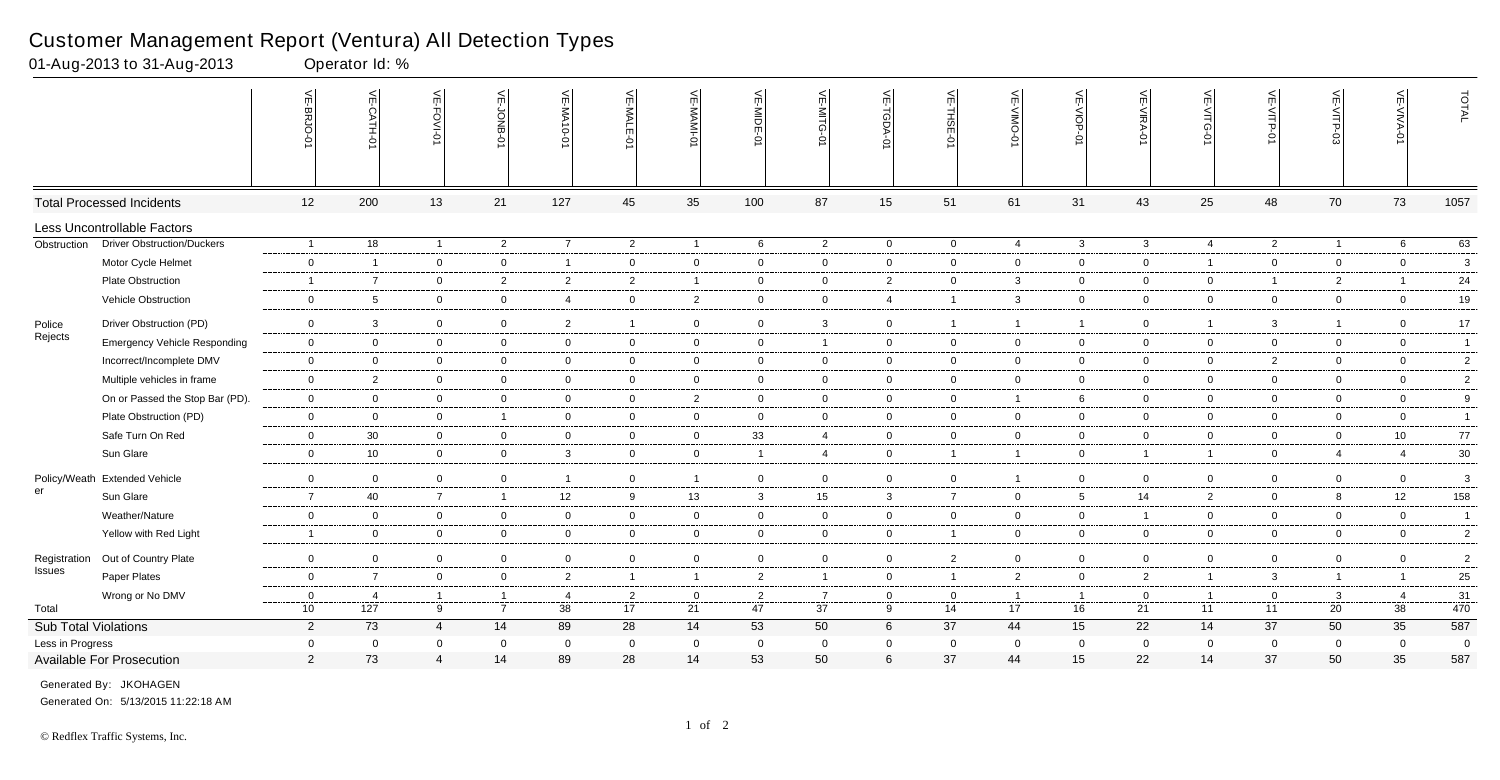|                            |                                   | $\widetilde{\pi}$ | 녽<br>◠    | m         | 늰<br><u>SI</u> | 븻<br><b>MA10</b><br>Ò | mì<br>◠   | 늦         | 늰<br>틞<br>ò | $\leq$     | $\widetilde{\pi}$ | m          | $\leq$    | VE-VIOP-  |            | 늦         | 늰<br><b>NITP</b><br>Ò | 늰<br>≤<br>ਜ਼ | $\leq$<br><b>NNA</b><br>Ş | TOTAL   |
|----------------------------|-----------------------------------|-------------------|-----------|-----------|----------------|-----------------------|-----------|-----------|-------------|------------|-------------------|------------|-----------|-----------|------------|-----------|-----------------------|--------------|---------------------------|---------|
| Less Rejects               |                                   |                   |           |           |                |                       |           |           |             |            |                   |            |           |           |            |           |                       |              |                           |         |
| Camera                     | Face Camera Flash                 | $0 - 00%$         | 1-01%     | $0 - 00%$ | $0 - 00%$      | $0 - 00%$             | 1-04%     | 2-14%     | $0 - 00%$   | $0 - 00%$  | $0 - 00%$         | $0 - 00%$  | $0 - 00%$ | 1-07%     | $0 - 00%$  | $0 - 00%$ | 0-00%                 | 0-00%        | $0 - 00%$                 | 5-01%   |
| Malfunction                | Face Camera Focus Blurry          | $0 - 00%$         | $0 - 00%$ | $0 - 00%$ | $0 - 00%$      | $0 - 00%$             | $0 - 00%$ | 1-07%     | 0-00%       | $0 - 00%$  | $0 - 00%$         | $0 - 00%$  | 0-00%     | $0 - 00%$ | $0 - 00\%$ | 0-00%     | $0 - 00%$             | $0 - 00%$    | 0-00%                     | 1-00%   |
|                            | Face Camera No Flash              | 1-50%             | $0 - 00%$ | $0 - 00%$ | $0 - 00%$      | $0 - 00%$             | 0-00%     | $0 - 00%$ | $0 - 00%$   | $0 - 00%$  | $0 - 00%$         | $0 - 00%$  | $0 - 00%$ | $0 - 00%$ | $0 - 00%$  | $0 - 00%$ | $0 - 00%$             | $0 - 00%$    | $0 - 00\%$                | 1-00%   |
|                            | Face Not in Frame                 | $0 - 00%$         | $0 - 00%$ | 1-25%     | $0 - 00%$      | $0 - 00%$             | $0 - 00%$ | 1-07%     | $0 - 00%$   | $0 - 00%$  | 1-17%             | $0 - 00%$  | $0 - 00%$ | 2-13%     | $0 - 00%$  | $0 - 00%$ | 0-00%                 | $0 - 00%$    | 0-00%                     | 5-01%   |
|                            | Misc Camera Issue                 | $0 - 00\%$        | $0 - 00%$ | $0 - 00%$ | $0 - 00\%$     | 1-01%                 | $0 - 00%$ | 2-14%     | $0 - 00%$   | $0 - 00\%$ | $0 - 00%$         | $0 - 00%$  | 0-00%     | $0 - 00%$ | $0 - 00\%$ | 1-07%     | $0 - 00%$             | 0-00%        | 0-00%                     | 4-01%   |
|                            | Plate Not in Frame                | $0 - 00%$         | $0 - 00%$ | $0 - 00%$ | $0 - 00%$      | $0 - 00%$             | 1-04%     | $0 - 00%$ | $0 - 00%$   | $0 - 00%$  | 1-17%             | $0 - 00%$  | $0 - 00%$ | $0 - 00%$ | $0 - 00%$  | $0 - 00%$ | $0 - 00%$             | $0 - 00%$    | $0 - 00\%$                | 2-00%   |
|                            | Rear Plate Camera Blurry          | $0 - 00%$         | $0 - 00%$ | $0 - 00%$ | $0 - 00\%$     | 1-01%                 | $0 - 00%$ | $0 - 00%$ | $0 - 00%$   | $0 - 00%$  | $0 - 00%$         | $0 - 00\%$ | $0 - 00%$ | $0 - 00%$ | $0 - 00%$  | $0 - 00%$ | $0 - 00%$             | 0-00%        | $0 - 00\%$                | 1-00%   |
|                            | Rear Plate Flash Inappropriate    | $0 - 00%$         | $0 - 00%$ | $0 - 00%$ | $0 - 00%$      | $0 - 00%$             | 1-04%     | $0 - 00%$ | $0 - 00%$   | $0 - 00%$  | $0 - 00%$         | $0 - 00%$  | $0 - 00%$ | $0 - 00%$ | $0 - 00%$  | $0 - 00%$ | $0 - 00%$             | $0 - 00%$    | $0 - 00\%$                | 1-00%   |
|                            | Scene Image Flash Inappropriate   | $0 - 00%$         | $0 - 00%$ | $0 - 00%$ | $0 - 00%$      | $0 - 00%$             | $0 - 00%$ | $0 - 00%$ | 1-02%       | $0 - 00%$  | 0-00%             | $0 - 00%$  | 2-05%     | 0-00%     | $0 - 00%$  | $0 - 00%$ | 0-00%                 | 0-00%        | $0 - 00%$                 | 3-01%   |
|                            | Scene Image No Flash              | $0 - 00%$         | $0 - 00%$ | $0 - 00%$ | $0 - 00%$      | $0 - 00%$             | $0 - 00%$ | $0 - 00%$ | $0 - 00%$   | $0 - 00%$  | $0 - 00%$         | $0 - 00%$  | 1-02%     | $0 - 00%$ | $0 - 00%$  | $0 - 00%$ | $0 - 00%$             | $0 - 00%$    | $0 - 00%$                 | 1-00%   |
| Police                     | Driver Unidentifiable images poor | 1-50%             | $9 - 12%$ | $0 - 00%$ | $3 - 21%$      | 1-01%                 | 4-14%     | 1-07%     | $0 - 00%$   | 2-04%      | $0 - 00%$         | $0 - 00%$  | 2-05%     | 1-07%     | 1-05%      | 1-07%     | 2-05%                 | 3-06%        | 1-03%                     | 32-05%  |
| Rejects                    | <b>Incorrect Speed</b>            | $0 - 00%$         | $0 - 00%$ | $0 - 00%$ | $0 - 00%$      | 4-04%                 | $0 - 00%$ | $0 - 00%$ | $0 - 00%$   | $0 - 00%$  | $0 - 00%$         | $0 - 00%$  | $0 - 00%$ | $0 - 00%$ | $0 - 00%$  | $0 - 00%$ | $0 - 00%$             | 0-00%        | $0 - 00%$                 | 4-01%   |
| Total                      |                                   | 2-100%            | 10-14%    | 1-25%     | $3 - 21%$      | 7-08%                 | 7-25%     | 7-50%     | 1-02%       | 2-04%      | 2-33%             | $0 - 00%$  | $5 - 11%$ | 4-27%     | 1-05%      | $2 - 14%$ | 2-05%                 | 3-06%        | 1-03%                     | 60-10%  |
| <b>Approved Violations</b> |                                   | $0 - 00%$         | 63-86%    | 3-75%     | 11-79%         | 82-92%                | 21-75%    | 7-50%     | 52-98%      | 48-96%     | 4-67%             | 37-100%    | 39-89%    | 11-73%    | 21-95%     | 12-86%    | 35-95%                | 47-94%       | 34-97%                    | 527-90% |
|                            | <b>Total Notices Printed</b>      | $0 - 00%$         | 63-86%    | 3-75%     | 11-79%         | 82-92%                | 21-75%    | 7-50%     | 52-98%      | 48-96%     | 4-67%             | 37-100%    | 39-89%    | 11-73%    | 21-95%     | 12-86%    | 35-95%                | 47-94%       | 34-97%                    | 527-90% |

Note: If you selected "All" from the "Approach:" drop down list, the statuses reflected in this report will only indicate the current

### Customer Management Report (Ventura) All Detection Types

01-Aug-2013 to 31-Aug-2013 Operator Id: %

Generated On: 5/13/2015 11:22:18 AM Generated By: JKOHAGEN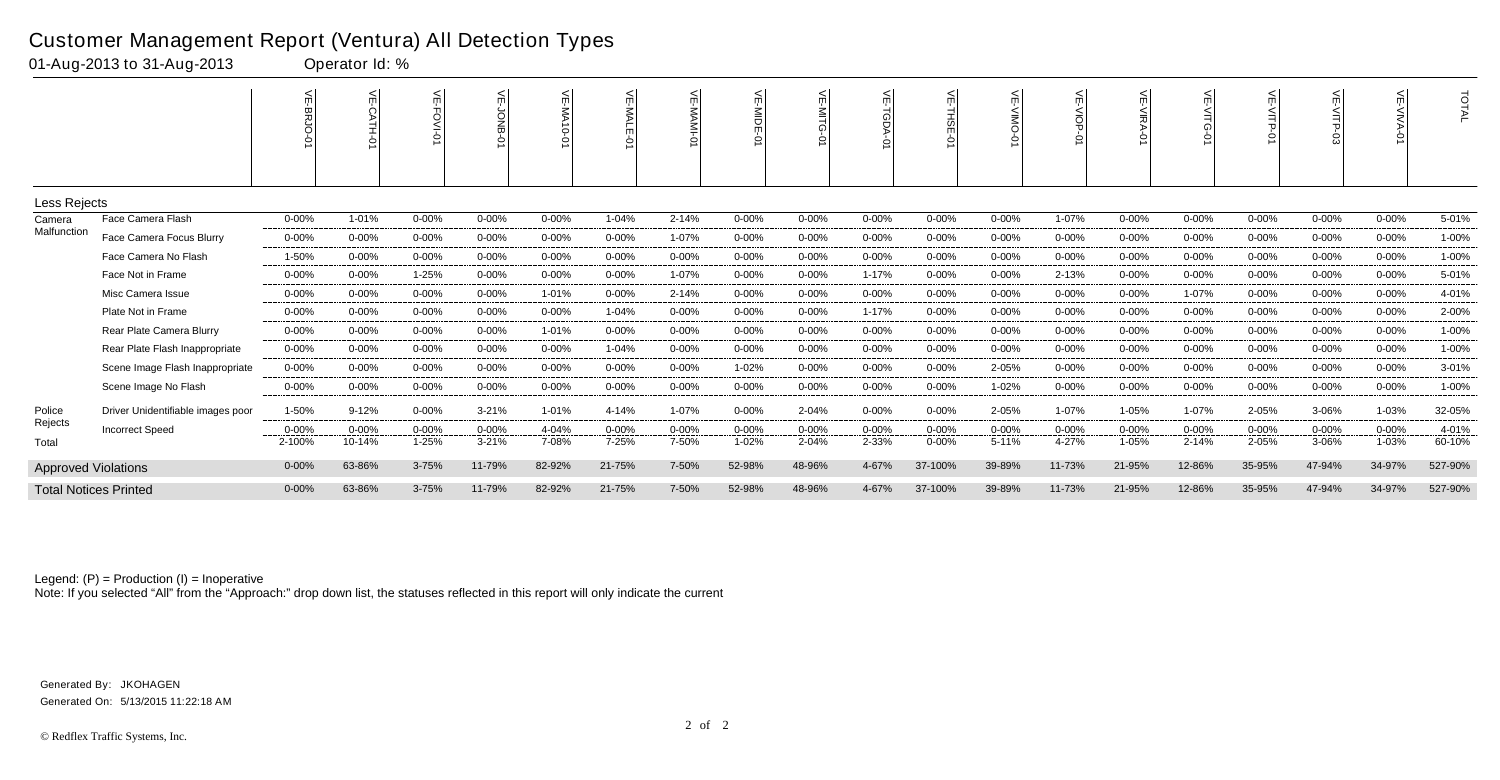VE-VIOP-01 는 VE-MIDE-01 VE-MITG-0 VE-TGDA-0  $\frac{1}{2}$ VE-CATH-01<br>VE-BRJO-01<br>VE-BRJO-01 VE-FOVI-01 VE-FOVI-01 VE-JONB-01 VE-MA10-01 VE-MA10-01 VE-MALE-01 VE-MAMI-01 VE-MAMI-01 VE-MIDE-01 VE-MITG-01 VE-TGDA-01 VE-THSE-01 VE-VIMO-01 VE-VIMO-01 VE-VIOP-01  $\frac{5}{11}$ **MALE** THS -0-BHOC -NIKA-0 ŢП ċ Total Processed Incidents 16 179 6 14 136 59 40 91 71 13 42 73 18 50 102 65 53 61 1089 Less Uncontrollable Factors **Obstruction** Driver Obstruction/Duckers 1 16 0 0 4 4 4 1 1 0 0 6 1 2 23 0 1 0 64 Motor Cycle Helmet 0 1 1 0 1 0 0 0 4 1 0 0 0 0 0 0 1 0 9 Plate Obstruction 1 4 0 1 3 1 2 0 0 2 1 5 0 0 1 0 0 1 22 Vehicle Obstruction 2 4 0 0 7 0 3 0 1 2 3 0 0 0 3 0 1 1 27 Police Driver Obstruction (PD) 0 1 0 0 0 1 0 1 1 0 1 1 0 0 1 0 1 0 8 Rejects Incorrect/Incomplete DMV 0 1 0 0 0 0 0 1 0 0 0 1 0 0 1 0 0 0 4 Multiple vehicles in frame 0 5 0 1 0 0 0 0 0 0 0 0 0 0 0 0 0 0 6 On or Passed the Stop Bar (PD). 1 4 0 0 1 2 0 0 0 0 0 3 1 1 0 0 0 0 13 Plate Obstruction (PD) 0 0 0 1 0 0 0 1 0 0 0 0 0 0 0 0 0 0 2 Plate Unidentifiable 0 1 0 0 0 0 0 0 0 0 0 0 0 0 0 0 0 0 1 Safe Turn On Red 0 44 0 0 0 0 0 32 5 0 0 0 0 0 0 0 0 13 94 Sun Glare 0 5 0 1 2 0 2 1 3 0 2 0 0 1 3 0 2 3 25 Policy/Weath Extended Vehicle Extended Vehicle 1 1 0 0 1 0 0 0 0 0 1 2 0 0 0 0 0 1 7 er Sun Glare 1 30 1 1 14 14 12 1 8 2 2 2 3 21 5 2 7 12 138 Registration Paper Plates Paper Plates 0 8 0 6 4 0 2 2 0 1 0 1 2 4 0 30 Issues Wrong or No DMV 1 1 0 2 1 2 0 2 2 0 0 2 0 1 2 1 1 5 23 Total 8 126 2 7 40 28 23 42 27 7 10 23 5 27 41 7 14 36 473 Sub Total Violations 8 53 4 7 96 31 17 49 44 6 32 50 13 23 61 58 39 25 616 Less in Progress 0 0 0 0 0 0 0 0 0 0 0 0 0 0 0 0 0 0 0 Available For Prosecution 8 53 4 7 96 31 17 49 44 6 32 50 13 23 61 58 39 25 616 Less Rejects Camera Face Camera Flash 0-00% 0-00% 0-00% 0-00% 0-00% 5-16% 1-06% 0-00% 0-00% 0-00% 0-00% 0-00% 0-00% 0-00% 0-00% 0-00% 0-00% 0-00% 6-01% Malfunction Face Camera Focus Blurry 0-00% 0-00% 0-00% 0-00% 0-00% 0-00% 0-00% 0-00% 0-00% 0-00% 1-03% 0-00% 0-00% 0-00% 0-00% 0-00% 0-00% 0-00% 1-00%

#### Customer Management Report (Ventura) All Detection Types

01-Sep-2013 to 30-Sep-2013 Operator Id: %

Face Not in Frame 0-00% 0-00% 1-25% 0-00% 0-00% 0-00% 2-12% 0-00% 0-00% 2-33% 0-00% 0-00% 1-08% 0-00% 2-03% 0-00% 0-00% 0-00% 8-01% Generated By: JKOHAGEN

| ņ<br>RA-01 | VE-VITG-01 | 씆<br>VITP-01 | <<br>ர்<br><ПР<br>Н<br>င္လ် | ←<br>ψi<br>⋚<br>ъ<br>≍ | ГAL  |
|------------|------------|--------------|-----------------------------|------------------------|------|
| 50         | 102        | 65           | 53                          | 61                     | 1089 |

| $\overline{2}$           | $\overline{23}$ | $\overline{0}$ | $\overline{1}$   | $\mathbf 0$    | 64                      |
|--------------------------|-----------------|----------------|------------------|----------------|-------------------------|
| $\mathfrak{c}$           | 0               | 0              | 1                | 0              | 9                       |
| $\overline{)}$           | 1               | 0              | 0                | $\mathbf{1}$   | 22                      |
| $\overline{\phantom{a}}$ | 3               | $\pmb{0}$      | 1                | $\mathbf{1}$   | 27                      |
| J                        | 1               | 0              | 1                | 0              | 8                       |
| $\mathfrak{c}$           | 1               | 0              | 0                | 0              | $\overline{\mathbf{4}}$ |
| $\mathfrak{c}$           | 0               | 0              | $\mathsf 0$      | $\pmb{0}$      | 6                       |
| 1                        | 0               | 0              | 0                | $\mathsf 0$    | 13                      |
| $\mathfrak{c}$           | 0               | 0              | 0                | 0              | $\overline{2}$          |
| $\mathfrak{c}$           | 0               | 0              | 0                | 0              | $\mathbf{1}$            |
| $\mathfrak{c}$           | 0               | 0              | 0                | 13             | 94                      |
| 1                        | 3               | $\pmb{0}$      | $\overline{2}$   | 3              | 25                      |
| $\mathfrak z$            | 0               | 0              | 0                | 1              | $\overline{7}$          |
| 1                        | 5               | $\mathbf 2$    | $\boldsymbol{7}$ | 12             | 138                     |
| 1                        | $\overline{2}$  | $\overline{4}$ | 0                | 0              | $30\,$                  |
| 1                        | $\overline{2}$  | 1              | 1                | 5              | 23                      |
| 7                        | 41              | $\overline{7}$ | 14               | 36             | 473                     |
| $\overline{\mathbf{3}}$  | 61              | 58             | 39               | 25             | 616                     |
| J                        | $\mathbf 0$     | 0              | $\mathbf 0$      | $\overline{0}$ | 0                       |
| $\mathbf{3}$             | 61              | 58             | 39               | 25             | 616                     |
|                          |                 |                |                  |                |                         |
| 6                        | $0 - 00%$       | $0 - 00\%$     | $0 - 00%$        | $0 - 00\%$     | $6 - 01%$               |
|                          | 0.000           | 0.000          | 0.000            | 0.0001         | 1.0001                  |

Generated On: 5/13/2015 11:22:43 AM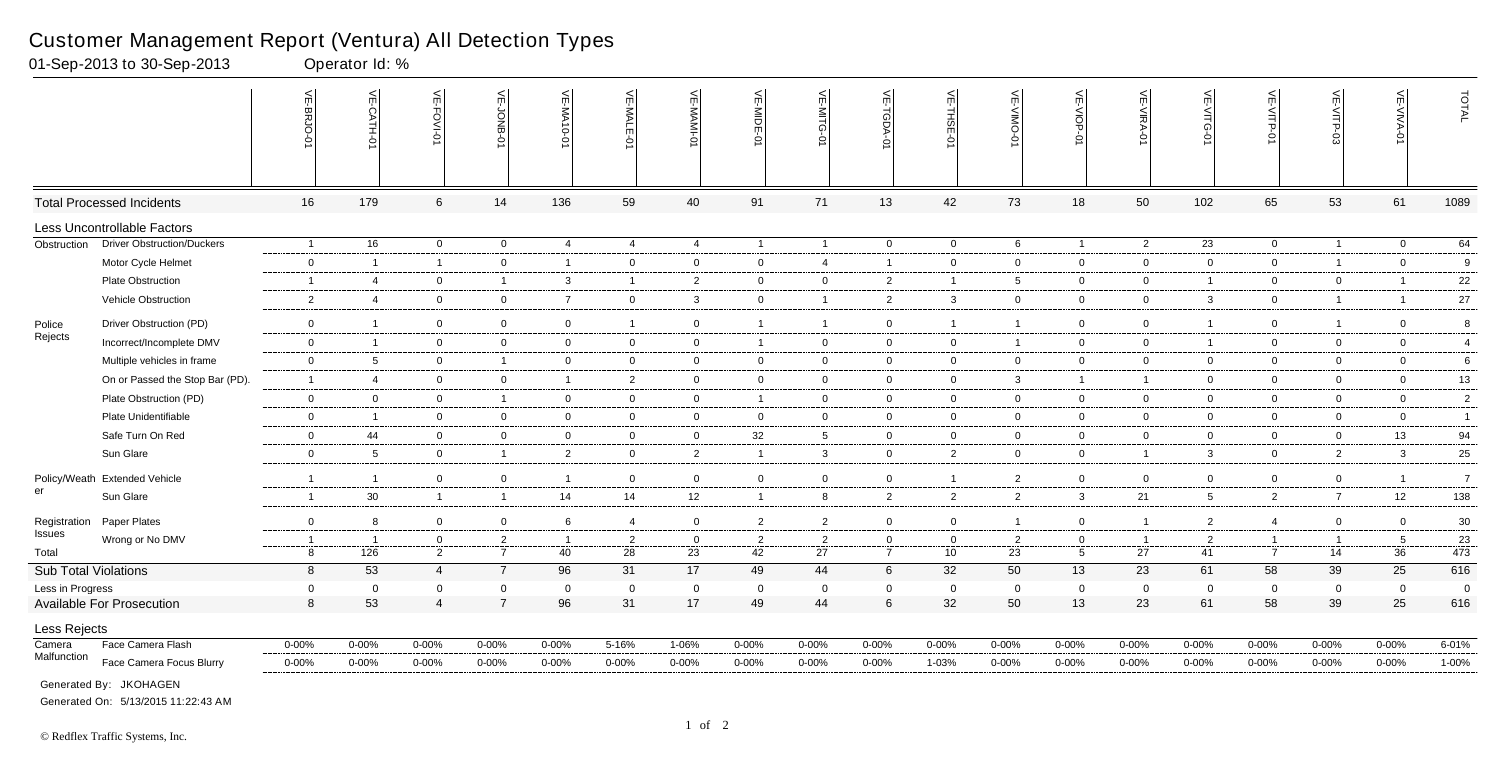|                   |                                   |            | W<br>ò     | ۴          | 늰         | 뷔<br>$0 - 01$ | 븻<br>-MALE |           | 늦<br>i<br>S⊟<br>ġ |            |            | $\leq$<br>젊 |            | п          |            |           | $\leq$     | ₹          |            | <b>TOTAL</b> |
|-------------------|-----------------------------------|------------|------------|------------|-----------|---------------|------------|-----------|-------------------|------------|------------|-------------|------------|------------|------------|-----------|------------|------------|------------|--------------|
|                   | Face Not in Frame                 | $0 - 00%$  | $0 - 00%$  | 1-25%      | 0-00%     | $0 - 00%$     | $0 - 00\%$ | 2-12%     | $0 - 00%$         | $0 - 00\%$ | 2-33%      | $0 - 00%$   | $0 - 00\%$ | 1-08%      | $0 - 00%$  | 2-03%     | $0 - 00%$  | $0 - 00%$  | $0 - 00\%$ | 8-01%        |
|                   | Misc Camera Issue                 | 0-00%      | $0 - 00\%$ | $0 - 00%$  | 0-00%     | 27-28%        | $0 - 00\%$ | $0 - 00%$ | $0 - 00%$         | $0 - 00\%$ | $0 - 00\%$ | $0 - 00%$   | 1-02%      | $0 - 00\%$ | $0 - 00%$  | $0 - 00%$ | $0 - 00\%$ | $0 - 00\%$ | $0 - 00\%$ | 28-05%       |
|                   | Plate Burn Out                    | $0 - 00\%$ | $0 - 00\%$ | $0 - 00%$  | $0 - 00%$ | $0 - 00%$     | $0 - 00\%$ | 1-06%     | $0 - 00%$         | 0-00%      | $0 - 00\%$ | $0 - 00%$   | 0-00%      | $0 - 00\%$ | $0 - 00\%$ | $0 - 00%$ | $0 - 00\%$ | $0 - 00%$  | $0 - 00\%$ | 1-00%        |
|                   | Plate Not in Frame                | $0 - 00\%$ | $0 - 00\%$ | $0 - 00%$  | $0 - 00%$ | $0 - 00%$     | $0 - 00\%$ | 1-06%     | $0 - 00%$         | $0 - 00\%$ | $0 - 00\%$ | $0 - 00%$   | $0 - 00\%$ | $0 - 00\%$ | $0 - 00\%$ | $0 - 00%$ | $0 - 00\%$ | $0 - 00%$  | $0 - 00\%$ | 1-00%        |
|                   | Rear Plate Flash Inappropriate    | $0 - 00%$  | $0 - 00\%$ | $0 - 00%$  | $0 - 00%$ | $0 - 00%$     | 1-03%      | $0 - 00%$ | $0 - 00%$         | 0-00%      | $0 - 00\%$ | $0 - 00%$   | 0-00%      | 1-08%      | $0 - 00\%$ | $0 - 00%$ | $0 - 00%$  | $0 - 00\%$ | $0 - 00%$  | 2-00%        |
|                   | Scene Image Flash Inappropriate   | $0 - 00\%$ | $0 - 00%$  | $0 - 00%$  | 0-00%     | 2-02%         | $0 - 00\%$ | $0 - 00%$ | 2-04%             | $0 - 00\%$ | $0 - 00\%$ | $0 - 00%$   | 1-02%      | $0 - 00\%$ | $0 - 00\%$ | $0 - 00%$ | $0 - 00\%$ | $0 - 00%$  | $0 - 00\%$ | 5-01%        |
|                   | Scene Image No Flash              | $0 - 00\%$ | $0 - 00\%$ | $0 - 00%$  | $0 - 00%$ | $0 - 00%$     | $0 - 00\%$ | 1-06%     | $0 - 00%$         | $0 - 00\%$ | $0 - 00\%$ | $0 - 00%$   | 1-02%      | $0 - 00\%$ | 0-00%      | $0 - 00%$ | $0 - 00%$  | $0 - 00%$  | $0 - 00\%$ | 2-00%        |
| Police            | Driver Unidentifiable images poor | 2-25%      | $9 - 17%$  | $0 - 00\%$ | $0 - 00%$ | $0 - 00%$     | 2-06%      | 4-24%     | 1-02%             | 2-05%      | $0 - 00\%$ | $0 - 00%$   | $6 - 12%$  | $0 - 00\%$ | $3 - 13%$  | 2-03%     | $0 - 00\%$ | $0 - 00%$  | 2-08%      | 33-05%       |
| Rejects           | <b>Incorrect Speed</b>            | 0-00%      | 1-02%      | $0 - 00%$  | $0 - 00%$ | $0 - 00%$     | $0 - 00%$  | $0 - 00%$ | $0 - 00%$         | $0 - 00%$  | $0 - 00\%$ | $0 - 00%$   | 0-00%      | $0 - 00\%$ | $0 - 00%$  | $0 - 00%$ | $0 - 00%$  | $0 - 00\%$ | $0 - 00%$  | 1-00%        |
| Process<br>Issues | Too Old                           | 0-00%      | $0 - 00%$  | 1-25%      | $0 - 00%$ | $0 - 00%$     | $0 - 00\%$ | $0 - 00%$ | $0 - 00%$         | $0 - 00\%$ | $0 - 00\%$ | $0 - 00%$   | 0-00%      | $0 - 00\%$ | $0 - 00%$  | $0 - 00%$ | $0 - 00\%$ | $0 - 00%$  | 1-04%      | 2-00%        |
| Total             |                                   | 2-25%      | 10-19%     | 2-50%      | $0 - 00%$ | 29-30%        | 8-26%      | 10-59%    | 3-06%             | 2-05%      | 2-33%      | 1-03%       | 9-18%      | 2-15%      | $3 - 13%$  | 4-07%     | $0 - 00\%$ | $0 - 00\%$ | $3 - 12%$  | 90-15%       |
|                   | <b>Approved Violations</b>        | $6 - 75%$  | 43-81%     | 2-50%      | 7-100%    | 67-70%        | 23-74%     | 7-41%     | 46-94%            | 42-95%     | 4-67%      | 31-97%      | 41-82%     | 11-85%     | 20-87%     | 57-93%    | 58-100%    | 39-100%    | 22-88%     | 526-85%      |
|                   | <b>Total Notices Printed</b>      | $6 - 75%$  | 43-81%     | 2-50%      | 7-100%    | 67-70%        | 23-74%     | $7 - 41%$ | 46-94%            | 42-95%     | 4-67%      | 31-97%      | 41-82%     | 11-85%     | 20-87%     | 57-93%    | 58-100%    | 39-100%    | 22-88%     | 526-85%      |

Note: If you selected "All" from the "Approach:" drop down list, the statuses reflected in this report will only indicate the current

### Customer Management Report (Ventura) All Detection Types

01-Sep-2013 to 30-Sep-2013 Operator Id: %

Generated On: 5/13/2015 11:22:43 AM Generated By: JKOHAGEN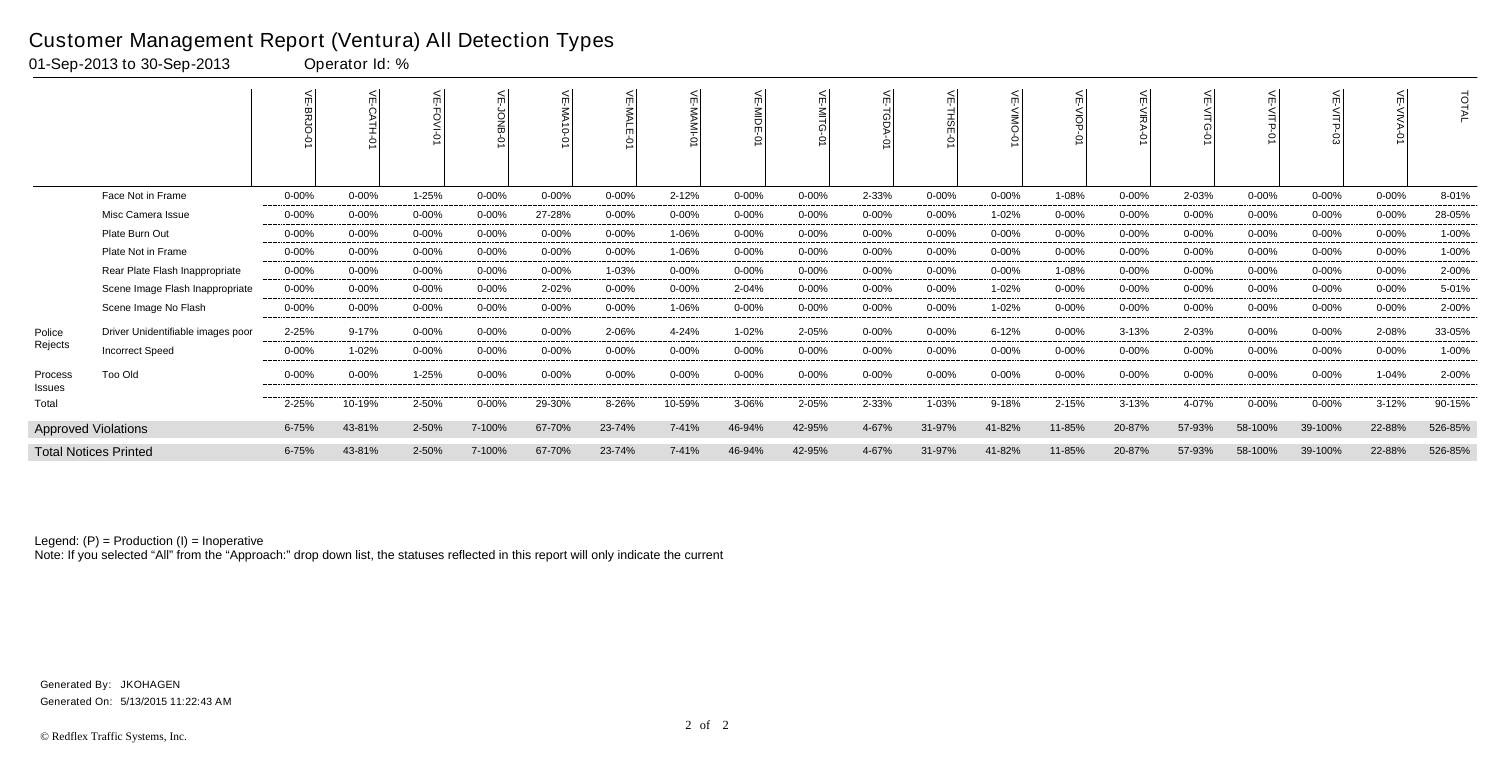|                             |                                   | 듯                              | $\frac{1}{2}$<br>Ò<br><b>ATH-0</b> | VE-FOVI-0                   | $\leq$<br>δ                      | VE-MA<br>$-0-0$         | VE-MALE<br>ò         | VE-MAMI              | VE-MIDE-01              | VE-MITG-<br>ь        | VE-TGDA-0                   | VE-THSE-01          | VE-VIMO-0            | VE-VIOP-07       | VE-VIRA-01           | $\widetilde{\mathbb{F}}$<br>-VITG<br>Ò | VE-VITP-01                       | VE-VITP              | VE-VIVA           | TOTAL          |
|-----------------------------|-----------------------------------|--------------------------------|------------------------------------|-----------------------------|----------------------------------|-------------------------|----------------------|----------------------|-------------------------|----------------------|-----------------------------|---------------------|----------------------|------------------|----------------------|----------------------------------------|----------------------------------|----------------------|-------------------|----------------|
|                             | <b>Total Processed Incidents</b>  | 15                             | 141                                | 6                           | 20                               | 130                     | 36                   | 40                   | 74                      | 77                   | 10                          | 28                  | 70                   | 20               | 43                   | 85                                     | 46                               | 58                   | 82                | 981            |
|                             | Less Uncontrollable Factors       |                                |                                    |                             |                                  |                         |                      |                      |                         |                      |                             |                     |                      |                  |                      |                                        |                                  |                      |                   |                |
| Obstruction                 | <b>Driver Obstruction/Duckers</b> | $\overline{1}$                 | 11                                 | $\overline{1}$              | $\overline{0}$                   | $\overline{1}$          | 2                    | $\overline{2}$       | $\overline{0}$          | $\overline{4}$       | $\overline{0}$              | $\overline{1}$      | $\overline{4}$       | $\overline{2}$   | $\overline{2}$       | 12                                     | $\overline{0}$                   | $\overline{1}$       | 6                 | 50             |
|                             | Motor Cycle Helmet                | $\mathbf 0$                    | $\mathbf 0$                        | $\overline{1}$              | $\overline{1}$                   | $\overline{\mathbf{1}}$ | $\mathbf 0$          | $\overline{0}$       | $\mathbf 0$             | $\overline{0}$       | $\mathbf 0$                 | $\overline{0}$      | $\mathbf 0$          | $\mathbf 0$      | $\mathbf 0$          | $\mathbf 0$                            | $\overline{0}$                   | $\mathbf 0$          | $\mathbf 0$       | $\mathbf{3}$   |
|                             | <b>Plate Obstruction</b>          | $\mathbf 0$                    | 3                                  | $\mathbf 0$                 | $\overline{2}$                   | $\overline{2}$          | $\overline{2}$       | $\overline{0}$       | $\mathbf 0$             | $\overline{0}$       | $\overline{0}$              | $\overline{0}$      | $\mathbf{1}$         | $\mathbf 0$      | $\mathbf 0$          | $\overline{0}$                         | $\overline{0}$                   | $\mathbf 0$          | $\overline{0}$    | 10             |
|                             | Vehicle Obstruction               | -1                             | $\overline{7}$                     | $\overline{0}$              | $\overline{0}$                   | 9                       | $\mathbf{0}$         | $\mathbf{3}$         | $\overline{1}$          | $\overline{0}$       | $\overline{2}$              | $\overline{0}$      | $\mathbf{1}$         | $\overline{0}$   | $\overline{1}$       | 8                                      | $\overline{1}$                   | $\overline{1}$       | $\mathbf 0$       | 35             |
| Police                      | Driver Obstruction (PD)           | $\overline{0}$                 | $\overline{0}$                     | $\overline{0}$              | $\mathbf 0$                      | $\overline{0}$          | $\mathbf{1}$         | $\mathbf 0$          | $\mathbf 0$             | $\mathbf{3}$         | $\mathbf 0$                 | $\overline{0}$      | $\mathbf{1}$         | $\overline{0}$   | $\mathbf 0$          | 3                                      | $\overline{0}$                   | 5                    | $\overline{0}$    | 13             |
| Rejects                     | <b>Invalid Offense</b>            | $\mathbf 0$                    | $\overline{0}$                     | $\overline{0}$              | $\overline{0}$                   | $\mathbf 0$             | $\overline{0}$       | $\overline{0}$       | $\mathbf 0$             | $\overline{0}$       | $\overline{0}$              | $\overline{0}$      | $\mathbf 0$          | $\overline{0}$   | $\mathbf 0$          | $\overline{1}$                         | $\overline{0}$                   | $\mathbf 0$          | $\overline{0}$    | $\overline{1}$ |
|                             | Multiple vehicles in frame        | $\mathbf 0$                    | $\overline{1}$                     | $\mathbf 0$                 | $\mathbf 0$                      | $\mathbf{0}$            | $\mathbf{0}$         | $\mathbf 0$          | $\mathbf 0$             | $\overline{0}$       | $\mathbf 0$                 | $\overline{0}$      | $\mathbf 0$          | $\mathbf 0$      | $\mathbf 0$          | $\mathbf 0$                            | $\overline{0}$                   | $\overline{1}$       | $\mathbf 0$       | $\overline{2}$ |
|                             | On or Passed the Stop Bar (PD).   | $\overline{\phantom{1}}$       | $\overline{0}$                     | $\overline{0}$              | $\overline{0}$                   | $\mathbf 0$             | $\mathbf{0}$         | $\overline{0}$       | $\mathbf 0$             | $\overline{0}$       | $\mathbf{1}$                | $\overline{0}$      | $\mathbf{1}$         | $\overline{1}$   | $\overline{1}$       | $\overline{0}$                         | $\overline{0}$                   | $\overline{0}$       | $\overline{0}$    | 5              |
|                             | Plate Obstruction (PD)            | $\mathbf 0$                    | $\overline{1}$                     | $\mathbf 0$                 | $\overline{1}$                   | $\mathbf{0}$            | $\mathbf{1}$         | $\overline{0}$       | $\mathbf 0$             | $\overline{0}$       | $\overline{0}$              | $\overline{0}$      | $\mathbf 0$          | $\overline{0}$   | $\mathbf 0$          | $\overline{1}$                         | $\overline{0}$                   | $\mathbf 0$          | $\mathbf{3}$      | $\overline{7}$ |
|                             | Plate Unidentifiable              | $\overline{\mathbf{1}}$        | $\overline{1}$                     | $\overline{0}$              | $\overline{0}$                   | $\mathbf{0}$            | $\mathbf{0}$         | $\overline{1}$       | $\mathbf 0$             | $\overline{0}$       | $\overline{0}$              | $\overline{1}$      | $\mathbf{0}$         | $\overline{0}$   | $\overline{0}$       | $\mathbf 0$                            | $\overline{0}$                   | $\mathbf 0$          | $\overline{1}$    | $\sqrt{5}$     |
|                             | Safe Turn On Red                  | $\mathbf 0$                    | 30                                 | $\mathbf 0$                 | $\mathbf 0$                      | 0                       | $\mathbf{0}$         | $\overline{0}$       | 26                      | $5^{\circ}$          | $\mathbf{0}$                | $\overline{0}$      | $\mathbf{0}$         | $\overline{0}$   | $\mathbf 0$          | $\mathbf 0$                            | $\overline{0}$                   | $\mathbf 0$          | 10                | $71$           |
|                             | Sun Glare                         | $\mathbf 0$                    | 15                                 | $\overline{0}$              | $\overline{0}$                   | $\mathbf 0$             | $\overline{0}$       | $\mathbf{3}$         | $\overline{\mathbf{1}}$ | $\mathbf{3}$         | $\overline{0}$              | $\overline{0}$      | $\mathbf{1}$         | $\overline{1}$   | $\mathbf{3}$         | $\overline{1}$                         | $2^{\circ}$                      | $\overline{2}$       | $\overline{4}$    | 36             |
|                             | Policy/Weath Extended Vehicle     | $\mathbf 0$                    | $\overline{0}$                     | $\mathbf 0$                 | $\overline{0}$                   | $\overline{\mathbf{1}}$ | $\mathbf{1}$         | $\overline{0}$       | $\overline{0}$          | $\overline{0}$       | $\overline{0}$              | $\overline{0}$      | $5^{\circ}$          | $\mathbf 0$      | $\mathbf 0$          | $\mathbf 0$                            | $\mathbf 0$                      | $\mathbf 0$          | $\overline{2}$    | 9              |
| er                          | Sun Glare                         | $\overline{1}$                 | 23                                 | $\overline{0}$              | $\overline{2}$                   | - 1                     | $\overline{2}$       | $5\overline{5}$      | -1                      | $5^{\circ}$          | $\mathbf{0}$                | $\overline{2}$      | $\overline{2}$       | $\overline{2}$   | 13                   | 3                                      | $\overline{0}$                   | $\overline{0}$       | $\overline{7}$    | 69             |
|                             |                                   |                                |                                    |                             |                                  |                         |                      |                      |                         |                      |                             |                     |                      |                  |                      |                                        |                                  |                      |                   |                |
| Registration<br>Issues      | Paper Plates                      | $\overline{0}$                 | 4                                  | $\overline{1}$              | $\overline{1}$                   | 3                       | $\overline{0}$       | $\overline{1}$       | -1                      | $\overline{4}$       | $\overline{0}$              | $\overline{0}$      | $\overline{2}$       | $\mathbf 0$      | $\mathbf 0$          | $\overline{4}$                         | $\overline{0}$                   | $\mathbf 0$          | $\overline{2}$    | 23             |
| Total                       | Wrong or No DMV                   | $\mathbf 0$<br>$5\phantom{.0}$ | $\overline{1}$<br>97               | $\mathbf 0$<br>$\mathbf{3}$ | $\overline{0}$<br>$\overline{7}$ | 5<br>23                 | $\overline{2}$<br>11 | $\overline{1}$<br>16 | $\overline{1}$<br>31    | $\overline{7}$<br>31 | $\mathbf 0$<br>$\mathbf{3}$ | $\overline{2}$<br>6 | $\overline{1}$<br>19 | $\mathbf 0$<br>6 | $\overline{1}$<br>21 | $\overline{1}$<br>34                   | $\overline{1}$<br>$\overline{4}$ | $\overline{1}$<br>11 | $\mathbf 0$<br>35 | 24<br>363      |
| <b>Sub Total Violations</b> |                                   | 10 <sup>°</sup>                | 44                                 | $\mathbf{3}$                | 13                               | 107                     | 25                   | 24                   | 43                      | 46                   | $\overline{7}$              | 22                  | 51                   | 14               | 22                   | 51                                     | 42                               | 47                   | 47                | 618            |
| Less in Progress            |                                   | $\mathbf 0$                    | $\overline{0}$                     | $\Omega$                    | $\mathbf 0$                      | $\Omega$                | $\mathbf{0}$         | $\overline{0}$       | $\mathbf 0$             | $\overline{0}$       | $\mathbf 0$                 | $\overline{0}$      | $\Omega$             | $\mathbf 0$      | $\Omega$             | $\mathbf 0$                            | $\mathbf 0$                      | $\mathbf 0$          | $\overline{0}$    | $\overline{0}$ |
|                             | <b>Available For Prosecution</b>  | 10 <sup>1</sup>                | 44                                 | $\mathbf{3}$                | 13                               | 107                     | 25                   | 24                   | 43                      | 46                   | $\overline{7}$              | 22                  | 51                   | 14               | 22                   | 51                                     | 42                               | 47                   | 47                | 618            |
| Less Rejects                |                                   |                                |                                    |                             |                                  |                         |                      |                      |                         |                      |                             |                     |                      |                  |                      |                                        |                                  |                      |                   |                |
| Camera                      | <b>Digital Distortion</b>         | $0 - 00%$                      | $0 - 00%$                          | $0 - 00\%$                  | $0 - 00%$                        | $0 - 00%$               | $0 - 00\%$           | $0 - 00\%$           | $6 - 14%$               | $0 - 00%$            | $0 - 00\%$                  | $0 - 00%$           | $0 - 00%$            | $0 - 00%$        | $0 - 00\%$           | $0 - 00%$                              | $0 - 00%$                        | $0 - 00\%$           | $0 - 00\%$        | $6 - 01%$      |
| Malfunction                 | Face Camera Flash                 | $0 - 00\%$                     | 1-02%                              | $0 - 00%$                   | $0 - 00%$                        | $0 - 00%$               | $0 - 00\%$           | 2-08%                | $0 - 00%$               | 1-02%                | 0-00%                       | $0 - 00%$           | $0 - 00%$            | $0 - 00%$        | $0 - 00\%$           | $0 - 00%$                              | 0-00%                            | $0 - 00\%$           | $0 - 00\%$        | 4-01%          |
|                             | Generated By: JKOHAGEN            |                                |                                    |                             |                                  |                         |                      |                      |                         |                      |                             |                     |                      |                  |                      |                                        |                                  |                      |                   |                |

01-Nov-2013 to 30-Nov-2013 Operator Id: %

Generated On: 5/13/2015 11:23:24 AM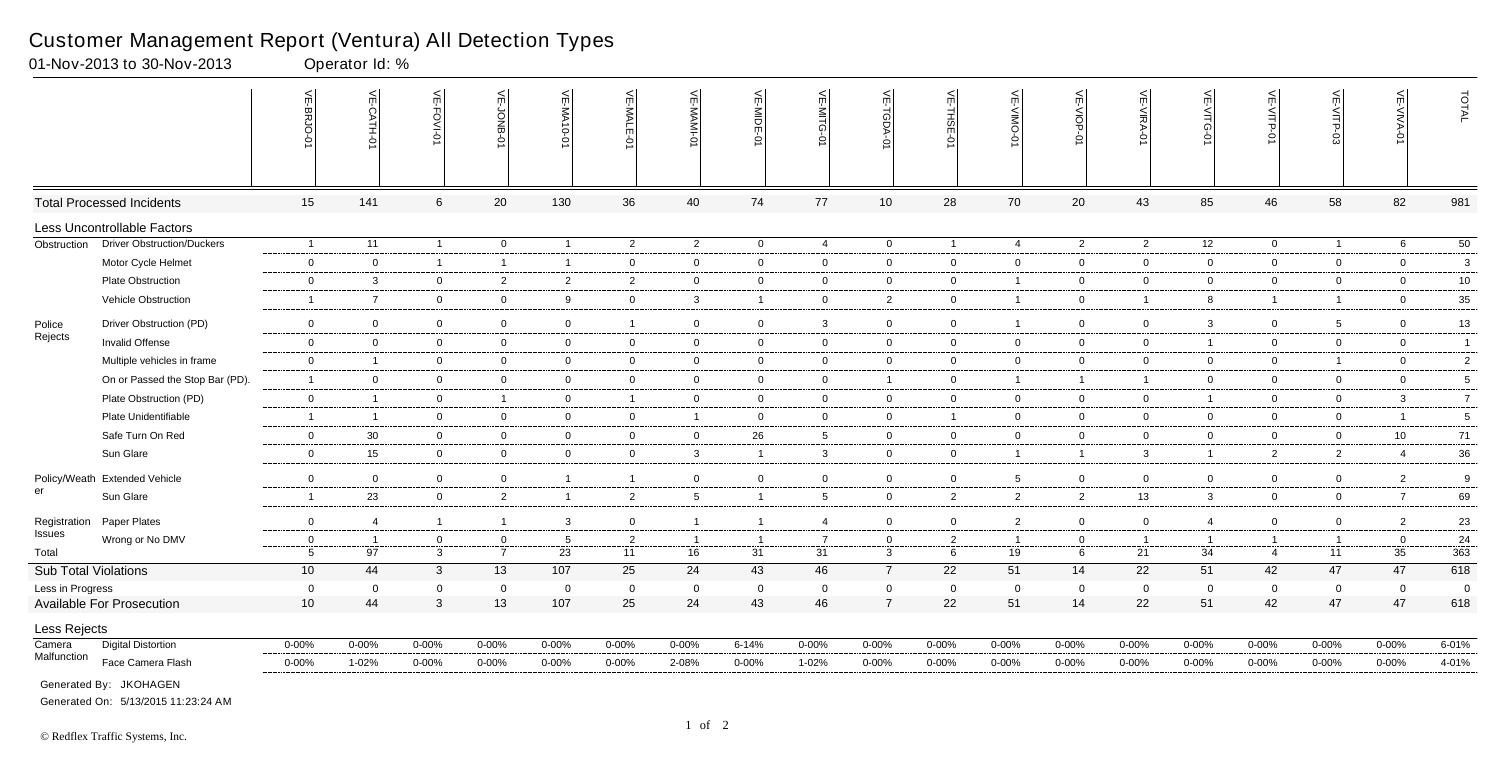| 01-Nov-2013 to 30-Nov-2013      |            | Operator Id: % |           |            |            |            |            |            |            |            |           |            |            |            |           |            |            |            |        |
|---------------------------------|------------|----------------|-----------|------------|------------|------------|------------|------------|------------|------------|-----------|------------|------------|------------|-----------|------------|------------|------------|--------|
|                                 |            |                |           |            |            |            |            |            |            | ∖⊟         |           |            |            |            |           |            |            |            |        |
| Face Camera Focus Blurry        | $0 - 00\%$ | $0 - 00\%$     | $0 - 00%$ | $0 - 00\%$ | 1-01%      | $0 - 00\%$ | $0 - 00\%$ | $0 - 00\%$ | $0 - 00\%$ | $0 - 00\%$ | $0 - 00%$ | $0 - 00\%$ | $0 - 00\%$ | $0 - 00\%$ | 0-00%     | $0 - 00\%$ | $0 - 00%$  | $0 - 00\%$ | 1-00%  |
| Face Not in Frame               | 1-10%      | $0 - 00%$      | $0 - 00%$ | 1-08%      | 0-00%      | $0 - 00\%$ | 4-17%      | $0 - 00\%$ | 0-00%      | 5-71%      | 1-05%     | 0-00%      | $0 - 00\%$ | $0 - 00%$  | 2-04%     | $0 - 00\%$ | 0-00%      | $0 - 00\%$ | 14-02% |
| Image Missing                   | 0-00%      | $0 - 00\%$     | $0 - 00%$ | $0 - 00%$  | 0-00%      | $0 - 00\%$ | $0 - 00\%$ | $0 - 00\%$ | 0-00%      | $0 - 00\%$ | $0 - 00%$ | 1-02%      | $0 - 00\%$ | $0 - 00%$  | 0-00%     | $0 - 00\%$ | $0 - 00\%$ | $0 - 00\%$ | 1-00%  |
| Misc Camera Issue               | 0-00%      | $0 - 00%$      | $0 - 00%$ | $0 - 00\%$ | 4-04%      | $0 - 00\%$ | 0-00%      | $0 - 00\%$ | 1-02%      | $0 - 00\%$ | $0 - 00%$ | 0-00%      | 1-07%      | $0 - 00\%$ | 0-00%     | $0 - 00\%$ | 4-09%      | $0 - 00\%$ | 10-02% |
| Plate Burn Out                  | 0-00%      | 0-00%          | $0 - 00%$ | $0 - 00\%$ | $0 - 00\%$ | $0 - 00%$  | $0 - 00\%$ | $0 - 00\%$ | 1-02%      | $0 - 00\%$ | $0 - 00%$ | 0-00%      | $0 - 00\%$ | $0 - 00\%$ | 0-00%     | $0 - 00\%$ | $0 - 00%$  | $0 - 00%$  | 1-00%  |
| Rear Plate Camera Blurry        | 0-00%      | 0-00%          | $0 - 00%$ | $0 - 00\%$ | 0-00%      | $0 - 00\%$ | 1-04%      | $0 - 00\%$ | 0-00%      | $0 - 00\%$ | $0 - 00%$ | 0-00%      | $0 - 00\%$ | $0 - 00\%$ | 0-00%     | $0 - 00\%$ | 0-00%      | $0 - 00\%$ | 1-00%  |
| Scene Image Flash Inappropriate | $0 - 00\%$ | $0 - 00\%$     | 0-00%     | 0-00%      | $0 - 00\%$ | $0 - 00\%$ | $0 - 00\%$ | $0 - 00%$  | $0 - 00%$  | $0 - 00%$  | $0 - 00%$ | 2-04%      | $0 - 00\%$ | $0 - 00\%$ | $0 - 00%$ | $0 - 00\%$ | $0 - 00%$  | $0 - 00\%$ | 2-00%  |
|                                 |            |                |           |            |            |            |            |            |            |            |           |            |            |            |           |            |            |            |        |

Police Rejects

Approved Violations Total Notices Printed

Note: If you selected "All" from the "Approach:" drop down list, the statuses reflected in this report will only indicate the current

#### Customer Management Report (Ventura) All Detection Types

|         |                                   |           |            | ¥         | 읒         |            | ¥          | 닞<br>$\circ$ |            | ¥<br>$\circ$ | 늰          |            | $\leq$     | 늰<br>$\frac{5}{\circ}$<br>$\circ$ |            | ਜ          | F          |            | ⋦          | <b>TOTAL</b> |
|---------|-----------------------------------|-----------|------------|-----------|-----------|------------|------------|--------------|------------|--------------|------------|------------|------------|-----------------------------------|------------|------------|------------|------------|------------|--------------|
|         | Face Camera Focus Blurry          | $0 - 00%$ | $0 - 00\%$ | $0 - 00%$ | $0 - 00%$ | 1-01%      | $0 - 00\%$ | 0-00%        | $0 - 00%$  | $0 - 00\%$   | $0 - 00%$  | $0 - 00%$  | $0 - 00%$  | $0 - 00%$                         | $0 - 00\%$ | 0-00%      | $0 - 00%$  | $0 - 00%$  | $0 - 00\%$ | 1-00%        |
|         | Face Not in Frame                 | 1-10%     | $0 - 00\%$ | $0 - 00%$ | 1-08%     | $0 - 00\%$ | $0 - 00\%$ | 4-17%        | $0 - 00%$  | $0 - 00\%$   | 5-71%      | 1-05%      | $0 - 00\%$ | $0 - 00\%$                        | $0 - 00\%$ | 2-04%      | $0 - 00\%$ | $0 - 00%$  | $0 - 00\%$ | 14-02%       |
|         | Image Missing                     | $0 - 00%$ | $0 - 00%$  | 0-00%     | $0 - 00%$ | $0 - 00%$  | $0 - 00\%$ | $0 - 00%$    | $0 - 00%$  | $0 - 00\%$   | $0 - 00%$  | $0 - 00%$  | 1-02%      | $0 - 00%$                         | $0 - 00\%$ | $0 - 00%$  | $0 - 00%$  | $0 - 00%$  | $0 - 00\%$ | 1-00%        |
|         | Misc Camera Issue                 | $0 - 00%$ | $0 - 00%$  | $0 - 00%$ | $0 - 00%$ | 4-04%      | $0 - 00\%$ | $0 - 00%$    | $0 - 00\%$ | 1-02%        | $0 - 00\%$ | $0 - 00\%$ | $0 - 00\%$ | 1-07%                             | $0 - 00\%$ | $0 - 00\%$ | $0 - 00\%$ | 4-09%      | $0 - 00\%$ | 10-02%       |
|         | Plate Burn Out                    | $0 - 00%$ | $0 - 00%$  | $0 - 00%$ | $0 - 00%$ | $0 - 00%$  | $0 - 00\%$ | $0 - 00%$    | 0-00%      | 1-02%        | $0 - 00%$  | $0 - 00%$  | $0 - 00%$  | $0 - 00\%$                        | $0 - 00\%$ | 0-00%      | $0 - 00%$  | $0 - 00%$  | $0 - 00\%$ | 1-00%        |
|         | Rear Plate Camera Blurry          | $0 - 00%$ | 0-00%      | 0-00%     | $0 - 00%$ | $0 - 00\%$ | 0-00%      | 1-04%        | $0 - 00\%$ | $0 - 00%$    | $0 - 00%$  | $0 - 00\%$ | $0 - 00%$  | $0 - 00\%$                        | $0 - 00\%$ | $0 - 00\%$ | $0 - 00%$  | $0 - 00%$  | $0 - 00\%$ | 1-00%        |
|         | Scene Image Flash Inappropriate   | $0 - 00%$ | $0 - 00\%$ | 0-00%     | $0 - 00%$ | $0 - 00\%$ | 0-00%      | 0-00%        | $0 - 00%$  | $0 - 00\%$   | 0-00%      | $0 - 00%$  | 2-04%      | 0-00%                             | $0 - 00\%$ | 0-00%      | 0-00%      | $0 - 00\%$ | 0-00%      | 2-00%        |
|         | Scene Image No Flash              | $0 - 00%$ | $0 - 00\%$ | $0 - 00%$ | $0 - 00%$ | $0 - 00\%$ | $0 - 00\%$ | 1-04%        | 2-05%      | $0 - 00\%$   | $0 - 00%$  | $0 - 00%$  | 3-06%      | $0 - 00\%$                        | $0 - 00%$  | 0-00%      | $0 - 00\%$ | $0 - 00%$  | 1-02%      | 7-01%        |
| Police  | Driver Unidentifiable images poor | 2-20%     | 10-23%     | $1 - 33%$ | $0 - 00%$ | 2-02%      | 4-16%      | 5-21%        | $1 - 02%$  | $0 - 00\%$   | 0-00%      | $0 - 00%$  | 2-04%      | $0 - 00\%$                        | $3 - 14%$  | $6 - 12%$  | $0 - 00\%$ | $0 - 00%$  | 5-11%      | 41-07%       |
| Rejects | <b>Incorrect Speed</b>            | $0 - 00%$ | 1-02%      | $0 - 00%$ | $0 - 00%$ | $0 - 00\%$ | $0 - 00\%$ | $0 - 00%$    | 0-00%      | $0 - 00%$    | $0 - 00\%$ | $0 - 00%$  | $0 - 00%$  | $0 - 00\%$                        | $0 - 00%$  | $0 - 00%$  | $0 - 00\%$ | $0 - 00%$  | $0 - 00%$  | 1-00%        |
| Total   |                                   | 3-30%     | 12-27%     | 1-33%     | 1-08%     | 7-07%      | 4-16%      | 13-54%       | $9 - 21%$  | $3 - 07%$    | 5-71%      | 1-05%      | 8-16%      | 1-07%                             | $3 - 14%$  | 8-16%      | $0 - 00%$  | 4-09%      | $6 - 13%$  | 89-14%       |
|         | <b>Approved Violations</b>        | 7-70%     | 32-73%     | 2-67%     | 12-92%    | 100-93%    | 21-84%     | 11-46%       | 34-79%     | 43-93%       | 2-29%      | 21-95%     | 43-84%     | 13-93%                            | 19-86%     | 43-84%     | 42-100%    | 43-91%     | 41-87%     | 529-86%      |
|         | <b>Total Notices Printed</b>      | 7-70%     | 32-73%     | 2-67%     | 12-92%    | 100-93%    | 21-84%     | 11-46%       | 34-79%     | 43-93%       | 2-29%      | 21-95%     | 43-84%     | 13-93%                            | 19-86%     | 43-84%     | 42-100%    | 43-91%     | 41-87%     | 529-86%      |

Generated On: 5/13/2015 11:23:24 AM Generated By: JKOHAGEN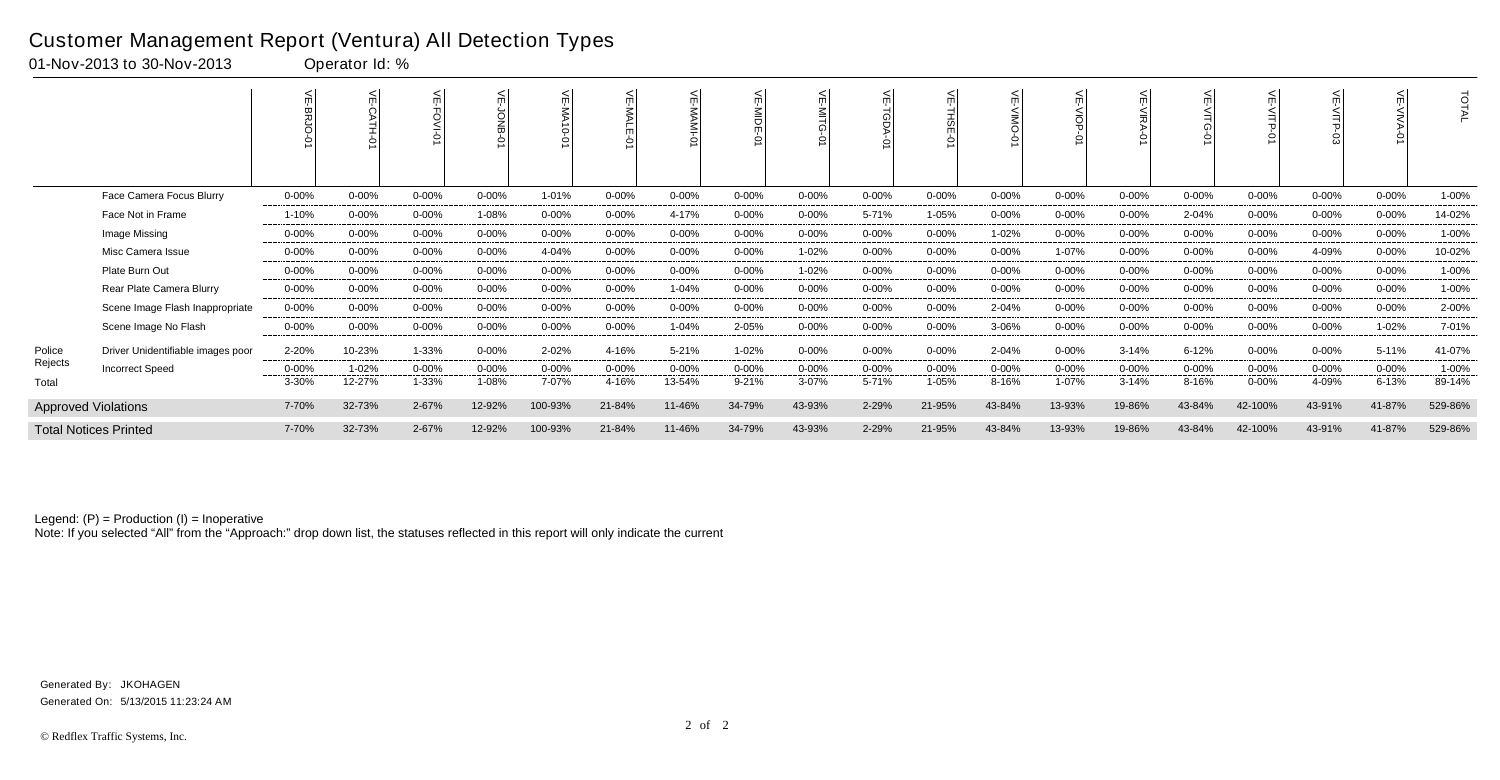|                             |                                   | VE-BRJO-0       | VE-CATH-01              | VE-FOVI-01     | VE-JONB-<br>Ö۱ | VE-MA10-01              | VE-MALE<br>ò   | VE-MAMI         | VE-MIDE-01               | $\leq$<br>-MITG | VE-TGDA-0      | VE-THSE-01     | VE-VIMO-01     | VE-VIOP-0      | VE-VIRA-01     | 늦<br>:-VITG<br>ò | VE-VITP-<br>ò  | VE-VITP-03      | VE-VIVA-0      | TOTAL           |
|-----------------------------|-----------------------------------|-----------------|-------------------------|----------------|----------------|-------------------------|----------------|-----------------|--------------------------|-----------------|----------------|----------------|----------------|----------------|----------------|------------------|----------------|-----------------|----------------|-----------------|
|                             | <b>Total Processed Incidents</b>  | 11              | 108                     | $\overline{2}$ | 15             | 150                     | 36             | 46              | 100                      | 68              | 8              | 41             | 66             | $\overline{0}$ | 46             | 80               | 48             | 59              | 62             | 946             |
|                             | Less Uncontrollable Factors       |                 |                         |                |                |                         |                |                 |                          |                 |                |                |                |                |                |                  |                |                 |                |                 |
| Obstruction                 | <b>Driver Obstruction/Duckers</b> | $\overline{0}$  | 21                      | $\overline{1}$ | $\overline{2}$ | $5\overline{)}$         | 11             | $5\overline{)}$ | $\overline{2}$           | $\overline{7}$  | $\overline{0}$ | $\overline{0}$ | 5 <sub>5</sub> | $\overline{0}$ | 10             | $\overline{20}$  | $\overline{1}$ | $\mathbf{3}$    | $\mathbf{3}$   | $\overline{96}$ |
|                             | Motor Cycle Helmet                | $\mathbf 0$     | $\overline{0}$          | $\overline{0}$ | $\mathbf{0}$   | $\overline{\mathbf{1}}$ | $\overline{0}$ | $\overline{0}$  | $\overline{0}$           | $\mathbf{1}$    | $\overline{0}$ | $\overline{0}$ | $\mathbf{0}$   | $\overline{0}$ | $\overline{0}$ | $\overline{0}$   | $\overline{0}$ | $\overline{0}$  | $\overline{1}$ | $\mathbf{3}$    |
|                             | <b>Plate Obstruction</b>          | $\overline{c}$  | $\overline{\mathbf{1}}$ | $\overline{1}$ | $\overline{2}$ | $\mathbf{3}$            | $\overline{1}$ | $\overline{2}$  | $\overline{\phantom{0}}$ | $\overline{2}$  | $\overline{1}$ | $\overline{0}$ | $\mathbf{3}$   | $\overline{0}$ | $\mathbf 0$    | $\overline{1}$   | $\mathbf{1}$   | $\mathbf{0}$    | $\overline{0}$ | 21              |
|                             | <b>Signal Obstruction</b>         | $\mathbf 0$     | $\overline{0}$          | $\mathbf 0$    | $\overline{1}$ | $\mathbf 0$             | $\overline{0}$ | $\overline{0}$  | $\mathbf 0$              | $\overline{0}$  | $\mathbf{0}$   | $\overline{0}$ | $\mathbf 0$    | $\overline{0}$ | $\mathbf 0$    | 0                | $\overline{0}$ | $\mathbf 0$     | $\overline{0}$ | $\overline{1}$  |
|                             | Vehicle Obstruction               | $\mathbf 0$     | 9                       | $\mathbf 0$    | $\overline{0}$ | $\overline{4}$          | $\mathbf 0$    | 8               | $\overline{1}$           | $\overline{0}$  | $\overline{2}$ | $\overline{1}$ | $2^{\circ}$    | $\overline{0}$ | $\overline{1}$ | $5\overline{5}$  | $\overline{0}$ | $\overline{2}$  | $\overline{1}$ | 36              |
| Police                      | Driver Obstruction (PD)           | $\overline{0}$  | $\mathbf 0$             | $\overline{0}$ | $\overline{0}$ | $\overline{\mathbf{1}}$ | $\overline{0}$ | $\overline{0}$  | $\overline{2}$           | $\overline{2}$  | $\overline{0}$ | $\overline{0}$ | $\mathbf{1}$   | $\overline{0}$ | $\overline{0}$ | $\overline{2}$   | $\overline{0}$ | $5\overline{5}$ |                | 14              |
| Rejects                     | Incorrect/Incomplete DMV          | $\mathbf 0$     | $\mathbf 0$             | $\overline{0}$ | $\overline{0}$ | $\mathbf 0$             | $\overline{1}$ | $\overline{0}$  | $\overline{0}$           | $\overline{0}$  | $\overline{0}$ | $\overline{0}$ | $\mathbf 0$    | $\mathbf 0$    | $\mathbf 0$    | $\mathbf 0$      | $\overline{0}$ | $\overline{1}$  | $\overline{0}$ | $\overline{2}$  |
|                             | <b>Invalid Offense</b>            | $\mathbf 0$     | -1                      | $\overline{0}$ | $\overline{0}$ | $\overline{0}$          | $\overline{0}$ | $\overline{0}$  | $\overline{0}$           | $\overline{0}$  | $\overline{0}$ | $\overline{2}$ | $\mathbf{0}$   | $\overline{0}$ | $\overline{0}$ | 0                | $\overline{0}$ | $\overline{0}$  | $\overline{0}$ | $\mathbf{3}$    |
|                             | On or Passed the Stop Bar (PD).   | $\overline{1}$  | $\overline{0}$          | $\mathbf 0$    | $\overline{0}$ | $\mathbf 0$             | $\mathbf 0$    | $\overline{0}$  | $\overline{0}$           | $\overline{0}$  | $\overline{0}$ | $\overline{0}$ | $\mathbf 0$    | $\overline{0}$ | $\mathbf 0$    | $\overline{1}$   | $\overline{0}$ | $\mathbf 0$     | $\overline{0}$ | $\overline{2}$  |
|                             | Plate Obstruction (PD)            | $\mathbf 0$     | $\overline{0}$          | $\overline{0}$ | $\overline{0}$ | $\overline{0}$          | $\mathbf{1}$   | $\overline{1}$  | $\overline{\phantom{0}}$ | $\overline{0}$  | $\mathbf 0$    | $\overline{0}$ | 1              | $\mathbf 0$    | $\mathbf 0$    | $\mathbf 0$      | $\overline{0}$ | $\mathbf 0$     | $\overline{0}$ | $\overline{4}$  |
|                             | Plate Unidentifiable              | $\mathbf 0$     | $\mathbf 0$             | $\mathbf 0$    | $\overline{0}$ | $\mathbf 0$             | $\overline{0}$ | $\overline{1}$  | $\mathbf 0$              | $\overline{0}$  | $\overline{0}$ | $\overline{0}$ | $\mathbf{0}$   | $\mathbf 0$    | $\mathbf 0$    | 0                | $\overline{0}$ | $\mathbf 0$     | $\overline{0}$ | $\mathbf{1}$    |
|                             | Safe Turn On Red                  | $\mathbf 0$     | 16                      | $\overline{0}$ | $\overline{0}$ | $\overline{0}$          | $\mathbf 0$    | $\overline{0}$  | 29                       | $5\overline{5}$ | $\mathbf 0$    | $\overline{0}$ | $\overline{0}$ | $\overline{0}$ | $\mathbf 0$    | $\overline{0}$   | $\overline{0}$ | $\mathbf 0$     | 11             | 61              |
|                             | Sun Glare                         | $\mathbf 0$     | 9                       | $\overline{0}$ | $\overline{0}$ | $\mathbf 0$             | $\overline{2}$ | $\mathbf{3}$    | $\overline{0}$           | $\overline{2}$  | $\overline{0}$ | $\overline{3}$ | $\mathbf 0$    | $\mathbf 0$    | $\overline{2}$ | $\overline{1}$   | $\overline{4}$ | $\mathbf 0$     | $\overline{4}$ | $30\,$          |
|                             | Policy/Weath Extended Vehicle     | $\mathbf 0$     | $\overline{0}$          | $\overline{0}$ | $\overline{0}$ | $\overline{1}$          | $\overline{0}$ | $\overline{0}$  | $\overline{0}$           | $\overline{1}$  | $\overline{0}$ | $\overline{1}$ | $\overline{1}$ | $\overline{0}$ | $\mathbf 0$    | $\overline{0}$   | $\overline{0}$ | $\overline{0}$  | $\overline{0}$ | $\overline{4}$  |
| er                          | Sun Glare                         | $\mathbf 0$     | 22                      | $\overline{0}$ | $\overline{1}$ | $\overline{0}$          | $\mathbf 0$    | $5\overline{)}$ | $\overline{1}$           | 6               | $\overline{1}$ | $\overline{1}$ | $\mathbf 0$    | $\mathbf 0$    | 9              | $\mathbf 0$      | $\overline{1}$ | $\overline{1}$  | $\overline{7}$ | 55              |
| Registration                | Out of Country Plate              | $\mathbf 0$     | -1                      | $\mathbf 0$    | $\mathbf 0$    | $\overline{0}$          | $\mathbf 0$    | $\overline{0}$  | $\mathbf 0$              | $\mathbf{0}$    | $\overline{0}$ | $\overline{0}$ | $\mathbf 0$    | $\overline{0}$ | $\mathbf 0$    | 0                | $\overline{0}$ | $\mathbf 0$     | $\overline{0}$ | $\overline{1}$  |
| Issues                      | Paper Plates                      | $\mathbf 0$     | $\mathbf{3}$            | $\mathbf 0$    | $\overline{0}$ | $\overline{2}$          | $\overline{2}$ | $\overline{0}$  | $\overline{\mathbf{3}}$  | $\overline{2}$  | $\mathbf 0$    | $\mathbf{3}$   | $\mathbf{1}$   | $\mathbf 0$    | $\mathbf{3}$   | $\mathbf{3}$     | $\overline{1}$ | $\overline{0}$  | $\overline{2}$ | 25              |
|                             | Wrong or No DMV                   | $\overline{2}$  | $\overline{2}$          | $\mathbf 0$    | $\overline{1}$ | $\overline{2}$          | $\overline{1}$ | $\overline{0}$  | $\mathbf{3}$             | $\overline{2}$  | $\mathbf 0$    | $\overline{0}$ | $\overline{2}$ | $\mathbf 0$    | $\overline{2}$ | $\mathbf{3}$     | $\overline{0}$ | $\mathbf 0$     | $\overline{0}$ | 20              |
| Total                       |                                   | $5\phantom{.0}$ | 85                      | $\overline{2}$ | $\overline{7}$ | 19                      | 19             | 25              | 43                       | 30              | $\overline{4}$ | 11             | 16             | $\mathbf 0$    | 27             | 36               | 8              | 12              | 30             | 379             |
| <b>Sub Total Violations</b> |                                   | 6               | 23                      | $\Omega$       | 8              | 131                     | 17             | 21              | 57                       | 38              | $\overline{4}$ | 30             | 50             | $\mathbf 0$    | 19             | 44               | 40             | 47              | 32             | 567             |
| Less in Progress            |                                   | $\overline{0}$  | $\mathbf 0$             | $\mathbf 0$    | $\overline{0}$ | $\mathbf 0$             | $\mathbf 0$    | $\mathbf 0$     | $\overline{0}$           | $\mathbf 0$     | $\mathbf 0$    | $\overline{0}$ | $\mathbf 0$    | $\mathbf 0$    | $\overline{0}$ | $\mathbf 0$      | $\mathbf 0$    | $\mathbf 0$     | $\mathbf 0$    | $\mathbf 0$     |
|                             | Available For Prosecution         | 6               | 23                      | $\Omega$       | 8              | 131                     | 17             | 21              | 57                       | 38              | $\overline{4}$ | 30             | 50             | $\mathbf 0$    | 19             | 44               | 40             | 47              | 32             | 567             |
| Less Rejects                |                                   |                 |                         |                |                |                         |                |                 |                          |                 |                |                |                |                |                |                  |                |                 |                |                 |

Generated By: JKOHAGEN

Generated On: 5/13/2015 11:24:24 AM

### Customer Management Report (Ventura) All Detection Types

01-Dec-2013 to 31-Dec-2013 Operator Id: %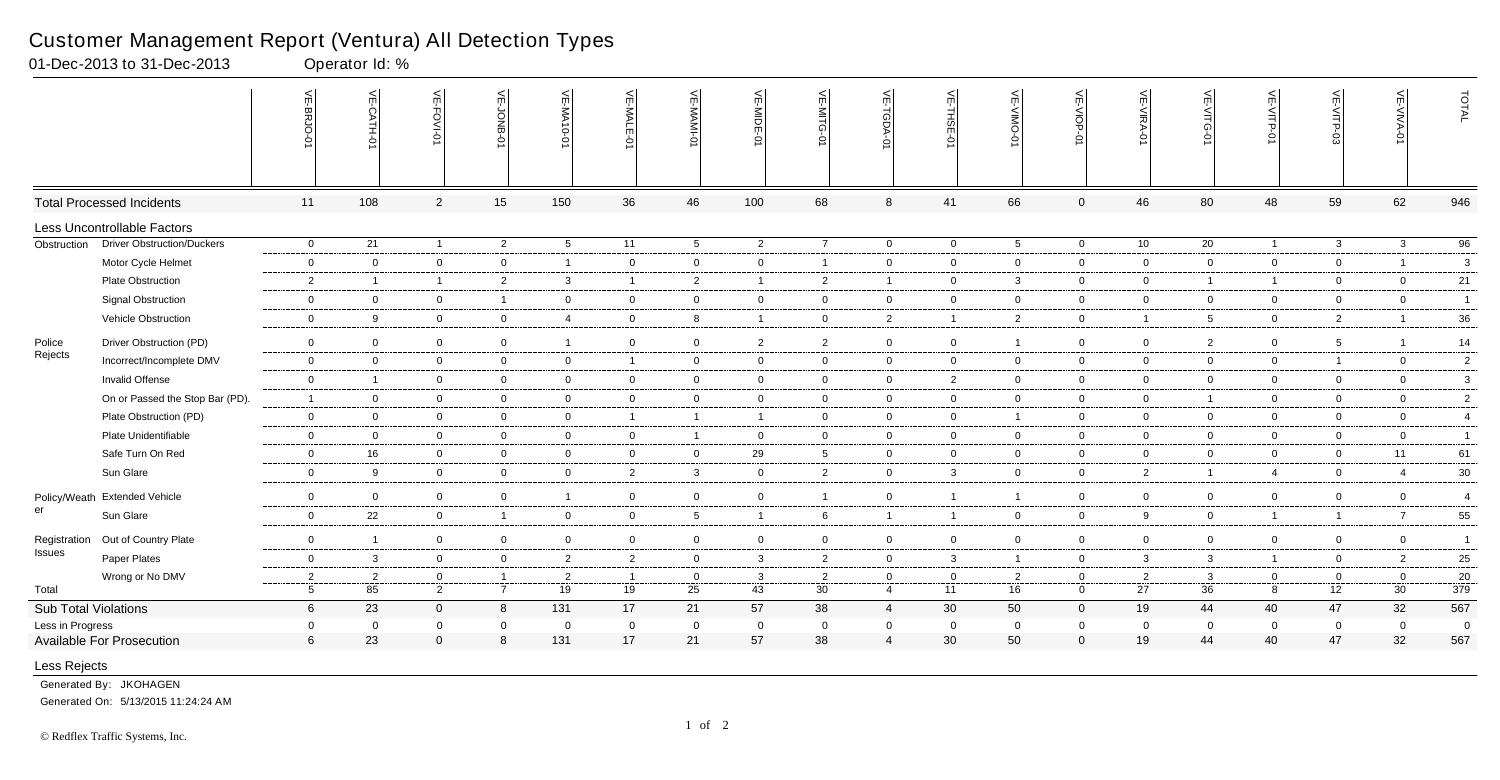|                              |                                   |            | 늦         |            | ≲          | ے<br>0-01 AM |            | $\blacksquare$ | ¥<br>is<br>Tur<br>Ò | mil       | $\leq$<br>Adel | 늦<br><b>THSE</b><br>0 | ш         | $\leq$     | 늰<br><b>VIRA</b><br>Ò | 듰         | $\leq$    |            |           | TOTAL   |
|------------------------------|-----------------------------------|------------|-----------|------------|------------|--------------|------------|----------------|---------------------|-----------|----------------|-----------------------|-----------|------------|-----------------------|-----------|-----------|------------|-----------|---------|
| Camera                       | Face Camera Focus Blurry          | $0 - 00%$  | $0 - 00%$ | $0 - 00%$  | $0 - 00%$  | $0 - 00%$    | $0 - 00%$  | $3 - 14%$      | $0 - 00%$           | $0 - 00%$ | $0 - 00%$      | $0 - 00%$             | 1-02%     | $0 - 00%$  | $0 - 00%$             | $0 - 00%$ | $0 - 00%$ | $0 - 00%$  | $0 - 00%$ | 4-01%   |
| Malfunction                  | Face Not in Frame                 | 1-17%      | $0 - 00%$ | 0-00%      | $0 - 00%$  | 2-02%        | $0 - 00%$  | $3 - 14%$      | $0 - 00%$           | $0 - 00%$ | $3 - 75%$      | 1-03%                 | $0 - 00%$ | $0 - 00%$  | $0 - 00%$             | 4-09%     | 0-00%     | $0 - 00\%$ | $0 - 00%$ | 14-02%  |
|                              | Image Missing                     | $0 - 00%$  | $0 - 00%$ | 0-00%      | $0 - 00%$  | $0 - 00%$    | $0 - 00%$  | $0 - 00%$      | $0 - 00%$           | $0 - 00%$ | $0 - 00%$      | $0 - 00%$             | 1-02%     | $0 - 00%$  | $0 - 00\%$            | $0 - 00%$ | $0 - 00%$ | $0 - 00%$  | $0 - 00%$ | 1-00%   |
|                              | Misc Camera Issue                 | 1-17%      | $0 - 00%$ | $0 - 00%$  | $0 - 00%$  | 10-08%       | $0 - 00%$  | $0 - 00%$      | $0 - 00%$           | $0 - 00%$ | $0 - 00%$      | $0 - 00%$             | 1-02%     | $0 - 00%$  | $0 - 00%$             | $0 - 00%$ | $0 - 00%$ | $0 - 00%$  | 1-03%     | 13-02%  |
|                              | Plate Burn Out                    | $0 - 00\%$ | $0 - 00%$ | 0-00%      | $1 - 12%$  | $0 - 00%$    | $0 - 00%$  | $0 - 00%$      | $0 - 00%$           | 1-03%     | 0-00%          | $0 - 00%$             | $0 - 00%$ | $0 - 00\%$ | $0 - 00%$             | $0 - 00%$ | 0-00%     | $0 - 00%$  | $0 - 00%$ | 2-00%   |
|                              | Plate Not in Frame                | $0 - 00%$  | $0 - 00%$ | 0-00%      | 0-00%      | $0 - 00%$    | $0 - 00%$  | $0 - 00%$      | $0 - 00%$           | $0 - 00%$ | 1-25%          | $0 - 00%$             | $0 - 00%$ | $0 - 00%$  | $0 - 00%$             | $0 - 00%$ | $0 - 00%$ | $0 - 00\%$ | $0 - 00%$ | 1-00%   |
|                              | Rear Plate Camera Blurry          | $0 - 00%$  | $0 - 00%$ | 0-00%      | $0 - 00%$  | 2-02%        | 1-06%      | $0 - 00%$      | 2-04%               | $0 - 00%$ | $0 - 00%$      | $3 - 10%$             | 1-02%     | $0 - 00%$  | $0 - 00%$             | 1-02%     | $0 - 00%$ | $0 - 00%$  | $0 - 00%$ | 10-02%  |
|                              | Rear Plate Flash Inappropriate    | $0 - 00\%$ | $0 - 00%$ | $0 - 00%$  | 0-00%      | $0 - 00%$    | $0 - 00%$  | $0 - 00%$      | $0 - 00%$           | $0 - 00%$ | 0-00%          | 2-07%                 | $0 - 00%$ | $0 - 00%$  | $0 - 00%$             | $0 - 00%$ | 0-00%     | $0 - 00%$  | $0 - 00%$ | 2-00%   |
|                              | Scene Image Flash Inappropriate   | $0 - 00\%$ | $0 - 00%$ | $0 - 00%$  | $0 - 00%$  | $0 - 00%$    | $0 - 00%$  | 2-10%          | 2-04%               | $0 - 00%$ | $0 - 00%$      | $0 - 00%$             | 1-02%     | $0 - 00%$  | $0 - 00%$             | $0 - 00%$ | $0 - 00%$ | $0 - 00%$  | 1-03%     | 6-01%   |
|                              | Scene Image No Flash              | $0 - 00%$  | $0 - 00%$ | $0 - 00%$  | $0 - 00%$  | $0 - 00%$    | $0 - 00%$  | $0 - 00%$      | 1-02%               | $0 - 00%$ | 0-00%          | $0 - 00%$             | 1-02%     | $0 - 00%$  | $0 - 00%$             | $0 - 00%$ | $0 - 00%$ | $0 - 00\%$ | $0 - 00%$ | 2-00%   |
| Police<br>Rejects            | Driver Unidentifiable images poor | 3-50%      | 6-26%     | $0 - 00%$  | $0 - 00\%$ | $0 - 00%$    | 3-18%      | 5-24%          | 2-04%               | 1-03%     | $0 - 00%$      | 2-07%                 | 4-08%     | $0 - 00%$  | 4-21%                 | 2-05%     | 0-00%     | 1-02%      | 1-03%     | 34-06%  |
| Process<br>Issues            | <b>Too Old</b>                    | $0 - 00%$  | $0 - 00%$ | $0 - 00\%$ | $0 - 00%$  | $0 - 00%$    | $0 - 00\%$ | 0-00%          | $0 - 00%$           | $0 - 00%$ | $0 - 00%$      | 1-03%                 | $0 - 00%$ | $0 - 00%$  | $0 - 00%$             | $0 - 00%$ | 0-00%     | $0 - 00%$  | $0 - 00%$ | 1-00%   |
| Total                        |                                   | 5-83%      | 6-26%     | $0 - 00\%$ | $1 - 12%$  | 14-11%       | 4-24%      | 13-62%         | 7-12%               | 2-05%     | 4-100%         | 9-30%                 | 10-20%    | $0 - 00%$  | 4-21%                 | 7-16%     | 0-00%     | 1-02%      | 3-09%     | 90-16%  |
| <b>Approved Violations</b>   |                                   | $1 - 17%$  | 17-74%    | $0 - 00%$  | 7-88%      | 117-89%      | 13-76%     | 8-38%          | 50-88%              | 36-95%    | $0 - 00%$      | 21-70%                | 40-80%    | $0 - 00%$  | 15-79%                | 37-84%    | 40-100%   | 46-98%     | 29-91%    | 477-84% |
| <b>Total Notices Printed</b> |                                   | $1 - 17%$  | 17-74%    | $0 - 00%$  | 7-88%      | 117-89%      | 13-76%     | 8-38%          | 50-88%              | 36-95%    | $0 - 00%$      | 21-70%                | 40-80%    | $0 - 00%$  | 15-79%                | 37-84%    | 40-100%   | 46-98%     | 29-91%    | 477-84% |

Note: If you selected "All" from the "Approach:" drop down list, the statuses reflected in this report will only indicate the current

### Customer Management Report (Ventura) All Detection Types

01-Dec-2013 to 31-Dec-2013 Operator Id: %

Generated On: 5/13/2015 11:24:24 AM Generated By: JKOHAGEN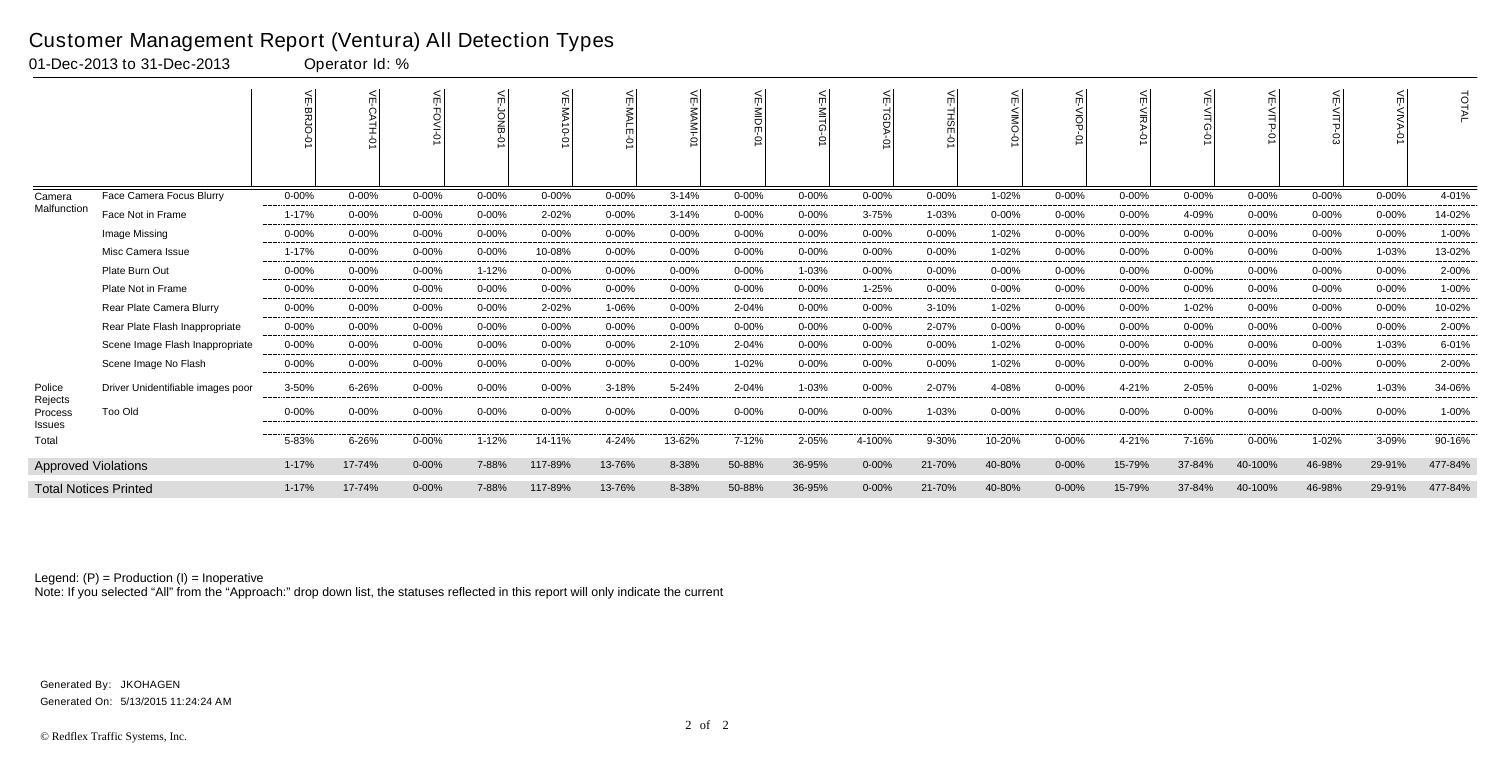|               |                                        | VE-BRJO-       | VE-CATH-0                | ⊫<br>Ġ         | VE-JONB-0       | VE-MA10-01     | VE-MALE-<br>$\overline{5}$ | VE-MAMI-0      | VE-MIDE-01     | VE-MITG-<br>ò  | VE-TGDA-0      | VE-THSE-01     | VE-VIMO-<br>ò  | VE-VIOP-01      | VE-VIRA-0      | VE-VITG-0       | VE-VITP-01     | VE-VITP-03     | VE-VIVA-01     | TOTAL           |
|---------------|----------------------------------------|----------------|--------------------------|----------------|-----------------|----------------|----------------------------|----------------|----------------|----------------|----------------|----------------|----------------|-----------------|----------------|-----------------|----------------|----------------|----------------|-----------------|
|               | <b>Total Processed Incidents</b>       | 179            | 1986                     | 78             | 199             | 1043           | 418                        | 436            | 1068           | 864            | 132            | 429            | 642            | 296             | 562            | 633             | 550            | 621            | 816            | 10952           |
|               | Less Uncontrollable Factors            |                |                          |                |                 |                |                            |                |                |                |                |                |                |                 |                |                 |                |                |                |                 |
| Obstruction   | <b>Driver Obstruction/Duckers</b>      | 9              | 140                      | 20             | 12              | 33             | 36                         | 38             | 32             | 36             | $\overline{2}$ | 12             | 33             | 19              | 34             | $\frac{105}{ }$ | 16             | 21             | 40             | 638             |
|               | Motor Cycle Helmet                     | $\mathbf 0$    | $\overline{\mathbf{3}}$  | $\mathbf{3}$   | $\mathbf{3}$    | 6              | $\overline{0}$             | $\overline{1}$ | $\overline{0}$ | 12             | $\mathbf{1}$   | $\overline{1}$ | $\overline{1}$ | $\mathbf{1}$    | $\overline{2}$ | $5\phantom{.0}$ | $\overline{0}$ | $\overline{2}$ | 6              | 47              |
|               | Plate Obstruction                      | 11             | 55                       | $\mathbf{3}$   | 15              | 24             | 13                         | 15             | 11             | 6              | 19             | 6              | 26             | $\overline{2}$  | $\overline{1}$ | $5\overline{)}$ | 5 <sup>5</sup> | $\mathbf{3}$   | 10             | 230             |
|               | <b>Signal Obstruction</b>              | $\overline{0}$ | $\overline{0}$           | $\overline{0}$ | $\overline{1}$  | $\overline{0}$ | $\mathbf{0}$               | $\overline{0}$ | $\overline{0}$ | $\mathbf 1$    | $\overline{0}$ | $\mathbf 0$    | 0              | $\overline{0}$  | $\overline{0}$ | $\mathbf 0$     | $\overline{0}$ | $\overline{0}$ | $\mathbf 0$    | $\overline{2}$  |
|               | Vehicle Obstruction                    | 5              | 50                       | $\overline{2}$ | $\mathbf{1}$    | 36             | $\overline{0}$             | 23             | -5             | $\overline{2}$ | 24             | 8              | 20             | $\overline{4}$  | $\overline{4}$ | 26              | $\overline{2}$ | 8              | 10             | 230             |
| Police        | Citation Issued manually               | $\overline{0}$ | $\overline{\phantom{0}}$ | $\overline{0}$ | $\overline{0}$  | $\overline{0}$ | $\overline{0}$             | $\mathbf 0$    | $\overline{0}$ | $\mathbf 0$    | $\overline{0}$ | $\mathbf 0$    | $\overline{0}$ | $\overline{0}$  | $\overline{0}$ | $\overline{0}$  | $\overline{0}$ | $\mathbf 0$    | $\overline{0}$ | $\overline{1}$  |
| Rejects       | Driver Obstruction (PD)                | $\overline{1}$ | 23                       | $\overline{0}$ | $\overline{2}$  | 10             | 4                          | $\overline{1}$ | 10             | 27             | $\overline{1}$ | $\overline{7}$ | 12             | $\overline{1}$  | $\overline{1}$ | 13              | 12             | 17             | 6              | 148             |
|               | <b>Emergency Vehicle Responding</b>    | $\overline{0}$ | $\overline{0}$           | $\overline{0}$ | $\overline{0}$  | $\overline{0}$ | $\overline{0}$             | $\mathbf{1}$   | $\overline{2}$ | $\overline{2}$ | $\mathbf 0$    | $\overline{1}$ | $\mathbf 0$    | $\overline{0}$  | $\overline{0}$ | $\overline{0}$  | $\mathbf{1}$   | $\overline{1}$ | $\overline{1}$ | 9               |
|               | Incorrect/Incomplete DMV               | $\overline{0}$ | $\mathbf{3}$             | $\overline{0}$ | $\mathbf{1}$    | $\mathbf 0$    | $\overline{2}$             | $\mathbf{1}$   | $\overline{2}$ | 3              | $\mathbf 0$    | $\mathbf{3}$   | $\mathbf{1}$   | $\overline{0}$  | $\overline{1}$ | $\overline{2}$  | $\overline{2}$ | 3              | $\mathbf 0$    | 24              |
|               | Invalid Offense                        | $\mathbf 0$    | $\overline{1}$           | $\overline{0}$ | $\overline{0}$  | $\mathbf{3}$   | $\overline{0}$             | $\mathbf 0$    | $\overline{0}$ | $\mathbf 0$    | $\overline{0}$ | $\overline{2}$ | $\mathbf 0$    | $\overline{0}$  | $\overline{0}$ | $\overline{2}$  | $\overline{2}$ | $\mathbf 0$    | $\overline{1}$ | 11              |
|               | Multiple vehicles in frame             | $\overline{1}$ | 37                       | $\mathbf 0$    | $\overline{1}$  | $\overline{1}$ | $\overline{2}$             | $\overline{2}$ | $\mathbf 0$    | $\mathbf 0$    | $\mathbf{1}$   | $\mathbf 0$    | $\overline{2}$ | $\overline{0}$  | $\Omega$       | $\overline{0}$  | $\overline{0}$ | $\overline{1}$ | $\mathbf 0$    | 48              |
|               | On or Passed the Stop Bar (PD).        | 6              | 13                       | $\overline{0}$ | 8               | 9              | $5\overline{)}$            | 6              | 8              | 13             | 2              | $\overline{1}$ | 28             | 25              | 8              | $\overline{1}$  | $\overline{0}$ | $\overline{1}$ | $\overline{2}$ | 136             |
|               | Plate Obstruction (PD)                 | $\overline{1}$ | $\overline{4}$           | $\mathbf 0$    | 6               | $\overline{4}$ | $\overline{4}$             | $\overline{1}$ | $\overline{4}$ | $\mathbf 0$    | $\mathbf 0$    | $\mathbf 0$    | 5              | $\overline{1}$  | $\mathbf 0$    | $\overline{2}$  | $\mathbf{1}$   | 0              | $\overline{4}$ | 37              |
|               | Plate Unidentifiable                   | $\mathbf{3}$   | $\overline{4}$           | $\overline{1}$ | $\overline{0}$  | $\mathbf 0$    | $\overline{0}$             | $\overline{2}$ | $\overline{2}$ | $\overline{1}$ | $\overline{1}$ | $\overline{1}$ | $\overline{0}$ | $\overline{0}$  | $\overline{0}$ | $\overline{1}$  | $\overline{0}$ | $\overline{1}$ | $\overline{2}$ | 19              |
|               | Safe Turn On Red                       | $\overline{0}$ | 469                      | $\overline{0}$ | $\overline{0}$  | $\overline{0}$ | $\mathbf 0$                | $\mathsf 0$    | 370            | 60             | $\overline{0}$ | $\mathbf 0$    | $\mathbf 0$    | $\overline{0}$  | $\mathbf 0$    | $\overline{0}$  | $\overline{0}$ | $\overline{0}$ | 103            | 1002            |
|               | Sun Glare                              | $\overline{4}$ | 64                       | $\mathbf{1}$   | $5\phantom{.0}$ | 12             | 8                          | 12             | 8              | 21             | $\overline{1}$ | 10             | $\overline{2}$ | $\overline{2}$  | 14             | 11              | 12             | 27             | 26             | 240             |
|               | Policy/Weath Extended Vehicle          | 2              | $\overline{7}$           | $\overline{0}$ | $\overline{1}$  | $\overline{7}$ | $\overline{2}$             | $\mathbf{3}$   | $\overline{1}$ | $\overline{2}$ | $\mathbf{1}$   | 5              | 28             | $\overline{1}$  | $\mathbf 0$    | $\overline{0}$  | $\overline{0}$ | $\overline{1}$ | $\overline{4}$ | 65              |
| er            | Sun Glare                              | 24             | 296                      | 10             | 17              | 51             | 60                         | 92             | 26             | 98             | 14             | 33             | 14             | 56              | 178            | 51              | 24             | 45             | 159            | 1248            |
|               | Weather/Nature                         | $\overline{1}$ | $\overline{0}$           | $\overline{0}$ | $\overline{2}$  | $\overline{0}$ | $\overline{0}$             | $\overline{0}$ | $\overline{0}$ | $\mathbf 0$    | $\overline{0}$ | $\mathbf 0$    | $\overline{0}$ | $\overline{0}$  | $\overline{1}$ | $\overline{2}$  | $\overline{0}$ | $\overline{1}$ | $\overline{0}$ | $\overline{7}$  |
|               | Yellow with Red Light                  | $\overline{1}$ | $\overline{0}$           | $\overline{0}$ | $\overline{0}$  | $\mathbf 0$    | $\overline{0}$             | $\mathbf 0$    | $\overline{0}$ | $\mathbf 0$    | $\mathbf 0$    | $\overline{1}$ | $\mathbf 0$    | $\overline{0}$  | $\overline{1}$ | $\overline{0}$  | $\overline{0}$ | $\mathbf 0$    | $\overline{1}$ | $\overline{4}$  |
| Registration  | <b>Authorized Vehicles</b>             | $\mathbf 0$    | $\mathbf 0$              | $\overline{0}$ | $\mathbf 0$     | $\overline{1}$ | $\overline{0}$             | $\mathbf 0$    | $\mathbf 0$    | $\overline{0}$ | $\mathbf{0}$   | $\mathbf 0$    | $\mathbf 0$    | $\overline{0}$  | $\Omega$       | $\mathbf 0$     | $\overline{0}$ | 0              | $\mathbf 0$    | $\overline{1}$  |
| <b>Issues</b> | Out of Country Plate                   | $\mathsf 0$    | $\overline{2}$           | $\overline{0}$ | $\mathbf 0$     | $\overline{0}$ | $\mathbf 0$                | $\overline{0}$ | $\overline{0}$ | $\mathbf 0$    | $\overline{0}$ | $\mathbf{3}$   | $\mathbf 0$    | $\overline{0}$  | $\Omega$       | $\mathbf 0$     | $\overline{0}$ | $\mathbf 0$    | $\overline{1}$ | $6\phantom{1}6$ |
|               | Paper Plates<br>Generated By: JKOHAGEN | $\mathbf{3}$   | 58                       | $\overline{4}$ | $\overline{2}$  | 23             | 10                         | 10             | 28             | 23             | $\overline{4}$ | 16             | 15             | $5\overline{)}$ | 19             | 20              | 18             | 10             | 25             | 293             |

01-Jan-2013 to 31-Dec-2013 Operator Id: %

Generated On: 5/13/2015 11:36:47 AM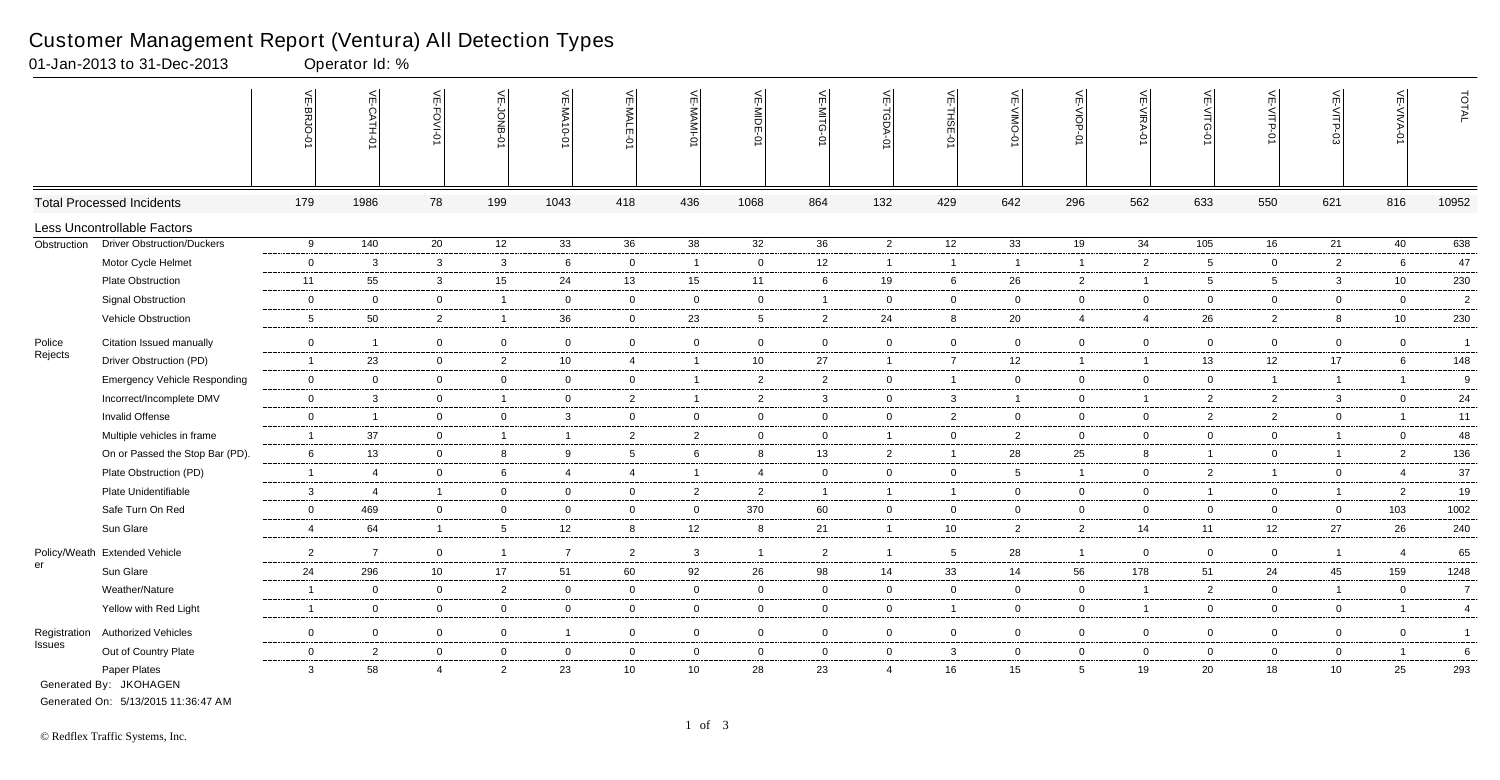|                             |                                   |                | VE-CATH-0      | VE-FOVI-       | 닞<br>ğ         | <b>VE-MA10-0</b> | VE-MALE-0  | VE-MAMI-       | VE-MIDE-01     | VE-MITG-<br>ò | VE-TGDA-0      | VE-THSE-01     | $\mathsf{r}$ | VE-VIOP        | VE-VIRA-0      | $\leq$         | VE-VITP-    | <b>VE-VITP-03</b> | 늰              | TOTAL    |
|-----------------------------|-----------------------------------|----------------|----------------|----------------|----------------|------------------|------------|----------------|----------------|---------------|----------------|----------------|--------------|----------------|----------------|----------------|-------------|-------------------|----------------|----------|
|                             | Wrong or No DMV                   | 11             | 34             | $\overline{2}$ | 12             | 20               | 12         | 10             | 32             | 36            | $\overline{2}$ | 11             | 18           | $\overline{7}$ | 11             | 19             | 16          | 22                | 22             | 297      |
| Total                       |                                   | 83             | 1264           | 46             | 89             | 240              | 158        | 218            | 541            | 343           | 73             | 121            | 205          | 124            | 275            | 265            | 111         | 164               | 423            | 4743     |
| <b>Sub Total Violations</b> |                                   | 96             | 722            | 32             | 110            | 803              | 260        | 218            | 527            | 521           | 59             | 308            | 437          | 172            | 287            | 368            | 439         | 457               | 393            | 6209     |
| Less in Progress            |                                   | $\overline{0}$ | $\overline{0}$ | $\mathbf 0$    | $\overline{0}$ | $\overline{0}$   | $\Omega$   | $\overline{0}$ | $\overline{0}$ | $\mathbf{0}$  | $\mathbf 0$    | $\overline{0}$ | $\mathbf 0$  | $\mathbf 0$    | $\overline{0}$ | $\overline{0}$ | $\mathbf 0$ | $\overline{0}$    | $\overline{0}$ | $\Omega$ |
|                             | <b>Available For Prosecution</b>  | 96             | 722            | 32             | 110            | 803              | 260        | 218            | 527            | 521           | 59             | 308            | 437          | 172            | 287            | 368            | 439         | 457               | 393            | 6209     |
| Less Rejects                |                                   |                |                |                |                |                  |            |                |                |               |                |                |              |                |                |                |             |                   |                |          |
| Camera                      | <b>Digital Distortion</b>         | $0 - 00%$      | $0 - 00%$      | $0 - 00%$      | $0 - 00%$      | 1-00%            | $0 - 00\%$ | $0 - 00%$      | 6-01%          | $0 - 00\%$    | $0 - 00%$      | $0 - 00%$      | $0 - 00%$    | $0 - 00%$      | $0 - 00%$      | $0 - 00%$      | $0 - 00%$   | $0 - 00%$         | $0 - 00%$      | 7-00%    |
| Malfunction                 | Face Camera Flash                 | $0 - 00%$      | 3-00%          | $0 - 00%$      | $0 - 00%$      | $0 - 00%$        | $6 - 02%$  | 5-02%          | $0 - 00%$      | 4-01%         | $0 - 00\%$     | 1-00%          | $0 - 00%$    | 1-01%          | 2-01%          | $0 - 00%$      | $0 - 00\%$  | 1-00%             | $3 - 01%$      | 26-00%   |
|                             | Face Camera Focus Blurry          | 0-00%          | $0 - 00%$      | $0 - 00%$      | 0-00%          | 1-00%            | $0 - 00%$  | 7-03%          | 0-00%          | $0 - 00%$     | $0 - 00%$      | 1-00%          | 1-00%        | 1-01%          | 1-00%          | 1-00%          | 1-00%       | $0 - 00%$         | $0 - 00%$      | 14-00%   |
|                             | Face Camera No Flash              | 1-01%          | $0 - 00%$      | $0 - 00%$      | $0 - 00%$      | $0 - 00%$        | $0 - 00%$  | $0 - 00%$      | $0 - 00%$      | 1-00%         | $0 - 00\%$     | $0 - 00%$      | $0 - 00%$    | $0 - 00%$      | $0 - 00%$      | $0 - 00%$      | $0 - 00%$   | $0 - 00%$         | 1-00%          | 3-00%    |
|                             | Face Not in Frame                 | 4-04%          | 1-00%          | 4-12%          | 2-02%          | 2-00%            | $0 - 00%$  | 27-12%         | 4-01%          | $0 - 00%$     | 13-22%         | $3 - 01%$      | 2-00%        | 7-04%          | 1-00%          | 10-03%         | $0 - 00%$   | 0-00%             | 1-00%          | 81-01%   |
|                             | Image Missing                     | $0 - 00%$      | $0 - 00%$      | $0 - 00%$      | $0 - 00%$      | 2-00%            | $0 - 00\%$ | $0 - 00%$      | 1-00%          | $0 - 00%$     | $0 - 00\%$     | $0 - 00%$      | $3 - 01%$    | $0 - 00\%$     | $0 - 00%$      | 1-00%          | $0 - 00%$   | $0 - 00%$         | 2-01%          | 9-00%    |
|                             | Misc Camera Issue                 | 1-01%          | $0 - 00%$      | 2-06%          | 3-03%          | 52-06%           | 2-01%      | 7-03%          | 1-00%          | 2-00%         | $0 - 00\%$     | $0 - 00%$      | 4-01%        | 2-01%          | $0 - 00%$      | $3 - 01%$      | $0 - 00%$   | 8-02%             | $3 - 01%$      | 90-01%   |
|                             | Plate Burn Out                    | 2-02%          | $0 - 00%$      | $0 - 00%$      | 1-01%          | $0 - 00%$        | $0 - 00\%$ | 1-00%          | $0 - 00%$      | 2-00%         | $0 - 00\%$     | $0 - 00%$      | $0 - 00%$    | $0 - 00%$      | $0 - 00%$      | 1-00%          | $0 - 00%$   | 0-00%             | $0 - 00%$      | 7-00%    |
|                             | Plate Not in Frame                | $1 - 01%$      | $0 - 00\%$     | $0 - 00%$      | 2-02%          | 4-00%            | 2-01%      | 1-00%          | $3 - 01%$      | $0 - 00\%$    | 6-10%          | $0 - 00%$      | 1-00%        | 1-01%          | $0 - 00%$      | 1-00%          | $0 - 00%$   | $0 - 00\%$        | $0 - 00\%$     | 22-00%   |
|                             | Rear Plate Camera Blurry          | $0 - 00%$      | $0 - 00%$      | $0 - 00\%$     | $0 - 00%$      | $3 - 00%$        | 1-00%      | 1-00%          | 2-00%          | $0 - 00\%$    | 0-00%          | 4-01%          | 2-00%        | $0 - 00%$      | $0 - 00\%$     | 1-00%          | $0 - 00%$   | $0 - 00\%$        | $1 - 00%$      | 15-00%   |
|                             | Rear Plate Flash Inappropriate    | 0-00%          | $0 - 00%$      | $0 - 00%$      | $1 - 01%$      | $0 - 00%$        | 5-02%      | $0 - 00%$      | 0-00%          | $0 - 00%$     | 1-02%          | $3 - 01%$      | 1-00%        | 1-01%          | $0 - 00%$      | 1-00%          | $0 - 00%$   | 0-00%             | $0 - 00%$      | 13-00%   |
|                             | Rear Plate No Flash               | $0 - 00%$      | $0 - 00%$      | $0 - 00%$      | $0 - 00%$      | $0 - 00%$        | 1-00%      | $0 - 00%$      | 1-00%          | $0 - 00%$     | $0 - 00%$      | $0 - 00%$      | $0 - 00%$    | $0 - 00%$      | $0 - 00%$      | $0 - 00%$      | $0 - 00%$   | $0 - 00\%$        | $0 - 00%$      | 2-00%    |
|                             | Scene Image Flash Inappropriate   | $0 - 00%$      | $0 - 00%$      | $0 - 00%$      | $0 - 00%$      | 2-00%            | $0 - 00%$  | 2-01%          | $9 - 02%$      | $0 - 00%$     | $0 - 00%$      | $0 - 00%$      | 7-02%        | 2-01%          | $0 - 00%$      | $0 - 00%$      | $0 - 00%$   | $0 - 00%$         | 2-01%          | 24-00%   |
|                             | Scene Image No Flash              | $0 - 00\%$     | $0 - 00%$      | 1-03%          | $0 - 00%$      | $0 - 00%$        | $0 - 00%$  | 11-05%         | 7-01%          | $0 - 00%$     | $0 - 00\%$     | $0 - 00%$      | $9 - 02%$    | $0 - 00\%$     | $0 - 00%$      | $0 - 00%$      | $0 - 00%$   | $0 - 00%$         | 1-00%          | 29-00%   |
| Police                      | Driver Unidentifiable images poor | 23-24%         | 102-14%        | 4-12%          | 7-06%          | 11-01%           | 44-17%     | 46-21%         | 16-03%         | 25-05%        | 1-02%          | 6-02%          | 36-08%       | 11-06%         | 49-17%         | 34-09%         | 31-07%      | 15-03%            | 41-10%         | 502-08%  |
| Rejects                     | <b>Incorrect Speed</b>            | $0 - 00%$      | 2-00%          | $0 - 00%$      | $0 - 00%$      | 4-00%            | $0 - 00\%$ | $0 - 00%$      | $0 - 00%$      | $0 - 00\%$    | $0 - 00%$      | $0 - 00%$      | $0 - 00%$    | $0 - 00%$      | $0 - 00%$      | $0 - 00%$      | $0 - 00%$   | $0 - 00%$         | $0 - 00%$      | 6-00%    |
|                             | No Images                         | $0 - 00%$      | $0 - 00%$      | $0 - 00%$      | 1-01%          | $0 - 00%$        | $0 - 00%$  | $0 - 00%$      | 0-00%          | $0 - 00%$     | $0 - 00%$      | 1-00%          | 0-00%        | $0 - 00%$      | $0 - 00%$      | 0-00%          | $0 - 00%$   | 0-00%             | $0 - 00%$      | 2-00%    |
| Process<br><b>Issues</b>    | <b>Too Old</b>                    | 0-00%          | 2-00%          | 1-03%          | 0-00%          | 0-00%            | $0 - 00\%$ | 0-00%          | 0-00%          | 2-00%         | $0 - 00%$      | 1-00%          | 0-00%        | 1-01%          | 1-00%          | 1-00%          | 0-00%       | $0 - 00%$         | 1-00%          | 10-00%   |
| Total                       |                                   | 32-33%         | 110-15%        | 12-38%         | 17-15%         | 82-10%           | 61-23%     | 108-50%        | 50-09%         | 36-07%        | 21-36%         | 20-06%         | 66-15%       | 27-16%         | 54-19%         | 54-15%         | 32-07%      | 24-05%            | 56-14%         | 862-14%  |

01-Jan-2013 to 31-Dec-2013 Operator Id: %

Generated On: 5/13/2015 11:36:47 AM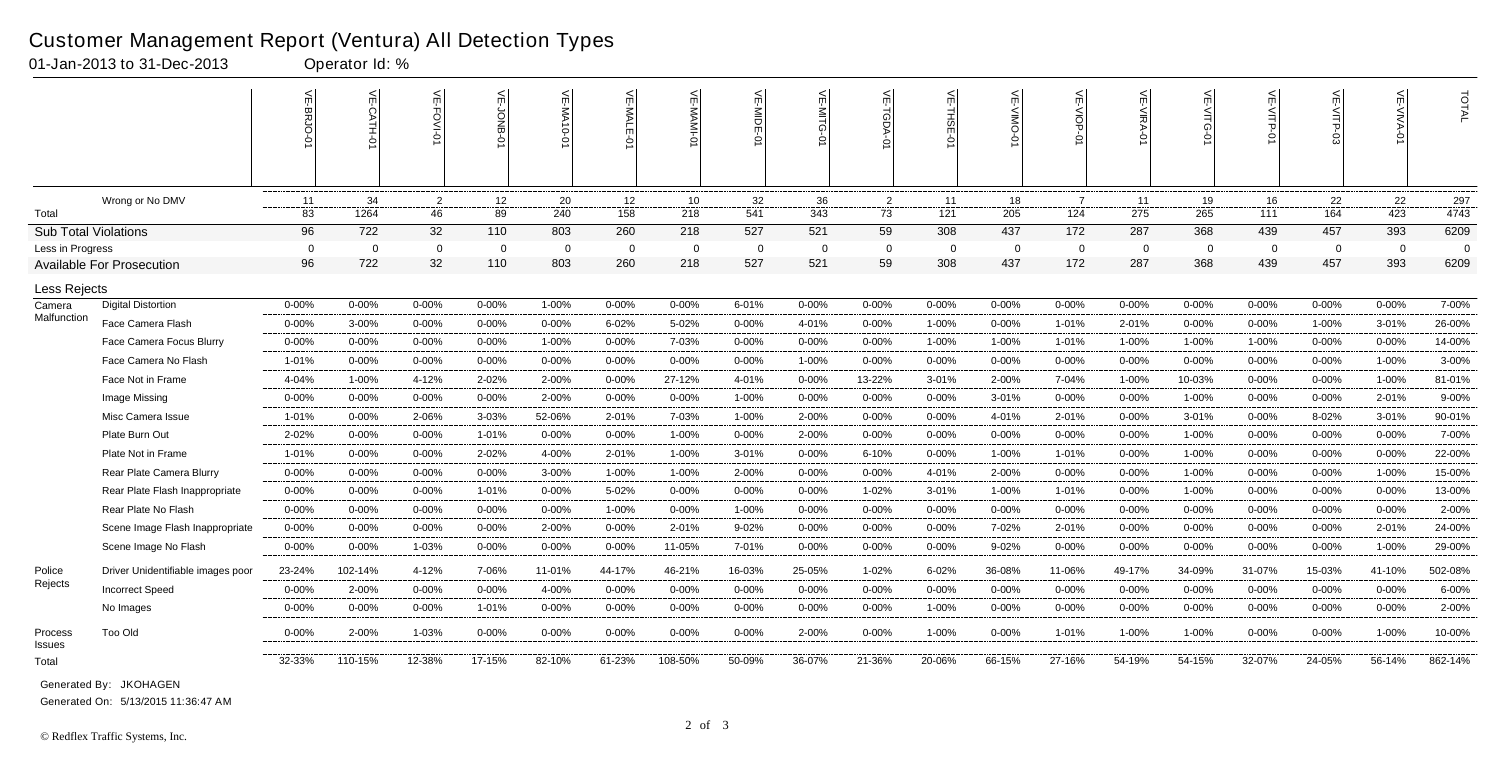| <b>Approved Violations</b>   | 64-67% | 612-85% | 20-62% | 93-85% | 721-90% | 199-77% | 110-50% | 477-91% | 485-93% | 38-64% | 288-94% | 371-85% | 145-84% | 233-81% | 314-85% | 407-93% | 433-95% | 337-86% | 5347-86% |
|------------------------------|--------|---------|--------|--------|---------|---------|---------|---------|---------|--------|---------|---------|---------|---------|---------|---------|---------|---------|----------|
| <b>Total Notices Printed</b> | 64-67% | 612-85% | 20-62% | 93-85% | 721-90% | 199-77% | 110-50% | 477-91% | 485-93% | 38-64% | 288-94% | 371-85% | 145-84% | 233-81% | 314-85% | 407-93% | 433-95% | 337-86% | 5347-86% |

Note: If you selected "All" from the "Approach:" drop down list, the statuses reflected in this report will only indicate the current

### Customer Management Report (Ventura) All Detection Types

01-Jan-2013 to 31-Dec-2013 Operator Id: %

Generated On: 5/13/2015 11:36:47 AM Generated By: JKOHAGEN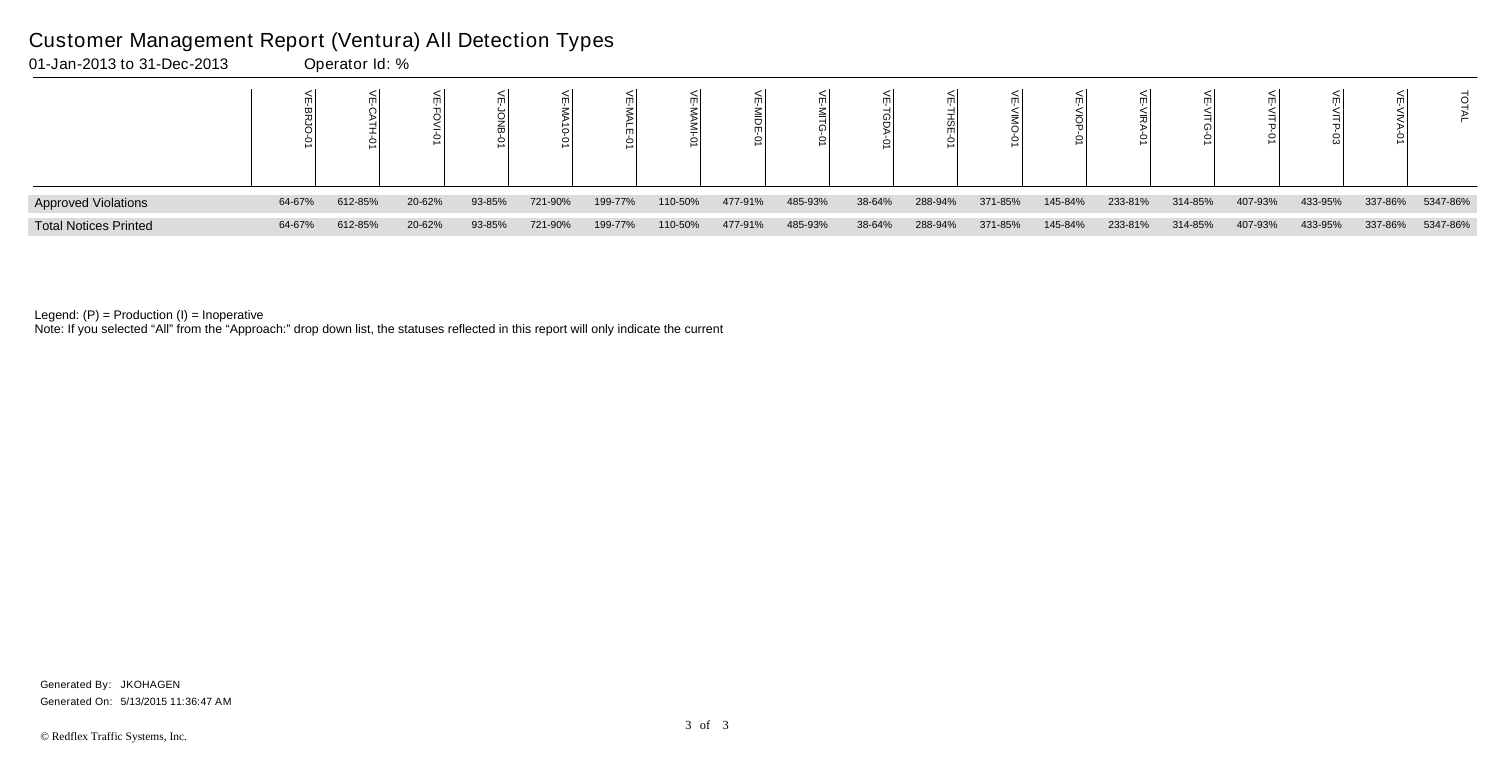|                              |                                                               | VE-BRJO<br>$\circ$ | VE-CATH-01     | <b>VE-FOVI-0</b> | 닞<br><b>BNOr-</b> | VE-MA10-01              | VE-MALE<br>ò    | VE-MAMI-0      | VE-MIDE-01     | VE-MITG-01     | VE-TGDA-0      | VE-THSE-01     | VE-VIMO-<br>Ò  | VE-VIOP-0      | VE-VIRA-01     | VE-VITG-01     | VE-VITP-01     | VE-VITP-03     | VE-VIVA-0      | TOTAL          |
|------------------------------|---------------------------------------------------------------|--------------------|----------------|------------------|-------------------|-------------------------|-----------------|----------------|----------------|----------------|----------------|----------------|----------------|----------------|----------------|----------------|----------------|----------------|----------------|----------------|
|                              | <b>Total Processed Incidents</b>                              | 13                 | 159            | $\mathbf 1$      | 16                | 126                     | 32              | 31             | 81             | 56             | $\overline{4}$ | 38             | 71             | 16             | 30             | 69             | 56             | 51             | 68             | 918            |
|                              | Less Uncontrollable Factors                                   |                    |                |                  |                   |                         |                 |                |                |                |                |                |                |                |                |                |                |                |                |                |
| Obstruction                  | <b>Driver Obstruction/Duckers</b>                             | 6                  | 58             | $\overline{1}$   | $\overline{2}$    | 12                      | $5\overline{)}$ | 12             | $\overline{4}$ | 10             | $\mathbf 0$    | 6              | 6              | 6              | 10             | 14             | 6              | $\mathbf{3}$   | 18             | 179            |
|                              | Motor Cycle Helmet                                            | $\overline{0}$     | 0              | $\overline{0}$   | $\overline{0}$    | $\overline{2}$          | $\overline{1}$  | $\overline{0}$ | $\overline{1}$ | $\overline{1}$ | $\overline{0}$ | $\mathbf 0$    | 0              | $\overline{0}$ | $\overline{0}$ | $\mathbf 0$    | $\mathbf 0$    | $\overline{0}$ | $\overline{0}$ | 5              |
|                              | <b>Plate Obstruction</b>                                      | $\overline{0}$     | $\overline{0}$ | $\overline{0}$   | $\mathbf 0$       | $\overline{1}$          | $\overline{0}$  | $\overline{0}$ | $\overline{0}$ | $\overline{0}$ | $\overline{1}$ | $\overline{0}$ | 3              | $\overline{0}$ | $\overline{0}$ | -1             | $\mathbf{1}$   | $\overline{0}$ | $\mathbf{3}$   | 10             |
|                              | Vehicle Obstruction                                           | $\mathbf 0$        | 13             | $\overline{0}$   | $\overline{1}$    | 5                       | $\overline{0}$  | $\mathbf{3}$   | $\overline{0}$ | $\overline{2}$ | $\overline{0}$ | $\mathbf{0}$   | 5              | $\overline{0}$ | $\overline{0}$ | 4              | $\overline{0}$ | $\overline{0}$ | $\overline{1}$ | 34             |
| Police                       | Driver Obstruction (PD)                                       | $\bf{0}$           | $\overline{0}$ | $\mathbf 0$      | $\overline{0}$    | $\mathbf 0$             | $\overline{0}$  | $\mathbf 0$    | $\overline{0}$ | $\mathbf 0$    | $\mathbf 0$    | $\mathbf 0$    | $\mathbf 0$    | $\mathbf 0$    | $\overline{0}$ | $\mathbf 0$    | $\mathbf 0$    | $\overline{2}$ | -1             | 3              |
| Rejects                      | Multiple vehicles in frame                                    | $\overline{0}$     | $\overline{2}$ | $\mathbf 0$      | $\overline{0}$    | $\mathbf 0$             | $\mathbf 0$     | $\overline{0}$ | $\overline{0}$ | $\mathbf 0$    | $\overline{0}$ | $\mathbf 0$    | $\mathbf 0$    | $\overline{0}$ | $\mathbf 0$    | $\overline{0}$ | $\mathbf 0$    | 0              | $\mathbf 0$    | $\sqrt{2}$     |
|                              | Plate Obstruction (PD)                                        | $\mathbf 0$        | $\mathbf 0$    | $\overline{0}$   | $\mathbf 0$       | $\overline{1}$          | $\overline{0}$  | $\overline{0}$ | $\overline{0}$ | $\overline{0}$ | $\overline{0}$ | $\mathbf{0}$   | $\mathbf 1$    | $\overline{0}$ | $\mathbf 0$    | $\overline{0}$ | $\overline{0}$ | $\overline{0}$ | $\overline{0}$ | $\overline{c}$ |
|                              | Plate Unidentifiable                                          | $\overline{0}$     | $\mathbf 0$    | $\mathbf 0$      | $\overline{1}$    | $\mathbf 0$             | $\overline{0}$  | $\overline{0}$ | $\overline{0}$ | $\overline{0}$ | $\overline{0}$ | $\mathbf 0$    | 0              | $\overline{0}$ | $\mathbf 0$    | $\overline{0}$ | $\overline{0}$ | $\overline{0}$ | $\overline{0}$ | $\overline{1}$ |
|                              | Police Discretion                                             | $\overline{0}$     | $\mathbf{0}$   | $\mathbf 0$      | $\overline{0}$    | $\mathbf 0$             | $\overline{0}$  | $\mathbf 0$    | $\overline{0}$ | $\mathbf 0$    | $\overline{0}$ | $\overline{1}$ | 0              | $\mathbf 0$    | $\mathbf 0$    | $\mathbf 0$    | $\mathbf{1}$   | $\mathbf 0$    | $\mathbf 0$    | $\sqrt{2}$     |
|                              | Safe Turn On Red                                              | $\overline{0}$     | 32             | $\overline{0}$   | $\overline{0}$    | $\mathbf{0}$            | $\overline{0}$  | $\mathbf 0$    | 19             | $\mathbf{3}$   | $\mathbf 0$    | $\overline{0}$ | $\overline{0}$ | $\overline{0}$ | $\overline{0}$ | $\overline{0}$ | $\overline{0}$ | $\overline{0}$ | 12             | 66             |
|                              | Sun Glare                                                     | $\overline{1}$     | $\overline{2}$ | $\mathbf 0$      | $\overline{1}$    | $\overline{2}$          | $\mathbf{1}$    | $\overline{0}$ | $\overline{0}$ | $\mathbf{1}$   | $\overline{0}$ | $\overline{1}$ | $\overline{1}$ | $\overline{0}$ | $\mathbf{3}$   | $\overline{1}$ | $\overline{0}$ | $\overline{1}$ | $\overline{2}$ | 17             |
| Policy/Weath                 | <b>Extended Vehicle</b>                                       | $\overline{0}$     | $\overline{1}$ | $\overline{0}$   | $\mathbf 0$       | $\overline{2}$          | $\overline{0}$  | $\mathbf 0$    | $\mathbf 0$    | $\mathbf{1}$   | $\mathbf 0$    | $\overline{1}$ | 6              | $\mathbf 0$    | $\overline{0}$ | $\overline{0}$ | $\overline{0}$ | $\overline{0}$ | $\overline{0}$ | 11             |
| er                           | Sun Glare                                                     | $\mathbf 0$        | 3              | $\mathbf 0$      | $\overline{1}$    | 3                       | $\mathbf 0$     | $\overline{2}$ | $\overline{0}$ | $\mathbf 0$    | $\overline{1}$ | $\overline{1}$ | 3              | $\overline{1}$ | $\overline{4}$ | $\overline{1}$ | $\mathbf 0$    | 0              | $\mathbf 0$    | $20\,$         |
|                              | Weather/Nature                                                | $\mathbf 0$        | $\Omega$       | $\overline{0}$   | $\mathbf 0$       | $\mathbf 0$             | $\overline{0}$  |                | $\mathbf 0$    | $\overline{0}$ | $\mathbf 0$    | $\mathbf 0$    | 0              | $\overline{1}$ | $\mathbf 0$    | $\overline{0}$ |                | $\mathbf 0$    | $\mathbf 0$    | $\overline{1}$ |
|                              |                                                               |                    |                |                  |                   |                         |                 | $\mathbf 0$    |                |                |                |                |                |                |                |                | $\overline{0}$ |                |                |                |
| Registration                 | Can Not Identify State                                        | $\overline{0}$     | $\mathbf 0$    | $\overline{0}$   | $\overline{0}$    | $\mathbf 0$             | $\overline{0}$  | $\overline{0}$ | $\overline{0}$ | $\mathbf 0$    | $\mathbf 0$    | $\mathbf 0$    |                | $\overline{0}$ | $\mathbf 0$    | $\overline{0}$ | $\overline{0}$ | $\mathbf 0$    | $\overline{0}$ | $\overline{1}$ |
| Issues                       | Paper Plates                                                  | $\mathbf 0$        | $\overline{1}$ | $\overline{0}$   | $\overline{4}$    | $\overline{2}$          | $\overline{0}$  | $\overline{1}$ | $\overline{1}$ | $\mathbf{1}$   | $\overline{0}$ | $\overline{1}$ | $\overline{2}$ | $\overline{1}$ | $\overline{1}$ | $\overline{0}$ | $\mathbf{1}$   | $\overline{4}$ | 5              | 25             |
|                              | Wrong or No DMV                                               | $\overline{1}$     | - 5            | $\overline{0}$   | $\overline{0}$    | - 1                     | -1              | $\overline{0}$ | -4             | $\overline{4}$ | $\overline{0}$ | $\overline{1}$ | $\Omega$       | $\overline{0}$ | - 1            | $\overline{0}$ | $\overline{1}$ | 3              | $\overline{2}$ | 24             |
| Total                        |                                                               | 8                  | 117            | $\overline{1}$   | 10                | 31                      | 8               | 18             | 29             | 23             | $\overline{2}$ | 12             | 28             | 9              | 19             | 21             | 10             | 13             | 44             | 403            |
| <b>Sub Total Violations</b>  |                                                               | $5\phantom{.0}$    | 42             | $\mathbf 0$      | $6\phantom{.}6$   | 95                      | 24              | 13             | 52             | 33             | $\overline{2}$ | 26             | 43             | $\overline{7}$ | 11             | 48             | 46             | 38             | 24             | 515            |
| Less in Progress             |                                                               | $\overline{0}$     | 0              | $\Omega$         | $\mathbf{0}$      | $\overline{\mathbf{0}}$ | $\mathbf 0$     | $\mathbf 0$    | $\overline{0}$ | $\mathbf 0$    | $\mathbf 0$    | $\overline{0}$ | 0              | $\mathbf 0$    | $\overline{0}$ | $\mathbf 0$    | $\overline{0}$ | $\overline{0}$ | $\overline{0}$ | $\overline{0}$ |
|                              | Available For Prosecution                                     | $5\overline{)}$    | 42             | $\mathbf{0}$     | $\,6\,$           | 95                      | 24              | 13             | 52             | 33             | $\overline{2}$ | 26             | 43             | $\overline{7}$ | 11             | 48             | 46             | 38             | 24             | 515            |
| Less Rejects                 |                                                               |                    |                |                  |                   |                         |                 |                |                |                |                |                |                |                |                |                |                |                |                |                |
| Camera<br><b>Malfunation</b> | Face Camera Flash                                             | $0 - 00%$          | $0 - 00%$      | $0 - 00\%$       | $0 - 00\%$        | $0 - 00\%$              | $0 - 00\%$      | 2-15%          | $0 - 00%$      | $1 - 03%$      | $0 - 00\%$     | $0 - 00\%$     | $0 - 00%$      | $0 - 00\%$     | $0 - 00\%$     | $1 - 02%$      | $0 - 00\%$     | $0 - 00\%$     | $1 - 04%$      | 5-01%          |
|                              | Generated By: JKOHAGEN<br>Generated On: 5/13/2015 11:29:32 AM |                    |                |                  |                   |                         |                 |                |                |                |                |                |                |                |                |                |                |                |                |                |

01-Feb-2014 to 28-Feb-2014 Operator Id: %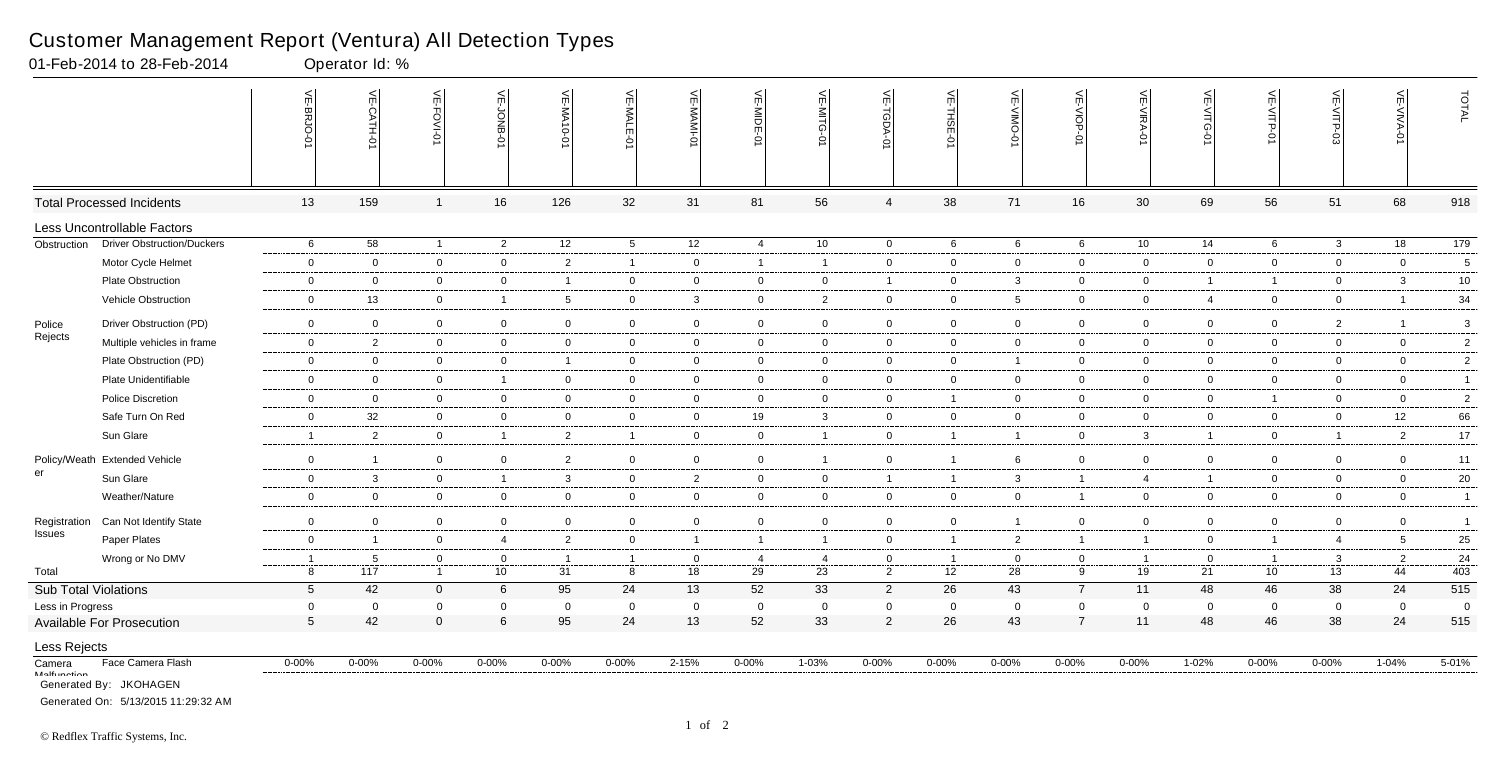|                      |                                   |           |           | 븻          | 늦         |            | ے<br><b>MALE</b><br>$\circ$ | ¥<br>$\circ$ |           | ے<br>$\leq$ | 늦         | 븻         | ے<br>ONIN  | 늰<br>$\frac{1}{2}$<br>⌒ | 븻<br>γ∥R  | 늦          | 늰          |           | $\leq$     | <b>TOTAL</b> |
|----------------------|-----------------------------------|-----------|-----------|------------|-----------|------------|-----------------------------|--------------|-----------|-------------|-----------|-----------|------------|-------------------------|-----------|------------|------------|-----------|------------|--------------|
| <b>IVIAIIUIIUIUI</b> | Face Camera Focus Blurry          | $0 - 00%$ | 1-02%     | $0 - 00%$  | $0 - 00%$ | $0 - 00%$  | $0 - 00\%$                  | 0-00%        | $0 - 00%$ | $0 - 00\%$  | $0 - 00%$ | $0 - 00%$ | $0 - 00\%$ | $0 - 00\%$              | $0 - 00%$ | $0 - 00\%$ | $0 - 00\%$ | $0 - 00%$ | $0 - 00\%$ | 1-00%        |
|                      | Face Not in Frame                 | $0 - 00%$ | $0 - 00%$ | $0 - 00%$  | $0 - 00%$ | 1-01%      | $0 - 00\%$                  | $0 - 00%$    | $0 - 00%$ | $0 - 00%$   | 1-50%     | $0 - 00%$ | 2-05%      | $1 - 14%$               | $0 - 00%$ | 4-08%      | $0 - 00%$  | $0 - 00%$ | $0 - 00\%$ | 9-02%        |
|                      | Image Missing                     | $0 - 00%$ | $0 - 00%$ | $0 - 00%$  | $0 - 00%$ | $0 - 00%$  | 1-04%                       | $0 - 00%$    | $0 - 00%$ | $0 - 00%$   | $0 - 00%$ | $0 - 00%$ | $0 - 00%$  | $0 - 00%$               | $0 - 00%$ | $0 - 00%$  | $0 - 00%$  | $0 - 00%$ | $0 - 00%$  | 1-00%        |
|                      | Misc Camera Issue                 | $0 - 00%$ | $0 - 00%$ | $0 - 00%$  | $1 - 17%$ | 3-03%      | $0 - 00%$                   | $0 - 00%$    | $0 - 00%$ | $0 - 00\%$  | $0 - 00%$ | $1 - 04%$ | 1-02%      | $0 - 00%$               | $0 - 00%$ | $0 - 00%$  | 0-00%      | $0 - 00%$ | $0 - 00\%$ | 6-01%        |
|                      | Plate Burn Out                    | $0 - 00%$ | $0 - 00%$ | $0 - 00%$  | $0 - 00%$ | $0 - 00%$  | $0 - 00%$                   | $0 - 00%$    | $0 - 00%$ | $0 - 00%$   | $0 - 00%$ | 1-04%     | $0 - 00%$  | $0 - 00%$               | $0 - 00%$ | $0 - 00%$  | $0 - 00%$  | $0 - 00%$ | $0 - 00%$  | 1-00%        |
|                      | Rear Plate Camera Blurry          | $0 - 00%$ | $0 - 00%$ | $0 - 00%$  | $0 - 00%$ | 2-02%      | 1-04%                       | $0 - 00%$    | $0 - 00%$ | $0 - 00\%$  | $0 - 00%$ | $0 - 00%$ | 1-02%      | $0 - 00%$               | $0 - 00%$ | $0 - 00%$  | $0 - 00%$  | 0-00%     | $0 - 00%$  | 4-01%        |
|                      | Rear Plate No Flash               | $0 - 00%$ | $0 - 00%$ | $0 - 00%$  | $1 - 17%$ | $0 - 00%$  | $0 - 00%$                   | $0 - 00%$    | $0 - 00%$ | $0 - 00%$   | $0 - 00%$ | $0 - 00%$ | $0 - 00%$  | $0 - 00%$               | $0 - 00%$ | $0 - 00%$  | $0 - 00%$  | $0 - 00%$ | $0 - 00%$  | 1-00%        |
|                      | Scene Image Flash Inappropriate   | $0 - 00%$ | $0 - 00%$ | $0 - 00%$  | $0 - 00%$ | $0 - 00%$  | $0 - 00\%$                  | 2-15%        | $0 - 00%$ | $0 - 00\%$  | $0 - 00%$ | $0 - 00%$ | 3-07%      | $0 - 00%$               | $0 - 00%$ | $0 - 00\%$ | $0 - 00%$  | $0 - 00%$ | $0 - 00\%$ | 5-01%        |
| Police               | Driver Unidentifiable images poor | $0 - 00%$ | 6-14%     | $0 - 00%$  | $0 - 00%$ | $0 - 00\%$ | $3 - 12%$                   | 2-15%        | $0 - 00%$ | 1-03%       | 0-00%     | $0 - 00%$ | 3-07%      | 0-00%                   | $0 - 00%$ | $0 - 00\%$ | 2-04%      | 1-03%     | $1 - 04%$  | 19-04%       |
| Rejects              | <b>Incorrect Speed</b>            | $0 - 00%$ | $0 - 00%$ | $0 - 00%$  | $0 - 00%$ | $0 - 00%$  | $0 - 00%$                   | $0 - 00%$    | $0 - 00%$ | $0 - 00%$   | $0 - 00%$ | 1-04%     | $0 - 00%$  | $0 - 00%$               | $0 - 00%$ | $0 - 00%$  | $0 - 00%$  | $0 - 00%$ | $0 - 00%$  | 1-00%        |
| Process<br>Issues    | Too Old                           | $0 - 00%$ | $0 - 00%$ | 0-00%      | $0 - 00%$ | 1-01%      | $0 - 00\%$                  | $0 - 00%$    | $0 - 00%$ | $0 - 00\%$  | $0 - 00%$ | 2-08%     | $0 - 00\%$ | 2-29%                   | $0 - 00%$ | 0-00%      | 2-04%      | $0 - 00%$ | $0 - 00\%$ | 7-01%        |
| Total                |                                   | $0 - 00%$ | 7-17%     | $0 - 00%$  | 2-33%     | 7-07%      | $5 - 21%$                   | 6-46%        | $0 - 00%$ | 2-06%       | 1-50%     | 5-19%     | 10-23%     | 3-43%                   | $0 - 00%$ | 5-10%      | 4-09%      | 1-03%     | 2-08%      | 60-12%       |
|                      | <b>Approved Violations</b>        | 5-100%    | 35-83%    | $0 - 00\%$ | 4-67%     | 88-93%     | 19-79%                      | 7-54%        | 52-100%   | 31-94%      | $1 - 50%$ | 21-81%    | 33-77%     | 4-57%                   | 11-100%   | 43-90%     | 42-91%     | 37-97%    | 22-92%     | 455-88%      |
|                      | <b>Total Notices Printed</b>      | 5-100%    | 35-83%    | $0 - 00\%$ | 4-67%     | 88-93%     | 19-79%                      | 7-54%        | 52-100%   | 31-94%      | 1-50%     | 21-81%    | 33-77%     | 4-57%                   | 11-100%   | 43-90%     | 42-91%     | 37-97%    | 22-92%     | 455-88%      |

Note: If you selected "All" from the "Approach:" drop down list, the statuses reflected in this report will only indicate the current

### Customer Management Report (Ventura) All Detection Types

01-Feb-2014 to 28-Feb-2014 Operator Id: %

Generated On: 5/13/2015 11:29:32 AM Generated By: JKOHAGEN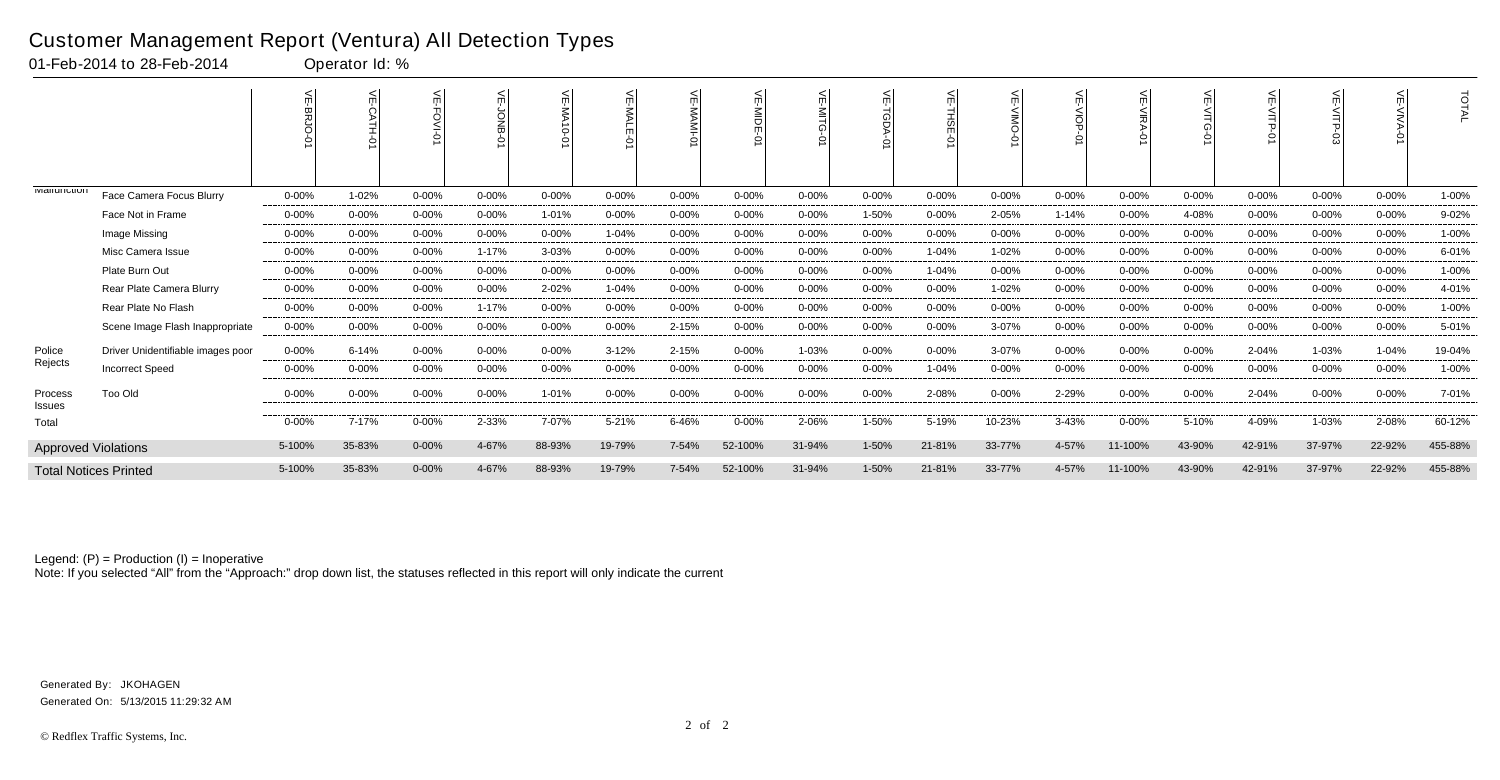|                             |                                   | 븻<br>-BRJO-    | VE-CATH-01      | VE-FOVI-0      | <b>NE-JONB</b> | VE-MA10-01              | VE-MALE        | VE-MAMI-0      | VE-MIDE-01     | VE-MITG-01     | VE-TGDA-0      | VE-THSE-01     | $\leq$<br>$\overline{5}$<br>ò | VE-VIOP-<br>Ò  | VE-VIRA-01      | VE-VITG-0      | VE-VITP-01     | VE-VITP-03     | VE-VIVA-0       | TOTAL          |
|-----------------------------|-----------------------------------|----------------|-----------------|----------------|----------------|-------------------------|----------------|----------------|----------------|----------------|----------------|----------------|-------------------------------|----------------|-----------------|----------------|----------------|----------------|-----------------|----------------|
|                             | <b>Total Processed Incidents</b>  | 23             | 202             | 6              | 28             | 158                     | 23             | 31             | 94             | 70             | 4              | 78             | 83                            | 18             | 36              | 48             | 50             | 51             | 49              | 1052           |
|                             | Less Uncontrollable Factors       |                |                 |                |                |                         |                |                |                |                |                |                |                               |                |                 |                |                |                |                 |                |
| Obstruction                 | <b>Driver Obstruction/Duckers</b> | $\overline{1}$ | $\overline{22}$ | $\overline{0}$ | $\overline{1}$ | $\overline{0}$          | $\overline{0}$ | $\overline{1}$ | $\overline{2}$ | $\overline{2}$ | $\mathbf 0$    | $\overline{0}$ | $\overline{1}$                | $\overline{4}$ | $\overline{2}$  | $\overline{7}$ | $\overline{1}$ | $\overline{1}$ | $\overline{1}$  | 46             |
|                             | Motor Cycle Helmet                | $\overline{1}$ | $\mathbf 0$     | $\overline{0}$ | $\overline{0}$ | $\mathbf 0$             | $\overline{0}$ | $\mathbf 0$    | $\overline{0}$ | $\mathbf{1}$   | $\mathbf 0$    | $\mathbf 0$    | $\mathbf 0$                   | $\overline{0}$ | $\mathbf 0$     | $\overline{0}$ | $\overline{0}$ | $\mathbf 0$    | $\overline{0}$  | $\overline{2}$ |
|                             | Plate Obstruction                 | $\overline{0}$ | $\overline{2}$  | $\mathbf 0$    | $\overline{1}$ | $\overline{2}$          | $\overline{0}$ | $\overline{0}$ | $\mathbf 0$    | $\mathbf 0$    | $\overline{0}$ | $\mathbf{3}$   | $\overline{2}$                | $\overline{1}$ | $\mathbf 0$     | $\mathbf 0$    | $\overline{0}$ | $\mathbf 0$    | $\overline{2}$  | $13$           |
|                             | Vehicle Obstruction               | $\overline{2}$ | 5               | $\mathbf 0$    | $\overline{0}$ | $\overline{0}$          | $\overline{0}$ | $\mathbf{3}$   | $\overline{2}$ | $\overline{1}$ | $\overline{2}$ | $\overline{2}$ | $\overline{4}$                | $\overline{0}$ | $\overline{1}$  | 3 <sup>1</sup> | $\overline{0}$ | $\overline{0}$ | $\overline{0}$  | $25\,$         |
| Police                      | Citation Issued manually          | $\mathbf 0$    | $\overline{0}$  | $\mathbf 0$    | $\overline{0}$ | $\overline{\mathbf{1}}$ | $\overline{0}$ | $\mathsf 0$    | $\overline{0}$ | $\mathbf 0$    | $\mathbf 0$    | $\mathbf 0$    | $\mathbf 0$                   | $\overline{0}$ | $\mathbf 0$     | $\overline{0}$ | $\overline{0}$ | $\overline{0}$ | $\overline{0}$  | $\overline{1}$ |
| Rejects                     | Driver Obstruction (PD)           | $\overline{0}$ | 6               | $\overline{0}$ | $\overline{0}$ | $\overline{1}$          | $\mathbf 0$    | $\overline{0}$ | $\overline{1}$ | $\mathbf{3}$   | $\overline{0}$ | $\overline{1}$ | $\overline{1}$                | $\overline{0}$ | $\mathbf 0$     | $\overline{1}$ | $\overline{1}$ | $\overline{1}$ | $\overline{0}$  | $16 \,$        |
|                             | Incorrect/Incomplete DMV          | $\mathbf 0$    | $\mathbf 0$     | $\mathbf 0$    | $\overline{0}$ | $\mathbf 0$             | $\overline{0}$ | $\overline{0}$ | $\overline{0}$ | $\overline{0}$ | $\mathbf 0$    | $\mathbf 0$    | $\overline{1}$                | $\overline{0}$ | $\overline{1}$  | $\overline{0}$ | $\overline{0}$ | $\mathbf 0$    | $\overline{0}$  | $\overline{c}$ |
|                             | Invalid Offense                   | $\overline{0}$ | $\mathbf 0$     | $\mathbf 0$    | $\overline{0}$ | $\mathbf 0$             | $\mathbf 0$    | $\mathbf 0$    | $\overline{0}$ | $\mathbf 0$    | $\overline{0}$ | $\mathbf 0$    | $\mathbf 0$                   | $\overline{0}$ | $\mathbf 0$     | $\mathbf 0$    | $\overline{0}$ | $\mathbf 0$    | $\overline{1}$  | $\overline{1}$ |
|                             | Multiple vehicles in frame        | $\overline{0}$ | $\overline{2}$  | $\mathbf 0$    | $\overline{0}$ | $\overline{1}$          | $\overline{0}$ | $\overline{0}$ | $\mathbf 0$    | $\overline{0}$ | $\overline{0}$ | $\mathbf 0$    | $\mathbf 0$                   | $\overline{0}$ | $\mathbf 0$     | $\overline{0}$ | $\overline{0}$ | $\mathbf 0$    | $\overline{0}$  | $\mathbf{3}$   |
|                             | On or Passed the Stop Bar (PD).   | $\overline{1}$ | $\overline{1}$  | $\overline{0}$ | $\overline{2}$ | $\mathbf 0$             | $\overline{0}$ | $\mathbf 0$    | $\overline{0}$ | $\overline{0}$ | $\mathbf 0$    | $\mathbf 0$    | $\overline{0}$                | $\overline{2}$ | $\mathbf 0$     | $\overline{0}$ | $\overline{0}$ | $\mathbf 0$    | $\overline{0}$  | 6              |
|                             | Plate Obstruction (PD)            | $\overline{0}$ | $\overline{0}$  | $\mathbf 0$    | $\overline{0}$ | $\overline{1}$          | $\overline{1}$ | $\overline{0}$ | $\overline{0}$ | $\mathbf{1}$   | $\overline{0}$ | $\mathbf 0$    | $\overline{0}$                | $\overline{0}$ | $\overline{0}$  | $\overline{1}$ | $\mathbf{1}$   | $\overline{0}$ | $\overline{0}$  | $\sqrt{5}$     |
|                             | Plate Unidentifiable              | $\overline{0}$ | $\overline{0}$  | $\mathbf 0$    | $\overline{0}$ | 2                       | $\overline{0}$ | $\overline{0}$ | $\overline{0}$ | $\overline{0}$ | $\overline{0}$ | $\mathbf 0$    | $\mathbf 0$                   | $\overline{1}$ | $\mathbf 0$     | $\mathbf 0$    | $\overline{0}$ | $\mathbf 0$    | $\mathbf 0$     | 3              |
|                             | Safe Turn On Red                  | $\overline{0}$ | 55              | $\overline{0}$ | $\overline{0}$ | $\overline{0}$          | $\overline{0}$ | $\mathbf 0$    | 26             | $\mathbf{1}$   | $\mathbf 0$    | $\mathbf 0$    | $\overline{0}$                | $\overline{0}$ | $\overline{0}$  | $\overline{0}$ | $\overline{0}$ | $\overline{1}$ | 6               | 89             |
|                             | Sun Glare                         | $\overline{1}$ | 10              | 2              | $\overline{4}$ | 6                       | $\overline{1}$ | $\mathbf{3}$   | $\overline{0}$ | $\mathbf{3}$   | $\overline{0}$ | $\overline{4}$ | $\overline{2}$                | $\overline{0}$ | $5\overline{5}$ | $\overline{2}$ | $\mathbf{3}$   | $\overline{2}$ | $5\overline{)}$ | 53             |
|                             | Policy/Weath Extended Vehicle     | $\overline{0}$ | $\overline{2}$  | $\overline{0}$ | $\overline{0}$ | $\overline{0}$          | $\overline{0}$ | $\overline{2}$ | $\overline{0}$ | $\overline{0}$ | $\mathbf 0$    | $\overline{0}$ | 9                             | $\overline{0}$ | $\overline{0}$  | $\overline{0}$ | $\overline{0}$ | $\mathbf 0$    | $\overline{0}$  | 13             |
| er                          | Sun Glare                         | 5              | 17              | $\overline{2}$ | $\overline{0}$ | 11                      | 6              | 12             | $\overline{c}$ | $\mathbf{1}$   | $\overline{0}$ | $\overline{4}$ | $\overline{4}$                | $\overline{1}$ | 10              | 6              | $\overline{4}$ | $\overline{7}$ | 8               | 100            |
|                             | Weather/Nature                    | $\overline{1}$ | $\overline{0}$  | $\overline{0}$ | $\overline{0}$ | $\overline{2}$          | $\overline{0}$ | $\mathbf 0$    | $\overline{0}$ | $\mathbf{1}$   | $\mathbf 0$    | $\mathbf 0$    | $\overline{0}$                | $\overline{0}$ | $\overline{0}$  | $\overline{0}$ | $\overline{0}$ | $\mathbf 0$    | $\overline{0}$  | 4              |
| Registration                | Out of Country Plate              | $\mathbf 0$    | $\mathbf 0$     | $\mathbf 0$    | $\overline{1}$ | $\mathbf 0$             | $\overline{0}$ | $\overline{0}$ | $\overline{0}$ | $\mathbf 0$    | $\mathbf 0$    | $\overline{1}$ | $\mathbf 0$                   | $\mathbf 0$    | $\overline{0}$  | $\overline{0}$ | $\overline{0}$ | $\overline{0}$ | $\overline{0}$  | $\overline{c}$ |
| Issues                      | Paper Plates                      | $\overline{0}$ | $\overline{4}$  | $\overline{0}$ | $\mathbf{3}$   | $\overline{2}$          | $\sim$         | $\mathbf 0$    | $\overline{1}$ | $\mathbf{1}$   | $\mathbf 0$    | 2              | $\mathbf{1}$                  | $\overline{0}$ | $\overline{0}$  | $\overline{1}$ | $\overline{2}$ | $\overline{2}$ | $\overline{1}$  | 21             |
|                             | Wrong or No DMV                   | $\mathbf 0$    | $\mathbf{3}$    | $\mathbf 0$    | $\mathbf 0$    | $\overline{2}$          | $\mathbf 0$    | $\overline{1}$ | $\mathbf{3}$   | $\overline{0}$ | $\mathbf 0$    | 2              | $\overline{2}$                | $\mathbf 0$    | 2               | $\overline{2}$ | $\overline{2}$ | $\mathbf{3}$   | $\overline{2}$  | 24             |
| Total                       |                                   | 12             | 129             | $\overline{4}$ | 12             | 31                      | 9              | 22             | 37             | 15             | $\overline{2}$ | 19             | 27                            | 9              | 21              | 23             | 14             | 17             | 26              | 429            |
| <b>Sub Total Violations</b> |                                   | 11             | 73              | $\overline{2}$ | 16             | 127                     | 14             | 9              | 57             | 55             | $\overline{2}$ | 59             | 56                            | 9              | 15              | 25             | 36             | 34             | 23              | 623            |
| Less in Progress            |                                   | $\overline{0}$ | $\mathbf 0$     | $\overline{0}$ | $\mathbf 0$    | $\overline{0}$          | $\mathbf 0$    | $\mathbf 0$    | $\overline{0}$ | $\mathbf 0$    | $\mathbf 0$    | $\overline{0}$ | $\Omega$                      | $\mathbf 0$    | $\Omega$        | $\mathbf 0$    | $\mathbf 0$    | $\mathbf 0$    | $\Omega$        | $\overline{0}$ |
|                             | Generated By: JKOHAGEN            |                |                 |                |                |                         |                |                |                |                |                |                |                               |                |                 |                |                |                |                 |                |

01-Jun-2014 to 30-Jun-2014 Operator Id: %

Generated On: 5/13/2015 11:26:49 AM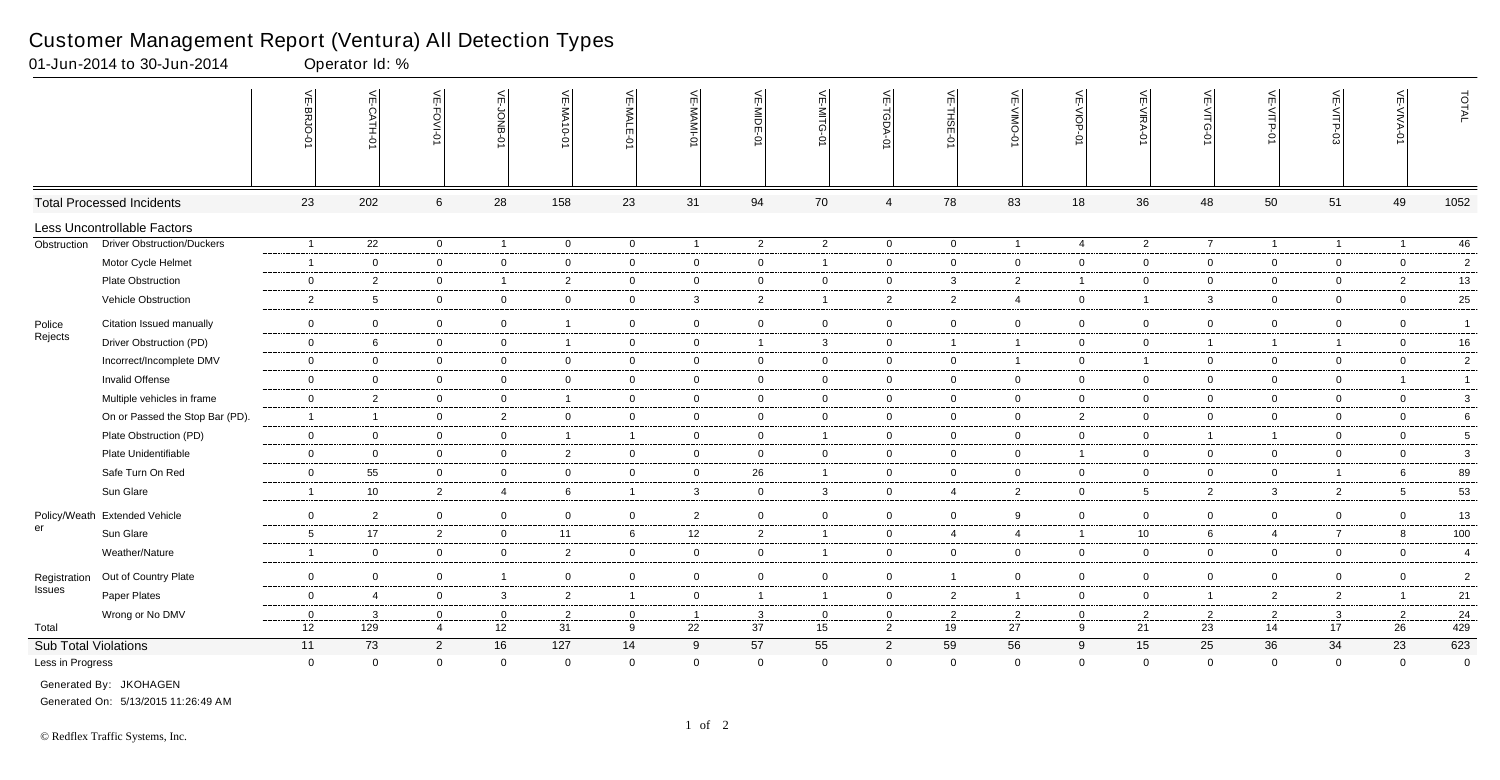|                              |                                   |           | $\,<$     | ے              | $\leq$<br>$\circ$ | ←         | ¥          | $\overline{m}$ |           | ≲         | 심              |           |           | ¥<br>$rac{1}{9}$<br>$\circ$ |            |           | F<br>.<br>ЧЦР-<br>Ò |           |            | <b>TOTAL</b> |
|------------------------------|-----------------------------------|-----------|-----------|----------------|-------------------|-----------|------------|----------------|-----------|-----------|----------------|-----------|-----------|-----------------------------|------------|-----------|---------------------|-----------|------------|--------------|
|                              | Available For Prosecution         | 11        | 73        | $\overline{2}$ | 16                | 127       | 14         | 9              | 57        | 55        | $\overline{2}$ | 59        | 56        | 9                           | 15         | 25        | 36                  | 34        | 23         | 623          |
| Less Rejects                 |                                   |           |           |                |                   |           |            |                |           |           |                |           |           |                             |            |           |                     |           |            |              |
| Camera                       | Face Camera Flash                 | 0-00%     | $0 - 00%$ | $0 - 00%$      | 1-06%             | $0 - 00%$ | $2 - 14%$  | $0 - 00%$      | $0 - 00%$ | 1-02%     | $0 - 00%$      | 0-00%     | $0 - 00%$ | $0 - 00%$                   | $0 - 00%$  | 1-04%     | $0 - 00%$           | $0 - 00%$ | 1-04%      | 6-01%        |
| Malfunction                  | Face Camera Focus Blurry          | $0 - 00%$ | $0 - 00%$ | 1-50%          | 0-00%             | $0 - 00%$ | $0 - 00%$  | 0-00%          | $0 - 00%$ | $0 - 00%$ | $0 - 00%$      | $0 - 00%$ | $0 - 00%$ | $0 - 00%$                   | $0 - 00%$  | $0 - 00%$ | $0 - 00%$           | $0 - 00%$ | $0 - 00%$  | 1-00%        |
|                              | Face Not in Frame                 | $0 - 00%$ | $0 - 00%$ | $0 - 00%$      | $0 - 00%$         | $0 - 00%$ | $0 - 00%$  | 2-22%          | $0 - 00%$ | $0 - 00%$ | $0 - 00%$      | $0 - 00%$ | $0 - 00%$ | $0 - 00%$                   | $0 - 00%$  | $0 - 00%$ | $0 - 00%$           | $0 - 00%$ | $0 - 00%$  | 2-00%        |
|                              | Misc Camera Issue                 | $0 - 00%$ | $0 - 00%$ | $0 - 00%$      | $0 - 00%$         | 2-02%     | $0 - 00%$  | $0 - 00%$      | $0 - 00%$ | $0 - 00%$ | $0 - 00%$      | $0 - 00%$ | 1-02%     | $0 - 00%$                   | $0 - 00%$  | $0 - 00%$ | $0 - 00%$           | $0 - 00%$ | $0 - 00%$  | 3-00%        |
|                              | Plate Not in Frame                | $0 - 00%$ | $0 - 00%$ | $0 - 00%$      | 0-00%             | $0 - 00%$ | $0 - 00%$  | $0 - 00%$      | $0 - 00%$ | $0 - 00%$ | $0 - 00%$      | $0 - 00%$ | $0 - 00%$ | $1 - 11%$                   | $0 - 00%$  | $0 - 00%$ | 0-00%               | $0 - 00%$ | $0 - 00%$  | 1-00%        |
|                              | Rear Plate Flash Inappropriate    | $0 - 00%$ | $0 - 00%$ | $0 - 00%$      | 0-00%             | $0 - 00%$ | 1-07%      | $0 - 00%$      | $0 - 00%$ | 1-02%     | $0 - 00%$      | $0 - 00%$ | $0 - 00%$ | 1-11%                       | $0 - 00%$  | $0 - 00%$ | $0 - 00%$           | $0 - 00%$ | $0 - 00\%$ | 3-00%        |
|                              | Scene Image No Flash              | 0-00%     | $0 - 00%$ | 0-00%          | $0 - 00%$         | $0 - 00%$ | $0 - 00\%$ | $0 - 00%$      | $0 - 00%$ | $0 - 00%$ | $0 - 00%$      | $0 - 00%$ | 3-05%     | 0-00%                       | $0 - 00%$  | $0 - 00%$ | $0 - 00%$           | $0 - 00%$ | $0 - 00\%$ | 3-00%        |
| Police                       | Driver Unidentifiable images poor | 4-36%     | 10-14%    | $0 - 00\%$     | 1-06%             | $0 - 00%$ | 1-07%      | 3-33%          | 3-05%     | 5-09%     | $0 - 00\%$     | 2-03%     | 5-09%     | 2-22%                       | 0-00%      | 5-20%     | 2-06%               | 0-00%     | 4-17%      | 47-08%       |
| Rejects                      | Unclear Scene Image               | $0 - 00%$ | $0 - 00%$ | $0 - 00%$      | $0 - 00%$         | $0 - 00%$ | $0 - 00%$  | $0 - 00%$      | $0 - 00%$ | $0 - 00%$ | $0 - 00%$      | 1-02%     | $0 - 00%$ | $0 - 00%$                   | $0 - 00\%$ | $0 - 00%$ | $0 - 00%$           | $0 - 00%$ | $0 - 00\%$ | 1-00%        |
| Process<br>Issues            | Too Old                           | 1-09%     | 1-01%     | 1-50%          | 1-06%             | 1-01%     | $0 - 00%$  | 1-11%          | $0 - 00%$ | $0 - 00%$ | $0 - 00%$      | $0 - 00%$ | $0 - 00%$ | $0 - 00%$                   | $0 - 00%$  | 1-04%     | 1-03%               | $0 - 00%$ | $0 - 00\%$ | 8-01%        |
| Total                        |                                   | 5-45%     | 11-15%    | 2-100%         | 3-19%             | $3 - 02%$ | 4-29%      | 6-67%          | 3-05%     | 7-13%     | $0 - 00%$      | $3 - 05%$ | 9-16%     | 4-44%                       | $0 - 00%$  | 7-28%     | 3-08%               | $0 - 00%$ | 5-22%      | 75-12%       |
| <b>Approved Violations</b>   |                                   | 6-55%     | 62-85%    | $0 - 00%$      | 13-81%            | 124-98%   | 10-71%     | 3-33%          | 54-95%    | 48-87%    | 2-100%         | 56-95%    | 47-84%    | 5-56%                       | 15-100%    | 18-72%    | 33-92%              | 34-100%   | 18-78%     | 548-88%      |
| <b>Total Notices Printed</b> |                                   | 6-55%     | 62-85%    | $0 - 00%$      | 13-81%            | 124-98%   | 10-71%     | 3-33%          | 54-95%    | 48-87%    | 2-100%         | 56-95%    | 47-84%    | 5-56%                       | 15-100%    | 18-72%    | 33-92%              | 34-100%   | 18-78%     | 548-88%      |

Note: If you selected "All" from the "Approach:" drop down list, the statuses reflected in this report will only indicate the current

### Customer Management Report (Ventura) All Detection Types

01-Jun-2014 to 30-Jun-2014 Operator Id: %

Generated On: 5/13/2015 11:26:49 AM Generated By: JKOHAGEN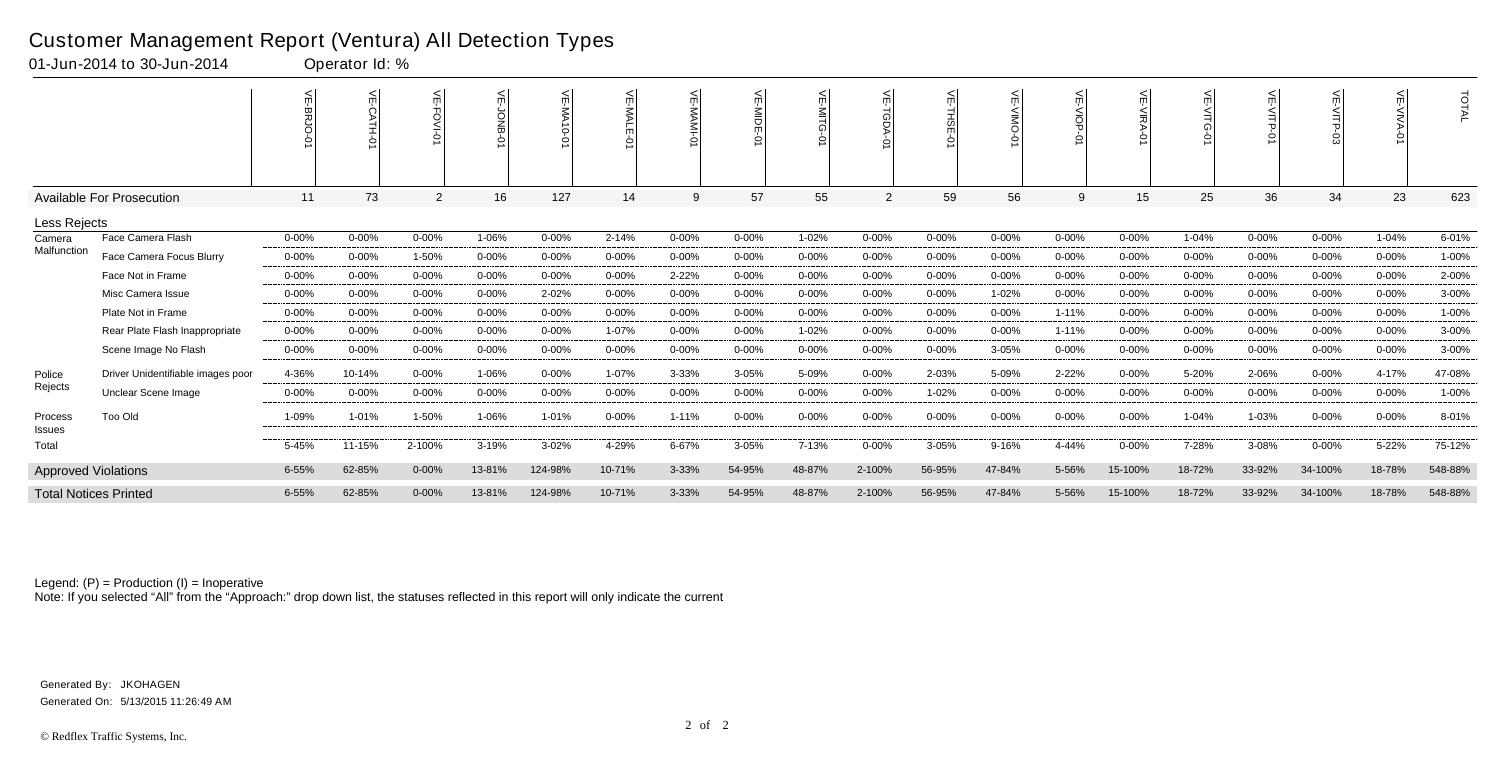|                             |                                   | 븻<br>-BRJO-0       | VE-CATH-01           | VE-FOVI-01                    | ے<br>έ<br>ٵ         | VE-MA<br>$10 - 01$       | VE-MALE<br>ò         | VE-MAMI              | VE-MIDE-01           | VE-MITG-0            | VE-TGDA-0       | VE-THSE-01           | VE-VIMO-0            | VE-VIOP-0        | VE-VIRA-01           | 늦<br>-VITG<br>Ò      | VE-VITP-<br>Ġ      | <b>VE-VITP-03</b>  | VE-VIVA-             | TOTAL           |
|-----------------------------|-----------------------------------|--------------------|----------------------|-------------------------------|---------------------|--------------------------|----------------------|----------------------|----------------------|----------------------|-----------------|----------------------|----------------------|------------------|----------------------|----------------------|--------------------|--------------------|----------------------|-----------------|
|                             | <b>Total Processed Incidents</b>  | 24                 | 113                  | 8                             | 16                  | 147                      | 54                   | 37                   | 100                  | 89                   | 12              | 37                   | 94                   | 24               | 43                   | 100                  | 85                 | 68                 | 84                   | 1135            |
|                             | Less Uncontrollable Factors       |                    |                      |                               |                     |                          |                      |                      |                      |                      |                 |                      |                      |                  |                      |                      |                    |                    |                      |                 |
| Obstruction                 | <b>Driver Obstruction/Duckers</b> | $\mathbf{3}$       | 6                    | $\overline{1}$                | $\overline{0}$      | $\mathbf{3}$             | 4                    | $\overline{2}$       | $\mathbf{3}$         | $\mathbf{3}$         | $\overline{1}$  | $\overline{1}$       | 6                    | $\overline{1}$   | $\overline{2}$       | 17                   | $5\overline{)}$    | $\mathbf{3}$       | $5\overline{)}$      | 66              |
|                             | Motor Cycle Helmet                | $\mathbf 0$        | $\overline{1}$       | $\mathbf 0$                   | $\mathbf 0$         | $\mathbf 0$              | $\overline{0}$       | $\overline{0}$       | $\mathbf 0$          | $\mathbf{1}$         | $\mathbf 0$     | $\overline{0}$       | $\overline{0}$       | $\overline{0}$   | $\mathbf 0$          | $\overline{1}$       | $\overline{0}$     | $\mathbf 0$        | $\overline{0}$       | $\mathbf{3}$    |
|                             | Plate Obstruction                 | $\overline{2}$     | $\overline{0}$       | $\overline{0}$                | $\overline{1}$      | 3                        | 2                    | $\mathbf 0$          | $\mathbf{3}$         | $\overline{0}$       | $\mathbf 0$     | $\overline{1}$       | $\mathbf{3}$         | $\mathbf 0$      | $\mathbf 0$          | $\overline{1}$       | $\mathbf{0}$       | $\mathbf 0$        |                      | $17\,$          |
|                             | <b>Signal Obstruction</b>         | $\mathbf 0$        | $\overline{2}$       | $\mathbf 0$                   | $\overline{0}$      | $\mathbf 0$              | $\mathbf 0$          | $\overline{0}$       | $\mathbf 0$          | $\overline{0}$       | $\overline{0}$  | $\overline{0}$       | $\overline{0}$       | $\mathbf 0$      | $\mathbf 0$          | $\overline{0}$       | $\mathbf{0}$       | $\mathbf 0$        | $\overline{0}$       | $\overline{2}$  |
|                             | Vehicle Obstruction               | $\overline{1}$     | $\overline{1}$       | $\overline{1}$                | $\overline{0}$      | 11                       | $\overline{1}$       | $\overline{0}$       | $\mathbf 0$          | $\mathbf{1}$         | $\overline{0}$  | $\overline{1}$       | $5\overline{)}$      | $\mathbf 0$      | $\mathbf{3}$         | 9                    | $\overline{0}$     | $\overline{1}$     | $\mathbf{3}$         | 38              |
| Police                      | Driver Obstruction (PD)           | $\mathbf 0$        | $\overline{0}$       | $\overline{0}$                | $\mathbf 0$         | $\overline{2}$           | $\overline{0}$       | $\mathbf 0$          | $\mathbf 0$          | $\mathbf{1}$         | $\overline{1}$  | $\overline{0}$       | $\overline{0}$       | $\overline{0}$   | $\overline{1}$       | $\overline{0}$       | $\overline{0}$     | $\overline{1}$     | $\overline{1}$       | $7\overline{ }$ |
| Rejects                     | Multiple vehicles in frame        | $\mathbf{0}$       | $\overline{1}$       | $\mathbf 0$                   | $\overline{0}$      | $\overline{\phantom{0}}$ | $\mathbf 0$          | $\overline{0}$       | $\mathbf 0$          | $\overline{0}$       | $\mathbf 0$     | $\overline{0}$       | $\mathbf 0$          | $\mathbf 0$      | $\mathbf 0$          | $\mathbf 0$          | $\mathbf{0}$       | $\mathbf 0$        | $\overline{0}$       | $\overline{2}$  |
|                             | On or Passed the Stop Bar (PD).   | $\mathbf 0$        | $\overline{0}$       | $\overline{0}$                | $\overline{1}$      | $\overline{\phantom{0}}$ | $\overline{0}$       | $\mathbf 0$          | $\mathbf 0$          | $\overline{0}$       | 0               | $\overline{0}$       | $\overline{0}$       | $\mathbf{3}$     | $\overline{0}$       | $\overline{0}$       | $\overline{0}$     | $\mathbf 0$        | $\mathbf 0$          | $5\overline{)}$ |
|                             | Plate Obstruction (PD)            | $\mathbf 0$        | $\mathbf 0$          | $\mathbf 0$                   | $\overline{1}$      | $\mathbf 0$              | $\mathbf 0$          | $\overline{0}$       | $\mathbf 0$          | $\overline{0}$       | $\mathbf 0$     | $\overline{0}$       | $\overline{0}$       | $\mathbf 0$      | $\mathbf 0$          | $\overline{0}$       | $\overline{1}$     | $\mathbf 0$        | $\overline{0}$       | $\overline{2}$  |
|                             | Plate Unidentifiable              | $\overline{1}$     | $\mathbf 0$          | $\overline{1}$                | $\overline{0}$      | $\overline{\mathbf{1}}$  | $\overline{0}$       | $\overline{0}$       | $\mathbf 0$          | $\overline{0}$       | $\overline{1}$  | $\overline{0}$       | $\overline{0}$       | $\mathbf 0$      | $\mathbf 0$          | $\mathbf 0$          | $\overline{0}$     | $\mathbf{0}$       | $\overline{0}$       | $\overline{4}$  |
|                             | Safe Turn On Red                  | $\mathbf 0$        | 32                   | $\mathbf 0$                   | $\mathbf 0$         | $\mathbf{0}$             | $\overline{0}$       | $\mathbf 0$          | 32                   | $\overline{7}$       | $\mathbf 0$     | $\overline{0}$       | $\overline{0}$       | $\mathbf 0$      | $\mathbf 0$          | $\mathbf 0$          | $\mathbf{0}$       | $\mathbf 0$        | 14                   | 85              |
|                             | Sun Glare                         | $\mathbf 0$        | $\mathbf{3}$         | $\overline{1}$                | $\overline{2}$      | $\mathbf{3}$             | $\mathbf{3}$         | $\mathbf{3}$         | $\overline{1}$       | $\overline{1}$       | $\overline{0}$  | $\overline{2}$       | $5^{\circ}$          | $\mathbf 0$      | 5                    | $\overline{7}$       | $\mathbf{3}$       | $\overline{7}$     | 6                    | 52              |
|                             | Policy/Weath Extended Vehicle     | $\mathbf 0$        | $\overline{0}$       | $\mathbf 0$                   | $\mathbf 0$         | $\mathbf{3}$             | $\mathbf 0$          | $\overline{0}$       | $\mathbf 0$          | $\overline{0}$       | $\mathbf 0$     | $\overline{1}$       | $\overline{4}$       | $\overline{1}$   | $\mathbf 0$          | $\mathbf 0$          | $\mathbf{0}$       | $\mathbf 0$        | $\mathbf{3}$         | 12              |
| er                          | Sun Glare                         | $\overline{4}$     | 28                   | $\mathbf{3}$                  | $\overline{1}$      | 17                       | 13                   | 19                   | $\overline{2}$       | 17                   | $\mathbf{3}$    | $\overline{2}$       | $\overline{2}$       | $\mathbf{3}$     | 14                   | 10                   | 13                 | $\overline{4}$     | 18                   | 173             |
|                             |                                   |                    |                      |                               |                     |                          |                      |                      |                      |                      |                 |                      |                      |                  |                      |                      |                    |                    |                      |                 |
| Registration<br>Issues      | Paper Plates                      | $\overline{2}$     | $\overline{4}$       | $\overline{0}$                | $\overline{1}$      | $\overline{7}$           | $\overline{1}$       | $\mathbf{3}$         | 6                    | $\mathbf{1}$         | $\overline{0}$  | $\overline{0}$       | 5 <sup>5</sup>       | $\overline{0}$   | $\overline{2}$       | $\overline{1}$       | $\overline{1}$     | $\overline{1}$     | $\mathbf{3}$         | 38              |
| Total                       | Wrong or No DMV                   | $\mathbf{0}$<br>13 | $\overline{0}$<br>78 | $\mathbf 0$<br>$\overline{7}$ | $\overline{1}$<br>8 | 5<br>57                  | $\overline{1}$<br>25 | $\overline{0}$<br>27 | $\overline{2}$<br>49 | $\overline{0}$<br>32 | 0<br>$\,6\,$    | $\overline{2}$<br>10 | $\overline{2}$<br>32 | $\mathbf 0$<br>8 | $\overline{1}$<br>28 | $\overline{2}$<br>48 | $\mathbf{3}$<br>26 | $\mathbf{3}$<br>20 | $\overline{1}$<br>55 | 23<br>529       |
| <b>Sub Total Violations</b> |                                   | 11                 | 35                   | $\overline{1}$                | 8                   | 90                       | 29                   | 10 <sup>°</sup>      | 51                   | 57                   | 6               | 27                   | 62                   | 16               | 15                   | 52                   | 59                 | 48                 | 29                   | 606             |
| Less in Progress            |                                   | $\mathbf 0$        | $\mathbf{0}$         | $\Omega$                      | $\mathbf 0$         | $\Omega$                 | $\Omega$             | $\overline{0}$       | $\overline{0}$       | $\mathbf 0$          | $\mathbf 0$     | $\overline{0}$       | $\Omega$             | $\mathbf 0$      | $\Omega$             | $\Omega$             | $\mathbf 0$        | $\overline{0}$     | $\mathbf 0$          | $\mathbf 0$     |
|                             | <b>Available For Prosecution</b>  | 11                 | 35                   | $\overline{1}$                | $\boldsymbol{8}$    | 90                       | 29                   | 10                   | 51                   | 57                   | $6\phantom{.}6$ | 27                   | 62                   | 16               | 15                   | 52                   | 59                 | 48                 | 29                   | 606             |
| Less Rejects                |                                   |                    |                      |                               |                     |                          |                      |                      |                      |                      |                 |                      |                      |                  |                      |                      |                    |                    |                      |                 |
| Camera                      | Face Camera Flash                 | $0 - 00%$          | 0-00%                | $0 - 00\%$                    | $0 - 00%$           | $0 - 00%$                | $0 - 00\%$           | $1 - 10%$            | $0 - 00%$            | $0 - 00%$            | $0 - 00\%$      | $0 - 00%$            | $0 - 00%$            | $0 - 00%$        | $0 - 00%$            | $0 - 00%$            | $0 - 00\%$         | $0 - 00%$          | $0 - 00\%$           | $1 - 00%$       |
| Malfunction                 | Face Camera Focus Blurry          | $0 - 00%$          | $0 - 00\%$           | $0 - 00%$                     | 0-00%               | $0 - 00%$                | $0 - 00\%$           | 1-10%                | $0 - 00%$            | $0 - 00\%$           | 0-00%           | 0-00%                | $0 - 00%$            | $0 - 00\%$       | $0 - 00%$            | 0-00%                | $0 - 00%$          | 0-00%              | $0 - 00%$            | 1-00%           |
|                             | Generated By: JKOHAGEN            |                    |                      |                               |                     |                          |                      |                      |                      |                      |                 |                      |                      |                  |                      |                      |                    |                    |                      |                 |

01-Sep-2014 to 30-Sep-2014

Generated On: 5/13/2015 11:27:20 AM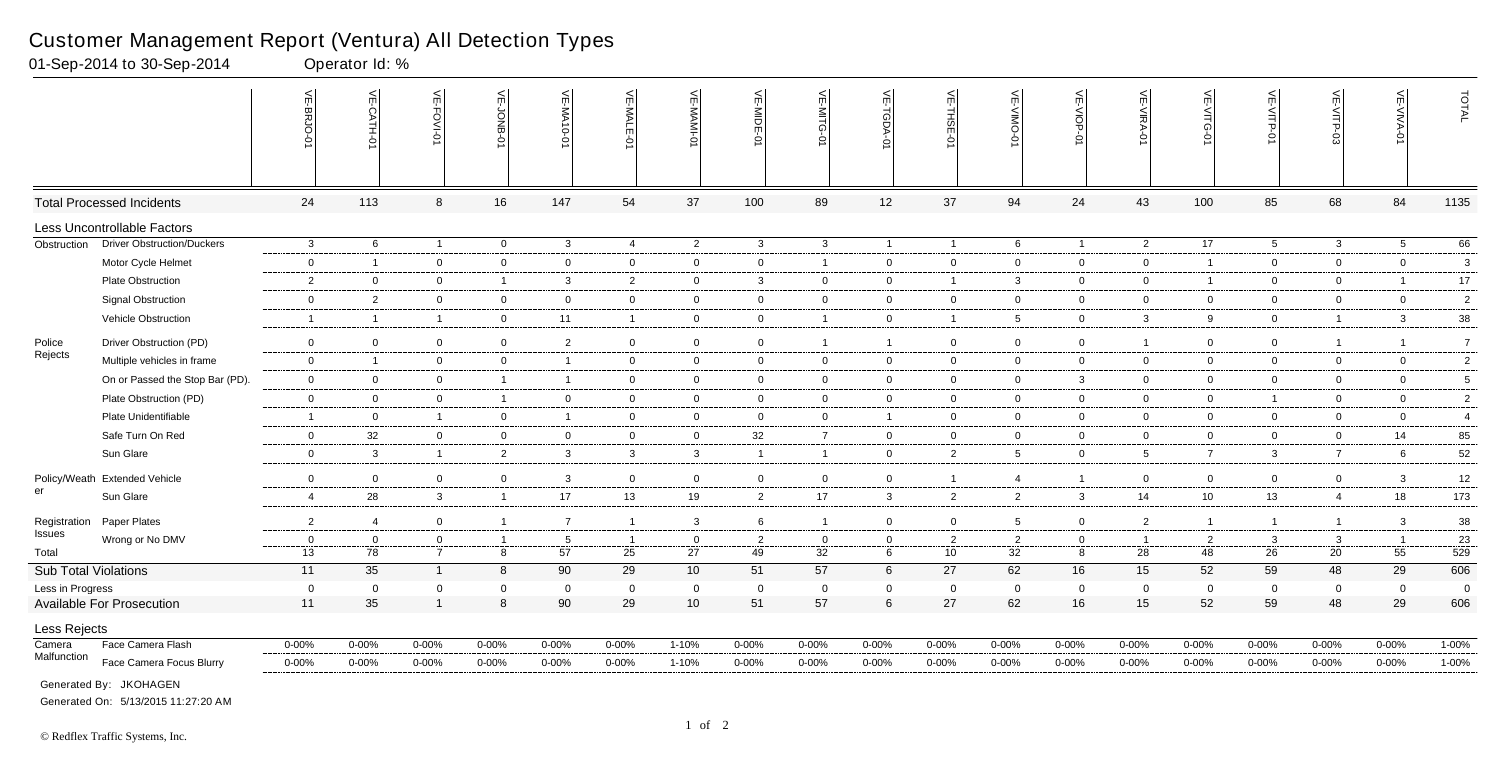|                   |                                   | $\leq$<br>였 | $\leq$<br>ò | ¥<br>O-IVO |           | 늦<br>$\vec{0}$ -0 | ₹<br><b>NALE</b> | ш         | $\leq$<br>≧<br>Fo<br>Š | <          | $\leq$     | 듯<br>졺<br>$\circ$ |            | $\leq$     | $\leq$     | ш         | $\leq$    |           |            | TOTAL   |
|-------------------|-----------------------------------|-------------|-------------|------------|-----------|-------------------|------------------|-----------|------------------------|------------|------------|-------------------|------------|------------|------------|-----------|-----------|-----------|------------|---------|
|                   | Face Camera No Flash              | $0 - 00%$   | $0 - 00%$   | $0 - 00%$  | 0-00%     | $0 - 00%$         | $0 - 00\%$       | 3-30%     | $0 - 00%$              | $0 - 00\%$ | $0 - 00\%$ | $0 - 00%$         | $0 - 00%$  | $0 - 00\%$ | $0 - 00%$  | $0 - 00%$ | $0 - 00%$ | $0 - 00%$ | $0 - 00\%$ | 3-00%   |
|                   | Face Not in Frame                 | $0 - 00\%$  | $0 - 00%$   | 1-100%     | 0-00%     | $0 - 00%$         | $0 - 00\%$       | 1-10%     | $0 - 00%$              | $0 - 00\%$ | $0 - 00%$  | $0 - 00%$         | 2-03%      | $0 - 00\%$ | $0 - 00\%$ | 3-06%     | $0 - 00%$ | $0 - 00%$ | $0 - 00\%$ | 7-01%   |
|                   | Image Missing                     | $0 - 00\%$  | 2-06%       | $0 - 00%$  | $1 - 12%$ | $0 - 00%$         | $0 - 00\%$       | $0 - 00%$ | $0 - 00%$              | $0 - 00\%$ | $0 - 00\%$ | $0 - 00%$         | $0 - 00\%$ | $0 - 00\%$ | $0 - 00%$  | $0 - 00%$ | $0 - 00%$ | 0-00%     | $0 - 00\%$ | 3-00%   |
|                   | Misc Camera Issue                 | $0 - 00\%$  | $0 - 00\%$  | $0 - 00%$  | $0 - 00%$ | $0 - 00%$         | $0 - 00\%$       | $0 - 00%$ | $0 - 00%$              | $0 - 00\%$ | $0 - 00\%$ | $0 - 00%$         | $0 - 00%$  | $0 - 00\%$ | $0 - 00\%$ | 1-02%     | $0 - 00%$ | 0-00%     | $0 - 00\%$ | 1-00%   |
|                   | Rear Plate Camera Blurry          | 0-00%       | 0-00%       | $0 - 00%$  | $0 - 00%$ | $0 - 00%$         | $0 - 00\%$       | $0 - 00%$ | $0 - 00%$              | 0-00%      | 0-00%      | $0 - 00%$         | $0 - 00%$  | $0 - 00\%$ | $0 - 00%$  | $0 - 00%$ | $0 - 00%$ | $0 - 00%$ | 1-03%      | 1-00%   |
|                   | Scene Image No Flash              | $0 - 00\%$  | $0 - 00%$   | $0 - 00%$  | $0 - 00%$ | $0 - 00%$         | $0 - 00\%$       | $0 - 00%$ | 1-02%                  | $0 - 00\%$ | $0 - 00\%$ | $0 - 00%$         | 2-03%      | $0 - 00\%$ | $0 - 00%$  | 0-00%     | $0 - 00%$ | $0 - 00%$ | $0 - 00\%$ | 3-00%   |
| Police            | Driver Unidentifiable images poor | 2-18%       | 5-14%       | $0 - 00\%$ | $1 - 12%$ | $0 - 00\%$        | 2-07%            | $1 - 10%$ | 1-02%                  | $1 - 02%$  | $0 - 00\%$ | 0-00%             | 6-10%      | $0 - 00\%$ | $0 - 00\%$ | $9 - 17%$ | 3-05%     | 1-02%     | $0 - 00\%$ | 32-05%  |
| Rejects           | <b>Incorrect Speed</b>            | $0 - 00\%$  | 2-06%       | $0 - 00%$  | $0 - 00%$ | $0 - 00%$         | $0 - 00%$        | $0 - 00%$ | $0 - 00%$              | $0 - 00\%$ | $0 - 00\%$ | $0 - 00%$         | $0 - 00%$  | $0 - 00%$  | $0 - 00%$  | $0 - 00%$ | $0 - 00%$ | $0 - 00%$ | $0 - 00\%$ | 2-00%   |
|                   | No Images                         | $0 - 00\%$  | $0 - 00%$   | $0 - 00%$  | $0 - 00%$ | $0 - 00%$         | $0 - 00%$        | 1-10%     | $0 - 00%$              | $0 - 00\%$ | $0 - 00\%$ | $0 - 00%$         | $0 - 00%$  | $0 - 00\%$ | $0 - 00%$  | $0 - 00%$ | $0 - 00%$ | $0 - 00%$ | $0 - 00\%$ | 1-00%   |
| Process<br>Issues | Too Old                           | $0 - 00\%$  | $0 - 00%$   | $0 - 00%$  | $0 - 00%$ | 2-02%             | $0 - 00\%$       | $0 - 00%$ | 1-02%                  | $0 - 00\%$ | 1-17%      | 1-04%             | $0 - 00\%$ | $0 - 00\%$ | $0 - 00%$  | 1-02%     | 2-03%     | $0 - 00%$ | 1-03%      | 9-01%   |
| Total             |                                   | 2-18%       | 9-26%       | 1-100%     | 2-25%     | 2-02%             | 2-07%            | 8-80%     | 3-06%                  | 1-02%      | 1-17%      | 1-04%             | 10-16%     | $0 - 00\%$ | $0 - 00\%$ | 14-27%    | 5-08%     | 1-02%     | 2-07%      | 64-11%  |
|                   | <b>Approved Violations</b>        | 9-82%       | 26-74%      | $0 - 00%$  | 6-75%     | 88-98%            | 27-93%           | 2-20%     | 48-94%                 | 56-98%     | 5-83%      | 26-96%            | 52-84%     | 16-100%    | 15-100%    | 38-73%    | 54-92%    | 47-98%    | 27-93%     | 542-89% |
|                   | <b>Total Notices Printed</b>      | 9-82%       | 26-74%      | $0 - 00%$  | 6-75%     | 88-98%            | 27-93%           | 2-20%     | 48-94%                 | 56-98%     | 5-83%      | 26-96%            | 52-84%     | 16-100%    | 15-100%    | 38-73%    | 54-92%    | 47-98%    | 27-93%     | 542-89% |

Note: If you selected "All" from the "Approach:" drop down list, the statuses reflected in this report will only indicate the current

### Customer Management Report (Ventura) All Detection Types

01-Sep-2014 to 30-Sep-2014 Operator Id: %

Generated On: 5/13/2015 11:27:20 AM Generated By: JKOHAGEN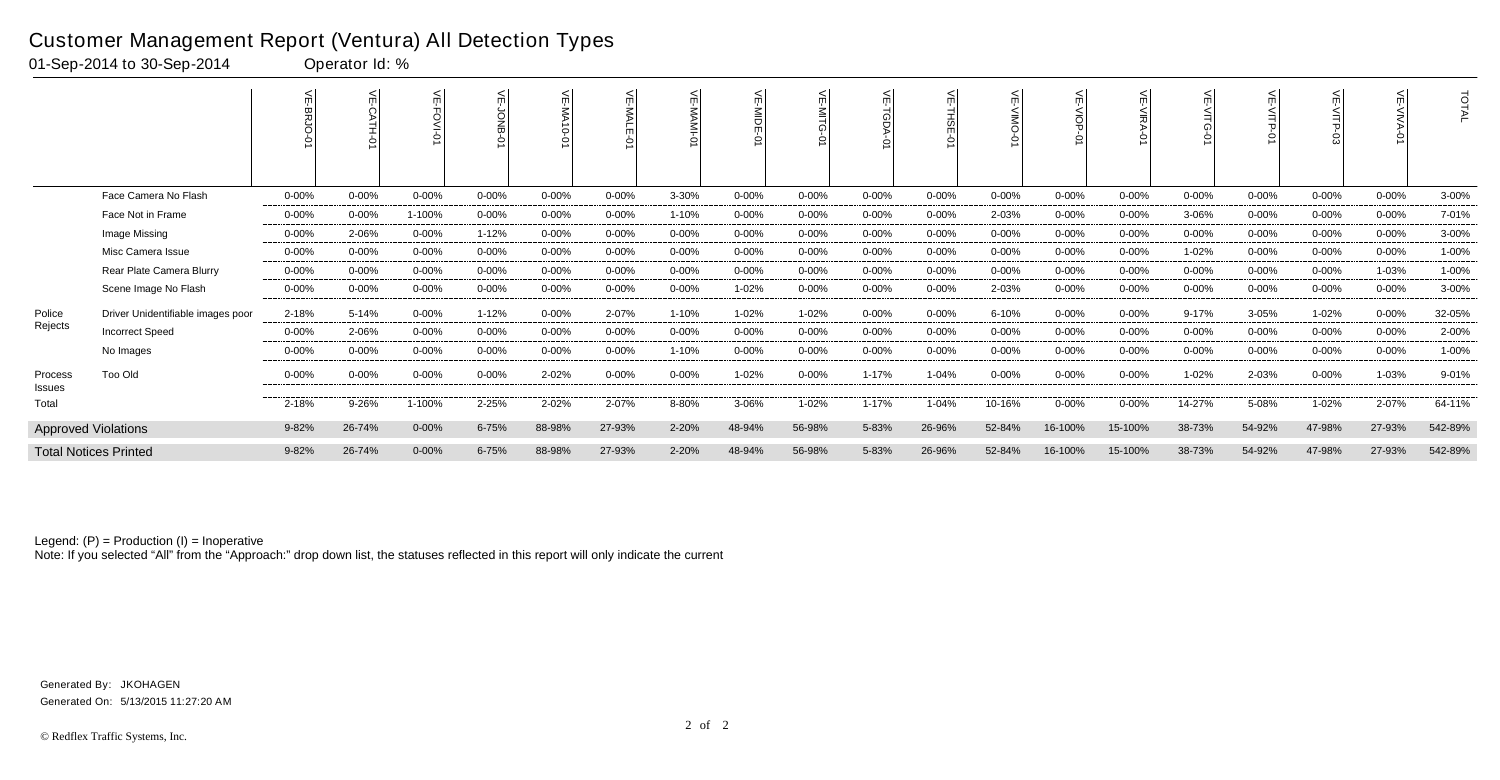|                      |                                   | 늦<br>E-BRJO      | VE-CATH-01               | VE-FOVI-0      | VE-JONB-01      | VE-MA10-01     | $\leq$<br>-MAL<br>İш | VE-MAMI-0      | VE-MIDE-01     | VE-MITG-01     | VE-TGDA-0       | VE-THSE-01     | VE-VIMO-0       | VE-VIOP-01      | VE-VIRA-01     | VE-VITG<br>ò    | VE-VITP-<br>ò  | VE-VITP-03      | $\overline{\text{VE-WIVA-01}}$ | TOTAL           |
|----------------------|-----------------------------------|------------------|--------------------------|----------------|-----------------|----------------|----------------------|----------------|----------------|----------------|-----------------|----------------|-----------------|-----------------|----------------|-----------------|----------------|-----------------|--------------------------------|-----------------|
|                      | <b>Total Processed Incidents</b>  | 16               | 146                      | 4              | 19              | 153            | 50                   | 52             | 106            | 111            | $6\phantom{.}6$ | 38             | 94              | 25              | 66             | 91              | 37             | 72              | 88                             | 1174            |
|                      | Less Uncontrollable Factors       |                  |                          |                |                 |                |                      |                |                |                |                 |                |                 |                 |                |                 |                |                 |                                |                 |
| Obstruction          | <b>Driver Obstruction/Duckers</b> | $\mathbf{3}$     | 10                       | $\sim$         | $\overline{1}$  | $\overline{4}$ | $\overline{2}$       | $\overline{2}$ | $\mathbf{3}$   | $\mathbf{1}$   | $\mathbf{1}$    | $\overline{1}$ | $\overline{4}$  | $\mathbf{3}$    | $\mathbf{3}$   | $\overline{20}$ | $\overline{1}$ | $\overline{2}$  | $\overline{4}$                 | 66              |
|                      | Motor Cycle Helmet                | $\mathbf 0$      | $\overline{1}$           | $\mathbf 0$    | $\overline{0}$  | $\overline{1}$ | $\overline{0}$       | $\mathbf{0}$   | $\overline{0}$ | $\overline{2}$ | $\overline{0}$  | $\overline{1}$ | $\overline{0}$  | $\overline{0}$  | $\overline{1}$ | $\overline{0}$  | $\mathbf{0}$   | $\overline{0}$  | $\overline{0}$                 | $6\phantom{.}$  |
|                      | Plate Obstruction                 | $\mathbf 0$      | $\overline{2}$           | $\overline{0}$ | $\mathbf 0$     | $\overline{3}$ | $\overline{1}$       | $\overline{0}$ | $\mathbf{3}$   | $\mathbf 0$    | $\overline{0}$  | $\overline{0}$ | $\overline{2}$  | $\overline{0}$  | $\overline{1}$ | $\mathbf 0$     | $\mathbf{0}$   | $\overline{0}$  | $\overline{1}$                 | 13              |
|                      | <b>Signal Obstruction</b>         | $\mathbf 0$      | $\overline{0}$           | $\mathbf 0$    | $\mathbf 0$     | $\mathbf 0$    | $\mathbf{3}$         | $\overline{0}$ | $\overline{0}$ | $\overline{0}$ | $\mathbf 0$     | $\mathbf 0$    | $\overline{0}$  | $\mathbf 0$     | $\mathbf 0$    | $\overline{0}$  | $\overline{0}$ | $\mathbf 0$     | $\overline{0}$                 | $\mathbf{3}$    |
|                      | Vehicle Obstruction               | $\overline{0}$   | $5\phantom{.0}$          | $\overline{0}$ | $\mathbf{1}$    | $\overline{7}$ | $\overline{2}$       | $\mathbf{3}$   | $\overline{0}$ | $\overline{2}$ | $\mathbf{1}$    | $\overline{2}$ | 8               | $\mathbf 0$     | $\overline{2}$ | 5 <sub>5</sub>  | $\overline{2}$ | $\overline{2}$  | $\overline{0}$                 | 42              |
| Police               | Driver Obstruction (PD)           | $\overline{0}$   | $\mathbf{3}$             | $\overline{0}$ | $\overline{0}$  | $\overline{2}$ | $\overline{0}$       | $\overline{0}$ | $\overline{c}$ | $\mathbf{3}$   | $\mathbf 0$     | $\overline{1}$ | $\overline{0}$  | $\mathbf{1}$    | $\overline{0}$ | 5 <sub>5</sub>  | $\overline{0}$ | $\overline{1}$  | $\mathbf{1}$                   | 19              |
| Rejects              | Gender Mismatch                   | $\overline{0}$   | $\overline{0}$           | $\mathbf 0$    | $\overline{0}$  | $\overline{0}$ | $\overline{0}$       | $\overline{0}$ | $\overline{1}$ | $\overline{0}$ | $\mathbf 0$     | $\overline{0}$ | $\mathbf{1}$    | $\mathbf 0$     | $\overline{0}$ | $\overline{1}$  | $\overline{0}$ | $\overline{0}$  | $\overline{0}$                 | $\mathbf{3}$    |
|                      | Incorrect/Incomplete DMV          | $\overline{1}$   | $\overline{\phantom{0}}$ | $\mathbf 0$    | $\mathbf{1}$    | $\overline{2}$ | $\mathbf 0$          | $\overline{0}$ | $\overline{0}$ | $\mathbf 0$    | $\mathbf 0$     | $\mathbf 0$    | $\overline{2}$  | $\mathbf{1}$    | $\mathbf 0$    | $\overline{4}$  | $\overline{1}$ | $\mathbf 0$     | $\overline{0}$                 | 13              |
|                      | Multiple vehicles in frame        | $\overline{0}$   | $\overline{4}$           | $\overline{0}$ | $\overline{0}$  | $\overline{0}$ | $\overline{1}$       | $\overline{1}$ | $\overline{1}$ | $\overline{0}$ | $\mathbf 0$     | $\mathbf 0$    | $\overline{0}$  | $\overline{0}$  | $\mathbf 0$    | $\overline{1}$  | $\overline{0}$ | $\mathbf 0$     | $\overline{0}$                 | 8               |
|                      | On or Passed the Stop Bar (PD).   | $\mathbf 0$      | $\overline{0}$           | $\mathbf 0$    | $\overline{0}$  | $\mathbf 0$    | $\mathbf{1}$         | $\mathbf 0$    | $\overline{0}$ | $\overline{0}$ | $\overline{0}$  | $\mathbf 0$    | $\mathbf{0}$    | $\overline{2}$  | $\mathbf 0$    | $\overline{0}$  | $\overline{0}$ | $\mathbf 0$     | $\overline{0}$                 | $\mathbf{3}$    |
|                      | Plate Obstruction (PD)            | $\overline{0}$   | $\overline{0}$           | $\overline{0}$ | $\overline{0}$  | $\overline{1}$ | $\overline{1}$       | $\overline{0}$ | $\overline{1}$ | $\overline{0}$ | $\mathbf 0$     | $\overline{0}$ | $\mathbf{3}$    | $\overline{0}$  | $\overline{0}$ | $\overline{0}$  | $\overline{0}$ | $\overline{0}$  | $\overline{1}$                 | $7^{\circ}$     |
|                      | Plate Unidentifiable              | $\mathbf 0$      | $\overline{0}$           | $\overline{0}$ | $\overline{0}$  | $\mathbf 0$    | $\overline{1}$       | $\overline{0}$ | $\overline{1}$ | $\overline{0}$ | $\overline{0}$  | $\overline{1}$ | $\mathbf{1}$    | $\overline{0}$  | $\mathbf 0$    | $\overline{0}$  | $\mathbf{0}$   | $\overline{0}$  | $\overline{1}$                 | 5 <sub>5</sub>  |
|                      | Safe Turn On Red                  | $\overline{0}$   | 24                       | $\mathbf 0$    | $\overline{0}$  | $\overline{1}$ | $\overline{0}$       | $\overline{0}$ | 35             | 9              | $\overline{0}$  | $\overline{1}$ | $\overline{0}$  | $\overline{0}$  | $\overline{0}$ | $\overline{0}$  | $\mathbf{0}$   | $\mathbf 0$     | 17                             | 87              |
|                      | Sun Glare                         | $\mathbf 0$      | 17                       | $\overline{0}$ | $\overline{1}$  | 13             | $\overline{4}$       | $\mathbf{3}$   | $\mathbf{3}$   | $\overline{4}$ | $\overline{0}$  | $\mathbf{3}$   | 8               | 4               | 5              | $\overline{2}$  | $\mathbf{3}$   | $5\phantom{.0}$ | $\overline{7}$                 | 82              |
|                      |                                   |                  |                          |                |                 |                |                      |                |                |                |                 |                |                 |                 |                |                 |                |                 |                                |                 |
| er                   | Policy/Weath Extended Vehicle     | $\overline{0}$   | $\overline{1}$           | $\mathbf 0$    | $\overline{0}$  | $\mathbf{3}$   | $\overline{0}$       | $\overline{0}$ | $\overline{0}$ | $\overline{0}$ | $\overline{0}$  | $\mathbf 0$    | 3               | $\overline{0}$  | $\overline{0}$ | $\overline{0}$  | $\mathbf{0}$   | $\mathbf 0$     | $\overline{2}$                 | 9               |
|                      | Sun Glare                         | $\overline{2}$   | 15                       | $\overline{2}$ | $\overline{4}$  | 13             | $\overline{7}$       | 22             | $\mathbf{3}$   | 21             | $\mathbf 0$     | $\overline{4}$ | $\overline{2}$  | $\mathbf{3}$    | 27             | 5               | $\overline{2}$ | 9               | 17                             | 158             |
|                      | Weather/Nature                    | $\overline{0}$   | $\overline{1}$           | $\overline{0}$ | $\overline{0}$  | $\overline{0}$ | $\overline{1}$       | $\overline{0}$ | $\overline{0}$ | $\overline{0}$ | $\mathbf 0$     | $\overline{0}$ | $\overline{0}$  | $\overline{0}$  | $\overline{2}$ | $\mathbf 0$     | $\overline{0}$ | $\overline{1}$  | $\overline{0}$                 | $5\phantom{.0}$ |
| Registration         | Out of Country Plate              | $\mathbf 0$      | $\overline{0}$           | $\overline{0}$ | $\mathbf 0$     | $\mathbf 0$    | $\mathbf 0$          | $\overline{0}$ | $\overline{0}$ | $\overline{0}$ | $\overline{0}$  | $\overline{0}$ | $\mathbf 0$     | $\overline{0}$  | $\mathbf 0$    | 0               | $\mathbf{0}$   | $\overline{0}$  | $\mathbf{1}$                   | $\overline{1}$  |
| <b>Issues</b>        | Paper Plates                      | $\overline{0}$   | $\overline{4}$           | $\overline{0}$ | $\overline{0}$  | $\mathbf{3}$   | $\overline{2}$       | $\overline{2}$ | $\overline{1}$ | $\overline{2}$ | $\overline{0}$  | $\overline{1}$ | $\mathbf{1}$    | $\overline{0}$  | $\overline{1}$ | $\overline{1}$  | $\mathbf{0}$   | $\overline{2}$  | $\mathbf{1}$                   | 21              |
|                      | Wrong or No DMV                   | $\mathbf 0$      | 5                        | $\mathbf 0$    | $\overline{1}$  | $\overline{4}$ | $\overline{0}$       | $\overline{1}$ | $\overline{2}$ | $\overline{2}$ | $\mathbf 0$     | $\mathbf 0$    | 2               | $\overline{1}$  | $\overline{1}$ | $\overline{1}$  | $\overline{1}$ | 6               | $\overline{1}$                 | 28              |
| Total                |                                   | $6\phantom{.}6$  | 93                       | $\mathbf{3}$   | 9               | 57             | 26                   | 34             | 56             | 46             | $\overline{2}$  | 15             | $\overline{37}$ | 15              | 43             | 45              | 10             | 28              | 54                             | 579             |
| Sub Total Violations |                                   | 10               | 53                       | $\overline{1}$ | 10 <sup>°</sup> | 96             | 24                   | 18             | 50             | 65             | $\overline{4}$  | 23             | 57              | 10 <sup>°</sup> | 23             | 46              | 27             | 44              | 34                             | 595             |
| Less in Progress     |                                   | $\boldsymbol{0}$ | $\overline{0}$           | $\mathbf 0$    | $\mathsf 0$     | $\overline{0}$ | $\mathbf 0$          | $\mathbf 0$    | $\overline{0}$ | $\mathbf 0$    | $\mathbf 0$     | $\mathbf 0$    | $\mathbf 0$     | $\mathbf 0$     | $\mathbf{0}$   | $\Omega$        | $\mathbf 0$    | $\mathbf 0$     | $\mathbf{0}$                   | $\overline{0}$  |
|                      | Generated By: JKOHAGEN            |                  |                          |                |                 |                |                      |                |                |                |                 |                |                 |                 |                |                 |                |                 |                                |                 |

01-Oct-2014 to 31-Oct-2014 Qperator Id: %

Generated On: 5/13/2015 11:27:52 AM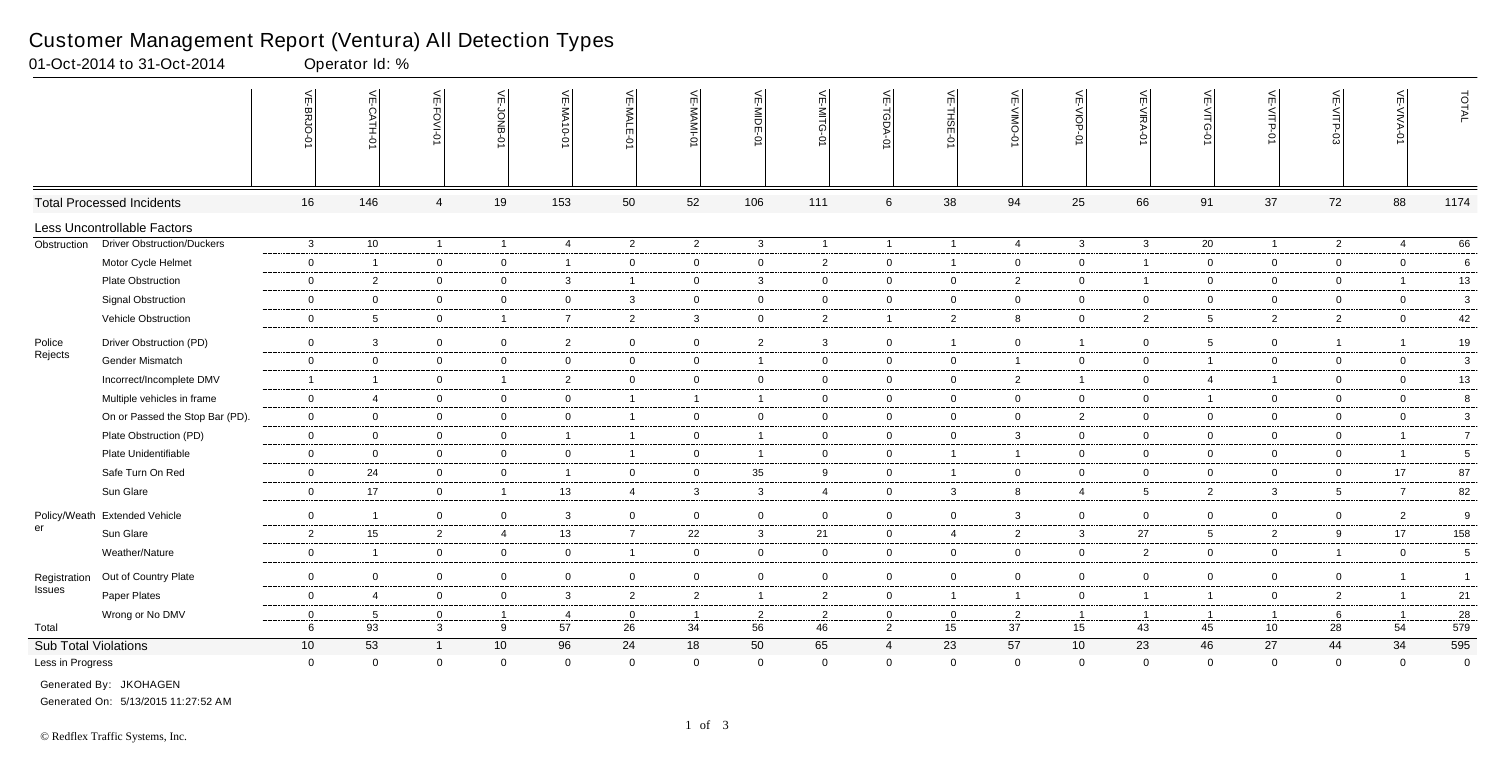|                            |                                   | $\leq$<br>◠ | 녽         | mì        | 늰<br><b>DNB</b><br>⌒ | <b>VE-MA10-0</b> | $\leq$    | 늦          | VE-MIDE-0 | <u> 등</u><br>ධ | $\leq$         | ₹<br>⌒     | $\leq$     | VE-VIOP-0       | ₹<br>$\circ$ | ਜ<br>C    | 낟<br><b>NITP-</b><br>ò | <b>VE-VITP.</b> | 듯          | TOTAL   |
|----------------------------|-----------------------------------|-------------|-----------|-----------|----------------------|------------------|-----------|------------|-----------|----------------|----------------|------------|------------|-----------------|--------------|-----------|------------------------|-----------------|------------|---------|
|                            | <b>Available For Prosecution</b>  | 10          | 53        |           | 10 <sup>°</sup>      | 96               | 24        | 18         | 50        | 65             | $\overline{4}$ | 23         | 57         | 10 <sup>1</sup> | 23           | 46        | 27                     | 44              | 34         | 595     |
| Less Rejects               |                                   |             |           |           |                      |                  |           |            |           |                |                |            |            |                 |              |           |                        |                 |            |         |
| Camera                     | <b>Digital Distortion</b>         | $0 - 00%$   | $0 - 00%$ | $0 - 00%$ | 1-10%                | $0 - 00%$        | $0 - 00%$ | $0 - 00\%$ | $0 - 00%$ | $0 - 00%$      | $0 - 00%$      | $0 - 00%$  | $0 - 00%$  | $0 - 00%$       | $0 - 00\%$   | $0 - 00%$ | $0 - 00%$              | $0 - 00%$       | $0 - 00%$  | 1-00%   |
| Malfunction                | Face Camera Flash                 | $0 - 00%$   | $0 - 00%$ | $0 - 00%$ | $0 - 00%$            | $0 - 00%$        | $0 - 00%$ | 1-06%      | $0 - 00%$ | $0 - 00%$      | $0 - 00%$      | $0 - 00%$  | $0 - 00%$  | $0 - 00%$       | $0 - 00\%$   | $0 - 00%$ | $0 - 00%$              | $0 - 00%$       | $0 - 00\%$ | 1-00%   |
|                            | Face Camera Focus Blurry          | $0 - 00%$   | $0 - 00%$ | $0 - 00%$ | $0 - 00%$            | $0 - 00%$        | $0 - 00%$ | 3-17%      | $0 - 00%$ | $0 - 00%$      | $0 - 00%$      | $0 - 00%$  | $0 - 00\%$ | $0 - 00%$       | $0 - 00%$    | $0 - 00%$ | $0 - 00%$              | 0-00%           | $0 - 00%$  | 3-01%   |
|                            | Face Not in Frame                 | $0 - 00\%$  | $0 - 00%$ | 0-00%     | $0 - 00%$            | $0 - 00%$        | $0 - 00%$ | 2-11%      | $0 - 00%$ | $0 - 00%$      | 2-50%          | $0 - 00%$  | $0 - 00%$  | $0 - 00%$       | $0 - 00%$    | 2-04%     | $0 - 00%$              | $0 - 00%$       | $0 - 00\%$ | 6-01%   |
|                            | Image Missing                     | $0 - 00%$   | 1-02%     | $0 - 00%$ | 1-10%                | $0 - 00%$        | $0 - 00%$ | $0 - 00%$  | 0-00%     | $0 - 00%$      | $0 - 00%$      | $0 - 00%$  | $0 - 00%$  | $0 - 00%$       | $0 - 00%$    | $0 - 00%$ | $0 - 00%$              | $0 - 00%$       | $0 - 00\%$ | 2-00%   |
|                            | Misc Camera Issue                 | $0 - 00%$   | $0 - 00%$ | $0 - 00%$ | $0 - 00%$            | 3-03%            | $6 - 25%$ | 1-06%      | $0 - 00%$ | $0 - 00%$      | $0 - 00%$      | $0 - 00%$  | $0 - 00%$  | $0 - 00%$       | $0 - 00\%$   | $0 - 00%$ | $0 - 00%$              | $0 - 00%$       | $0 - 00\%$ | 10-02%  |
|                            | Plate Burn Out                    | $0 - 00%$   | $0 - 00%$ | $0 - 00%$ | $0 - 00%$            | $0 - 00%$        | $0 - 00%$ | $0 - 00%$  | 1-02%     | 2-03%          | $0 - 00%$      | $0 - 00%$  | $0 - 00%$  | $0 - 00%$       | $0 - 00%$    | $0 - 00%$ | 1-04%                  | 0-00%           | $0 - 00%$  | 4-01%   |
|                            | Rear Plate Flash Inappropriate    | $0 - 00%$   | $0 - 00%$ | $0 - 00%$ | $0 - 00%$            | $0 - 00%$        | $0 - 00%$ | 1-06%      | $0 - 00%$ | $0 - 00%$      | $0 - 00%$      | $0 - 00%$  | $0 - 00%$  | $0 - 00%$       | $0 - 00%$    | $0 - 00%$ | $0 - 00%$              | 0-00%           | $0 - 00\%$ | 1-00%   |
|                            | Rear Plate No Flash               | $0 - 00\%$  | $0 - 00%$ | $0 - 00%$ | $0 - 00\%$           | $0 - 00%$        | $0 - 00%$ | 1-06%      | $0 - 00%$ | $0 - 00%$      | $0 - 00%$      | $0 - 00%$  | $0 - 00%$  | $0 - 00%$       | $0 - 00%$    | $0 - 00%$ | $0 - 00%$              | $0 - 00%$       | 0-00%      | 1-00%   |
|                            | Scene Image Flash Inappropriate   | $0 - 00%$   | $0 - 00%$ | $0 - 00%$ | $0 - 00%$            | $0 - 00%$        | $0 - 00%$ | $0 - 00%$  | $0 - 00%$ | $0 - 00%$      | $0 - 00%$      | $0 - 00%$  | $0 - 00%$  | $0 - 00%$       | $0 - 00%$    | 1-02%     | $0 - 00%$              | $0 - 00%$       | $0 - 00%$  | 1-00%   |
|                            | Scene Image No Flash              | $0 - 00%$   | $0 - 00%$ | $0 - 00%$ | $0 - 00%$            | $0 - 00\%$       | $0 - 00%$ | $0 - 00%$  | 1-02%     | $0 - 00%$      | $0 - 00%$      | $0 - 00%$  | $0 - 00%$  | $0 - 00%$       | $0 - 00\%$   | $0 - 00%$ | $0 - 00%$              | $0 - 00%$       | 0-00%      | 1-00%   |
| Police                     | Driver Unidentifiable images poor | 2-20%       | 4-08%     | $0 - 00%$ | 1-10%                | 1-01%            | $3 - 12%$ | 3-17%      | 3-06%     | 4-06%          | $0 - 00%$      | $0 - 00\%$ | 7-12%      | $0 - 00%$       | $3 - 13%$    | 6-13%     | 2-07%                  | 1-02%           | 1-03%      | 41-07%  |
| Rejects                    | <b>Incorrect Speed</b>            | $0 - 00%$   | 1-02%     | 0-00%     | $0 - 00%$            | $0 - 00%$        | $0 - 00%$ | 0-00%      | $0 - 00%$ | $0 - 00%$      | $0 - 00%$      | $0 - 00%$  | $0 - 00%$  | $0 - 00%$       | $0 - 00%$    | $0 - 00%$ | $0 - 00%$              | 0-00%           | $0 - 00%$  | 1-00%   |
| Process<br>Issues          | <b>Too Old</b>                    | 0-00%       | $0 - 00%$ | 0-00%     | 0-00%                | $0 - 00%$        | $0 - 00%$ | 0-00%      | $0 - 00%$ | $0 - 00%$      | 0-00%          | $0 - 00%$  | 1-02%      | 0-00%           | $0 - 00%$    | $0 - 00%$ | 0-00%                  | 1-02%           | 0-00%      | 2-00%   |
| Total                      |                                   | 2-20%       | $6 - 11%$ | $0 - 00%$ | 3-30%                | 4-04%            | 9-38%     | 12-67%     | 5-10%     | 6-09%          | 2-50%          | $0 - 00%$  | 8-14%      | $0 - 00%$       | 3-13%        | 9-20%     | $3 - 11%$              | 2-05%           | 1-03%      | 75-13%  |
| <b>Approved Violations</b> |                                   | 8-80%       | 47-89%    | 1-100%    | 7-70%                | 92-96%           | 15-62%    | 6-33%      | 45-90%    | 59-91%         | 2-50%          | 23-100%    | 49-86%     | 10-100%         | 20-87%       | 37-80%    | 24-89%                 | 42-95%          | 33-97%     | 520-87% |
|                            | <b>Total Notices Printed</b>      | 8-80%       | 47-89%    | 1-100%    | 7-70%                | 92-96%           | 15-62%    | 6-33%      | 45-90%    | 59-91%         | 2-50%          | 23-100%    | 49-86%     | 10-100%         | 20-87%       | 37-80%    | 24-89%                 | 42-95%          | 33-97%     | 520-87% |

### Customer Management Report (Ventura) All Detection Types

01-Oct-2014 to 31-Oct-2014 Qperator Id: %

Note: If you selected "All" from the "Approach:" drop down list, the statuses reflected in this report will only indicate the current Generated By: JKOHAGEN

Generated On: 5/13/2015 11:27:52 AM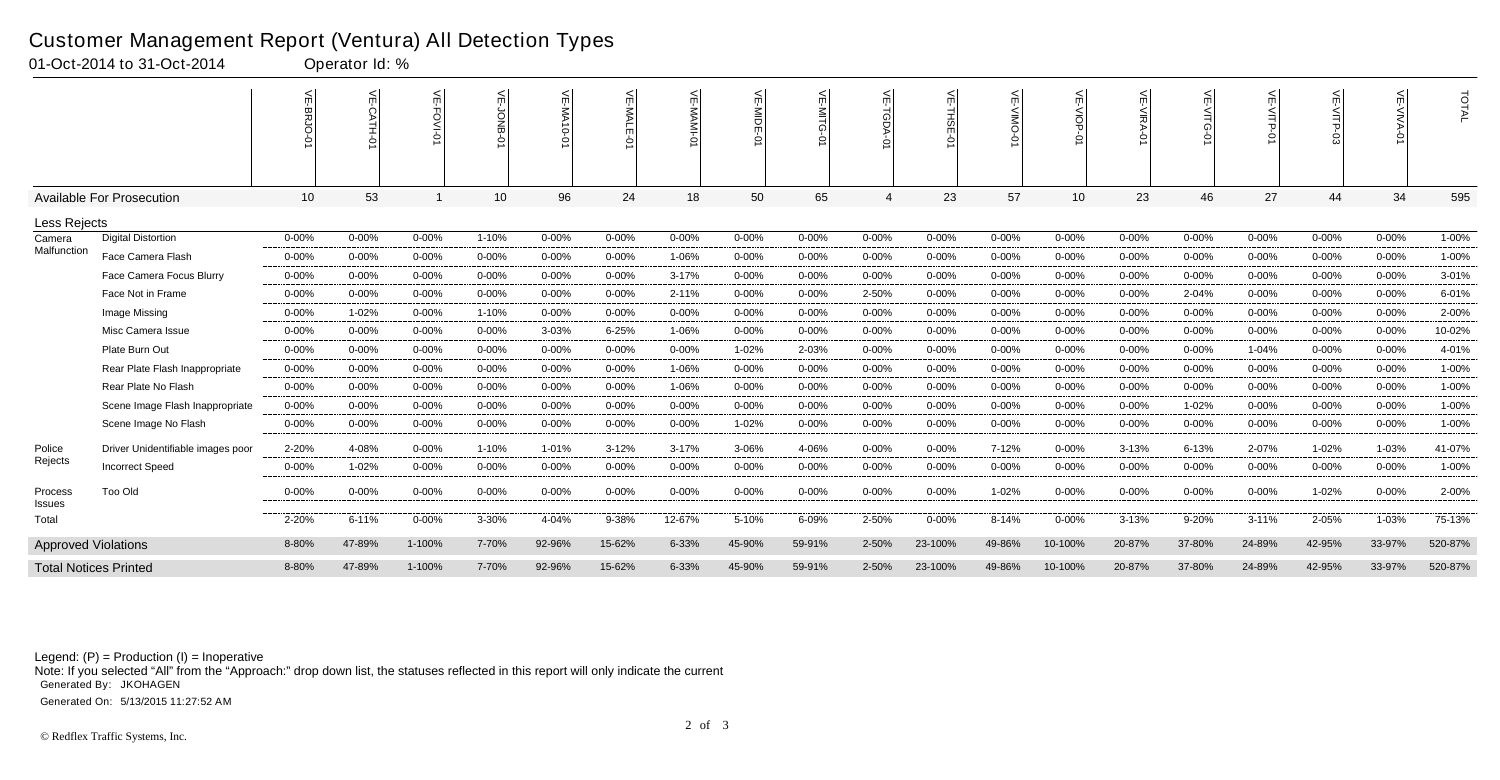| 01-Oct-2014 to 31-Oct-2014 | Operator Id: % |  |  |  |  |  |  |  |  |  |
|----------------------------|----------------|--|--|--|--|--|--|--|--|--|
|                            |                |  |  |  |  |  |  |  |  |  |

Generated On: 5/13/2015 11:27:52 AM Generated By: JKOHAGEN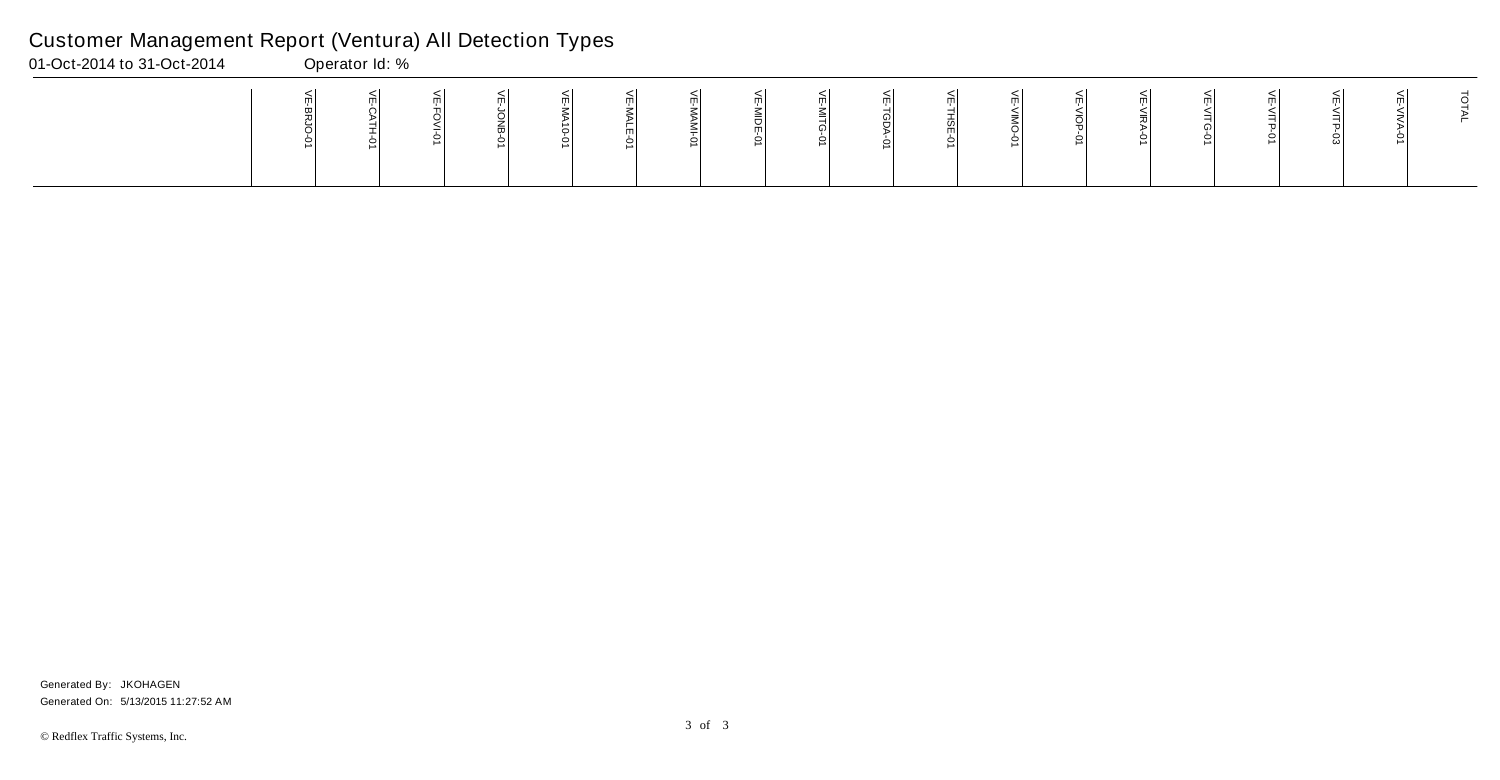|                      |                                   | VE-BRJO-0       | VE-CATH-01     | VE-FOVI-01      | VE-JONB-01     | VE-MA10-01     | VE-MALE-01     | VE-MAMI-       | VE-MIDE-01               | VE-MITG-<br>ò  | 늰<br>-TGDA     | VE-THSE-01              | VE-VIMO         | VE-VIOP-0      | VE-VIRA-01     | VE-VITG-01     | VE-VITP-01     | $\overline{VE-V1TP-03}$ | VE-VIVA-0      | TOTAL           |
|----------------------|-----------------------------------|-----------------|----------------|-----------------|----------------|----------------|----------------|----------------|--------------------------|----------------|----------------|-------------------------|-----------------|----------------|----------------|----------------|----------------|-------------------------|----------------|-----------------|
|                      | <b>Total Processed Incidents</b>  | 11              | 185            | $6\overline{6}$ | 19             | 102            | 44             | 32             | 78                       | 77             | $\overline{2}$ | 34                      | 72              | 19             | 37             | 78             | 21             | 41                      | 69             | 927             |
|                      | Less Uncontrollable Factors       |                 |                |                 |                |                |                |                |                          |                |                |                         |                 |                |                |                |                |                         |                |                 |
| Obstruction          | <b>Driver Obstruction/Duckers</b> | $\overline{1}$  | 16             | $\overline{1}$  | $\overline{1}$ | $\mathbf 0$    | $\overline{4}$ | $\overline{2}$ | $\overline{1}$           | $\overline{2}$ | $\mathbf 0$    | $\overline{1}$          | $5\overline{)}$ | $\overline{2}$ | $\overline{0}$ | 14             | $\overline{0}$ | $\overline{2}$          | $\overline{7}$ | $\overline{59}$ |
|                      | Motor Cycle Helmet                | $\overline{0}$  | $\mathbf 0$    | $\mathbf 0$     | $\mathbf 0$    | $\overline{0}$ | $\overline{0}$ | $\overline{0}$ | $\overline{0}$           | $\mathbf{1}$   | $\overline{1}$ | $\mathbf 0$             | $\overline{0}$  | $\overline{1}$ | $\mathbf 0$    | 1              | $\mathbf 0$    | $\overline{1}$          | $\mathbf{1}$   | 6               |
|                      | <b>Plate Obstruction</b>          | $\overline{1}$  | $\overline{2}$ | $\mathbf 0$     | $\overline{2}$ | $\overline{1}$ | $\mathbf 0$    | $\overline{2}$ | $\overline{\mathbf{1}}$  | $\overline{0}$ | $\overline{0}$ | - 1                     | $\overline{2}$  | $\overline{1}$ | $\mathbf 0$    | $\mathbf{3}$   | $\mathbf 0$    | 0                       | $\mathbf 0$    | 16              |
|                      | Vehicle Obstruction               | $\overline{0}$  | 6              | $\overline{1}$  | $\overline{0}$ | $\mathbf{3}$   | $\mathbf 0$    | $\overline{1}$ | 3                        | $\mathbf{1}$   | $\overline{0}$ | $\mathbf 0$             | $5\overline{)}$ | $\overline{1}$ | $\mathbf 0$    | 3              | $\overline{0}$ | $\mathbf 0$             | $\overline{2}$ | 26              |
| Police               | Driver Obstruction (PD)           | $\mathbf 0$     | 2              | $\overline{0}$  | $\overline{0}$ | 0              | $\mathbf 0$    | $\mathbf 0$    | $\overline{1}$           | $\overline{2}$ | $\overline{0}$ | $\overline{0}$          | $\mathbf 0$     | $\overline{0}$ | $\overline{0}$ | $\overline{4}$ | $\overline{0}$ | $\overline{1}$          | $\overline{0}$ | 10              |
| Rejects              | Incorrect/Incomplete DMV          | $\overline{0}$  | $\overline{0}$ | $\overline{0}$  | $\overline{0}$ | $\overline{0}$ | $\overline{2}$ | $\overline{1}$ | $\overline{0}$           | $\overline{0}$ | $\overline{0}$ | $\overline{1}$          | $\overline{0}$  | $\overline{0}$ | $\overline{0}$ | $\overline{0}$ | $\overline{0}$ | $\mathbf 0$             | $\overline{0}$ | $\overline{4}$  |
|                      | Invalid Offense                   | $\overline{0}$  | $\overline{0}$ | $\overline{0}$  | $\overline{0}$ | $\overline{0}$ | $\overline{0}$ | $\overline{0}$ | $\overline{0}$           | $\overline{0}$ | $\overline{0}$ | $\overline{1}$          | $\overline{0}$  | $\overline{0}$ | $\mathbf 0$    | $\overline{0}$ | $\overline{0}$ | $\overline{0}$          | $\mathbf 0$    | $\mathbf{1}$    |
|                      | Multiple vehicles in frame        | $\overline{0}$  | $\overline{4}$ | $\overline{0}$  | $\mathbf 0$    | $\overline{1}$ | $\overline{0}$ | $\mathbf 0$    | $\mathbf 0$              | $\mathbf 0$    | $\overline{0}$ | $\overline{0}$          | $\overline{1}$  | $\overline{0}$ | $\overline{0}$ | $\mathbf 0$    | $\mathbf 0$    | $\overline{0}$          | $\overline{0}$ | $6\phantom{.}$  |
|                      | On or Passed the Stop Bar (PD).   | $\overline{0}$  | 2              | $\overline{0}$  | $\overline{0}$ | $\mathbf 0$    | $\overline{0}$ | $\overline{0}$ | $\mathbf 0$              | $\overline{0}$ | $\overline{0}$ | $\overline{0}$          | $\mathbf 0$     | $\overline{0}$ | $\overline{0}$ | $\overline{0}$ | $\mathbf 0$    | $\overline{0}$          | $\overline{0}$ | $\overline{2}$  |
|                      | Plate Obstruction (PD)            | $\overline{0}$  | $\overline{2}$ | $\overline{0}$  | $\overline{0}$ | $\overline{0}$ | $\overline{0}$ | $\overline{0}$ | $\mathbf 0$              | $\overline{0}$ | $\overline{0}$ | $\overline{0}$          | $\overline{2}$  | $\overline{0}$ | $\overline{0}$ | $\mathbf{1}$   | $\overline{0}$ | $\mathbf 0$             | $\overline{0}$ | 5 <sub>5</sub>  |
|                      | Plate Unidentifiable              | $\mathbf 0$     | $\overline{0}$ | $\overline{0}$  | $\mathbf 0$    | $\overline{1}$ | $\overline{0}$ | $\overline{0}$ | $\overline{\phantom{0}}$ | $\mathbf 0$    | $\overline{0}$ | $\overline{\mathbf{1}}$ | $\overline{0}$  | $\overline{0}$ | $\overline{0}$ | $\mathbf 0$    | $\mathbf 0$    | $\mathbf 0$             | $\overline{0}$ | $\mathbf{3}$    |
|                      | Safe Turn On Red                  | $\overline{0}$  | 34             | $\overline{0}$  | $\overline{0}$ | $\overline{0}$ | $\overline{0}$ | $\overline{0}$ | 19                       | 9              | $\overline{0}$ | $\overline{0}$          | $\overline{0}$  | $\overline{0}$ | $\overline{0}$ | $\overline{0}$ | $\mathbf 0$    | $\mathbf 0$             | 9              | 71              |
|                      | Sun Glare                         | $\mathbf 0$     | $\overline{7}$ | $\overline{0}$  | $\overline{0}$ | $\mathbf 0$    | $\overline{1}$ | $\overline{0}$ | $\mathbf 0$              | $\mathbf{1}$   | $\overline{0}$ | $\mathbf 0$             | $\overline{2}$  | $\overline{0}$ | $\overline{0}$ | $\overline{0}$ | $\mathbf{1}$   | $\overline{1}$          | 5 <sub>5</sub> | 18              |
|                      | Policy/Weath Extended Vehicle     | $\overline{0}$  | $\overline{2}$ | $\overline{0}$  | $\overline{1}$ | $\mathbf 0$    | $\overline{0}$ | $\overline{0}$ | $\mathbf 0$              | $\mathbf 0$    | $\overline{0}$ | $\mathbf 0$             | $\overline{2}$  | $\overline{0}$ | $\overline{0}$ | $\overline{0}$ | $\mathbf 0$    | $\overline{0}$          | $\overline{0}$ | $5\phantom{.0}$ |
| er                   | Sun Glare                         | $\overline{2}$  | 33             | $\overline{2}$  | $\mathbf{1}$   | 5              | $\overline{4}$ | 6              | 5                        | $\overline{7}$ | $\overline{0}$ | $\overline{2}$          | $\overline{1}$  | $\overline{2}$ | 14             | $\mathbf{0}$   | $\mathbf 0$    | $\mathbf 0$             | $\overline{4}$ | 88              |
|                      | Weather/Nature                    | $\overline{0}$  | $\mathbf 0$    | $\overline{0}$  | $\overline{0}$ | $\mathbf 0$    | $\mathbf 0$    | $\overline{2}$ | $\mathbf 0$              | $\overline{4}$ | $\overline{0}$ | $\overline{0}$          | $\mathbf 0$     | $\overline{0}$ | 5              | $\overline{0}$ | $\overline{0}$ | $\mathbf 0$             | $\overline{0}$ | 11              |
| Registration         | Paper Plates                      | $\overline{0}$  | $\overline{2}$ | $\overline{0}$  | $\overline{0}$ | $\overline{1}$ | $\overline{0}$ | $\overline{1}$ | $\overline{2}$           | $\mathbf{1}$   | $\overline{0}$ | $\overline{\mathbf{1}}$ | $\mathbf{1}$    | $\overline{0}$ | $\overline{1}$ | $\mathbf{3}$   | $\mathbf 0$    | $\overline{2}$          | 5              | $20\,$          |
| Issues               | Wrong or No DMV                   | $\overline{1}$  | $\mathbf{3}$   | $\mathbf 0$     | $\overline{1}$ | 5              | $\mathbf 0$    | $\overline{1}$ | $\overline{1}$           | $\overline{2}$ | $\overline{0}$ | $\overline{2}$          | $\overline{1}$  | $\overline{0}$ | $\mathbf 0$    | $\mathbf{1}$   | $\mathbf 0$    | 0                       | $\overline{0}$ | 18              |
| Total                |                                   | $5\overline{)}$ | 115            | $\overline{4}$  | 6              | 17             | 11             | 16             | 34                       | 30             | $\overline{1}$ | 10                      | 22              | $\overline{7}$ | 20             | 30             | $\mathbf{1}$   | $\overline{7}$          | 33             | 369             |
| Sub Total Violations |                                   | 6               | 70             | $\overline{2}$  | 13             | 85             | 33             | 16             | 44                       | 47             | $\overline{1}$ | 24                      | 50              | 12             | 17             | 48             | 20             | 34                      | 36             | 558             |
| Less in Progress     |                                   | $\mathbf 0$     | $\overline{0}$ | $\mathbf 0$     | $\mathbf 0$    | $\mathbf 0$    | $\mathbf 0$    | $\overline{0}$ | $\mathbf 0$              | $\mathbf 0$    | $\mathbf 0$    | $\overline{0}$          | $\mathbf 0$     | $\mathbf 0$    | $\overline{0}$ | $\mathbf 0$    | $\overline{0}$ | $\mathbf 0$             | $\overline{0}$ | $\mathbf 0$     |
|                      | <b>Available For Prosecution</b>  | $6\phantom{.}6$ | 70             | 2               | 13             | 85             | 33             | 16             | 44                       | 47             | $\overline{1}$ | 24                      | 50              | 12             | 17             | 48             | 20             | 34                      | 36             | 558             |
| Less Rejects         |                                   |                 |                |                 |                |                |                |                |                          |                |                |                         |                 |                |                |                |                |                         |                |                 |

01-Nov-2014 to 30-Nov-2014 Operator Id: %

Camera Face Camera Flash 1-17% 0-00% 1-50% 0-00% 0-00% 0-00% 2-12% 0-00% 0-00% 0-00% 0-00% 1-02% 0-00% 0-00% 0-00% 0-00% 0-00% 1-03% 6-01% Generated By: JKOHAGEN

Generated On: 5/13/2015 11:28:26 AM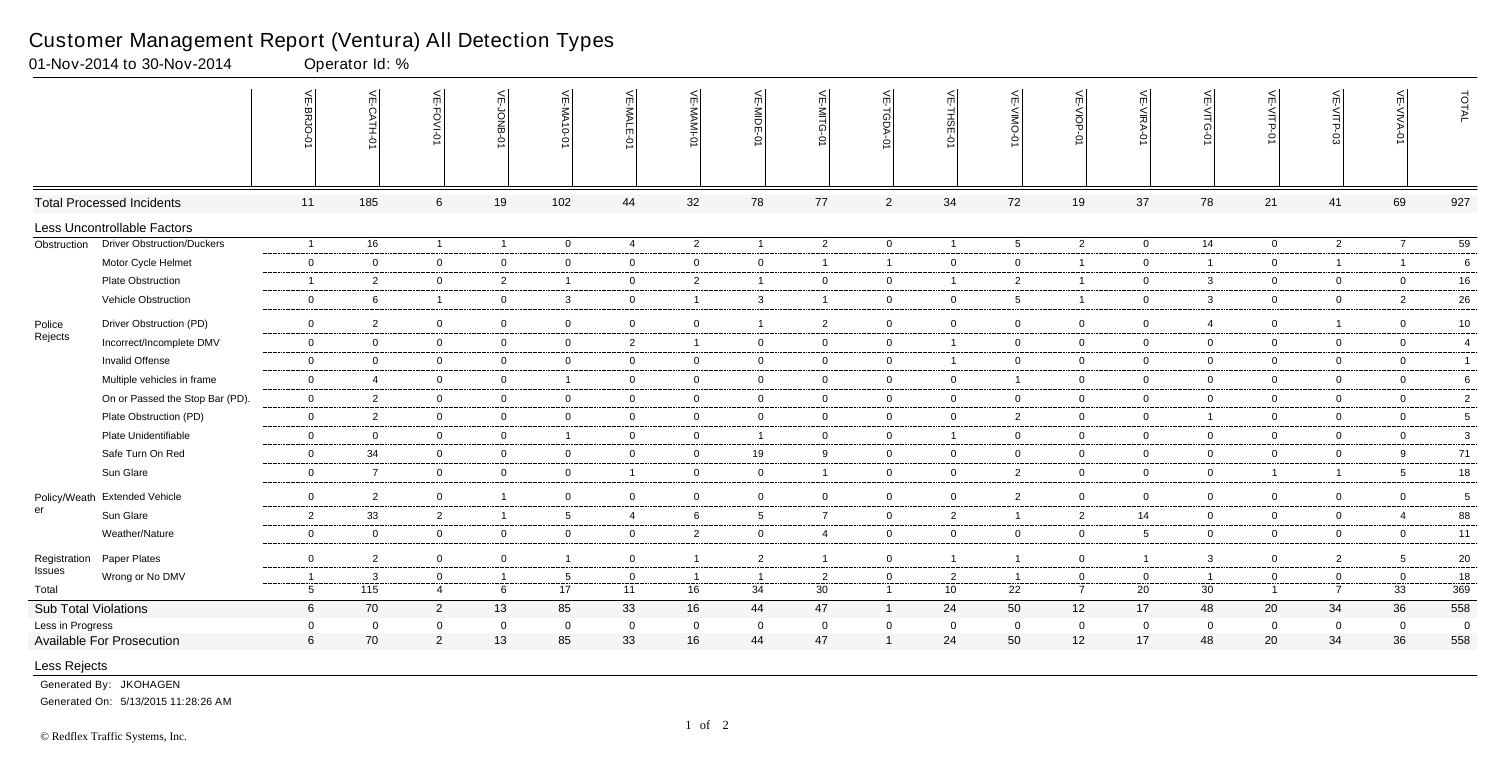|                              |                                   |            |           |            |            | 쉬<br><b>NA10-01</b> |            | 늦<br><b>NAM-</b> | 늦<br>≧<br>Fo<br>ò |            |            | $\circ$    | 늰         | 늰<br>$rac{1}{9}$ | 늦<br>∠<br>MRA<br>Š | ш         | $\leq$    |           |            | <b>TOTAL</b> |
|------------------------------|-----------------------------------|------------|-----------|------------|------------|---------------------|------------|------------------|-------------------|------------|------------|------------|-----------|------------------|--------------------|-----------|-----------|-----------|------------|--------------|
| Camera                       | Face Camera Flash                 | $1 - 17%$  | $0 - 00%$ | 1-50%      | $0 - 00\%$ | $0 - 00%$           | $0 - 00\%$ | $2 - 12%$        | $0 - 00%$         | $0 - 00%$  | $0 - 00%$  | $0 - 00%$  | 1-02%     | $0 - 00%$        | $0 - 00%$          | $0 - 00%$ | $0 - 00%$ | $0 - 00%$ | 1-03%      | 6-01%        |
| Malfunction                  | Face Camera Focus Blurry          | $0 - 00%$  | $0 - 00%$ | $0 - 00\%$ | $0 - 00\%$ | $0 - 00%$           | 0-00%      | 1-06%            | $0 - 00%$         | $0 - 00%$  | $0 - 00\%$ | $0 - 00\%$ | $0 - 00%$ | $0 - 00\%$       | $0 - 00%$          | $0 - 00%$ | $0 - 00%$ | $0 - 00%$ | $0 - 00\%$ | 1-00%        |
|                              | Face Not in Frame                 | $0 - 00\%$ | $0 - 00%$ | 1-50%      | $0 - 00\%$ | $0 - 00%$           | $0 - 00\%$ | $0 - 00\%$       | $0 - 00%$         | $0 - 00\%$ | $0 - 00%$  | $0 - 00%$  | 0-00%     | $0 - 00%$        | $0 - 00%$          | 2-04%     | $0 - 00%$ | 0-00%     | $0 - 00\%$ | 3-01%        |
|                              | Image Missing                     | $0 - 00\%$ | 1-01%     | $0 - 00\%$ | $0 - 00\%$ | $0 - 00%$           | 0-00%      | $0 - 00\%$       | $0 - 00%$         | $0 - 00\%$ | $0 - 00\%$ | $0 - 00%$  | $0 - 00%$ | $0 - 00\%$       | $0 - 00\%$         | $0 - 00%$ | $0 - 00%$ | $0 - 00%$ | $0 - 00\%$ | 1-00%        |
|                              | Misc Camera Issue                 | 1-17%      | $0 - 00%$ | 0-00%      | $0 - 00\%$ | 2-02%               | 0-00%      | 0-00%            | $0 - 00%$         | $0 - 00\%$ | $0 - 00\%$ | $0 - 00%$  | 0-00%     | 0-00%            | 1-06%              | $0 - 00%$ | $0 - 00%$ | $0 - 00%$ | $0 - 00\%$ | 4-01%        |
|                              | Plate Burn Out                    | $0 - 00\%$ | $0 - 00%$ | $0 - 00\%$ | $0 - 00\%$ | $0 - 00%$           | $0 - 00\%$ | 0-00%            | 2-05%             | $0 - 00\%$ | $0 - 00%$  | $0 - 00\%$ | 0-00%     | $0 - 00\%$       | $0 - 00\%$         | $0 - 00%$ | 1-05%     | 0-00%     | $0 - 00\%$ | 3-01%        |
|                              | Rear Plate Flash Inappropriate    | $0 - 00%$  | 1-01%     | $0 - 00\%$ | $0 - 00\%$ | $0 - 00%$           | $0 - 00\%$ | $0 - 00\%$       | $0 - 00%$         | $0 - 00\%$ | $0 - 00\%$ | $0 - 00%$  | $0 - 00%$ | $0 - 00\%$       | $0 - 00%$          | $0 - 00%$ | $0 - 00%$ | $0 - 00%$ | $0 - 00\%$ | 1-00%        |
|                              | Scene Image No Flash              | $0 - 00%$  | $0 - 00%$ | $0 - 00%$  | $0 - 00\%$ | $0 - 00%$           | $0 - 00%$  | 1-06%            | 2-05%             | $0 - 00%$  | $0 - 00%$  | $0 - 00%$  | 2-04%     | $0 - 00%$        | 0-00%              | $0 - 00%$ | $0 - 00%$ | $0 - 00%$ | $0 - 00\%$ | 5-01%        |
| Police                       | Driver Unidentifiable images poor | $0 - 00\%$ | 10-14%    | 0-00%      | $0 - 00\%$ | $0 - 00%$           | 3-09%      | 4-25%            | 1-02%             | 1-02%      | $0 - 00\%$ | $0 - 00%$  | 5-10%     | 1-08%            | $2 - 12%$          | 2-04%     | 2-10%     | 1-03%     | 2-06%      | 34-06%       |
| Rejects<br>Process<br>Issues | Too Old                           | 1-17%      | 8-11%     | $0 - 00\%$ | 1-08%      | $9 - 11%$           | 3-09%      | 1-06%            | 1-02%             | 4-09%      | 1-100%     | 2-08%      | 8-16%     | 2-17%            | $0 - 00%$          | 9-19%     | $0 - 00%$ | $0 - 00%$ | $6 - 17%$  | 56-10%       |
| Total                        |                                   | 3-50%      | 20-29%    | 2-100%     | 1-08%      | 11-13%              | 6-18%      | 9-56%            | $6 - 14%$         | 5-11%      | 1-100%     | 2-08%      | 16-32%    | $3 - 25%$        | 3-18%              | 13-27%    | $3 - 15%$ | 1-03%     | $9 - 25%$  | 114-20%      |
| <b>Approved Violations</b>   |                                   | 3-50%      | 50-71%    | $0 - 00\%$ | 12-92%     | 74-87%              | 27-82%     | 7-44%            | 38-86%            | 42-89%     | $0 - 00\%$ | 22-92%     | 34-68%    | $9 - 75%$        | 14-82%             | 35-73%    | 17-85%    | 33-97%    | 27-75%     | 444-80%      |
|                              | <b>Total Notices Printed</b>      | 3-50%      | 50-71%    | $0 - 00%$  | 12-92%     | 74-87%              | 27-82%     | 7-44%            | 38-86%            | 42-89%     | $0 - 00\%$ | 22-92%     | 34-68%    | 9-75%            | 14-82%             | 35-73%    | 17-85%    | 33-97%    | 27-75%     | 444-80%      |

Note: If you selected "All" from the "Approach:" drop down list, the statuses reflected in this report will only indicate the current

### Customer Management Report (Ventura) All Detection Types

01-Nov-2014 to 30-Nov-2014 Operator Id: %

Generated On: 5/13/2015 11:28:26 AM Generated By: JKOHAGEN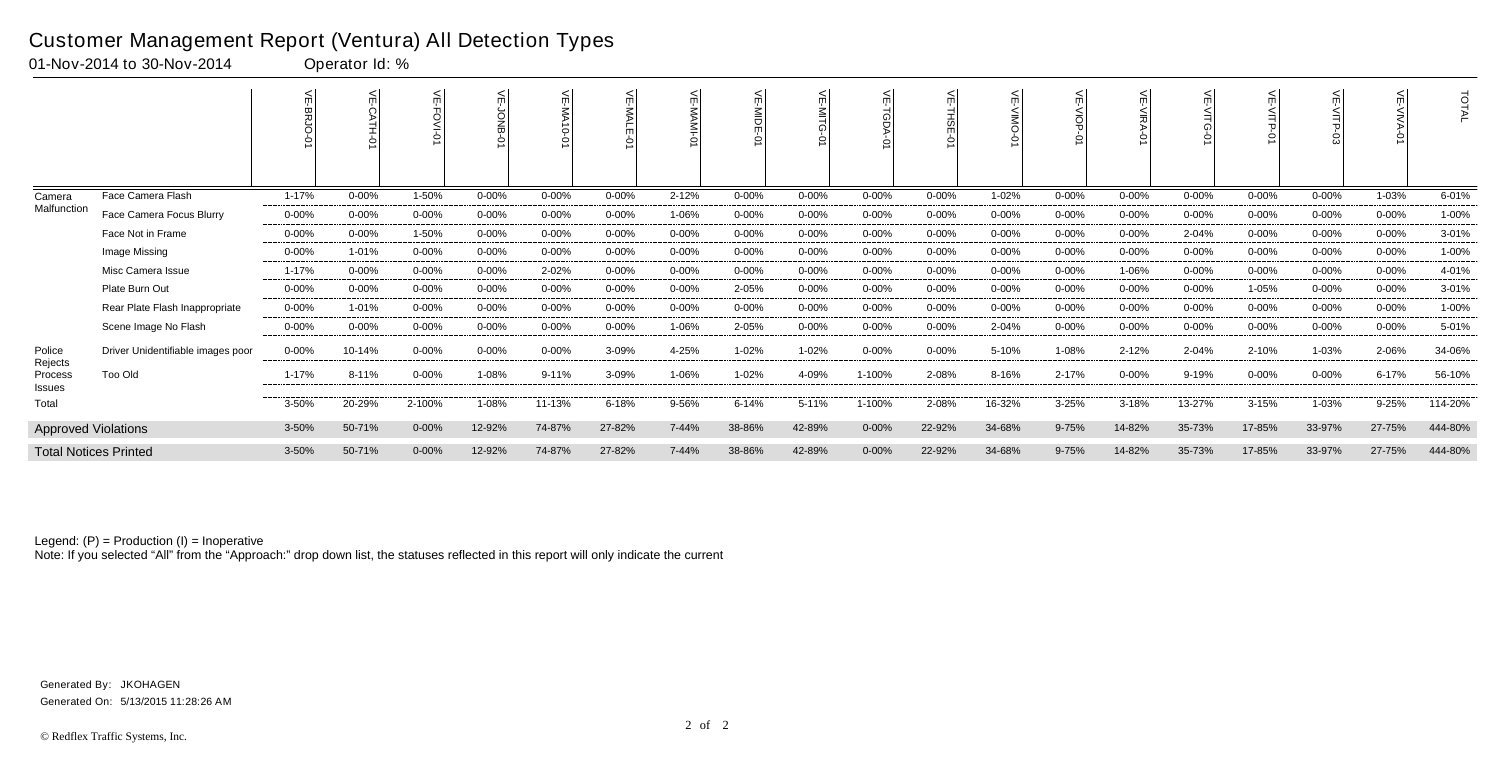|                        |                                     | VE-BRJO-                      | VE-CATH-0               | $\leq$                         | VE-JONB-<br>$\circ$ | VE-MA10-01           | VE-MALE-0            | VE-MAMI-0         | VE-MIDE-01           | $\leq$<br>E-MITG<br>ò | VE-TGDA-0                     | VE-THSE-01                    | VE-VIMO-0            | VE-VIOP-0                      | VE-VIRA-0          | $\leq$<br>D-31IV-3 | VE-VITP-01                    | VE-VITP-03          | VE-VIVA-0          | TOTAL          |
|------------------------|-------------------------------------|-------------------------------|-------------------------|--------------------------------|---------------------|----------------------|----------------------|-------------------|----------------------|-----------------------|-------------------------------|-------------------------------|----------------------|--------------------------------|--------------------|--------------------|-------------------------------|---------------------|--------------------|----------------|
|                        | <b>Total Processed Incidents</b>    | 18                            | 200                     | $\overline{2}$                 | 21                  | 109                  | 49                   | 51                | 99                   | 66                    | $\mathbf{3}$                  | 33                            | 86                   | 29                             | 51                 | 97                 | $\overline{5}$                | 34                  | 68                 | 1021           |
|                        | Less Uncontrollable Factors         |                               |                         |                                |                     |                      |                      |                   |                      |                       |                               |                               |                      |                                |                    |                    |                               |                     |                    |                |
| Obstruction            | <b>Driver Obstruction/Duckers</b>   | $\overline{1}$                | 26                      | $\overline{1}$                 | $\overline{1}$      | $\overline{1}$       | $\mathbf{3}$         | $\overline{4}$    | 2                    | $\overline{1}$        | $\overline{0}$                | $\overline{0}$                | 8                    | $\mathbf{1}$                   | 6                  | 18                 | $\overline{0}$                | $\overline{1}$      | $\overline{2}$     | 76             |
|                        | Motor Cycle Helmet                  | $\overline{0}$                | $\overline{\mathbf{1}}$ | $\overline{0}$                 | $\mathbf 0$         | $\overline{1}$       | $\mathbf{0}$         | $\mathbf 0$       | $\overline{0}$       | -1                    | $\mathbf 0$                   | $\overline{1}$                | 0                    | $\overline{0}$                 | $\overline{1}$     | $\overline{0}$     | $\overline{0}$                | $\mathbf 0$         | $\overline{1}$     | 6              |
|                        | Plate Obstruction                   | $\overline{1}$                | $\overline{4}$          | $\overline{0}$                 | $\overline{2}$      | $\overline{2}$       | $\mathbf{1}$         | $\overline{2}$    | $\mathbf 0$          | $\mathbf 0$           | $\mathbf{0}$                  | $\mathbf 0$                   | $\overline{1}$       | $\overline{0}$                 | $\mathbf 0$        | $\overline{0}$     | $\overline{0}$                | $\mathbf 0$         | $\mathbf 0$        | 13             |
|                        | Vehicle Obstruction                 | $\overline{0}$                | - 9                     | $\overline{0}$                 | $\overline{0}$      | $\overline{4}$       | $\overline{0}$       | 6                 | $\mathbf 0$          | -1                    | $\mathbf{1}$                  | -1                            | 10                   | $\overline{0}$                 | 2                  | 5                  | $\overline{0}$                | $\overline{1}$      | $\mathbf 0$        | 40             |
| Police                 | Citation Issued manually            | $\mathbf 0$                   | $\overline{0}$          | $\mathbf{0}$                   | $\mathbf 0$         | $\overline{0}$       | 1                    | $\mathbf 0$       | $\overline{0}$       | $\mathbf{0}$          | $\mathbf 0$                   | $\overline{0}$                | $\mathbf 0$          | $\overline{0}$                 | $\mathbf 0$        | $\mathbf 0$        | $\mathbf 0$                   | $\mathbf 0$         | $\mathbf 0$        | $\overline{1}$ |
| Rejects                | Driver Obstruction (PD)             | $\overline{1}$                | $\overline{1}$          | $\overline{0}$                 | $\overline{0}$      | $\overline{1}$       | $\mathbf{0}$         | $\mathbf 0$       | $\overline{1}$       | $\overline{2}$        | $\overline{0}$                | $\overline{0}$                | $\overline{1}$       | $\overline{0}$                 | $\mathbf 0$        | $\overline{1}$     | $\overline{0}$                | $\mathbf 0$         | $\overline{1}$     | $9\,$          |
|                        | <b>Emergency Vehicle Responding</b> | $\overline{0}$                | $\overline{1}$          | $\overline{0}$                 | $\overline{0}$      | $\mathbf 0$          | $\overline{0}$       | $\overline{0}$    | $\mathbf 0$          | $\mathbf 0$           | $\mathbf{0}$                  | $\mathbf 0$                   | $\mathbf 0$          | $\overline{0}$                 | $\overline{0}$     | $\overline{0}$     | $\overline{0}$                | 0                   | $\mathbf 0$        | $\mathbf{1}$   |
|                        | Incorrect/Incomplete DMV            | $\mathbf 0$                   | $\overline{0}$          | $\overline{0}$                 | $\overline{1}$      | $\overline{0}$       | $\overline{0}$       | $\mathbf 0$       | $\overline{0}$       | -1                    | $\mathbf 0$                   | $\overline{0}$                | $\mathbf 0$          | $\overline{0}$                 | $\overline{0}$     | $\mathbf 0$        | $\overline{0}$                | $\overline{0}$      | $\overline{0}$     | $\overline{2}$ |
|                        | Invalid Offense                     | $\mathbf 0$                   | $\overline{0}$          | $\overline{0}$                 | $\overline{0}$      | $\overline{1}$       | $\overline{0}$       | $\overline{0}$    | $\mathbf 0$          | $\overline{0}$        | $\mathbf 0$                   | $\mathbf 0$                   | $\overline{0}$       | $\overline{0}$                 | $\overline{0}$     | $\overline{0}$     | $\overline{0}$                | $\overline{0}$      | $\mathbf 0$        | $\overline{1}$ |
|                        | Multiple vehicles in frame          | $\mathbf 0$                   | $\overline{7}$          | $\overline{0}$                 | $\mathbf 0$         | $\mathbf 0$          | $\overline{0}$       | $\mathbf 0$       | $\overline{0}$       | $\overline{0}$        | $\mathbf 0$                   | $\overline{0}$                | $\mathbf 0$          | $\overline{0}$                 | $\overline{0}$     | $\overline{1}$     | $\overline{0}$                | $\mathbf 0$         | $\overline{0}$     | 8              |
|                        | On or Passed the Stop Bar (PD).     | $\overline{0}$                | 2                       | $\overline{0}$                 | $\overline{2}$      | $\overline{0}$       | $\mathbf{0}$         | $\overline{0}$    | $\overline{0}$       | $\mathbf{0}$          | $\mathbf 0$                   | $\mathbf 0$                   | $\mathbf 0$          | $5\overline{)}$                | $\mathbf 0$        | $\overline{0}$     | $\overline{0}$                | $\mathbf 0$         | $\overline{0}$     | 9              |
|                        | Plate Obstruction (PD)              | $\overline{0}$                | $\overline{0}$          | $\overline{0}$                 | $\overline{1}$      | $\overline{1}$       | $\mathbf{1}$         | $\overline{0}$    | $\overline{1}$       | $\overline{0}$        | $\mathbf{0}$                  | $\mathbf 0$                   | $\mathbf 0$          | $\overline{0}$                 | $\mathbf 0$        | $\overline{0}$     | $\overline{0}$                | $\mathbf 0$         | $\mathbf 0$        | $\overline{4}$ |
|                        | Plate Unidentifiable                | $\overline{1}$                | $\overline{0}$          | $\overline{0}$                 | $\overline{0}$      | $\mathbf 0$          | $\mathbf{1}$         | $\overline{0}$    | $\overline{0}$       | $\overline{0}$        | $\overline{0}$                | $\overline{0}$                | $\overline{0}$       | $\overline{0}$                 | $\overline{0}$     | $\overline{0}$     | $\overline{0}$                | $\overline{0}$      | $\mathbf 0$        | $\overline{2}$ |
|                        | Safe Turn On Red                    | $\overline{0}$                | 26                      | $\overline{0}$                 | $\overline{0}$      | $\overline{0}$       | $\mathbf 0$          | $\mathbf 0$       | 26                   | $\overline{7}$        | $\overline{0}$                | $\mathbf 0$                   | $\mathbf 0$          | $\overline{0}$                 | $\mathbf 0$        | $\overline{0}$     | $\overline{0}$                | $\overline{0}$      | 6                  | 65             |
|                        | Sun Glare                           | $\mathbf{3}$                  | $\overline{1}$          | $\overline{0}$                 | $\overline{0}$      | $\mathbf 0$          | $\overline{0}$       | $\overline{2}$    | $\overline{0}$       | $\mathbf{0}$          | $\mathbf{0}$                  | $\overline{0}$                | $\overline{0}$       | $\overline{0}$                 | $\mathbf 0$        | $\overline{0}$     | $\overline{0}$                | $\mathbf 0$         | $\overline{0}$     | 6              |
|                        | Policy/Weath Extended Vehicle       | $\mathbf 0$                   | $\overline{2}$          | $\overline{0}$                 | $\overline{0}$      | $\overline{0}$       | $\mathbf{0}$         | $\overline{0}$    | $\mathbf 0$          | $\mathbf 0$           | $\mathbf{0}$                  | $\overline{0}$                | 3                    | $\overline{0}$                 | $\mathbf 0$        | $\overline{0}$     | $\overline{0}$                | $\overline{0}$      | $\mathbf 0$        | 5              |
| er                     | Sun Glare                           | $\mathbf 0$                   | 20                      | $\overline{1}$                 | $\overline{2}$      | $\mathbf 0$          | $\overline{4}$       | 10                | $\overline{1}$       | 5                     | $\mathbf 0$                   | $\mathbf{3}$                  | $\overline{2}$       | 3 <sup>1</sup>                 | 15                 | $\overline{2}$     | $\overline{0}$                | 0                   | 9                  | 77             |
|                        |                                     |                               |                         |                                |                     |                      |                      |                   |                      |                       |                               |                               |                      |                                |                    |                    |                               |                     |                    |                |
| Registration<br>Issues | Paper Plates                        | $\overline{0}$                | $\overline{7}$          | $\overline{0}$                 | $\overline{0}$      | $\overline{2}$       | $\mathbf{1}$         | 5                 | $\overline{2}$       | $\overline{2}$        | $\mathbf 0$                   | 2                             | $\mathbf 0$          | $\mathbf{1}$                   | 2                  | 3 <sup>1</sup>     | $\overline{0}$                | $\mathbf 0$         | $\mathbf{3}$       | $30\,$         |
| Total                  | Wrong or No DMV                     | $\mathbf 0$<br>$\overline{7}$ | $\overline{0}$<br>107   | $\mathbf{0}$<br>$\overline{2}$ | $\mathbf 0$<br>9    | $\overline{2}$<br>15 | $\overline{2}$<br>14 | $\mathbf 0$<br>29 | $\overline{4}$<br>37 | 21                    | $\mathbf 0$<br>$\overline{1}$ | $\mathbf 0$<br>$\overline{7}$ | $\overline{1}$<br>26 | $\mathbf 0$<br>10 <sup>°</sup> | $\mathbf{3}$<br>29 | 31                 | $\overline{0}$<br>$\mathbf 0$ | 0<br>$\overline{2}$ | $\mathbf{3}$<br>25 | 17<br>372      |
| Sub Total Violations   |                                     | 11                            | 93                      | $\mathbf 0$                    | 12                  | 94                   | 35                   | 22                | 62                   | 45                    | $\overline{2}$                | 26                            | 60                   | 19                             | 22                 | 66                 | $5\overline{)}$               | 32                  | 43                 | 649            |
| Less in Progress       |                                     | $\overline{0}$                | $\overline{0}$          | $\mathbf{0}$                   | $\overline{0}$      | $\overline{0}$       | $\mathbf{0}$         | $\mathbf 0$       | $\overline{0}$       | $\Omega$              | $\overline{0}$                | $\overline{0}$                | $\overline{0}$       | $\mathbf 0$                    | $\overline{0}$     | $\mathbf 0$        | $\overline{0}$                | $\mathbf 0$         | $\mathbf 0$        | $\overline{0}$ |
|                        | Available For Prosecution           | 11                            | 93                      | $\Omega$                       | 12                  | 94                   | 35                   | 22                | 62                   | 45                    | $\overline{2}$                | 26                            | 60                   | 19                             | 22                 | 66                 | 5                             | 32                  | 43                 | 649            |

01-Dec-2014 to 31-Dec-2014 Operator Id: %

Generated On: 5/13/2015 11:28:50 AM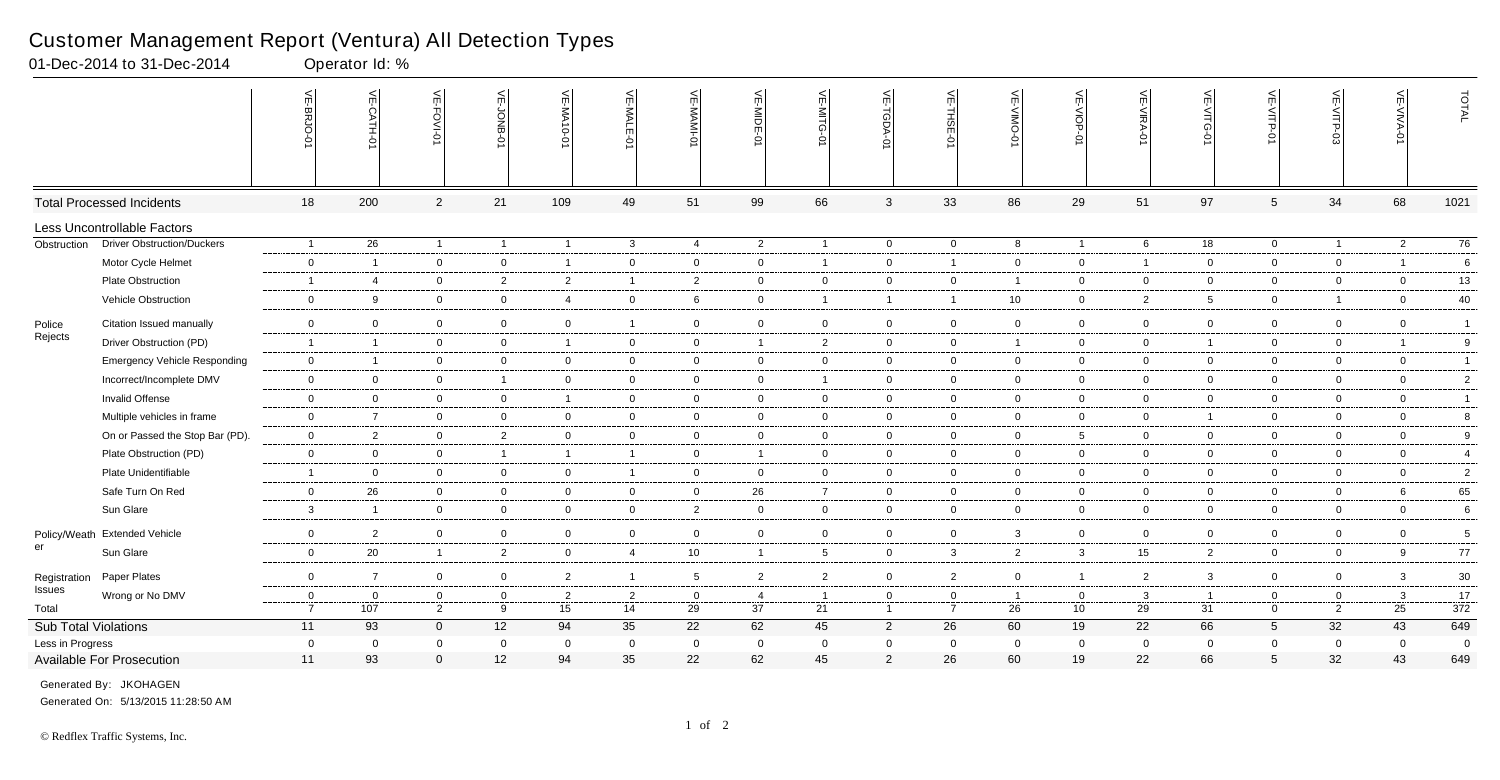|                            |                                   |           | 븻<br><b>CATH-01</b> | ĕ<br><b>O&gt;IV-0</b> | ਜ          | 닞<br>$\overline{\mathsf{S}}$<br>$0-0$ |           | $\leq$    | 닞<br>흶<br>ò | 늰<br>$\leq$ | $\leq$<br>TGDA | ے<br>THSE<br>Ò | m         | $\leq$    | ⋇<br>ᅌ    | ¥<br>○    | VE-VITP-01 |           | ਜ<br>ò     | TOTAL   |
|----------------------------|-----------------------------------|-----------|---------------------|-----------------------|------------|---------------------------------------|-----------|-----------|-------------|-------------|----------------|----------------|-----------|-----------|-----------|-----------|------------|-----------|------------|---------|
| Less Rejects               |                                   |           |                     |                       |            |                                       |           |           |             |             |                |                |           |           |           |           |            |           |            |         |
| Camera                     | Face Camera Flash                 | $0 - 00%$ | $0 - 00%$           | $0 - 00%$             | 0-00%      | $0 - 00%$                             | $0 - 00%$ | 1-05%     | $0 - 00%$   | 0-00%       | $0 - 00%$      | $0 - 00%$      | 1-02%     | $0 - 00%$ | $0 - 00%$ | $0 - 00%$ | $0 - 00%$  | $0 - 00%$ | $0 - 00%$  | 2-00%   |
| Malfunction                | Face Camera Focus Blurry          | $0 - 00%$ | $0 - 00%$           | 0-00%                 | $0 - 00\%$ | $0 - 00%$                             | 0-00%     | 0-00%     | $0 - 00%$   | $0 - 00%$   | $0 - 00\%$     | $0 - 00%$      | 1-02%     | $0 - 00%$ | $0 - 00%$ | $0 - 00%$ | $0 - 00%$  | $0 - 00%$ | $0 - 00%$  | 1-00%   |
|                            | Face Not in Frame                 | $0 - 00%$ | $0 - 00%$           | $0 - 00%$             | $0 - 00%$  | $0 - 00%$                             | $0 - 00%$ | 2-09%     | $0 - 00%$   | $0 - 00%$   | 1-50%          | $1 - 04%$      | 1-02%     | 3-16%     | $0 - 00%$ | 2-03%     | $0 - 00%$  | $0 - 00%$ | 0-00%      | 10-02%  |
|                            | Misc Camera Issue                 | 1-09%     | 46-49%              | 0-00%                 | $0 - 00%$  | 1-01%                                 | 1-03%     | 2-09%     | $0 - 00%$   | $0 - 00%$   | $0 - 00%$      | $0 - 00%$      | 1-02%     | $0 - 00%$ | $0 - 00%$ | $0 - 00%$ | $0 - 00%$  | 1-03%     | $0 - 00%$  | 53-08%  |
|                            | Rear Plate Flash Inappropriate    | $0 - 00%$ | $0 - 00%$           | 0-00%                 | $0 - 00%$  | $0 - 00%$                             | 0-00%     | $0 - 00%$ | $0 - 00%$   | $0 - 00%$   | $0 - 00%$      | $0 - 00%$      | 1-02%     | $0 - 00%$ | $0 - 00%$ | $0 - 00%$ | $0 - 00%$  | $0 - 00%$ | $0 - 00%$  | 1-00%   |
|                            | Scene Image No Flash              | $0 - 00%$ | $0 - 00%$           | $0 - 00%$             | 0-00%      | $0 - 00%$                             | $0 - 00%$ | 1-05%     | 1-02%       | $0 - 00%$   | $0 - 00%$      | $0 - 00%$      | $9 - 15%$ | $0 - 00%$ | $0 - 00%$ | $0 - 00%$ | 0-00%      | $0 - 00%$ | 0-00%      | 11-02%  |
| Police                     | Driver Unidentifiable images poor | 4-36%     | 7-08%               | $0 - 00%$             | 1-08%      | 1-01%                                 | 4-11%     | 5-23%     | $0 - 00%$   | $0 - 00%$   | $0 - 00%$      | $0 - 00%$      | 6-10%     | $0 - 00%$ | 2-09%     | 5-08%     | $0 - 00%$  | $0 - 00%$ | $0 - 00%$  | 35-05%  |
| Rejects                    | <b>Incorrect Speed</b>            | $0 - 00%$ | $0 - 00%$           | 0-00%                 | $0 - 00%$  | $0 - 00%$                             | $0 - 00%$ | $0 - 00%$ | $0 - 00%$   | $0 - 00%$   | $0 - 00%$      | 1-04%          | $0 - 00%$ | $0 - 00%$ | $0 - 00%$ | $0 - 00%$ | $0 - 00%$  | $0 - 00%$ | $0 - 00%$  | 1-00%   |
|                            | No Images                         | $0 - 00%$ | $0 - 00%$           | 0-00%                 | $0 - 00\%$ | 1-01%                                 | 0-00%     | $0 - 00%$ | $0 - 00%$   | $0 - 00%$   | $0 - 00%$      | $0 - 00%$      | $0 - 00%$ | $0 - 00%$ | $0 - 00%$ | $0 - 00%$ | $0 - 00%$  | $0 - 00%$ | $0 - 00\%$ | 1-00%   |
|                            | Unclear Scene Image               | $0 - 00%$ | 1-01%               | 0-00%                 | $0 - 00%$  | $0 - 00%$                             | $0 - 00%$ | $0 - 00%$ | $0 - 00%$   | $0 - 00%$   | $0 - 00%$      | $0 - 00%$      | $0 - 00%$ | $0 - 00%$ | $0 - 00%$ | $0 - 00%$ | $0 - 00%$  | $0 - 00%$ | $0 - 00%$  | 1-00%   |
| Process<br><b>Issues</b>   | <b>Too Old</b>                    | 2-18%     | 4-04%               | $0 - 00%$             | 3-25%      | 12-13%                                | 12-34%    | 2-09%     | 14-23%      | 10-22%      | 0-00%          | 8-31%          | 4-07%     | 2-11%     | 4-18%     | 10-15%    | 1-20%      | 6-19%     | 7-16%      | 101-16% |
| Total                      |                                   | 7-64%     | 58-62%              | $0 - 00%$             | 4-33%      | 15-16%                                | 17-49%    | 13-59%    | 15-24%      | 10-22%      | $1 - 50%$      | 10-38%         | 24-40%    | 5-26%     | $6 - 27%$ | 17-26%    | $1 - 20%$  | 7-22%     | 7-16%      | 217-33% |
| <b>Approved Violations</b> |                                   | 4-36%     | 35-38%              | $0 - 00\%$            | 8-67%      | 79-84%                                | 18-51%    | $9 - 41%$ | 47-76%      | 35-78%      | 1-50%          | 16-62%         | 36-60%    | 14-74%    | 16-73%    | 49-74%    | 4-80%      | 25-78%    | 36-84%     | 432-67% |
|                            | <b>Total Notices Printed</b>      | 4-36%     | 35-38%              | $0 - 00%$             | 8-67%      | 79-84%                                | 18-51%    | $9 - 41%$ | 47-76%      | 35-78%      | 1-50%          | 16-62%         | 36-60%    | 14-74%    | 16-73%    | 49-74%    | 4-80%      | 25-78%    | 36-84%     | 432-67% |

Note: If you selected "All" from the "Approach:" drop down list, the statuses reflected in this report will only indicate the current

### Customer Management Report (Ventura) All Detection Types

01-Dec-2014 to 31-Dec-2014 Operator Id: %

Generated On: 5/13/2015 11:28:50 AM Generated By: JKOHAGEN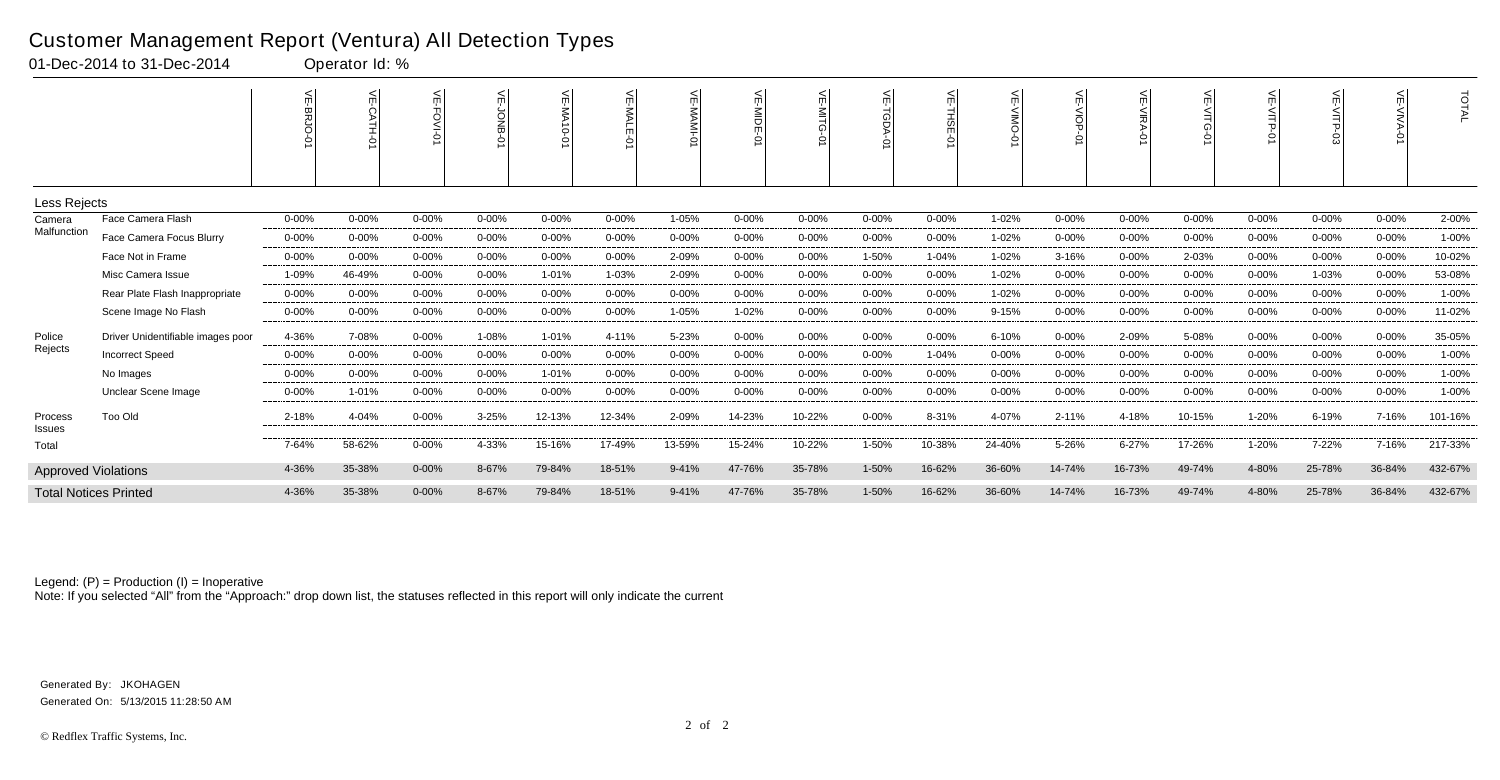|              |                                     | 븻<br><b>BRJO</b> | 닞<br>-CATH-0             | $\leq$                  | VE-JONB        | VE-MA10-01     | VE-MALE-01     | VE-MAMI-0      | VE-MIDE-01     | $\leq$<br>-NITG<br>ò | VE-TGDA-0      | VE-THSE-01     | $\frac{1}{2}$<br>-ONIA-<br>ò | VE-VIOP-<br>$\vec{S}$ | VE-VIRA-0      | $\mathrel{\mathop{\leq_{\mathrm{m}}}}$<br>-VITG<br>Ò | VE-VITP-01      | VE-VITP-03     | VE-VIVA-01      | TOTAL          |
|--------------|-------------------------------------|------------------|--------------------------|-------------------------|----------------|----------------|----------------|----------------|----------------|----------------------|----------------|----------------|------------------------------|-----------------------|----------------|------------------------------------------------------|-----------------|----------------|-----------------|----------------|
|              | <b>Total Processed Incidents</b>    | 229              | 2177                     | 55                      | 249            | 1712           | 469            | 458            | 1161           | 969                  | 82             | 616            | 1013                         | 217                   | 543            | 874                                                  | 576             | 651            | 873             | 12924          |
|              | Less Uncontrollable Factors         |                  |                          |                         |                |                |                |                |                |                      |                |                |                              |                       |                |                                                      |                 |                |                 |                |
| Obstruction  | <b>Driver Obstruction/Duckers</b>   | 27               | 286                      | 13                      | 14             | 63             | 49             | 64             | 27             | 64                   | $\mathbf{3}$   | 22             | 74                           | 29                    | 63             | 168                                                  | 18              | 23             | 70              | 1077           |
|              | Motor Cycle Helmet                  | $\overline{1}$   | $\overline{4}$           | $\overline{0}$          | $\overline{0}$ | 10             | 1              | $\overline{1}$ | $\mathbf{3}$   | 9                    | $\mathbf{1}$   | $\overline{4}$ | $\overline{4}$               | $\overline{1}$        | -5             | $\overline{2}$                                       | $\overline{0}$  | $\overline{2}$ | $\overline{7}$  | 55             |
|              | Plate Obstruction                   | 10               | 17                       | $\overline{0}$          | 19             | 25             | 8              | 6              | 12             | $\mathbf{3}$         | $\overline{2}$ | 13             | 27                           | $\overline{2}$        | $\overline{1}$ | $\overline{7}$                                       | 6               | $\mathbf 0$    | 19              | 177            |
|              | <b>Signal Obstruction</b>           | $\mathbf 0$      | $\overline{2}$           | $\overline{0}$          | $\mathbf 0$    | $\mathbf 0$    | $\mathbf{3}$   | $\mathbf 0$    | $\mathbf 0$    | $\mathbf 0$          | $\mathbf 0$    | $\mathbf 0$    | 0                            | $\mathbf 0$           | $\overline{0}$ | $\mathbf 0$                                          | $\mathbf 0$     | 0              | $\mathbf 0$     | 5              |
|              | Vehicle Obstruction                 | 9                | 101                      | $\overline{2}$          | $\overline{4}$ | 62             | 3              | 44             | 12             | 10                   | 10             | 18             | 52                           | $\mathbf{3}$          | 14             | 52                                                   | 12              | 10             | 14              | 432            |
| Police       | Citation Issued manually            | $\boldsymbol{0}$ | $\overline{0}$           | $\mathbf 0$             | $\mathbf 0$    | $\overline{1}$ | 1              | $\mathbf 0$    | $\overline{0}$ | $\mathbf 0$          | $\mathbf 0$    | $\overline{0}$ | $\mathbf 0$                  | $\mathbf 0$           | $\mathbf 0$    | $\mathbf 0$                                          | $\mathbf 0$     | 0              | $\overline{0}$  | $\overline{2}$ |
| Rejects      | Driver Obstruction (PD)             | $\mathbf{3}$     | 18                       | $\overline{0}$          | $\overline{0}$ | 15             | $\overline{2}$ | $\mathbf 0$    | 8              | 18                   | $\mathbf{1}$   | 5              | $5\overline{5}$              | $\overline{1}$        | $\mathbf{3}$   | 15                                                   | $5\overline{)}$ | 11             | 5               | 115            |
|              | <b>Emergency Vehicle Responding</b> | $\mathbf 0$      | $\overline{\phantom{0}}$ | $\overline{0}$          | $\mathbf 0$    | $\mathbf 0$    | $\mathbf{0}$   | $\mathbf 0$    | $\overline{0}$ | $\mathbf 0$          | $\mathbf 0$    | $\overline{0}$ | 0                            | $\overline{0}$        | $\Omega$       | $\overline{0}$                                       | $\mathbf 0$     | 0              | $\overline{0}$  | $\overline{1}$ |
|              | <b>Funeral Procession/Police</b>    | $\overline{0}$   | $\overline{0}$           | $\mathbf 0$             | $\overline{0}$ | $\overline{0}$ | $\mathbf 0$    | $\mathbf 0$    | $\overline{1}$ | $\mathbf{1}$         | $\mathbf{0}$   | $\mathbf 0$    | $\mathbf 0$                  | $\overline{0}$        | $\mathbf 0$    | $\mathbf 0$                                          | $\overline{0}$  | $\mathbf 0$    | $\mathbf 0$     | $\overline{2}$ |
|              | Gender Mismatch                     | $\mathbf 0$      | $\overline{1}$           | $\overline{0}$          | $\overline{0}$ | $\overline{1}$ | $\overline{0}$ | $\overline{0}$ | $\overline{1}$ | $\overline{0}$       | $\overline{0}$ | $\overline{0}$ | $\overline{2}$               | $\overline{0}$        | $\overline{0}$ | $\overline{1}$                                       | $\overline{0}$  | $\overline{0}$ | $\overline{0}$  | 6              |
|              | Incorrect/Incomplete DMV            | $\overline{2}$   | 3                        | $\overline{0}$          | $\overline{2}$ | $\mathbf{3}$   | $\overline{2}$ | $\overline{1}$ | $\overline{1}$ | $\overline{1}$       | $\mathbf{0}$   | $\overline{4}$ | $\overline{4}$               | $\overline{1}$        | $\overline{1}$ | 8                                                    | $\overline{2}$  | $\overline{0}$ | $\mathbf 0$     | 35             |
|              | Invalid Offense                     | $\mathbf 0$      | $\overline{0}$           | $\mathbf 0$             | $\mathbf{0}$   | $\overline{2}$ | $\mathbf 0$    | $\overline{0}$ | $\mathbf 0$    | $\mathbf{0}$         | $\mathbf{0}$   | $\overline{2}$ | 0                            | $\overline{0}$        | $\mathbf 0$    | $\mathbf 0$                                          | $\mathbf 0$     | $\mathbf 0$    |                 | 5              |
|              | Multiple vehicles in frame          | $\mathbf 0$      | 54                       | $\overline{0}$          | $\overline{0}$ | - 5            | $\mathbf{1}$   | $\overline{1}$ | $\overline{1}$ | $\Omega$             | $\overline{0}$ | $\overline{1}$ | 3                            | $\overline{0}$        | $\overline{0}$ | $\mathbf{3}$                                         | $\overline{0}$  | $\overline{0}$ | -1              | $70\,$         |
|              | On or Passed the Stop Bar (PD).     | $\overline{1}$   | 8                        | $\overline{0}$          | 8              | $\overline{2}$ | $\overline{2}$ | $\overline{0}$ | $\overline{0}$ | $\mathbf 0$          | $\overline{0}$ | $\overline{0}$ | 3                            | 20                    | $\overline{1}$ | $\overline{1}$                                       | $\overline{0}$  | 0              | $\overline{2}$  | 48             |
|              | Plate Obstruction (PD)              | $\mathbf{3}$     | $\overline{4}$           | $\mathbf 0$             | $\overline{4}$ | $\overline{4}$ | $\overline{4}$ | $\overline{1}$ | $\overline{4}$ | $\overline{2}$       | $\mathbf{0}$   | $\mathbf 0$    | 8                            | $\overline{0}$        | $\mathbf 0$    | $\overline{2}$                                       | $\mathbf{3}$    | 0              | $\overline{1}$  | 40             |
|              | Plate Unidentifiable                | $\mathbf{3}$     | $\overline{2}$           | $\overline{\mathbf{1}}$ | $\overline{4}$ | 6              | $\overline{2}$ | $\overline{1}$ | $\mathbf{3}$   | $\mathbf{1}$         | $\overline{1}$ | $\overline{2}$ | 5                            | $\overline{2}$        | $\mathbf 0$    |                                                      | $\overline{0}$  | $\overline{1}$ | $5\overline{5}$ | 40             |
|              | <b>Police Discretion</b>            | $\mathbf 0$      | $\overline{0}$           | $\overline{0}$          | $\mathbf 0$    | $\mathbf 0$    | $\overline{0}$ | $\mathbf 0$    | $\mathbf 0$    | $\mathbf 0$          | $\mathbf 0$    | $\overline{2}$ | $\mathbf 0$                  | $\overline{0}$        | $\overline{0}$ | $\overline{0}$                                       | $\overline{2}$  | $\mathbf 0$    | $\mathbf 0$     | $\overline{4}$ |
|              | Safe Turn On Red                    | $\overline{0}$   | 479                      | $\overline{0}$          | $\overline{0}$ | $\overline{1}$ | $\overline{0}$ | $\overline{0}$ | 348            | 57                   | $\overline{0}$ | $\overline{1}$ | $\overline{0}$               | $\overline{0}$        | $\overline{0}$ | $\overline{0}$                                       | $\mathbf{1}$    | $\overline{1}$ | 131             | 1019           |
|              | Sun Glare                           | 9                | 94                       | $\overline{4}$          | 12             | 47             | 24             | 20             | 12             | 22                   | $\overline{2}$ | 19             | 26                           | 9                     | 35             | 27                                                   | 15              | 31             | 39              | 447            |
|              | <b>Weather Conditions</b>           | $\mathbf 0$      | $\overline{0}$           | $\overline{0}$          | $\overline{0}$ | $\overline{0}$ | $\overline{0}$ | $\mathbf 0$    | $\overline{0}$ | $\overline{0}$       | $\overline{0}$ | $\overline{0}$ | $\overline{0}$               | $\overline{0}$        | $\overline{0}$ |                                                      | $\overline{0}$  | $\overline{0}$ | $\overline{0}$  | $\overline{1}$ |
| Policy/Weath | <b>Extended Vehicle</b>             | $\overline{2}$   | 12                       | $\overline{0}$          | $\overline{4}$ | 14             | $\mathbf{0}$   | $\mathbf{3}$   | $\mathbf 0$    | $\overline{4}$       | $\overline{0}$ | $\mathbf{3}$   | 63                           | $\overline{1}$        | $\mathbf 0$    | $\overline{0}$                                       | $\overline{0}$  | 0              | $\overline{7}$  | 113            |
| er           | Sun Glare                           | $37\,$           | 227                      | 19                      | 11             | 100            | 77             | 132            | 28             | 110                  | 13             | 44             | 30                           | 28                    | 169            | 56                                                   | 25              | 49             | 123             | 1278           |
|              | Weather/Nature                      | $\overline{2}$   | $\overline{\mathbf{1}}$  | $\overline{0}$          | $\mathbf 0$    | $\mathbf{3}$   | 1              | $\overline{2}$ | $\mathbf{0}$   | 6                    | $\overline{0}$ | $\overline{0}$ | $\overline{0}$               | $\overline{2}$        | 7              | $\mathbf{0}$                                         | $\overline{0}$  | $\overline{2}$ | $\overline{0}$  | 26             |

01-Jan-2014 to 31-Dec-2014 Qperator Id: %

Generated On: 5/13/2015 11:37:44 AM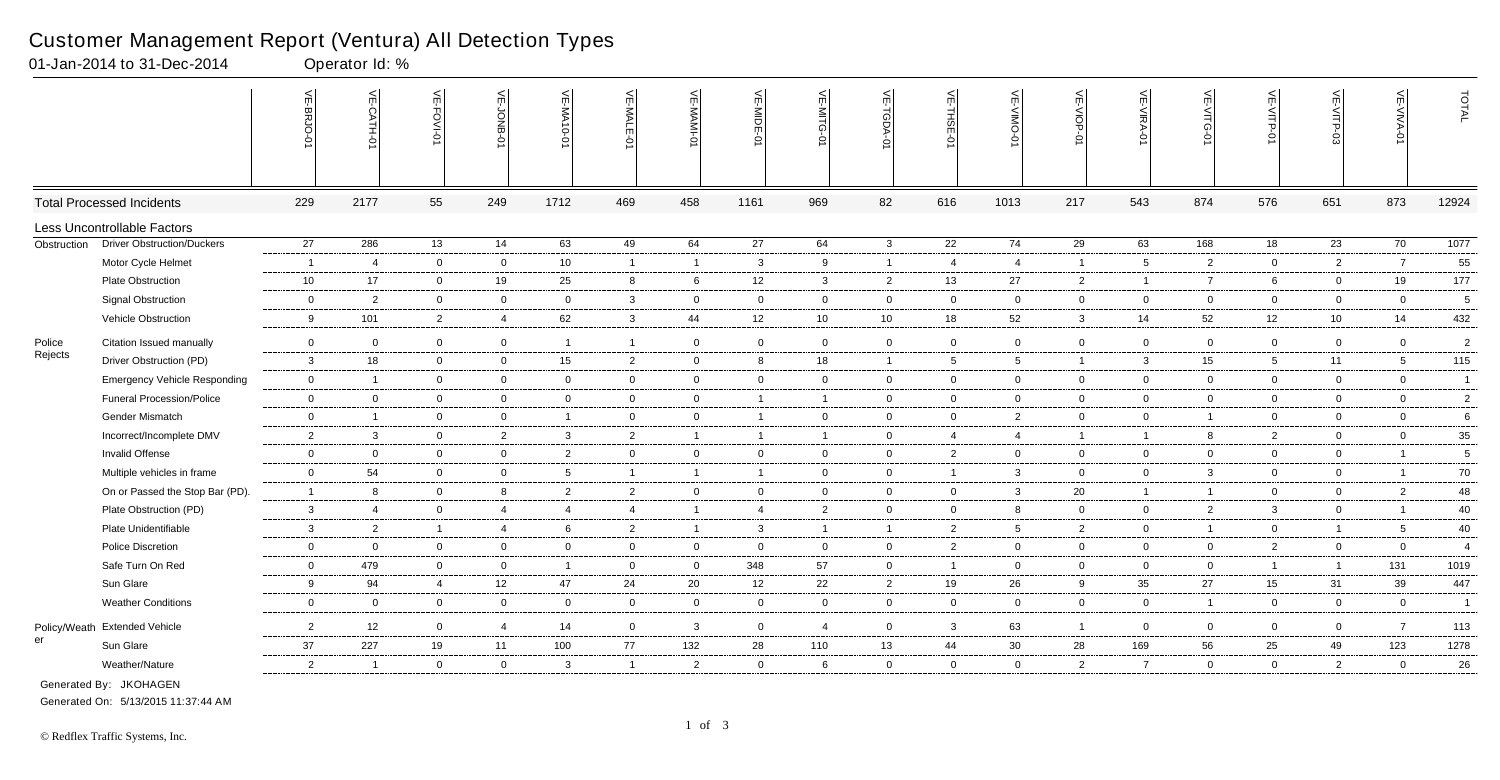|                             |                                   | m                       | $\leq$<br>CATH.<br>ò | 븻<br>O-IVO:    | ⋚<br>-jOKB     | VE-MA10-01     | VE-MALE-0    | VE-MAMI-0      | VE-MIDE-01     | $\leq$<br>Μ    | VE-TGDA-C      | ⊭<br>THSE-0    | 닞           | VE-VIOP-       | VE-VIRA-01 | 븻<br><b>E-VITG-</b><br>Ò | VE-VITP-01  | VE-VITP-03     | ے<br>-VIVA-    | TOTAL          |
|-----------------------------|-----------------------------------|-------------------------|----------------------|----------------|----------------|----------------|--------------|----------------|----------------|----------------|----------------|----------------|-------------|----------------|------------|--------------------------|-------------|----------------|----------------|----------------|
| Registration                | Can Not Identify State            | $\mathbf 0$             | $\overline{0}$       | $\mathbf 0$    | $\overline{0}$ | $\mathbf 0$    | $\mathbf{0}$ | $\mathbf 0$    | $\overline{0}$ | $\overline{0}$ | $\mathbf 0$    | $\overline{0}$ |             | $\mathbf 0$    | $\Omega$   | $\overline{0}$           | $\mathbf 0$ | $\overline{0}$ | $\mathbf 0$    | $\overline{1}$ |
| Issues                      | Out of Country Plate              | $\mathbf 0$             | $\overline{2}$       | $\overline{0}$ | $\overline{2}$ | -1             | $\mathbf 0$  | 0              | $\overline{0}$ | $\overline{2}$ | $\mathbf 0$    | $\overline{1}$ | $\mathbf 0$ | $\mathbf{0}$   | $\Omega$   | $\overline{0}$           | $\mathbf 0$ | $\overline{0}$ | $\overline{2}$ | 10             |
|                             | Paper Plates                      | 5                       | 58                   | $\mathbf 0$    | 15             | 35             | 12           | 18             | 28             | 24             | 3              | 13             | 25          | 2              | 10         | 19                       | 8           | 16             | 33             | 324            |
|                             | Wrong or No DMV                   | $\overline{4}$          | 39                   | $\Omega$       | 11             | 35             | 9            | -5             | 32             | 20             | $\overline{1}$ | 17             | 23          | $\overline{2}$ | 12         | 13                       | 16          | 29             | 16             | 284            |
| Total                       |                                   | 118                     | 1413                 | 39             | 110            | 435            | 201          | 299            | 521            | 354            | 37             | 171            | 355         | 103            | 321        | 376                      | 113         | 175            | 476            | 5617           |
| <b>Sub Total Violations</b> |                                   | 111                     | 764                  | 16             | 139            | 1277           | 268          | 159            | 640            | 615            | 45             | 445            | 658         | 114            | 222        | 498                      | 463         | 476            | 397            | 7307           |
| Less in Progress            |                                   | $\overline{\mathbf{0}}$ | $\Omega$             | $\mathbf{0}$   | $\overline{0}$ | $\overline{0}$ | $\mathbf 0$  | $\overline{0}$ | $\overline{0}$ | $\Omega$       | $\mathbf 0$    | - 0            | $\Omega$    | $\mathbf 0$    | $\Omega$   | $\overline{0}$           | $\mathbf 0$ | $\overline{0}$ | $\Omega$       | $\Omega$       |
|                             | <b>Available For Prosecution</b>  | 111                     | 764                  | 16             | 139            | 1277           | 268          | 159            | 640            | 615            | 45             | 445            | 658         | 114            | 222        | 498                      | 463         | 476            | 397            | 7307           |
| Less Rejects                |                                   |                         |                      |                |                |                |              |                |                |                |                |                |             |                |            |                          |             |                |                |                |
| Camera                      | <b>Digital Distortion</b>         | $0 - 00%$               | 0-00%                | $0 - 00%$      | 1-01%          | $0 - 00%$      | $0 - 00\%$   | $0 - 00%$      | $0 - 00%$      | $0 - 00%$      | $0 - 00\%$     | $0 - 00%$      | $0 - 00%$   | $0 - 00\%$     | 0-00%      | $0 - 00%$                | 0-00%       | $0 - 00%$      | $0 - 00%$      | 1-00%          |
| Malfunction                 | Face Camera Flash                 | $1 - 01%$               | 1-00%                | 2-12%          | 1-01%          | 1-00%          | 3-01%        | 9-06%          | 2-00%          | 2-00%          | $0 - 00%$      | $0 - 00%$      | 2-00%       | $0 - 00%$      | 1-00%      | 3-01%                    | $0 - 00%$   | $0 - 00%$      | 4-01%          | 32-00%         |
|                             | Face Camera Focus Blurry          | $0 - 00%$               | 1-00%                | 1-06%          | $0 - 00%$      | $0 - 00%$      | $0 - 00%$    | 8-05%          | $0 - 00%$      | $0 - 00%$      | $0 - 00\%$     | $0 - 00%$      | 1-00%       | $0 - 00%$      | $0 - 00%$  | 1-00%                    | $0 - 00%$   | $0 - 00%$      | $0 - 00%$      | 12-00%         |
|                             | Face Camera No Flash              | $0 - 00%$               | $0 - 00%$            | 1-06%          | $0 - 00%$      | $0 - 00%$      | $0 - 00%$    | $3 - 02%$      | $0 - 00%$      | $0 - 00%$      | $0 - 00\%$     | $0 - 00%$      | $0 - 00%$   | $0 - 00%$      | $0 - 00%$  | 1-00%                    | $0 - 00%$   | $0 - 00%$      | $0 - 00%$      | 5-00%          |
|                             | Face Not in Frame                 | $1 - 01%$               | $0 - 00%$            | 3-19%          | $0 - 00%$      | 1-00%          | $0 - 00%$    | 10-06%         | $0 - 00%$      | $0 - 00%$      | 8-18%          | 2-00%          | 5-01%       | 4-04%          | $0 - 00%$  | 19-04%                   | $0 - 00%$   | $0 - 00%$      | 1-00%          | 54-01%         |
|                             | Image Missing                     | $0 - 00%$               | 4-01%                | 0-00%          | 2-01%          | $0 - 00%$      | 1-00%        | $0 - 00\%$     | $0 - 00%$      | 0-00%          | $0 - 00\%$     | $0 - 00%$      | 1-00%       | $0 - 00%$      | 0-00%      | 0-00%                    | $0 - 00%$   | $0 - 00%$      | $0 - 00%$      | 8-00%          |
|                             | Misc Camera Issue                 | $3 - 03%$               | 47-06%               | $0 - 00%$      | $3 - 02%$      | 18-01%         | 7-03%        | 3-02%          | $0 - 00%$      | 2-00%          | 1-02%          | 2-00%          | 7-01%       | $0 - 00%$      | 1-00%      | 1-00%                    | $0 - 00%$   | $3 - 01%$      | 1-00%          | 99-01%         |
|                             | Plate Burn Out                    | $0 - 00%$               | 1-00%                | 1-06%          | $0 - 00%$      | 0-00%          | $0 - 00%$    | $0 - 00%$      | 4-01%          | 2-00%          | $0 - 00%$      | 7-02%          | 0-00%       | $0 - 00%$      | $0 - 00%$  | 0-00%                    | 2-00%       | $0 - 00%$      | $0 - 00%$      | 17-00%         |
|                             | Plate Not in Frame                | $0 - 00%$               | 0-00%                | 1-06%          | $0 - 00%$      | 0-00%          | $0 - 00%$    | $0 - 00%$      | 0-00%          | 0-00%          | $1 - 02%$      | $0 - 00%$      | $0 - 00%$   | 1-01%          | 0-00%      | $0 - 00%$                | $0 - 00%$   | $0 - 00%$      | $0 - 00%$      | 3-00%          |
|                             | Rear Plate Camera Blurry          | $0 - 00%$               | $0 - 00%$            | $0 - 00%$      | $0 - 00%$      | 3-00%          | 1-00%        | 1-01%          | $0 - 00%$      | $0 - 00%$      | 1-02%          | 2-00%          | 2-00%       | $0 - 00%$      | 0-00%      | $0 - 00%$                | $0 - 00%$   | 0-00%          | 2-01%          | 12-00%         |
|                             | Rear Plate Flash Inappropriate    | $0 - 00%$               | 1-00%                | $0 - 00%$      | $1 - 01%$      | $0 - 00%$      | 1-00%        | 1-01%          | $0 - 00%$      | 1-00%          | 1-02%          | 1-00%          | 1-00%       | 2-02%          | 0-00%      | $0 - 00%$                | 0-00%       | 0-00%          | $0 - 00%$      | 10-00%         |
|                             | Rear Plate No Flash               | $0 - 00%$               | $0 - 00%$            | 0-00%          | 1-01%          | $0 - 00%$      | $0 - 00\%$   | 1-01%          | 1-00%          | $0 - 00%$      | $0 - 00\%$     | $0 - 00%$      | $0 - 00%$   | $0 - 00%$      | $0 - 00%$  | $0 - 00%$                | $0 - 00%$   | $0 - 00%$      | $0 - 00%$      | 3-00%          |
|                             | Scene Image Flash Inappropriate   | $0 - 00%$               | $0 - 00%$            | $0 - 00%$      | $0 - 00%$      | $0 - 00%$      | $0 - 00%$    | 2-01%          | 5-01%          | 0-00%          | $0 - 00\%$     | $0 - 00%$      | 13-02%      | $0 - 00%$      | $0 - 00%$  | 2-00%                    | $0 - 00%$   | $0 - 00%$      | 0-00%          | 22-00%         |
|                             | Scene Image No Flash              | $0 - 00%$               | $0 - 00%$            | 0-00%          | $0 - 00%$      | 0-00%          | 0-00%        | 7-04%          | 13-02%         | 0-00%          | $0 - 00%$      | $0 - 00%$      | 21-03%      | $0 - 00%$      | $0 - 00%$  | 0-00%                    | 0-00%       | $0 - 00%$      | 1-00%          | 42-01%         |
| Police                      | Driver Unidentifiable images poor | 24-22%                  | 93-12%               | $2 - 12%$      | 8-06%          | 22-02%         | 36-13%       | 42-26%         | 16-02%         | 33-05%         | 5-11%          | $3 - 01%$      | 66-10%      | 7-06%          | 29-13%     | 50-10%                   | 21-05%      | 15-03%         | 17-04%         | 489-07%        |
| Rejects                     | <b>Incorrect Speed</b>            | $0 - 00%$               | 4-01%                | $0 - 00%$      | $0 - 00%$      | $0 - 00%$      | $0 - 00%$    | $0 - 00%$      | $0 - 00%$      | 1-00%          | $0 - 00\%$     | $3 - 01%$      | $0 - 00%$   | $0 - 00%$      | $0 - 00\%$ | $0 - 00%$                | $0 - 00%$   | $0 - 00%$      | $0 - 00%$      | 8-00%          |
|                             | Insufficient Strobe Lighting      | $0 - 00%$               | 0-00%                | $0 - 00%$      | $0 - 00%$      | 0-00%          | 0-00%        | 1-01%          | $0 - 00%$      | $0 - 00%$      | 0-00%          | $0 - 00%$      | 0-00%       | $0 - 00%$      | $0 - 00%$  | 0-00%                    | $0 - 00%$   | 0-00%          | $0 - 00%$      | 1-00%          |
|                             |                                   |                         |                      |                |                |                |              |                |                |                |                |                |             |                |            |                          |             |                |                |                |

01-Jan-2014 to 31-Dec-2014 Qperator Id: %

No Images 0-00% 0-00% 0-00% 0-00% 1-00% 0-00% 1-01% 0-00% 0-00% 0-00% 0-00% 0-00% 0-00% 0-00% 0-00% 0-00% 0-00% 0-00% 2-00% Generated By: JKOHAGEN

Generated On: 5/13/2015 11:37:44 AM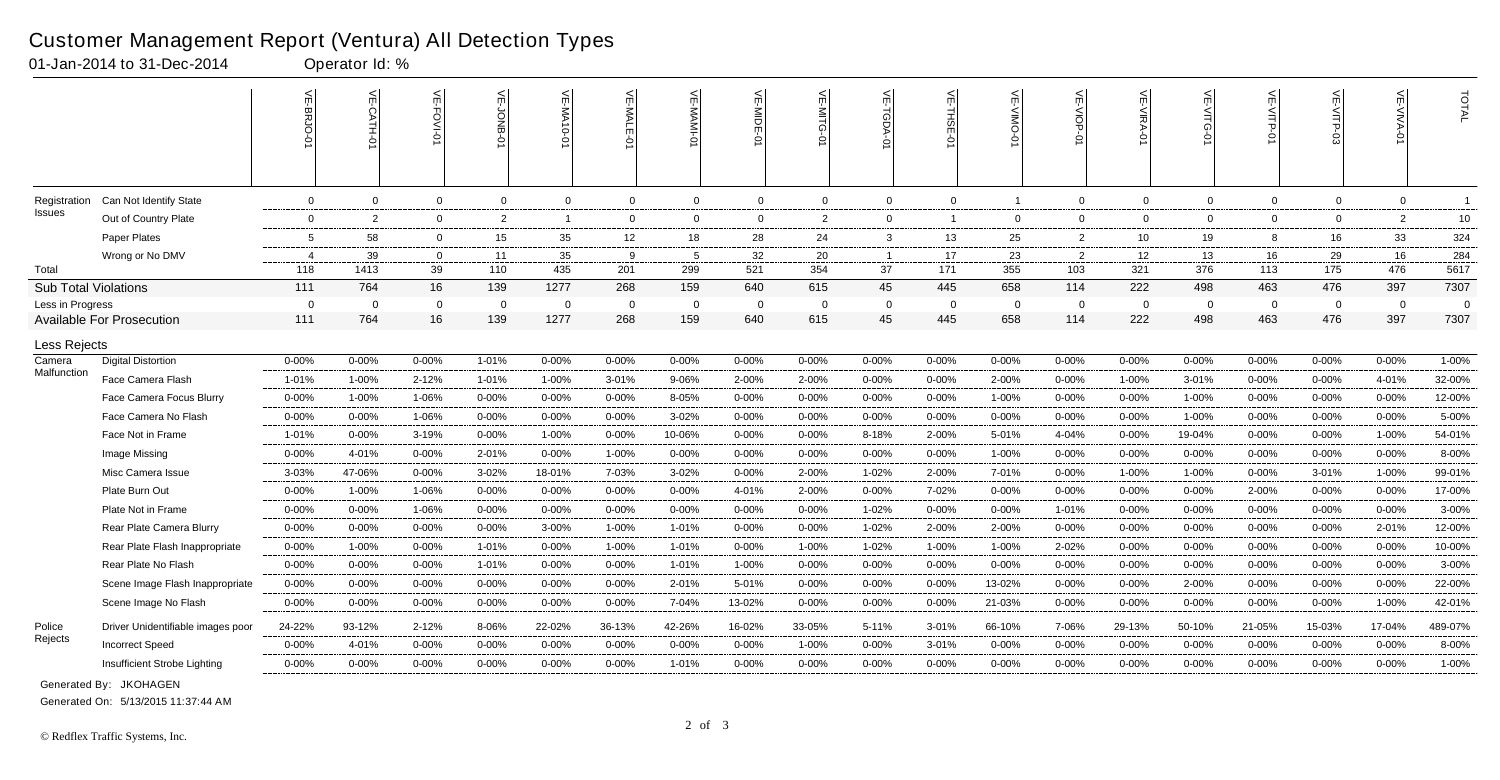|                   |                              |            |            |           |           | $\overrightarrow{c}$<br>ÒI |            |           |           |            |            |           |            |            |           |           |            |           |            | Ö        |
|-------------------|------------------------------|------------|------------|-----------|-----------|----------------------------|------------|-----------|-----------|------------|------------|-----------|------------|------------|-----------|-----------|------------|-----------|------------|----------|
|                   | No Images                    | $0 - 00\%$ | $0 - 00\%$ | $0 - 00%$ | $0 - 00%$ | 1-00%                      | $0 - 00\%$ | 1-01%     | $0 - 00%$ | $0 - 00\%$ | $0 - 00\%$ | $0 - 00%$ | $0 - 00\%$ | $0 - 00\%$ | $0 - 00%$ | $0 - 00%$ | $0 - 00%$  | 0-00%     | $0 - 00\%$ | 2-00%    |
|                   | Red-light not visible in     | $0 - 00\%$ | $0 - 00%$  | $0 - 00%$ | $0 - 00%$ | $0 - 00%$                  | $0 - 00\%$ | $0 - 00%$ | 1-00%     | $0 - 00%$  | $0 - 00\%$ | $0 - 00%$ | $0 - 00\%$ | $0 - 00\%$ | $0 - 00%$ | $0 - 00%$ | $0 - 00%$  | $0 - 00%$ | $0 - 00\%$ | 1-00%    |
|                   | Unclear Scene Image          | $0 - 00\%$ | 1-00%      | $0 - 00%$ | $0 - 00%$ | $0 - 00%$                  | $0 - 00\%$ | $0 - 00%$ | $0 - 00%$ | $0 - 00\%$ | $0 - 00\%$ | 1-00%     | $0 - 00\%$ | $0 - 00\%$ | $0 - 00%$ | $0 - 00%$ | $0 - 00\%$ | 0-00%     | $0 - 00\%$ | 2-00%    |
| Process<br>Issues | Too Old                      | 5-05%      | 18-02%     | 2-12%     | 5-04%     | 27-02%                     | 15-06%     | 6-04%     | 20-03%    | 16-03%     | 3-07%      | 14-03%    | 15-02%     | 7-06%      | 5-02%     | 21-04%    | 9-02%      | 8-02%     | 14-04%     | 210-03%  |
| Total             |                              | 34-31%     | 171-22%    | 13-81%    | 22-16%    | 73-06%                     | 64-24%     | 95-60%    | 62-10%    | 57-09%     | 20-44%     | 35-08%    | 134-20%    | 21-18%     | 36-16%    | 98-20%    | 32-07%     | 26-05%    | 40-10%     | 1033-14% |
|                   | <b>Approved Violations</b>   | 77-69%     | 593-78%    | 3-19%     | 117-84%   | 1204-94%                   | 204-76%    | 64-40%    | 578-90%   | 558-91%    | 25-56%     | 410-92%   | 524-80%    | 93-82%     | 186-84%   | 400-80%   | 431-93%    | 450-95%   | 357-90%    | 6274-86% |
|                   | <b>Total Notices Printed</b> | 77-69%     | 593-78%    | 3-19%     | 117-84%   | 1204-94%                   | 204-76%    | 64-40%    | 578-90%   | 558-91%    | 25-56%     | 410-92%   | 524-80%    | 93-82%     | 186-84%   | 400-80%   | 431-93%    | 450-95%   | 357-90%    | 6274-86% |

Note: If you selected "All" from the "Approach:" drop down list, the statuses reflected in this report will only indicate the current

### Customer Management Report (Ventura) All Detection Types

01-Jan-2014 to 31-Dec-2014 Operator Id: %

Generated On: 5/13/2015 11:37:44 AM Generated By: JKOHAGEN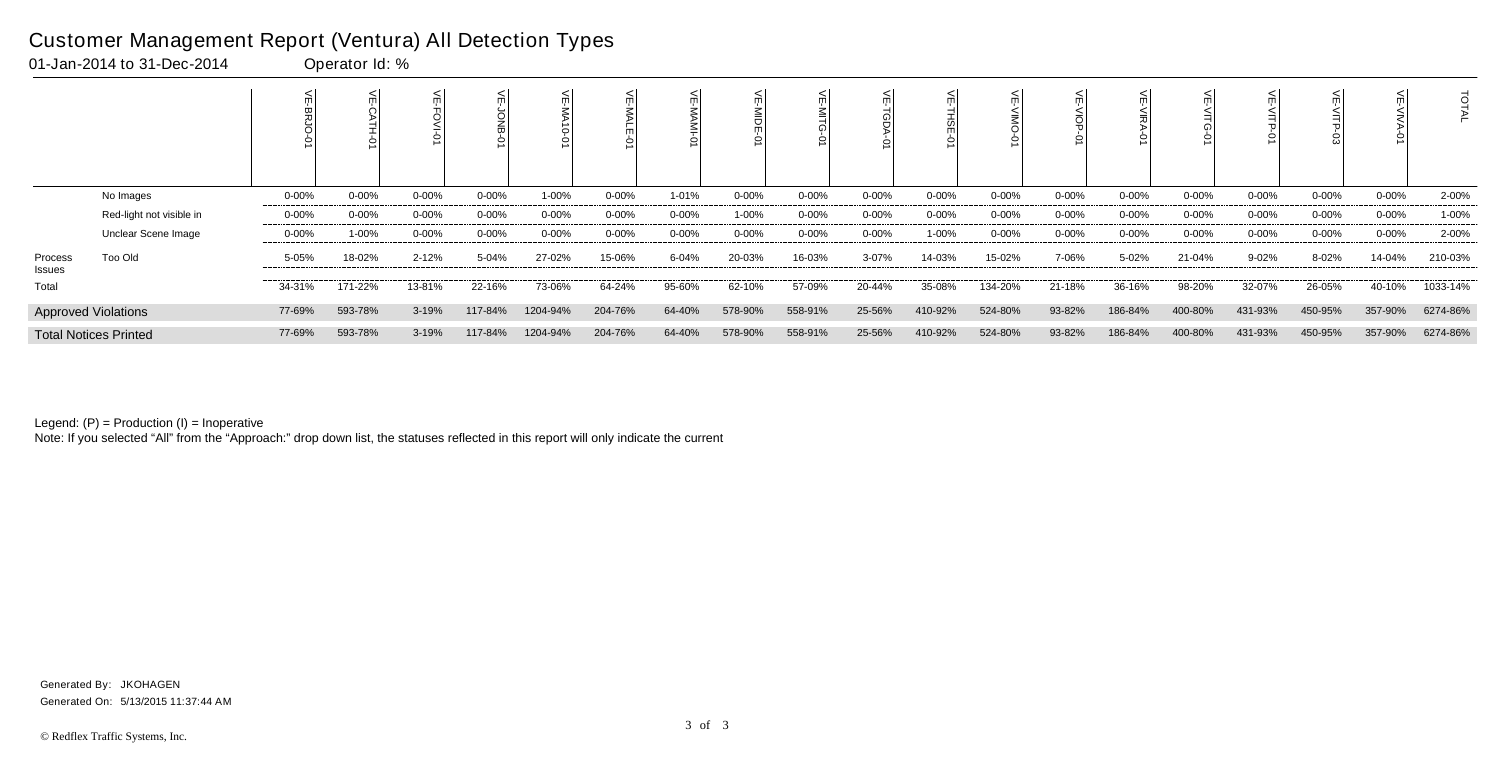|                             |                                                               | m<br>ᡂ         | 닞<br>CATH-01   | VE-FOVI-01     | 븻<br>F-JONB-    | VE-MA10-01              | VE-MALE-<br>Ģ  | VE-MAMI-<br>Ò  | VE-MIDE-0               | ⊼<br>≦<br>റ<br>Ò | VE-TGDA-0      | VE-THSE-01     | VE-VIMO-01      | VE-VIOP-01      | VE-VIRA-01      | $\leq$<br>റ<br>Ò | VE-VITP-01     | VE-VITP-03     | 븻<br>-VIVA <sub></sub> | TOTAL          |
|-----------------------------|---------------------------------------------------------------|----------------|----------------|----------------|-----------------|-------------------------|----------------|----------------|-------------------------|------------------|----------------|----------------|-----------------|-----------------|-----------------|------------------|----------------|----------------|------------------------|----------------|
|                             | <b>Total Processed Incidents</b>                              | 13             | 217            | $\overline{4}$ | 24              | 77                      | 35             | 34             | 104                     | 77               | $\,6\,$        | 39             | 86              | 12              | 28              | 99               | 35             | 58             | 77                     | 1025           |
|                             | Less Uncontrollable Factors                                   |                |                |                |                 |                         |                |                |                         |                  |                |                |                 |                 |                 |                  |                |                |                        |                |
| Obstruction                 | <b>Driver Obstruction/Duckers</b>                             | $\overline{1}$ | 18             | $\mathbf 0$    | $\overline{1}$  | $\overline{\mathbf{1}}$ | $\mathbf{1}$   | $\overline{0}$ | $\overline{4}$          | $\overline{2}$   | $\overline{1}$ | $\overline{0}$ | $\mathbf{1}$    | $\overline{1}$  | $\overline{0}$  | 18               | $\overline{1}$ | $\overline{1}$ | $\overline{2}$         | 53             |
|                             | Motor Cycle Helmet                                            | $\mathbf 0$    | $\overline{0}$ | $\mathbf{0}$   | $\overline{0}$  | $\overline{\mathbf{1}}$ | $\overline{0}$ | $\mathbf 0$    | $\overline{0}$          | $\overline{0}$   | $\overline{0}$ | $\overline{0}$ | $\mathbf{0}$    | $\overline{0}$  | $\mathbf 0$     | $\overline{0}$   | $\overline{0}$ | $\overline{0}$ | $\overline{0}$         | $\overline{1}$ |
|                             | Plate Obstruction                                             | $\overline{1}$ | 4              | $\overline{0}$ | $\overline{1}$  | -1                      | $\mathbf 0$    | $\overline{0}$ | $\overline{3}$          | $\overline{0}$   | $\overline{0}$ | $\overline{0}$ | $\mathbf{3}$    | $\overline{0}$  | $\overline{1}$  | $\mathbf 0$      | $\overline{0}$ | $\overline{2}$ | $\mathbf{3}$           | 19             |
|                             | Vehicle Obstruction                                           | $\mathbf 0$    | 11             | $\overline{0}$ | $\overline{1}$  | $\overline{2}$          | $\overline{2}$ | $\overline{7}$ | $\overline{2}$          | $\overline{0}$   | $\overline{1}$ | $\overline{0}$ | 3               | $\overline{0}$  | $\overline{1}$  | 12               | $\overline{0}$ | $\overline{1}$ | $\overline{0}$         | 43             |
| Police                      | Driver Obstruction (PD)                                       | $\mathbf 0$    | $\overline{2}$ | $\mathbf 0$    | $\overline{1}$  | $\overline{0}$          | $\mathbf{1}$   | $\overline{1}$ | $\overline{0}$          | $\mathbf{1}$     | $\overline{0}$ | $\overline{2}$ | $\mathbf{1}$    | $\overline{0}$  | $\mathbf 0$     | $\overline{0}$   | $\overline{1}$ | 2              | $\mathbf 0$            | 12             |
| Rejects                     | Incorrect/Incomplete DMV                                      | $\mathbf 0$    | $\mathbf 0$    | $\mathbf 0$    | $\overline{0}$  | $\overline{0}$          | $\overline{1}$ | $\overline{0}$ | $\overline{0}$          | $\overline{0}$   | $\overline{0}$ | $\overline{0}$ | $\mathbf 0$     | $\overline{0}$  | $\mathbf 0$     | $\mathbf 0$      | $\overline{0}$ | $\mathbf 0$    | $\overline{1}$         | $\overline{2}$ |
|                             | Multiple vehicles in frame                                    | $\mathbf 0$    | 9              | $\mathbf 0$    | $\mathbf 0$     | -1                      | $\overline{0}$ | $\mathbf 0$    | $\overline{\mathbf{0}}$ | $\overline{0}$   | $\mathbf 0$    | $\overline{0}$ | $\mathbf{0}$    | $\overline{0}$  | $\mathbf 0$     | $\mathbf 0$      | $\overline{0}$ | $\mathbf 0$    | $\mathbf 0$            | $10\,$         |
|                             | On or Passed the Stop Bar (PD).                               | $\overline{2}$ | $\overline{4}$ | $\mathbf 0$    | $\overline{0}$  | - 1                     | $\overline{0}$ | $\overline{1}$ | $\overline{0}$          | $\overline{1}$   | $\overline{0}$ | $\overline{0}$ | $\mathbf{0}$    | $\overline{1}$  | $\mathbf 0$     | $\overline{1}$   | $\overline{0}$ | $\overline{0}$ | $\mathbf 0$            | 11             |
|                             | Plate Obstruction (PD)                                        | $\mathbf 0$    | $\overline{0}$ | $\mathbf 0$    | $\overline{0}$  | $\mathbf{0}$            | $\overline{0}$ | $\overline{0}$ | $\overline{0}$          | $\overline{0}$   | $\mathbf 0$    | $\overline{0}$ | $\mathbf{1}$    | $\overline{0}$  | $\mathbf 0$     | $\mathbf 0$      | $\overline{0}$ | $\overline{0}$ | $\overline{1}$         | $\overline{2}$ |
|                             | Plate Unidentifiable                                          | $\mathbf 0$    | $\mathbf 0$    | $\mathbf 0$    | $\overline{0}$  | $\overline{0}$          | $\mathbf{1}$   | $\mathbf 0$    | $\overline{1}$          | $\overline{0}$   | $\overline{0}$ | $\overline{0}$ | $\mathbf{0}$    | $\overline{0}$  | $\mathbf 0$     | $\overline{0}$   | $\overline{0}$ | $\mathbf 0$    | $\overline{0}$         | $\overline{2}$ |
|                             | Safe Turn On Red                                              | $\mathbf 0$    | 62             | $\mathbf 0$    | $\overline{0}$  | $\overline{0}$          | $\overline{0}$ | $\overline{0}$ | 24                      | $\mathbf{3}$     | $\overline{0}$ | $\overline{0}$ | $\mathbf 0$     | $\overline{0}$  | $\mathbf 0$     | $\overline{2}$   | $\overline{0}$ | $\mathbf 0$    | 15                     | 106            |
|                             |                                                               | $\overline{1}$ | $\overline{4}$ | $\mathbf 0$    |                 |                         |                |                |                         | $\overline{1}$   |                |                | 1               |                 | $\overline{1}$  | $\mathbf 0$      | $\overline{1}$ |                |                        |                |
|                             | Sun Glare                                                     |                |                |                | $\mathbf 0$     | $\mathbf 0$             | $\mathbf{1}$   | $\overline{1}$ | $\overline{\mathbf{0}}$ |                  | $\mathbf 0$    | $\overline{0}$ |                 | $\mathbf 0$     |                 |                  |                | $\mathbf 0$    | $\mathbf 0$            | 11             |
|                             | Policy/Weath Extended Vehicle                                 | $\mathbf 0$    | $\overline{2}$ | $\overline{0}$ | $\overline{0}$  | $\overline{0}$          | $\overline{0}$ | $\overline{0}$ | $\overline{1}$          | $\overline{0}$   | $\overline{0}$ | $\overline{1}$ | $5\overline{)}$ | $\overline{0}$  | $\mathbf 0$     | $\mathbf 0$      | $\overline{0}$ | $\overline{0}$ |                        | 10             |
| er                          | Sun Glare                                                     | $\mathbf 0$    | 11             | 3              | $\overline{0}$  | 0                       | $\overline{2}$ | $\overline{7}$ | -3                      | $5\overline{)}$  | $\overline{1}$ | $\overline{4}$ | 3               | $5\overline{)}$ | $5\phantom{.0}$ | 4                | $\overline{0}$ | $\mathbf 0$    | $\overline{4}$         | 57             |
|                             | Weather/Nature                                                | $\overline{0}$ | 5              | $\mathbf 0$    | $\overline{0}$  | $\mathbf 1$             | $\mathbf 0$    | $\overline{0}$ | $\overline{0}$          | $\overline{2}$   | $\mathbf 0$    | $\overline{1}$ | $\mathbf{0}$    | $\overline{0}$  | $\overline{1}$  | $\overline{1}$   | $\overline{0}$ | $\overline{0}$ | $\overline{0}$         | 11             |
| Registration                | Paper Plates                                                  | $\overline{1}$ | 8              | $\mathbf 0$    | $\overline{1}$  | -4                      | $\overline{0}$ | $\overline{0}$ | $\mathbf{3}$            | $\overline{1}$   | $\mathbf 0$    | $\overline{0}$ | 3               | $\overline{0}$  | $\overline{2}$  | 4                | $\overline{2}$ | $\overline{1}$ | $\mathbf{3}$           | 33             |
| Issues                      | Wrong or No DMV                                               | $\mathbf 0$    | 3              | $\mathbf 0$    | $\mathbf{0}$    | $\mathbf{3}$            | $\overline{2}$ | $\mathbf{0}$   | $\mathbf{3}$            | $\overline{2}$   | $\overline{0}$ | $\overline{0}$ | 3               | $\overline{0}$  | $\overline{2}$  | $\overline{2}$   | $\overline{2}$ | $\overline{1}$ |                        | 24             |
| Total                       |                                                               | 6              | 143            | $\mathbf{3}$   | $5\phantom{.0}$ | 15                      | 11             | 17             | 44                      | 18               | $\mathbf{3}$   | 8              | 24              | $\overline{7}$  | 13              | 44               | $\overline{7}$ | 8              | 31                     | 407            |
| <b>Sub Total Violations</b> |                                                               | $\overline{7}$ | 74             | $\overline{1}$ | 19              | 62                      | 24             | 17             | 60                      | 59               | $\mathbf{3}$   | 31             | 62              | $5\phantom{.0}$ | 15              | 55               | 28             | 50             | 46                     | 618            |
| Less in Progress            |                                                               | $\mathbf 0$    | $\mathbf 0$    | $\overline{0}$ | $\mathbf 0$     | $\mathbf 0$             | $\overline{0}$ | $\mathbf 0$    | $\overline{0}$          | $\mathbf 0$      | $\mathbf 0$    | $\mathbf 0$    | $\mathbf 0$     | $\mathbf 0$     | $\mathbf 0$     | $\mathbf 0$      | $\mathbf 0$    | $\mathbf 0$    | $\mathbf 0$            | $\overline{0}$ |
|                             | <b>Available For Prosecution</b>                              | $\overline{7}$ | 74             | $\overline{1}$ | 19              | 62                      | 24             | 17             | 60                      | 59               | $\mathbf{3}$   | 31             | 62              | $5\phantom{.0}$ | 15              | 55               | 28             | 50             | 46                     | 618            |
| Less Rejects                |                                                               |                |                |                |                 |                         |                |                |                         |                  |                |                |                 |                 |                 |                  |                |                |                        |                |
| Camera                      | Face Camera Flash                                             | $0 - 00\%$     | $0 - 00%$      | $0 - 00\%$     | $0 - 00%$       | $0 - 00%$               | $0 - 00\%$     | $1 - 06%$      | $0 - 00\%$              | $0 - 00\%$       | $0 - 00\%$     | $0 - 00%$      | $0 - 00%$       | $0 - 00\%$      | $0 - 00\%$      | $0 - 00%$        | $0 - 00%$      | $0 - 00\%$     | $0 - 00\%$             | $1 - 00\%$     |
| <b>Molfunation</b>          | Generated By: JKOHAGEN<br>Generated On: 5/13/2015 11:30:11 AM |                |                |                |                 |                         |                |                |                         |                  |                |                |                 |                 |                 |                  |                |                |                        |                |

01-Jan-2015 to 31-Jan-2015 Operator Id: %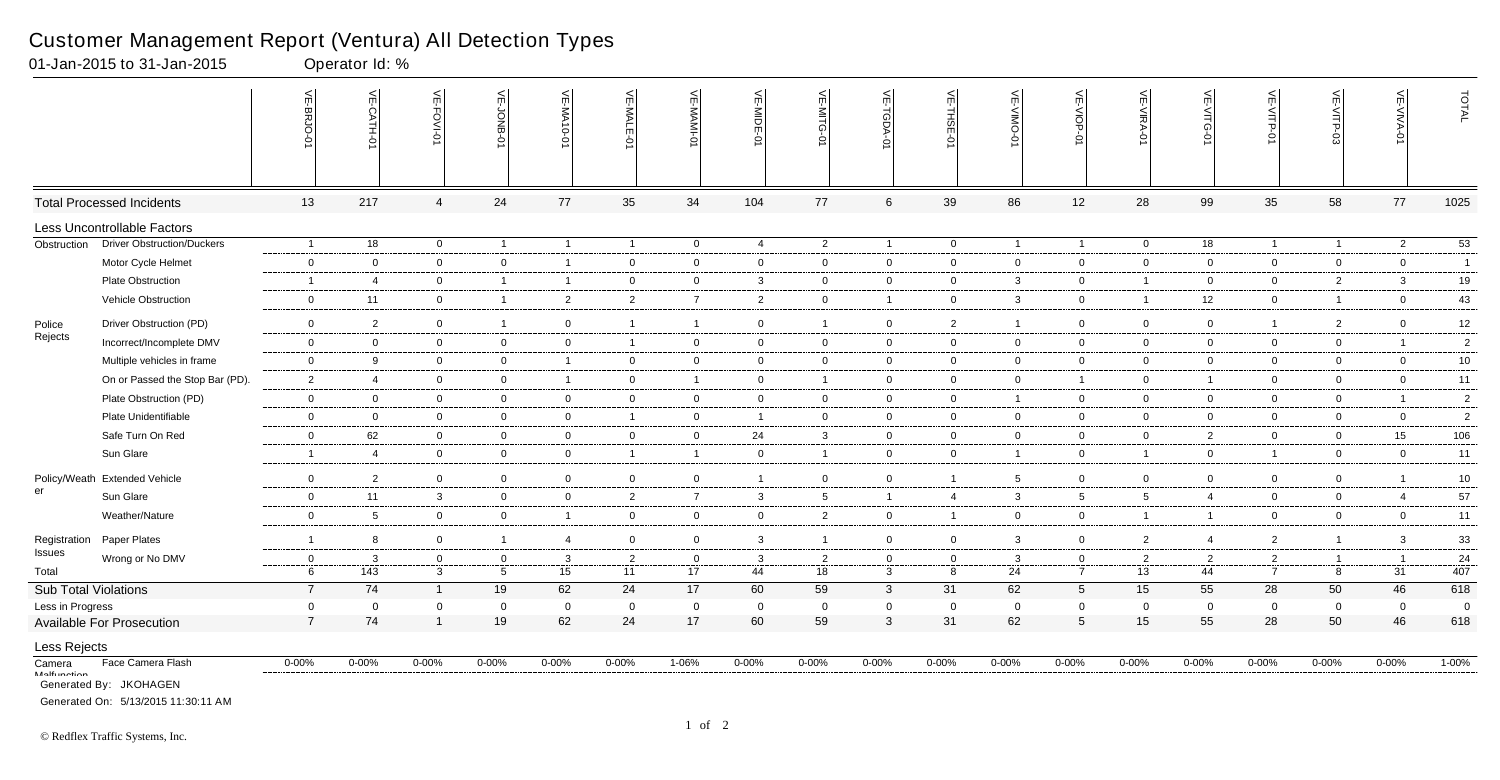|                              |                                   | <          |            | $\circ$   |            | 듀<br>$\circ$ |            |            | ΜDE        |            |            | F<br>힒<br>의 |        |            |            |            |            | 3          |            | Ö       |
|------------------------------|-----------------------------------|------------|------------|-----------|------------|--------------|------------|------------|------------|------------|------------|-------------|--------|------------|------------|------------|------------|------------|------------|---------|
| <b>IVIGIIUIIUIUI</b>         | Face Camera Focus Blurry          | $0 - 00\%$ | $0 - 00\%$ | $0 - 00%$ | $0 - 00\%$ | $0 - 00\%$   | $0 - 00\%$ | 1-06%      | $0 - 00%$  | $0 - 00\%$ | $0 - 00\%$ | $0 - 00%$   | 0-00%  | $0 - 00\%$ | 0-00%      | 0-00%      | $0 - 00\%$ | 0-00%      | $0 - 00\%$ | 1-00%   |
|                              | Face Camera No Flash              | $0 - 00\%$ | $0 - 00\%$ | $0 - 00%$ | $0 - 00\%$ | $0 - 00%$    | $0 - 00\%$ | $0 - 00\%$ | 0-00%      | $0 - 00\%$ | $0 - 00\%$ | $0 - 00%$   | 0-00%  | 0-00%      | $0 - 00\%$ | 2-04%      | $0 - 00\%$ | $0 - 00%$  | $0 - 00\%$ | 2-00%   |
|                              | Face Not in Frame                 | $0 - 00\%$ | $0 - 00%$  | 0-00%     | $0 - 00\%$ | $0 - 00\%$   | $0 - 00\%$ | 0-00%      | $0 - 00%$  | $0 - 00\%$ | $0 - 00\%$ | $0 - 00%$   | 1-02%  | 0-00%      | $0 - 00\%$ | $0 - 00\%$ | $0 - 00\%$ | $0 - 00%$  | $0 - 00\%$ | 1-00%   |
|                              | Misc Camera Issue                 | $0 - 00\%$ | $0 - 00\%$ | 1-100%    | $0 - 00\%$ | 1-02%        | $3 - 12%$  | $0 - 00%$  | $0 - 00\%$ | $0 - 00\%$ | $0 - 00\%$ | 1-03%       | 1-02%  | $0 - 00\%$ | $0 - 00\%$ | $0 - 00%$  | $0 - 00\%$ | $0 - 00\%$ | $0 - 00\%$ | 7-01%   |
|                              | Rear Plate Flash Inappropriate    | $0 - 00\%$ | $0 - 00\%$ | $0 - 00%$ | $0 - 00\%$ | $0 - 00%$    | $0 - 00\%$ | $0 - 00%$  | $0 - 00\%$ | 1-02%      | $0 - 00\%$ | $0 - 00%$   | 0-00%  | 0-00%      | $0 - 00%$  | $0 - 00%$  | $0 - 00\%$ | $0 - 00%$  | $0 - 00%$  | 1-00%   |
|                              | Scene Image No Flash              | $0 - 00\%$ | $0 - 00%$  | 0-00%     | $0 - 00\%$ | $0 - 00%$    | $0 - 00\%$ | 0-00%      | 3-05%      | 0-00%      | $0 - 00\%$ | $0 - 00%$   | 3-05%  | $0 - 00\%$ | 0-00%      | 0-00%      | $0 - 00\%$ | 0-00%      | $0 - 00\%$ | 6-01%   |
| Police                       | Driver Unidentifiable images poor | 2-29%      | $9 - 12%$  | $0 - 00%$ | 1-05%      | 2-03%        | 2-08%      | 5-29%      | 1-02%      | 5-08%      | $0 - 00\%$ | $0 - 00%$   | 10-16% | $0 - 00\%$ | 3-20%      | 5-09%      | 1-04%      | 1-02%      | 4-09%      | 51-08%  |
| Rejects                      | <b>Incorrect Speed</b>            | $0 - 00\%$ | 2-03%      | $0 - 00%$ | 0-00%      | 1-02%        | $0 - 00\%$ | $0 - 00%$  | $0 - 00%$  | 1-02%      | $0 - 00%$  | $0 - 00%$   | 0-00%  | $0 - 00\%$ | $0 - 00%$  | $0 - 00%$  | 0-00%      | $0 - 00%$  | $0 - 00\%$ | 4-01%   |
| Total                        |                                   | 2-29%      | 11-15%     | 1-100%    | 1-05%      | 4-06%        | 5-21%      | 7-41%      | 4-07%      | 7-12%      | $0 - 00%$  | 1-03%       | 15-24% | $0 - 00%$  | 3-20%      | 7-13%      | 1-04%      | 1-02%      | 4-09%      | 74-12%  |
| <b>Approved Violations</b>   |                                   | 5-71%      | 63-85%     | $0 - 00%$ | 18-95%     | 58-94%       | 19-79%     | 10-59%     | 56-93%     | 52-88%     | 3-100%     | 30-97%      | 47-76% | 5-100%     | 12-80%     | 48-87%     | 27-96%     | 49-98%     | 42-91%     | 544-88% |
| <b>Total Notices Printed</b> |                                   | 5-71%      | 63-85%     | $0 - 00%$ | 18-95%     | 58-94%       | 19-79%     | 10-59%     | 56-93%     | 52-88%     | 3-100%     | 30-97%      | 47-76% | 5-100%     | 12-80%     | 48-87%     | 27-96%     | 49-98%     | 42-91%     | 544-88% |

Note: If you selected "All" from the "Approach:" drop down list, the statuses reflected in this report will only indicate the current

### Customer Management Report (Ventura) All Detection Types

01-Jan-2015 to 31-Jan-2015 Operator Id: %

Generated On: 5/13/2015 11:30:11 AM Generated By: JKOHAGEN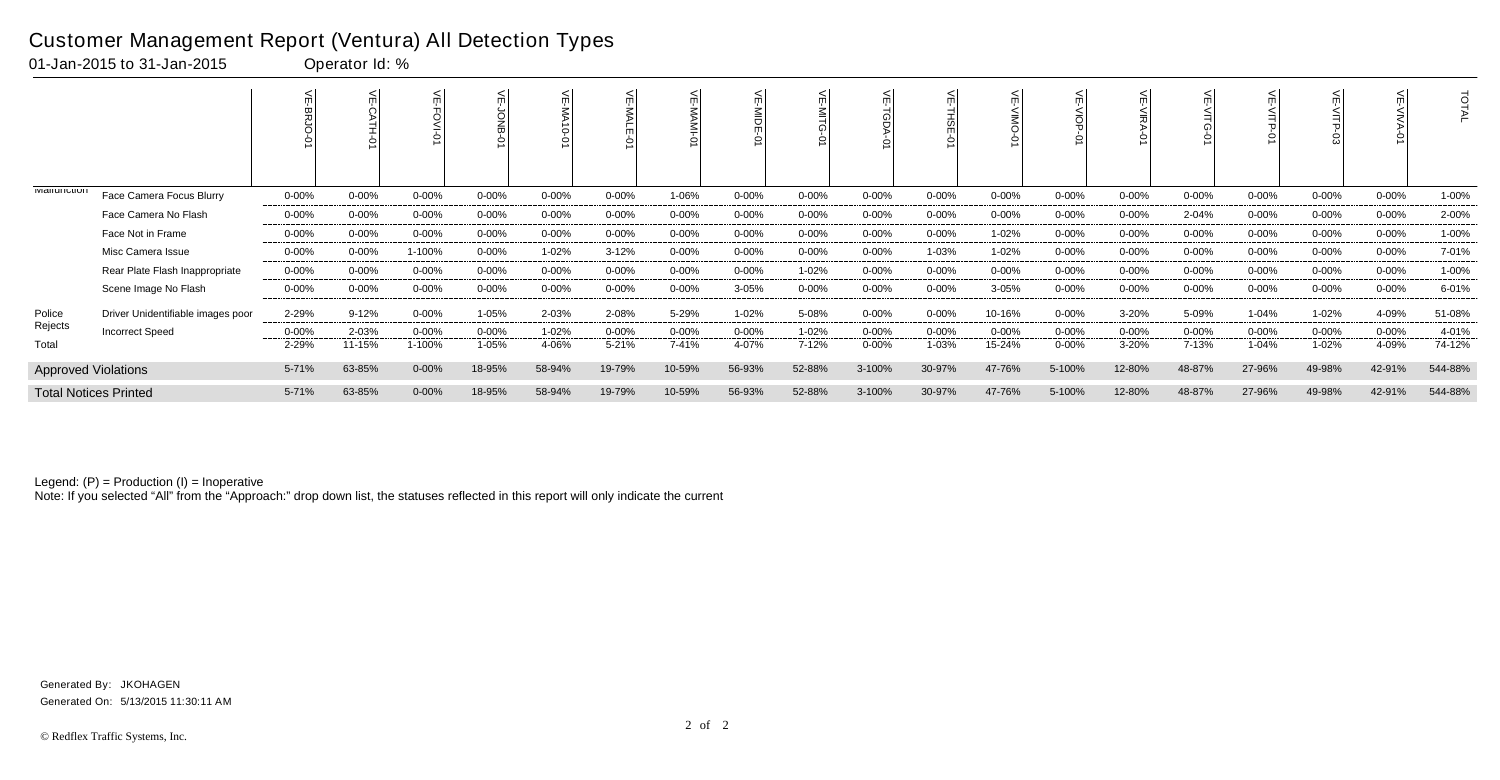|                        |                                     | $\leq$<br>멿                       | VE-CATH-0      | VE-FOVI-0 |                                | VE-JONB-07                          | VE-MA10-01     | $\leq$<br>$\leq$<br>ĥ<br>Ċ | <b>VE-MAMI-0</b>     | VE-MIDE-0      | 븻<br>-NITG<br>ò      | VE-TGDA-0                     | VE-THSE-01          | $\frac{1}{2}$<br>-VIIVO<br>ò | VE-VIOP<br>Ò        | VE-VIRA-0            | VE-VITG-0            | VE-VITP-01                    | VE-VITP-03                        | VE-VIVA-01           | TOTAL          |
|------------------------|-------------------------------------|-----------------------------------|----------------|-----------|--------------------------------|-------------------------------------|----------------|----------------------------|----------------------|----------------|----------------------|-------------------------------|---------------------|------------------------------|---------------------|----------------------|----------------------|-------------------------------|-----------------------------------|----------------------|----------------|
|                        | <b>Total Processed Incidents</b>    | 16                                | 217            |           | 12<br>6                        | 76                                  |                | 39                         | 25                   | 76             | 76                   | 14                            | 31                  | 64                           | 17                  | 39                   | 84                   | 30                            | 49                                | 60                   | 931            |
|                        | Less Uncontrollable Factors         |                                   |                |           |                                |                                     |                |                            |                      |                |                      |                               |                     |                              |                     |                      |                      |                               |                                   |                      |                |
| Obstruction            | <b>Driver Obstruction/Duckers</b>   | $\overline{2}$                    | 15             |           | $\overline{0}$                 | $\overline{2}$                      | $\mathbf{3}$   | $\mathbf{3}$               | $\overline{2}$       | $\overline{1}$ | $\mathbf 0$          | $\mathbf{3}$                  | $\mathbf 0$         | $\mathbf{3}$                 | $5\overline{)}$     | $\overline{2}$       | 16                   | $\mathbf{1}$                  | $\overline{0}$                    | $\overline{4}$       | 62             |
|                        | Motor Cycle Helmet                  | $\overline{0}$                    | $\overline{0}$ |           | $\mathbf 0$                    | $\mathbf 0$                         | $\overline{0}$ | $\overline{0}$             | $\mathbf 0$          | $\mathbf 0$    | 3                    | $\mathbf 0$                   | $\mathbf 0$         | $\overline{0}$               | $\overline{0}$      | $\overline{0}$       | $\mathbf 0$          | $\overline{0}$                | $\mathbf 0$                       | $\mathbf 0$          | 3              |
|                        | <b>Plate Obstruction</b>            | $\mathbf 0$                       | 5              |           | $\overline{0}$                 | $\overline{0}$                      | $\overline{0}$ | $\overline{2}$             | $\overline{1}$       | $\overline{1}$ | $\mathbf 0$          | $\mathbf{0}$                  | $\mathbf 0$         | 4                            | $\overline{0}$      | $\mathbf 0$          | $\overline{0}$       | $\mathbf 0$                   | $\mathbf 0$                       | $\overline{2}$       | 15             |
|                        | Vehicle Obstruction                 | $\overline{0}$                    | 9              |           | $\overline{0}$                 | $\mathsf{O}\xspace$                 | $\overline{4}$ | 1                          | $\overline{1}$       | $\overline{0}$ |                      | $\mathbf 0$                   | $\overline{1}$      | 3                            | $\overline{0}$      | $\mathbf 0$          | 4                    | $\overline{0}$                | $\overline{1}$                    | $\overline{0}$       | 25             |
| Police                 | Driver Obstruction (PD)             | $\mathbf 0$                       |                |           | $\overline{0}$                 | $\mathbf 0$                         | $\overline{0}$ | $\mathbf 0$                | $\overline{0}$       | - 1            | $\mathbf 0$          | $\overline{0}$                | $\mathsf 0$         | $\mathbf 0$                  | $\mathbf 0$         | $\Omega$             | $\mathbf 0$          | $\mathbf 0$                   | $\mathbf 0$                       | $\overline{0}$       | $\overline{2}$ |
| Rejects                | <b>Emergency Vehicle Responding</b> | $\mathbf 0$                       | $\overline{1}$ |           | $\mathbf 0$                    | $\overline{0}$                      | $\mathbf 0$    | $\mathbf 0$                | $\mathbf 0$          | $\mathbf 0$    | $\mathbf 0$          | $\mathbf{0}$                  | $\mathbf 0$         | $\mathbf 0$                  | $\overline{0}$      | $\overline{0}$       | $\mathbf 0$          | $\overline{0}$                | $\mathbf 0$                       | $\mathbf 0$          | $\overline{1}$ |
|                        | Incorrect/Incomplete DMV            | $\overline{1}$                    | $\overline{0}$ |           | $\overline{0}$                 | $\mathbf 0$                         | $\overline{0}$ | $\mathbf 0$                | $\overline{0}$       | $\overline{0}$ | $\mathbf 0$          | $\overline{0}$                | $\mathbf 0$         | $\mathbf 0$                  | $\overline{0}$      | $\Omega$             | $\mathbf 0$          | $\mathbf 0$                   | $\mathbf 0$                       | $\overline{0}$       | $\mathbf{1}$   |
|                        | Invalid Offense                     | $\mathbf 0$                       | $\mathbf 0$    |           | $\overline{0}$                 | $\mathbf 0$                         | $\overline{0}$ | $\overline{0}$             | $\mathbf 0$          | $\mathbf 0$    | $\overline{0}$       | $\mathbf{0}$                  | $\mathbf 0$         | $\overline{0}$               | $\overline{0}$      | $\mathbf 0$          | $\mathbf 0$          | $\overline{0}$                | $\overline{0}$                    | $\overline{1}$       | $\mathbf{1}$   |
|                        | Multiple vehicles in frame          | $\mathbf 0$                       | $\overline{2}$ |           | $\overline{0}$                 | $\overline{0}$                      | $\overline{0}$ | $\overline{0}$             | $\overline{0}$       | $\overline{0}$ | $\overline{0}$       | $\overline{0}$                | $\overline{0}$      | $\overline{0}$               | $\overline{0}$      | $\overline{0}$       | $\overline{0}$       | $\overline{0}$                | $\overline{1}$                    | $\overline{0}$       | 3              |
|                        | On or Passed the Stop Bar (PD).     | $\overline{0}$                    | $\mathbf 0$    |           | $\overline{0}$                 | $\mathbf 0$                         | $\overline{0}$ | $\mathbf 0$                | $\mathbf 0$          | $\overline{c}$ | $\mathbf 0$          | $\mathbf 0$                   | $\mathbf 0$         | $\mathbf{1}$                 | $\mathbf{1}$        | $\mathbf 0$          |                      | $\overline{0}$                | $\mathbf 0$                       | $\mathbf 0$          | $\sqrt{5}$     |
|                        | Plate Obstruction (PD)              | $\mathbf 0$                       | $\overline{0}$ |           | $\overline{0}$                 | $\mathbf 0$                         | $\overline{0}$ | $\mathbf 0$                | $\overline{0}$       | $\overline{0}$ | $\overline{0}$       | $\mathbf 0$                   | $\mathbf 0$         | $\overline{2}$               | $\overline{0}$      | $\overline{0}$       | $\overline{0}$       | $\overline{0}$                | $\mathbf 0$                       | $\overline{0}$       | $\overline{2}$ |
|                        | Safe Turn On Red                    | $\overline{0}$                    | 62             |           | $\mathbf 0$                    | $\overline{0}$                      | $\mathbf 0$    | $\overline{0}$             | $\mathbf 0$          | 23             | $5^{\circ}$          | $\mathbf{0}$                  | $\mathbf 0$         | $\mathbf 0$                  | $\mathbf 0$         | $\mathbf 0$          | $\mathbf 0$          | $\overline{0}$                | $\mathbf 0$                       | 13                   | 103            |
|                        | Sun Glare                           | $\mathbf 0$                       | 8              |           | $\mathbf 0$                    | $\mathbf 0$                         | $\overline{0}$ | $\overline{2}$             | $\overline{1}$       | $\mathbf 0$    | 1                    | $\mathbf 0$                   | $\mathbf 0$         | $\overline{2}$               | $\mathbf{1}$        | $\overline{2}$       |                      | $\overline{0}$                | $\overline{1}$                    | $\mathbf 0$          | 19             |
|                        | Policy/Weath Extended Vehicle       | $\overline{0}$                    | $\overline{1}$ |           | $\mathbf 0$                    | $\overline{0}$                      | $\overline{0}$ | $\overline{0}$             | $\mathbf 0$          | $\overline{0}$ | $\overline{0}$       | $\overline{0}$                | $\mathbf 0$         | $\overline{2}$               | $\overline{0}$      | $\overline{0}$       | $\mathbf 0$          | $\overline{0}$                | $\overline{0}$                    | $\mathbf 0$          | 3              |
| er                     | Sun Glare                           | $\overline{1}$                    | 19             |           | $\mathbf{3}$                   | $\mathbf 0$                         | 8              | $\overline{2}$             | $5\overline{)}$      | $\overline{1}$ | 16                   | $\overline{2}$                | $\overline{2}$      | $\overline{2}$               | $\overline{1}$      | 15                   | 5                    | $\mathbf{1}$                  | $\overline{2}$                    | $\overline{7}$       | 92             |
|                        | Weather/Nature                      | $\overline{0}$                    | $\overline{0}$ |           | $\mathbf 0$                    | $\overline{0}$                      | $\overline{0}$ | $\overline{0}$             | $\mathbf 0$          | $\mathbf 0$    | $\mathbf 0$          | $\overline{0}$                | $\mathbf 0$         | $\overline{0}$               | $\overline{1}$      | $\overline{0}$       | $\mathbf 0$          | $\mathbf 0$                   | $\mathbf 0$                       | $\overline{0}$       | $\overline{1}$ |
|                        |                                     |                                   |                |           |                                |                                     |                |                            |                      |                |                      |                               |                     |                              |                     |                      |                      |                               |                                   |                      |                |
| Registration<br>Issues | Out of Country Plate                | $\overline{0}$                    | $\overline{0}$ |           | $\overline{0}$                 | $\overline{0}$                      | $\overline{0}$ | $\overline{0}$             | $\mathbf 0$          | $\overline{0}$ | $\mathbf 0$          | $\mathbf 0$                   | $\overline{1}$      | $\overline{0}$               | $\overline{0}$      | $\overline{0}$       | $\mathbf 0$          | $\overline{0}$                | 0                                 | $\overline{0}$       | $\overline{1}$ |
|                        | Paper Plates                        | $\overline{2}$                    | $\mathbf{3}$   |           | $\mathbf 0$                    | $\overline{0}$                      | $\mathbf{3}$   | $\overline{2}$             | $\overline{0}$       | $\mathbf{3}$   | $7^{\circ}$          | $\mathbf 0$                   | $\overline{1}$      | $\overline{1}$               | $\overline{0}$      | $\overline{1}$       | $\overline{2}$       | $\overline{0}$                | $\overline{4}$                    | $\mathbf{3}$         | 32             |
| Total                  | Wrong or No DMV                     | $\overline{0}$<br>$6\phantom{.}6$ | - 1<br>127     |           | $\overline{0}$<br>$\mathbf{3}$ | $\mathbf 0$<br>$\overline{2}$<br>20 | $\overline{2}$ | $\overline{1}$<br>13       | $\overline{1}$<br>11 | - 1<br>33      | $\overline{0}$<br>33 | $\mathbf 0$<br>5 <sup>7</sup> | $\overline{1}$<br>6 | $\Omega$<br>20               | $\overline{0}$<br>9 | $\overline{0}$<br>20 | $\overline{0}$<br>29 | $\mathbf 0$<br>$\overline{2}$ | $\overline{1}$<br>10 <sup>°</sup> | $\overline{2}$<br>32 | $10$<br>381    |
| Sub Total Violations   |                                     | 10                                | 90             |           | $\mathbf{3}$                   | 10 <sup>1</sup>                     | 56             | 26                         | 14                   | 43             | 43                   | 9                             | 25                  | 44                           | 8                   | 19                   | 55                   | 28                            | 39                                | 28                   | 550            |
| Less in Progress       |                                     | $\mathbf 0$                       | $\overline{0}$ |           | $\Omega$                       | $\mathbf 0$                         | $\overline{0}$ | $\Omega$                   | $\mathbf 0$          | $\overline{0}$ | $\Omega$             | $\overline{0}$                | $\overline{0}$      | $\Omega$                     | $\mathbf 0$         | $\overline{0}$       | $\Omega$             | $\mathbf 0$                   | $\mathbf 0$                       | $\overline{0}$       | $\Omega$       |
|                        | <b>Available For Prosecution</b>    | 10                                | 90             |           | 3                              | 10                                  | 56             | 26                         | 14                   | 43             | 43                   | 9                             | 25                  | 44                           | $\, 8$              | 19                   | 55                   | 28                            | 39                                | 28                   | 550            |

03-Mar-2015 to 31-Mar-2015 Operator Id: %

Generated On: 5/13/2015 11:30:39 AM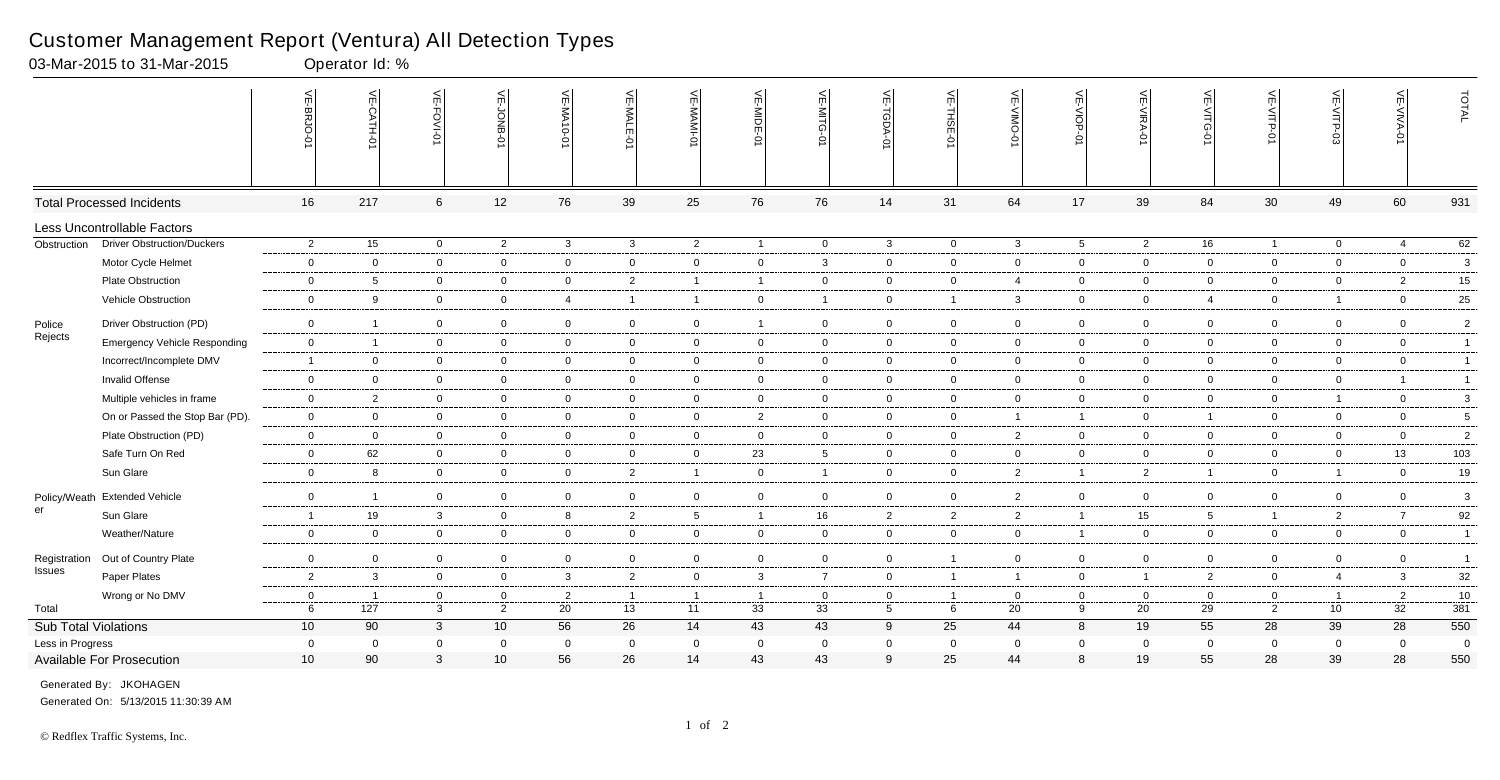| 03-Mar-2015 to 31-Mar-2015 |                                   |            | Operator Id: % |            |            |              |            |            |            |            |            |            |           |            |                       |            |            |            |            |         |
|----------------------------|-----------------------------------|------------|----------------|------------|------------|--------------|------------|------------|------------|------------|------------|------------|-----------|------------|-----------------------|------------|------------|------------|------------|---------|
|                            |                                   |            | $\leq$         |            |            | 늳<br>0-01 AM |            | VE-MAMI-0  | VE-MIDE-0  | ⊼          | π          | ਜ਼         |           |            | 늰<br><b>VIRA</b><br>0 | 붼          | VE-VITP-   |            | ਜ          | TOTAL   |
| Less Rejects               |                                   |            |                |            |            |              |            |            |            |            |            |            |           |            |                       |            |            |            |            |         |
| Camera<br>Malfunction      | Face Camera Flash                 | 0-00%      | $0 - 00%$      | $0 - 00%$  | $0 - 00%$  | $0 - 00%$    | $0 - 00%$  | $0 - 00%$  | $0 - 00%$  | $0 - 00%$  | $0 - 00%$  | $0 - 00%$  | 0-00%     | 1-12%      | $0 - 00%$             | $0 - 00%$  | $0 - 00%$  | $0 - 00%$  | $0 - 00%$  | 1-00%   |
|                            | Face Camera No Flash              | $0 - 00\%$ | $0 - 00%$      | $0 - 00\%$ | $0 - 00\%$ | 0-00%        | $0 - 00%$  | $0 - 00\%$ | $0 - 00%$  | $0 - 00%$  | $0 - 00%$  | $0 - 00\%$ | 1-02%     | $0 - 00%$  | $0 - 00\%$            | $0 - 00%$  | $0 - 00%$  | $0 - 00%$  | $0 - 00\%$ | 1-00%   |
|                            | Image Missing                     | $0 - 00%$  | $0 - 00%$      | 0-00%      | $0 - 00%$  | $0 - 00%$    | 0-00%      | 1-07%      | $0 - 00%$  | $0 - 00%$  | $0 - 00%$  | $0 - 00%$  | $0 - 00%$ | $0 - 00%$  | $0 - 00%$             | $0 - 00%$  | $0 - 00%$  | $0 - 00%$  | $0 - 00%$  | 1-00%   |
|                            | Misc Camera Issue                 | 1-10%      | $0 - 00%$      | $0 - 00%$  | $0 - 00\%$ | $0 - 00%$    | $0 - 00\%$ | $0 - 00\%$ | 3-07%      | $0 - 00\%$ | $0 - 00\%$ | 4-16%      | $0 - 00%$ | $0 - 00\%$ | $0 - 00%$             | $0 - 00%$  | $0 - 00\%$ | $0 - 00%$  | $0 - 00%$  | 8-01%   |
|                            | Plate Burn Out                    | $0 - 00%$  | $0 - 00%$      | $0 - 00%$  | $0 - 00%$  | $0 - 00%$    | 0-00%      | 0-00%      | $0 - 00%$  | $0 - 00%$  | $0 - 00%$  | $0 - 00%$  | $0 - 00%$ | $0 - 00%$  | $0 - 00%$             | $0 - 00%$  | 2-07%      | $0 - 00%$  | $0 - 00%$  | 2-00%   |
|                            | Scene Image No Flash              | $0 - 00\%$ | 0-00%          | $0 - 00\%$ | $0 - 00\%$ | $0 - 00%$    | $0 - 00\%$ | $0 - 00\%$ | 1-02%      | $0 - 00\%$ | $0 - 00\%$ | $0 - 00%$  | 0-00%     | $0 - 00\%$ | $0 - 00%$             | $0 - 00\%$ | $0 - 00\%$ | $0 - 00%$  | $0 - 00\%$ | 1-00%   |
| Police                     | Driver Unidentifiable images poor | $0 - 00\%$ | 10-11%         | 1-33%      | $0 - 00\%$ | 1-02%        | 4-15%      | 2-14%      | $0 - 00%$  | 3-07%      | $0 - 00\%$ | $0 - 00%$  | 8-18%     | $0 - 00\%$ | 1-05%                 | 10-18%     | 1-04%      | 2-05%      | $1 - 04%$  | 44-08%  |
| Rejects                    | <b>Plate Unclear</b>              | $0 - 00%$  | $0 - 00%$      | $0 - 00%$  | $0 - 00%$  | 1-02%        | $0 - 00\%$ | $0 - 00%$  | $0 - 00%$  | $0 - 00%$  | $0 - 00%$  | $0 - 00%$  | $0 - 00%$ | $0 - 00%$  | $0 - 00%$             | $0 - 00%$  | $0 - 00%$  | $0 - 00%$  | $0 - 00%$  | 1-00%   |
| Process<br>Issues          | Too Old                           | $0 - 00\%$ | 1-01%          | 0-00%      | $0 - 00\%$ | 0-00%        | $0 - 00\%$ | $0 - 00\%$ | $0 - 00\%$ | $0 - 00\%$ | $0 - 00\%$ | $0 - 00\%$ | $0 - 00%$ | $0 - 00\%$ | $0 - 00\%$            | $0 - 00\%$ | $0 - 00%$  | $0 - 00\%$ | $0 - 00\%$ | 1-00%   |
| Total                      |                                   | 1-10%      | 11-12%         | 1-33%      | $0 - 00\%$ | 2-04%        | 4-15%      | $3 - 21%$  | 4-09%      | $3 - 07%$  | $0 - 00\%$ | 4-16%      | 9-20%     | $1 - 12%$  | 1-05%                 | 10-18%     | $3 - 11%$  | 2-05%      | 1-04%      | 60-11%  |
|                            | <b>Approved Violations</b>        |            | 79-88%         | 2-67%      | 10-100%    | 54-96%       | 22-85%     | 11-79%     | 39-91%     | 40-93%     | 9-100%     | 21-84%     | 35-80%    | 7-88%      | 18-95%                | 45-82%     | 25-89%     | 37-95%     | 27-96%     | 490-89% |
|                            | <b>Total Notices Printed</b>      |            | 79-88%         | 2-67%      | 10-100%    | 54-96%       | 22-85%     | 11-79%     | 39-91%     | 40-93%     | 9-100%     | 21-84%     | 35-80%    | 7-88%      | 18-95%                | 45-82%     | 25-89%     | 37-95%     | 27-96%     | 490-89% |

Note: If you selected "All" from the "Approach:" drop down list, the statuses reflected in this report will only indicate the current

#### Customer Management Report (Ventura) All Detection Types

Generated On: 5/13/2015 11:30:39 AM Generated By: JKOHAGEN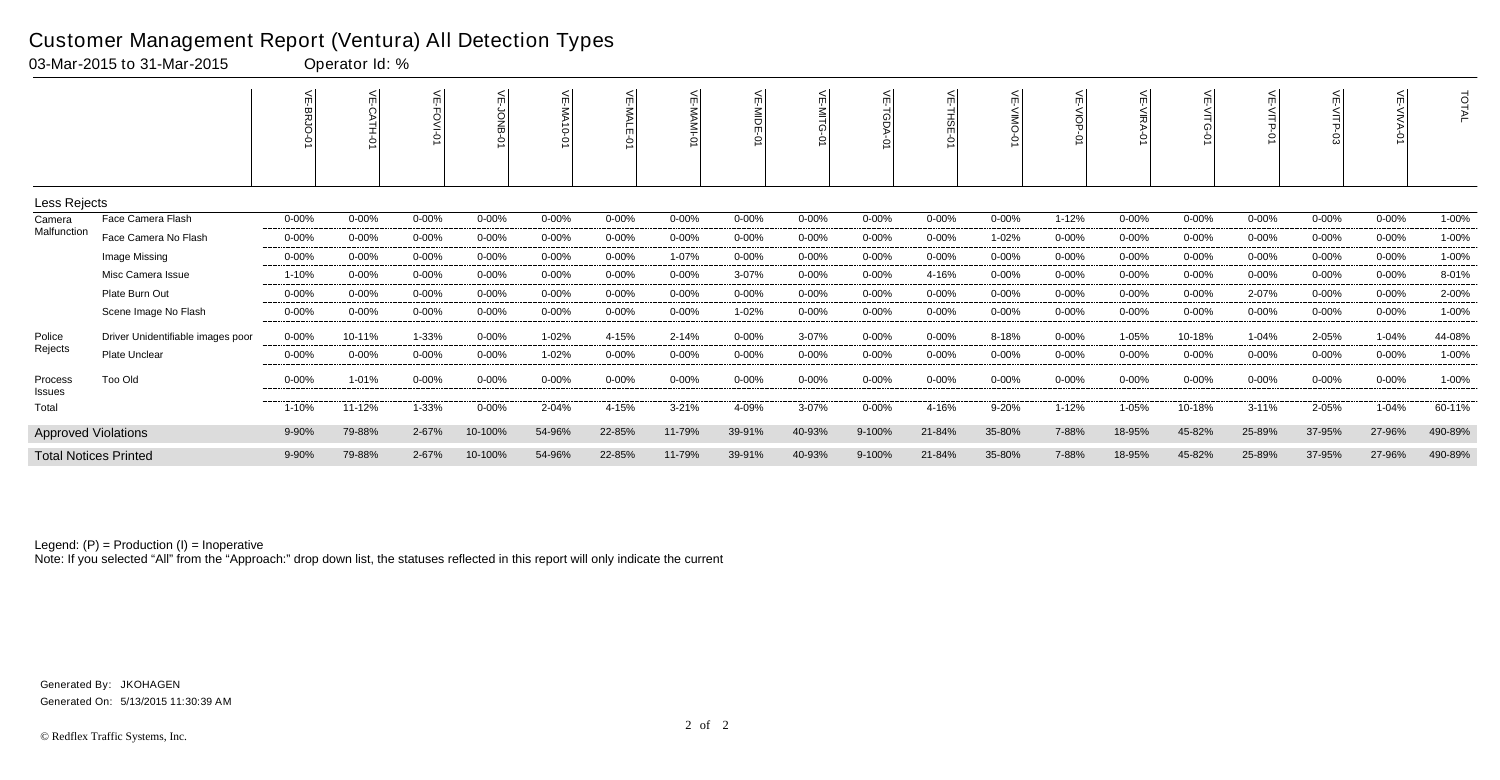|                             |                                  | 늰<br><b>BRJO</b> | VE-CATH-01              | VE-FOVI-0       | VE-JONB-01     | VE-MA10-01              | 늰<br>ĥ         | VE-MAMI-<br>ò  | VE-MIDE-01     | VE-MITG-<br>Ģ. | VE-TGDA-01     | VE-THSE-01     | VE-VIMO<br>Ò   | VE-VIOP-<br>ė   | VE-VIRA-0      | VE-VITG-0       | VE-VITP-01     | VE-VITP-03     | VE-VIVA-0      | TOTAL           |
|-----------------------------|----------------------------------|------------------|-------------------------|-----------------|----------------|-------------------------|----------------|----------------|----------------|----------------|----------------|----------------|----------------|-----------------|----------------|-----------------|----------------|----------------|----------------|-----------------|
|                             | <b>Total Processed Incidents</b> | 10               | 223                     | 10 <sup>1</sup> | 14             | 122                     | 37             | 28             | 79             | 62             | 14             | 23             | 69             | 13              | 41             | 59              | 32             | 81             | 58             | 975             |
|                             | Less Uncontrollable Factors      |                  |                         |                 |                |                         |                |                |                |                |                |                |                |                 |                |                 |                |                |                |                 |
| Obstruction                 | Driver Obstruction/Duckers       | $\overline{0}$   | 19                      | $\overline{1}$  | $\overline{2}$ | $\overline{4}$          | $\overline{1}$ | $\overline{2}$ | 2              | $\overline{0}$ | $\overline{0}$ | $\overline{0}$ | 5 <sup>5</sup> | $\overline{1}$  | 2              | 16              | $\mathbf{1}$   | $\overline{1}$ | $\overline{2}$ | $\overline{59}$ |
|                             | Motor Cycle Helmet               | $\overline{0}$   | $\overline{2}$          | $\overline{0}$  | $\overline{0}$ | $\overline{c}$          | $\mathbf 0$    | $\mathbf 0$    | $\overline{1}$ | 1              | $\mathbf{0}$   | $\overline{1}$ | $\mathbf 0$    | $\overline{0}$  | $\mathbf 0$    | $\overline{0}$  | $\mathbf 0$    | $\mathbf 0$    | $\mathbf 0$    | $\overline{7}$  |
|                             | <b>Plate Obstruction</b>         | $\mathbf 0$      | -3                      | $\mathbf 0$     | $\overline{1}$ | $\overline{\mathbf{1}}$ | $\overline{0}$ | $\overline{1}$ | $\overline{2}$ | $\mathbf 0$    | $\mathbf 0$    | $\mathbf 0$    | $\overline{1}$ | $\overline{0}$  | $\overline{1}$ | $\mathbf 0$     | $\overline{0}$ | 0              | $\mathbf 0$    | $10\,$          |
|                             | Vehicle Obstruction              | $\mathbf 0$      | $\overline{4}$          | $\overline{0}$  | $\mathbf{0}$   | 5                       | $\overline{0}$ | $\overline{1}$ | $\overline{0}$ | $\overline{0}$ | $\mathbf{0}$   | $\overline{1}$ | $\overline{0}$ | $\overline{1}$  | $\mathbf 0$    | $5\overline{)}$ | $\overline{0}$ | $\overline{1}$ | $\overline{2}$ | $20\,$          |
| Police                      | Citation Issued manually         | $\overline{0}$   | $\mathbf 0$             | $\overline{0}$  | $\overline{1}$ | $\overline{0}$          | $\mathbf 0$    | $\overline{0}$ | $\overline{0}$ | $\mathbf 0$    | $\overline{0}$ | $\mathbf 0$    | $\mathbf 0$    | $\overline{0}$  | $\mathbf 0$    | $\overline{0}$  | $\overline{0}$ | $\overline{0}$ | $\mathbf 0$    | $\overline{1}$  |
| Rejects                     | Driver Obstruction (PD)          | $\overline{0}$   | $\overline{0}$          | $\overline{0}$  | $\overline{0}$ | $\overline{0}$          | $\overline{0}$ | $\mathbf 0$    | $\overline{1}$ | $\mathbf 1$    | $\mathbf{1}$   | $\mathbf 0$    | $\mathbf 0$    | $\overline{0}$  | $\mathbf 0$    | $\overline{1}$  | $\overline{0}$ | $\overline{1}$ | $\overline{0}$ | $\sqrt{5}$      |
|                             | Gender Mismatch                  | $\overline{0}$   | $\overline{1}$          | $\overline{0}$  | $\mathbf 0$    | $\overline{0}$          | $\overline{0}$ | $\overline{0}$ | $\mathbf 0$    | $\overline{0}$ | $\overline{0}$ | $\mathbf 0$    | $\mathbf 0$    | $\overline{0}$  | $\overline{0}$ | $\mathbf 0$     | $\overline{0}$ | $\overline{0}$ | $\mathbf 0$    | $\overline{1}$  |
|                             | Multiple vehicles in frame       | $\overline{0}$   | $\overline{2}$          | $\overline{0}$  | $\overline{0}$ | $\overline{0}$          | $\mathbf 0$    | $\mathbf 0$    | $\mathbf 0$    | $\mathbf 0$    | $\mathbf{0}$   | $\mathbf 0$    | $\mathbf 0$    | $\overline{0}$  | $\mathbf 0$    | $\overline{0}$  | $\overline{0}$ | $\mathbf 0$    | $\mathbf 0$    | $\overline{c}$  |
|                             | On or Passed the Stop Bar (PD).  | $\overline{0}$   | $\overline{4}$          | $\mathbf 0$     | $\overline{0}$ | $\overline{2}$          | $\overline{0}$ | $\mathbf 0$    | $\mathbf{3}$   | $\mathbf{1}$   | $\mathbf 0$    | $\overline{0}$ | $\overline{0}$ | $\overline{1}$  | $\overline{0}$ | $\mathbf 0$     | $\mathbf{1}$   | 0              | 5              | 17              |
|                             | Plate Obstruction (PD)           | $\overline{0}$   | $\overline{0}$          | $\mathbf 0$     | $\mathbf 0$    | $\overline{0}$          | $\mathbf 0$    | $\mathbf 0$    | $\overline{0}$ | $\mathbf 0$    | $\mathbf 0$    | $\mathbf 0$    | $\mathbf 0$    | $\overline{0}$  | $\mathbf 0$    | $\mathbf 0$     | $\overline{0}$ | $\mathbf 0$    | $\overline{1}$ | $\overline{1}$  |
|                             | Plate Unidentifiable             | $\overline{0}$   | $\overline{1}$          | $\overline{0}$  | $\mathbf 0$    | $\overline{0}$          | $\overline{0}$ | $\mathbf 0$    | $\overline{0}$ | $\overline{1}$ | $\mathbf{0}$   | $\mathbf 0$    | $\overline{1}$ | $\overline{0}$  | $\overline{0}$ | $\overline{0}$  | $\overline{0}$ | $\overline{0}$ | $\mathbf 0$    | 3               |
|                             | Safe Turn On Red                 | $\overline{0}$   | 36                      | $\overline{0}$  | $\overline{0}$ | $\overline{1}$          | $\mathbf 0$    | $\overline{0}$ | 18             | $\overline{2}$ | $\overline{0}$ | $\mathbf 0$    | $\mathbf 0$    | $\overline{0}$  | $\overline{0}$ | $\overline{0}$  | $\mathbf 0$    | $\mathbf 0$    | 8              | 65              |
|                             | Sun Glare                        | $\overline{0}$   | $\mathbf 0$             | $\mathbf 0$     | $\overline{0}$ | $\overline{0}$          | $\overline{1}$ | $\overline{1}$ | $\overline{1}$ | $\mathbf{3}$   | $\mathbf{0}$   | $\overline{1}$ | $\overline{1}$ | $\overline{1}$  | $\mathbf 0$    | $\overline{0}$  | $\mathbf{1}$   | $\mathbf 0$    | $\overline{1}$ | 11              |
|                             | Policy/Weath Extended Vehicle    | $\overline{0}$   | $\mathbf{3}$            | $\mathbf 0$     | $\overline{0}$ | $\overline{0}$          | $\overline{1}$ | $\overline{1}$ | $\overline{0}$ | $\mathbf 0$    | $\overline{0}$ | $\mathbf 0$    | $\overline{4}$ | $\overline{0}$  | $\overline{0}$ | $\mathbf 0$     | $\mathbf 0$    | $\mathbf 0$    | $\overline{0}$ | 9               |
| er                          | Sun Glare                        | $\mathbf 0$      | 28                      | $\overline{7}$  | $\mathbf{1}$   | 11                      | 9              | $\overline{7}$ | $\overline{1}$ | 9              | $\overline{2}$ | 3              | $\overline{2}$ | $\overline{1}$  | 14             |                 | $\mathbf{1}$   | 6              | 11             | 114             |
|                             | Weather/Nature                   | $\overline{0}$   | $\overline{4}$          | $\mathbf 0$     | $\mathbf 0$    | $\mathbf{3}$            | $\mathbf{3}$   | $\overline{0}$ | $\mathbf 0$    | 3              | $\mathbf{0}$   | $\overline{1}$ | $\mathbf{1}$   | $\overline{0}$  | $\mathbf 0$    | $\mathbf 0$     | $\overline{2}$ | $\overline{2}$ | $\overline{1}$ | 20              |
| Registration                | Paper Plates                     | $\mathbf 0$      | -3                      | $\overline{2}$  | $\overline{1}$ | 5                       | $\mathbf{3}$   | $\overline{1}$ | $\overline{c}$ | $\mathbf{3}$   | $\overline{0}$ | $\mathbf 0$    | $\overline{1}$ | $\overline{0}$  | $\overline{0}$ | $\mathbf{3}$    | $\mathbf{1}$   | $\overline{2}$ | $\overline{1}$ | 28              |
| Issues                      | Wrong or No DMV                  | $\overline{0}$   | 5                       | $\mathbf 0$     | $\overline{0}$ | $\overline{3}$          | $\overline{1}$ | $\overline{1}$ | $\overline{1}$ | $\overline{2}$ | $\mathbf{0}$   | $\overline{1}$ | $\overline{2}$ | $\overline{0}$  | $\overline{2}$ | $5\overline{5}$ | $\overline{2}$ | 3              | $\mathbf 0$    | 28              |
| Total                       |                                  | $\mathbf 0$      | 115                     | 10 <sub>1</sub> | $\,6\,$        | 37                      | 19             | 15             | 32             | 26             | $\mathbf{3}$   | 8              | 18             | $5\overline{)}$ | 19             | 31              | 9              | 16             | 32             | 401             |
| <b>Sub Total Violations</b> |                                  | 10 <sup>°</sup>  | 108                     | $\overline{0}$  | 8              | 85                      | 18             | 13             | 47             | 36             | 11             | 15             | 51             | 8               | 22             | 28              | 23             | 65             | 26             | 574             |
| Less in Progress            |                                  | $\mathbf 0$      | $\overline{\mathbf{0}}$ | $\mathbf 0$     | $\overline{0}$ | $\overline{0}$          | $\mathbf 0$    | $\mathbf 0$    | $\mathbf 0$    | 0              | $\mathbf 0$    | $\mathbf 0$    | $\mathbf 0$    | $\mathbf 0$     | $\mathbf 0$    | $\mathbf 0$     | $\mathbf 0$    | $\mathbf 0$    | $\mathbf 0$    | $\overline{0}$  |
|                             | <b>Available For Prosecution</b> | 10               | 108                     | $\Omega$        | 8              | 85                      | 18             | 13             | 47             | 36             | 11             | 15             | 51             | 8               | 22             | 28              | 23             | 65             | 26             | 574             |
| Less Rejects                |                                  |                  |                         |                 |                |                         |                |                |                |                |                |                |                |                 |                |                 |                |                |                |                 |

Generated By: JKOHAGEN

Generated On: 5/13/2015 11:31:03 AM

# Customer Management Report (Ventura) All Detection Types

01-Apr-2015 to 30-Apr-2015